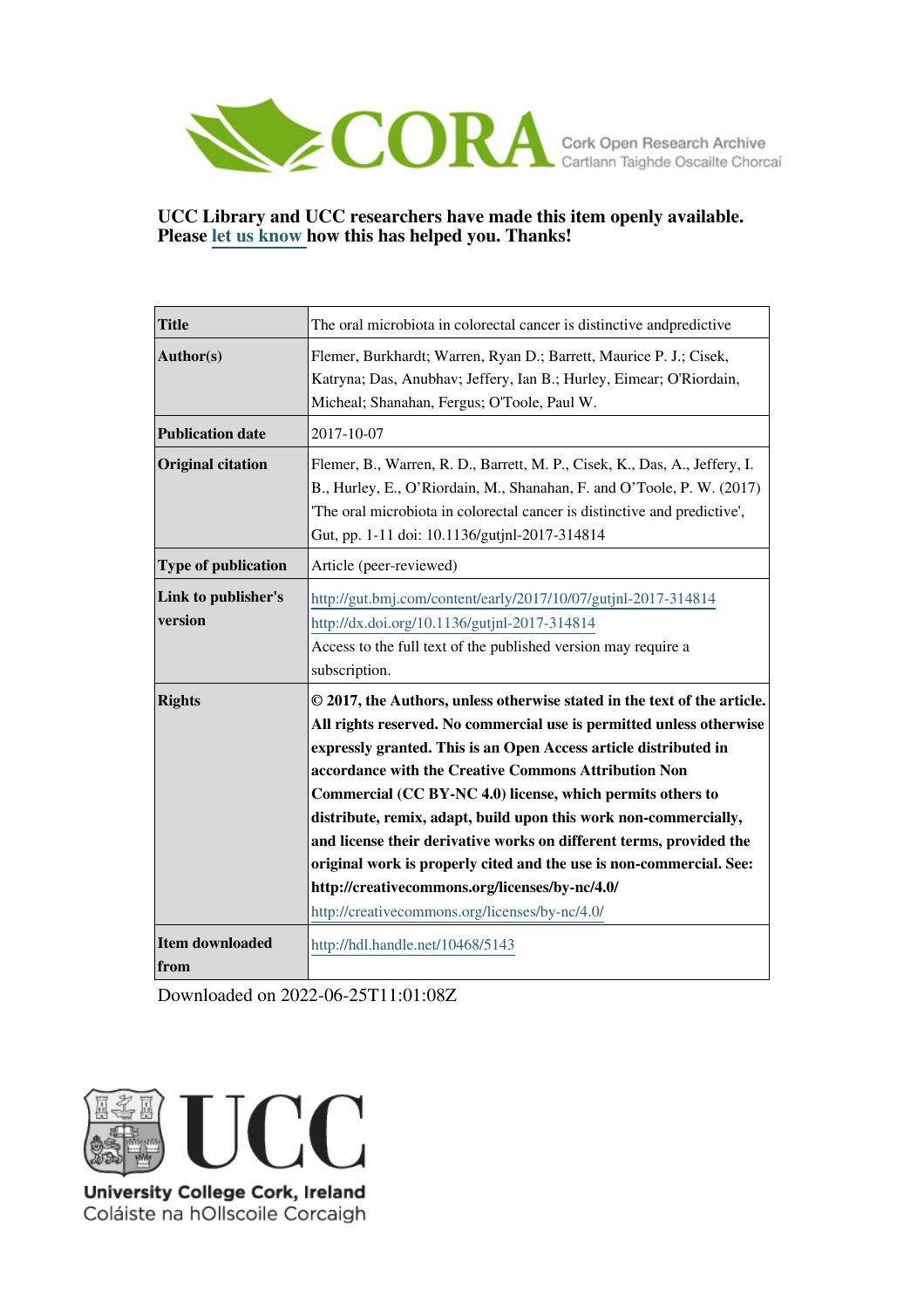## **Supplementary Table 2: ANCOM Oral Microbiota**

| ID              | <b>FDR CRCvsHC</b> | <b>FDR POLVSHC</b> | taxonomy.Kingdo taxonomy.Phylum |                      |
|-----------------|--------------------|--------------------|---------------------------------|----------------------|
| OTU00037        | < .05              | ns                 | <b>Bacteria</b>                 | Proteobacteria       |
| OTU00103        | < .05              | < .05              | <b>Bacteria</b>                 | Firmicutes           |
| OTU00120        | < .05              | ns                 | <b>Bacteria</b>                 | <b>Bacteroidetes</b> |
| OTU00189        | < .05              | ns                 | <b>Bacteria</b>                 | <b>Bacteroidetes</b> |
| OTU00215        | <.05               | ns                 | <b>Bacteria</b>                 | <b>Bacteroidetes</b> |
| OTU00465        | < .05              | ns                 | <b>Bacteria</b>                 | Firmicutes           |
| OTU01421        | < .05              | ns                 | <b>Bacteria</b>                 | Proteobacteria       |
| OTU02032        | < 0.05             | < .05              | <b>Bacteria</b>                 | Firmicutes           |
| OTU00034        | < 1                | < 1                | <b>Bacteria</b>                 | Proteobacteria       |
| OTU00236        | < 1                | < .05              | <b>Bacteria</b>                 | Fusobacteria         |
| OTU00001        | ns                 | ns                 | <b>Bacteria</b>                 | Firmicutes           |
| OTU00002        | ns                 | ns                 | <b>Bacteria</b>                 | Proteobacteria       |
| <b>OTU00005</b> | ns                 | ns                 | <b>Bacteria</b>                 | Proteobacteria       |
| <b>OTU00006</b> | ns                 | ns                 | <b>Bacteria</b>                 | Firmicutes           |
| <b>OTU00007</b> | ns                 | ns                 | <b>Bacteria</b>                 | Firmicutes           |
| OTU00009        | ns                 | ns                 | <b>Bacteria</b>                 | <b>Bacteroidetes</b> |
| OTU00010        | ns                 | ns                 | <b>Bacteria</b>                 | Firmicutes           |
| OTU00011        | ns                 | ns                 | <b>Bacteria</b>                 | Proteobacteria       |
| OTU00012        | ns                 | ns                 | <b>Bacteria</b>                 | <b>Firmicutes</b>    |
| OTU00016        | ns                 | ns                 | <b>Bacteria</b>                 | Firmicutes           |
| OTU00017        | ns                 | ns                 | <b>Bacteria</b>                 | Firmicutes           |
| OTU00018        | ns                 | ns                 | <b>Bacteria</b>                 | <b>Bacteroidetes</b> |
| OTU00019        | ns                 | ns                 | <b>Bacteria</b>                 | <b>Bacteroidetes</b> |
| <b>OTU00020</b> | ns                 | ns                 | <b>Bacteria</b>                 | Firmicutes           |
| OTU00021        | ns                 | ns                 | <b>Bacteria</b>                 | <b>Bacteroidetes</b> |
| OTU00022        | ns                 | ns                 | <b>Bacteria</b>                 | <b>Bacteroidetes</b> |
| <b>OTU00023</b> | ns                 | ns                 | <b>Bacteria</b>                 | Firmicutes           |
| OTU00025        | ns                 | ns                 | <b>Bacteria</b>                 | <b>Firmicutes</b>    |
| OTU00027        | ns                 | ns                 | <b>Bacteria</b>                 | Firmicutes           |
| <b>OTU00028</b> | ns                 | ns                 | Bacteria                        | Firmicutes           |
| OTU00029        | ns                 | ns                 | <b>Bacteria</b>                 | Firmicutes           |
| OTU00030        | ns                 | ns                 | <b>Bacteria</b>                 | Actinobacteria       |
| OTU00031        | ns                 | ns                 | <b>Bacteria</b>                 | Firmicutes           |
| <b>OTU00032</b> | ns                 | ns                 | <b>Bacteria</b>                 | <b>Bacteroidetes</b> |
| OTU00033        | ns                 | ns                 | Bacteria                        | Actinobacteria       |
| <b>OTU00038</b> | ns                 | ns                 | <b>Bacteria</b>                 | Firmicutes           |
| OTU00039        | ns                 | ns                 | Bacteria                        | Firmicutes           |
| OTU00040        | ns                 | ns                 | Bacteria                        | <b>Firmicutes</b>    |
| OTU00041        | ns                 | ns                 | <b>Bacteria</b>                 | Fusobacteria         |
| <b>OTU00042</b> | ns                 | ns                 | <b>Bacteria</b>                 | Actinobacteria       |
| OTU00043        | ns                 | ns                 | <b>Bacteria</b>                 | Proteobacteria       |
| <b>OTU00044</b> | ns                 | ns                 | Bacteria                        | Firmicutes           |
| OTU00045        | ns                 | ns                 | <b>Bacteria</b>                 | <b>Firmicutes</b>    |
| OTU00046        | ns                 | ns                 | <b>Bacteria</b>                 | <b>Firmicutes</b>    |
| OTU00047        | ns                 | ns                 | Bacteria                        | <b>Firmicutes</b>    |
| <b>OTU00048</b> | ns                 | ns                 | <b>Bacteria</b>                 | <b>Firmicutes</b>    |
| OTU00049        | ns                 | ns                 | <b>Bacteria</b>                 | Firmicutes           |
| <b>OTU00050</b> | ns                 | ns                 | <b>Bacteria</b>                 | <b>Bacteroidetes</b> |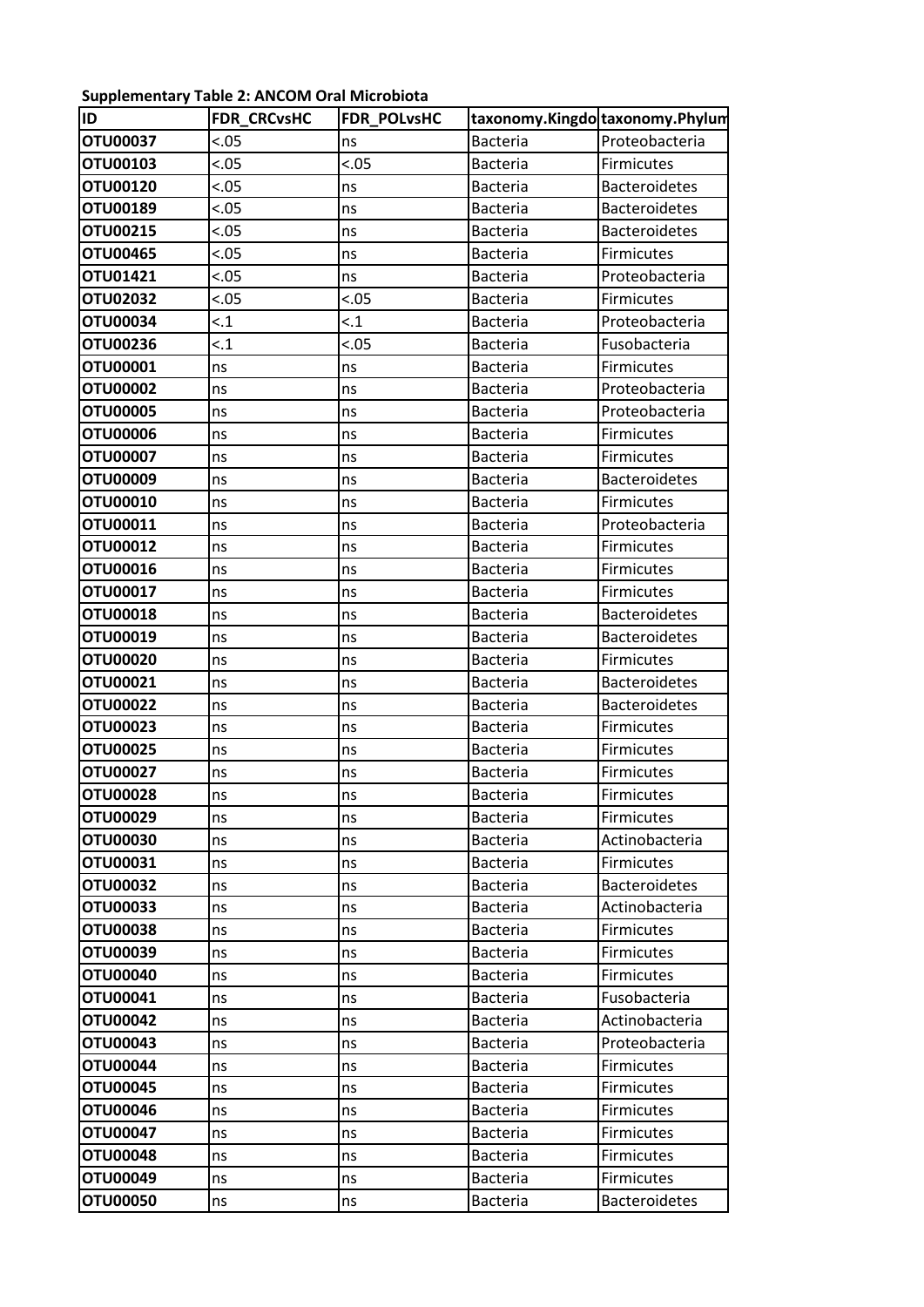| OTU00053                    | ns       | ns       | <b>Bacteria</b>                    | Firmicutes                   |
|-----------------------------|----------|----------|------------------------------------|------------------------------|
| OTU00054                    | ns       | ns       | <b>Bacteria</b>                    | Proteobacteria               |
| OTU00055                    | ns       | ns       | <b>Bacteria</b>                    | <b>Bacteroidetes</b>         |
| OTU00056                    | ns       | ns       | <b>Bacteria</b>                    | <b>Firmicutes</b>            |
| OTU00058                    | ns       | ns       | <b>Bacteria</b>                    | <b>Bacteroidetes</b>         |
| OTU00059                    | ns       | ns       | <b>Bacteria</b>                    | <b>Bacteroidetes</b>         |
| OTU00060                    | ns       | ns       | <b>Bacteria</b>                    | <b>Bacteroidetes</b>         |
| <b>OTU00061</b>             | ns       | ns       | <b>Bacteria</b>                    | Proteobacteria               |
| OTU00062                    | ns       | ns       | <b>Bacteria</b>                    | <b>Bacteroidetes</b>         |
| OTU00063                    | ns       | ns       | <b>Bacteria</b>                    | Actinobacteria               |
| <b>OTU00064</b>             | ns       | ns       | <b>Bacteria</b>                    | <b>Firmicutes</b>            |
| OTU00065                    | ns       | $\leq 1$ | <b>Bacteria</b>                    | <b>Firmicutes</b>            |
| OTU00066                    | ns       | ns       | <b>Bacteria</b>                    | <b>Firmicutes</b>            |
| OTU00067                    | ns       | ns       | <b>Bacteria</b>                    | <b>Firmicutes</b>            |
| OTU00068                    | ns       | ns       | <b>Bacteria</b>                    | <b>Bacteroidetes</b>         |
| OTU00069                    | ns       | ns       | <b>Bacteria</b>                    | <b>Firmicutes</b>            |
| OTU00070                    | ns       | ns       | <b>Bacteria</b>                    | Verrucomicrobia              |
| OTU00071                    | ns       | ns       | <b>Bacteria</b>                    | <b>Firmicutes</b>            |
| OTU00072                    | ns       | ns       | <b>Bacteria</b>                    | <b>Bacteroidetes</b>         |
| OTU00073                    | ns       | ns       | <b>Bacteria</b>                    | Fusobacteria                 |
| OTU00074                    | ns       | ns       | <b>Bacteria</b>                    | Firmicutes                   |
| OTU00075                    | ns       | ns       | <b>Bacteria</b>                    | <b>Firmicutes</b>            |
| OTU00076                    | ns       | ns       | <b>Bacteria</b>                    | <b>Bacteroidetes</b>         |
| OTU00077                    | ns       | ns       | <b>Bacteria</b>                    | Proteobacteria               |
| OTU00078                    | ns       | ns       | <b>Bacteria</b>                    | <b>Bacteroidetes</b>         |
| OTU00079                    | ns       | ns       | <b>Bacteria</b>                    | <b>Bacteroidetes</b>         |
| OTU00080                    | ns       | ns       | <b>Bacteria</b>                    | Firmicutes                   |
| OTU00081                    | ns       | ns       | <b>Bacteria</b>                    | <b>Firmicutes</b>            |
| OTU00082                    | ns       | ns       | <b>Bacteria</b>                    | <b>Firmicutes</b>            |
| <b>OTU00083</b>             | ns       | ns       | <b>Bacteria</b>                    | Proteobacteria               |
| <b>OTU00084</b>             | ns       | ns       | <b>Bacteria</b>                    | Actinobacteria               |
| <b>OTU00085</b>             | ns       | ns       | <b>Bacteria</b>                    | Proteobacteria               |
| <b>OTU00086</b>             | ns       | ns       | <b>Bacteria</b>                    | Proteobacteria               |
| OTU00087                    | ns       | ns       | <b>Bacteria</b>                    | <b>Firmicutes</b>            |
| <b>OTU00088</b>             | ns       | ns       | <b>Bacteria</b>                    | Proteobacteria               |
| OTU00089<br><b>OTU00090</b> | ns       | ns       | Bacteria                           | <b>Firmicutes</b>            |
| OTU00091                    | ns       | ns       | <b>Bacteria</b><br><b>Bacteria</b> | Firmicutes<br>Actinobacteria |
| OTU00092                    | ns       | ns       | <b>Bacteria</b>                    | Firmicutes                   |
| <b>OTU00093</b>             | ns<br>ns | ns<br>ns | <b>Bacteria</b>                    | <b>Firmicutes</b>            |
| OTU00095                    | ns       | ns       | <b>Bacteria</b>                    | <b>Firmicutes</b>            |
| OTU00096                    | ns       | ns       | <b>Bacteria</b>                    | Fusobacteria                 |
| OTU00097                    | ns       | ns       | <b>Bacteria</b>                    | Firmicutes                   |
| <b>OTU00098</b>             | ns       | ns       | <b>Bacteria</b>                    | <b>Bacteroidetes</b>         |
| OTU00099                    | ns       | ns       | <b>Bacteria</b>                    | Proteobacteria               |
| OTU00100                    | ns       | ns       | <b>Bacteria</b>                    | <b>Firmicutes</b>            |
| OTU00101                    | ns       | ns       | <b>Bacteria</b>                    | Firmicutes                   |
| OTU00102                    | ns       | ns       | <b>Bacteria</b>                    | <b>Bacteroidetes</b>         |
| OTU00104                    | ns       | ns       | <b>Bacteria</b>                    | Firmicutes                   |
| OTU00106                    | ns       | ns       | <b>Bacteria</b>                    | <b>Firmicutes</b>            |
|                             |          |          |                                    |                              |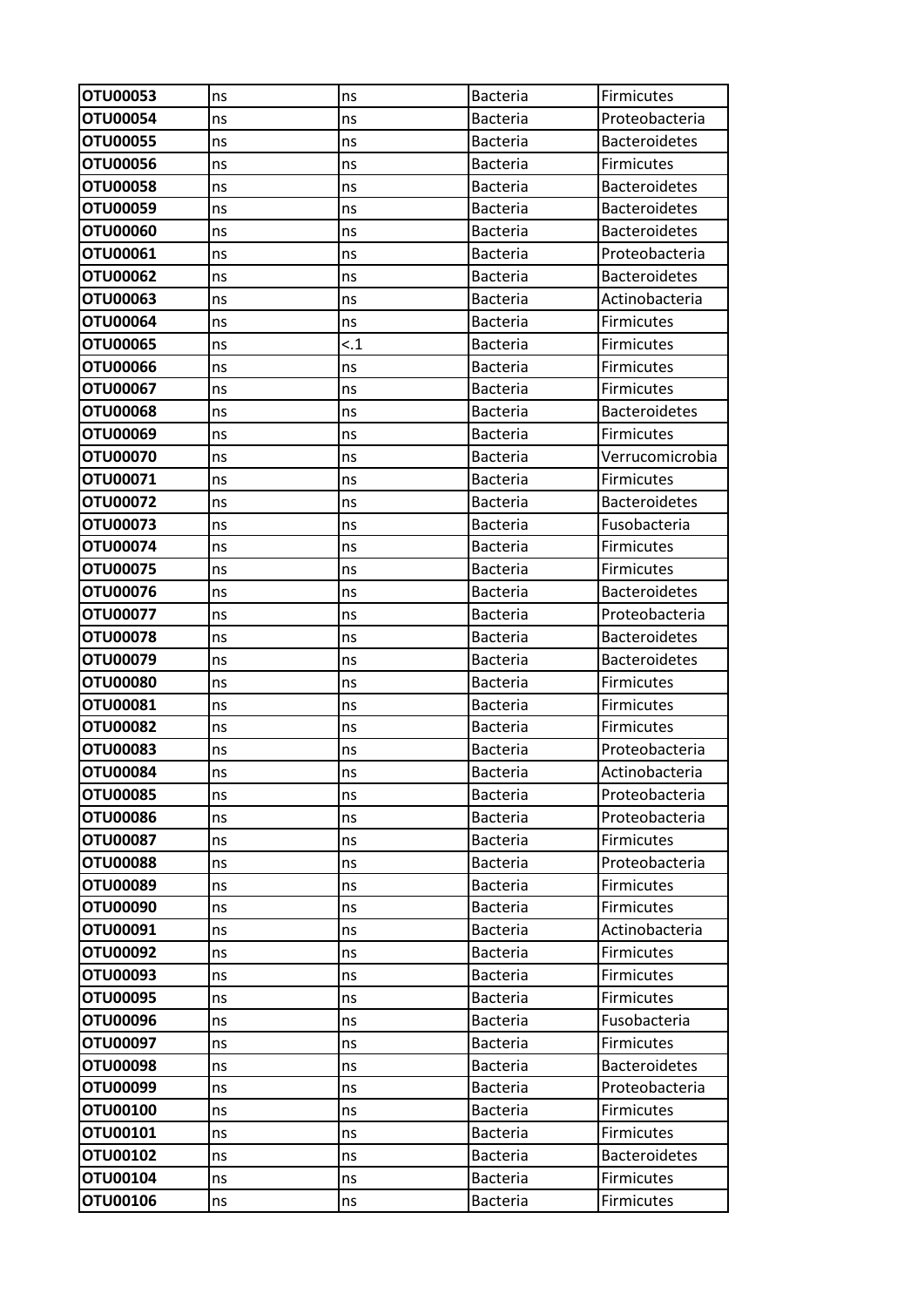| <b>OTU00107</b> | ns | ns | <b>Bacteria</b> | Proteobacteria       |
|-----------------|----|----|-----------------|----------------------|
| OTU00108        | ns | ns | <b>Bacteria</b> | Proteobacteria       |
| OTU00109        | ns | ns | <b>Bacteria</b> | <b>Firmicutes</b>    |
| OTU00110        | ns | ns | <b>Bacteria</b> | <b>Firmicutes</b>    |
| OTU00111        | ns | ns | <b>Bacteria</b> | <b>Firmicutes</b>    |
| OTU00112        | ns | ns | <b>Bacteria</b> | Firmicutes           |
| OTU00115        | ns | ns | <b>Bacteria</b> | <b>Firmicutes</b>    |
| OTU00117        | ns | ns | <b>Bacteria</b> | Fusobacteria         |
| OTU00118        | ns | ns | <b>Bacteria</b> | Firmicutes           |
| OTU00121        | ns | ns | <b>Bacteria</b> | <b>Bacteroidetes</b> |
| OTU00122        | ns | ns | <b>Bacteria</b> | Firmicutes           |
| OTU00123        | ns | ns | Bacteria        | Proteobacteria       |
| OTU00124        | ns | ns | <b>Bacteria</b> | Proteobacteria       |
| OTU00125        | ns | ns | <b>Bacteria</b> | <b>Firmicutes</b>    |
| OTU00126        | ns | ns | <b>Bacteria</b> | Actinobacteria       |
| OTU00127        | ns | ns | Bacteria        | <b>Firmicutes</b>    |
| OTU00128        | ns | ns | <b>Bacteria</b> | <b>Bacteroidetes</b> |
| OTU00129        | ns | ns | <b>Bacteria</b> | <b>Bacteroidetes</b> |
| OTU00130        | ns | ns | <b>Bacteria</b> | <b>Bacteroidetes</b> |
| OTU00131        | ns | ns | <b>Bacteria</b> | Firmicutes           |
| OTU00133        | ns | ns | <b>Bacteria</b> | <b>Bacteroidetes</b> |
| OTU00134        | ns | ns | Bacteria        | <b>Firmicutes</b>    |
| OTU00135        | ns | ns | Bacteria        | <b>Firmicutes</b>    |
| OTU00137        | ns | ns | Bacteria        | Actinobacteria       |
| <b>OTU00138</b> | ns | ns | <b>Bacteria</b> | Actinobacteria       |
| OTU00139        | ns | ns | <b>Bacteria</b> | Firmicutes           |
| OTU00140        | ns | ns | <b>Bacteria</b> | Firmicutes           |
| OTU00141        | ns | ns | <b>Bacteria</b> | <b>Firmicutes</b>    |
| OTU00143        | ns | ns | Bacteria        | <b>Firmicutes</b>    |
| OTU00144        | ns | ns | <b>Bacteria</b> | Firmicutes           |
| OTU00145        | ns | ns | Bacteria        | Firmicutes           |
| OTU00148        | ns | ns | <b>Bacteria</b> | <b>Bacteroidetes</b> |
| OTU00149        | ns | ns | <b>Bacteria</b> | Firmicutes           |
| OTU00150        | ns | ns | <b>Bacteria</b> | <b>Bacteroidetes</b> |
| OTU00151        | ns | ns | <b>Bacteria</b> | <b>Bacteroidetes</b> |
| OTU00152        | ns | ns | <b>Bacteria</b> | <b>Firmicutes</b>    |
| OTU00153        | ns | ns | <b>Bacteria</b> | Candidatus Sacch     |
| OTU00154        | ns | ns | <b>Bacteria</b> | <b>Firmicutes</b>    |
| OTU00155        | ns | ns | <b>Bacteria</b> | Proteobacteria       |
| OTU00156        | ns | ns | <b>Bacteria</b> | <b>Firmicutes</b>    |
| OTU00157        | ns | ns | Bacteria        | <b>Firmicutes</b>    |
| <b>OTU00158</b> | ns | ns | <b>Bacteria</b> | Firmicutes           |
| OTU00159        | ns | ns | <b>Bacteria</b> | Firmicutes           |
| OTU00161        | ns | ns | <b>Bacteria</b> | Proteobacteria       |
| OTU00162        | ns | ns | <b>Bacteria</b> | Firmicutes           |
| OTU00164        | ns | ns | <b>Bacteria</b> | <b>Bacteroidetes</b> |
| OTU00166        | ns | ns | <b>Bacteria</b> | Firmicutes           |
| OTU00167        | ns | ns | <b>Bacteria</b> | <b>Firmicutes</b>    |
| OTU00168        | ns | ns | <b>Bacteria</b> | Firmicutes           |
| OTU00169        | ns | ns | Bacteria        | Firmicutes           |
|                 |    |    |                 |                      |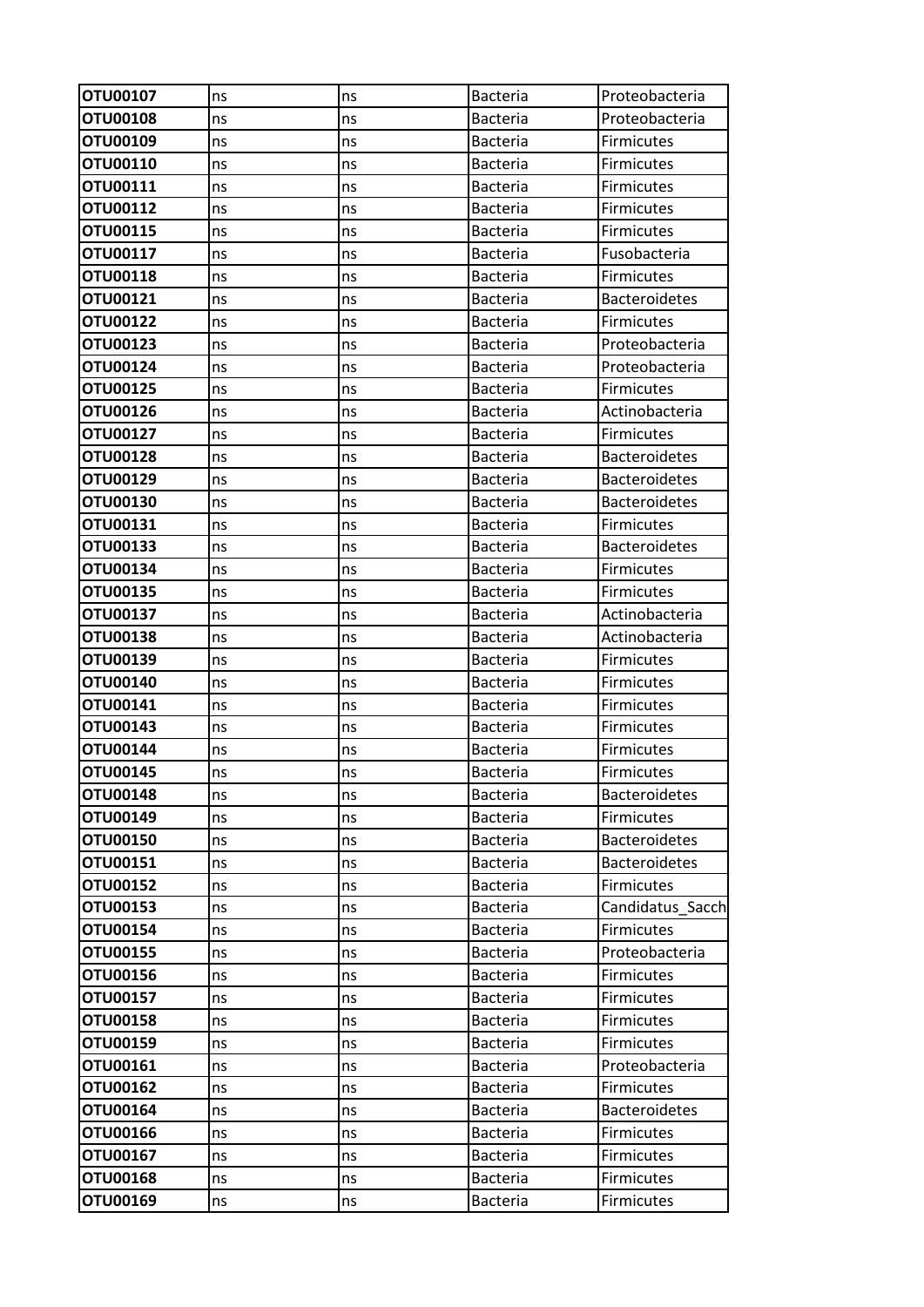| OTU00171        | ns | ns | <b>Bacteria</b> | <b>Bacteroidetes</b> |
|-----------------|----|----|-----------------|----------------------|
| OTU00172        | ns | ns | <b>Bacteria</b> | <b>Firmicutes</b>    |
| OTU00173        | ns | ns | <b>Bacteria</b> | <b>Bacteroidetes</b> |
| OTU00174        | ns | ns | <b>Bacteria</b> | <b>Firmicutes</b>    |
| OTU00175        | ns | ns | <b>Bacteria</b> | Firmicutes           |
| OTU00176        | ns | ns | <b>Bacteria</b> | Proteobacteria       |
| OTU00177        | ns | ns | <b>Bacteria</b> | <b>Firmicutes</b>    |
| OTU00179        | ns | ns | <b>Bacteria</b> | <b>Firmicutes</b>    |
| OTU00180        | ns | ns | <b>Bacteria</b> | <b>Firmicutes</b>    |
| OTU00181        | ns | ns | Bacteria        | <b>Bacteroidetes</b> |
| OTU00182        | ns | ns | <b>Bacteria</b> | <b>Bacteroidetes</b> |
| OTU00183        | ns | ns | <b>Bacteria</b> | Proteobacteria       |
| OTU00185        | ns | ns | <b>Bacteria</b> | <b>Firmicutes</b>    |
| OTU00186        | ns | ns | <b>Bacteria</b> | <b>Firmicutes</b>    |
| OTU00187        | ns | ns | <b>Bacteria</b> | <b>Firmicutes</b>    |
| <b>OTU00188</b> | ns | ns | <b>Bacteria</b> | <b>Bacteroidetes</b> |
| OTU00192        | ns | ns | <b>Bacteria</b> | <b>Bacteroidetes</b> |
| OTU00193        | ns | ns | <b>Bacteria</b> | <b>Bacteroidetes</b> |
| OTU00196        | ns | ns | <b>Bacteria</b> | <b>Bacteroidetes</b> |
| OTU00197        | ns | ns | <b>Bacteria</b> | <b>Firmicutes</b>    |
| OTU00198        | ns | ns | <b>Bacteria</b> | <b>Firmicutes</b>    |
| <b>OTU00200</b> | ns | ns | <b>Bacteria</b> | <b>Firmicutes</b>    |
| OTU00201        | ns | ns | <b>Bacteria</b> | <b>Bacteroidetes</b> |
| <b>OTU00202</b> | ns | ns | <b>Bacteria</b> | Actinobacteria       |
| OTU00203        | ns | ns | <b>Bacteria</b> | <b>Bacteroidetes</b> |
| OTU00204        | ns | ns | <b>Bacteria</b> | Proteobacteria       |
| <b>OTU00205</b> | ns | ns | <b>Bacteria</b> | Firmicutes           |
| <b>OTU00206</b> | ns | ns | Bacteria        | <b>Firmicutes</b>    |
| <b>OTU00208</b> | ns | ns | Bacteria        | <b>Bacteroidetes</b> |
| OTU00209        | ns | ns | <b>Bacteria</b> | <b>Firmicutes</b>    |
| OTU00210        | ns | ns | Bacteria        | Firmicutes           |
| OTU00212        | ns | ns | <b>Bacteria</b> | Firmicutes           |
| OTU00217        | ns | ns | <b>Bacteria</b> | Actinobacteria       |
| OTU00218        | ns | ns | Bacteria        | Candidatus Sacch     |
| <b>OTU00220</b> | ns | ns | <b>Bacteria</b> | Firmicutes           |
| OTU00221        | ns | ns | <b>Bacteria</b> | <b>Firmicutes</b>    |
| <b>OTU00222</b> | ns | ns | <b>Bacteria</b> | Firmicutes           |
| <b>OTU00223</b> | ns | ns | <b>Bacteria</b> | <b>Bacteroidetes</b> |
| <b>OTU00224</b> | ns | ns | <b>Bacteria</b> | Proteobacteria       |
| <b>OTU00226</b> | ns | ns | <b>Bacteria</b> | Proteobacteria       |
| OTU00227        | ns | ns | <b>Bacteria</b> | Proteobacteria       |
| <b>OTU00228</b> | ns | ns | <b>Bacteria</b> | Firmicutes           |
| OTU00229        | ns | ns | <b>Bacteria</b> | Firmicutes           |
| OTU00231        | ns | ns | <b>Bacteria</b> | Actinobacteria       |
| <b>OTU00232</b> | ns | ns | <b>Bacteria</b> | Firmicutes           |
| OTU00235        | ns | ns | <b>Bacteria</b> | <b>Firmicutes</b>    |
| OTU00237        | ns | ns | <b>Bacteria</b> | Firmicutes           |
| OTU00238        | ns | ns | Bacteria        | <b>Firmicutes</b>    |
| OTU00239        | ns | ns | <b>Bacteria</b> | SR <sub>1</sub>      |
| <b>OTU00241</b> | ns | ns | Bacteria        | <b>Bacteroidetes</b> |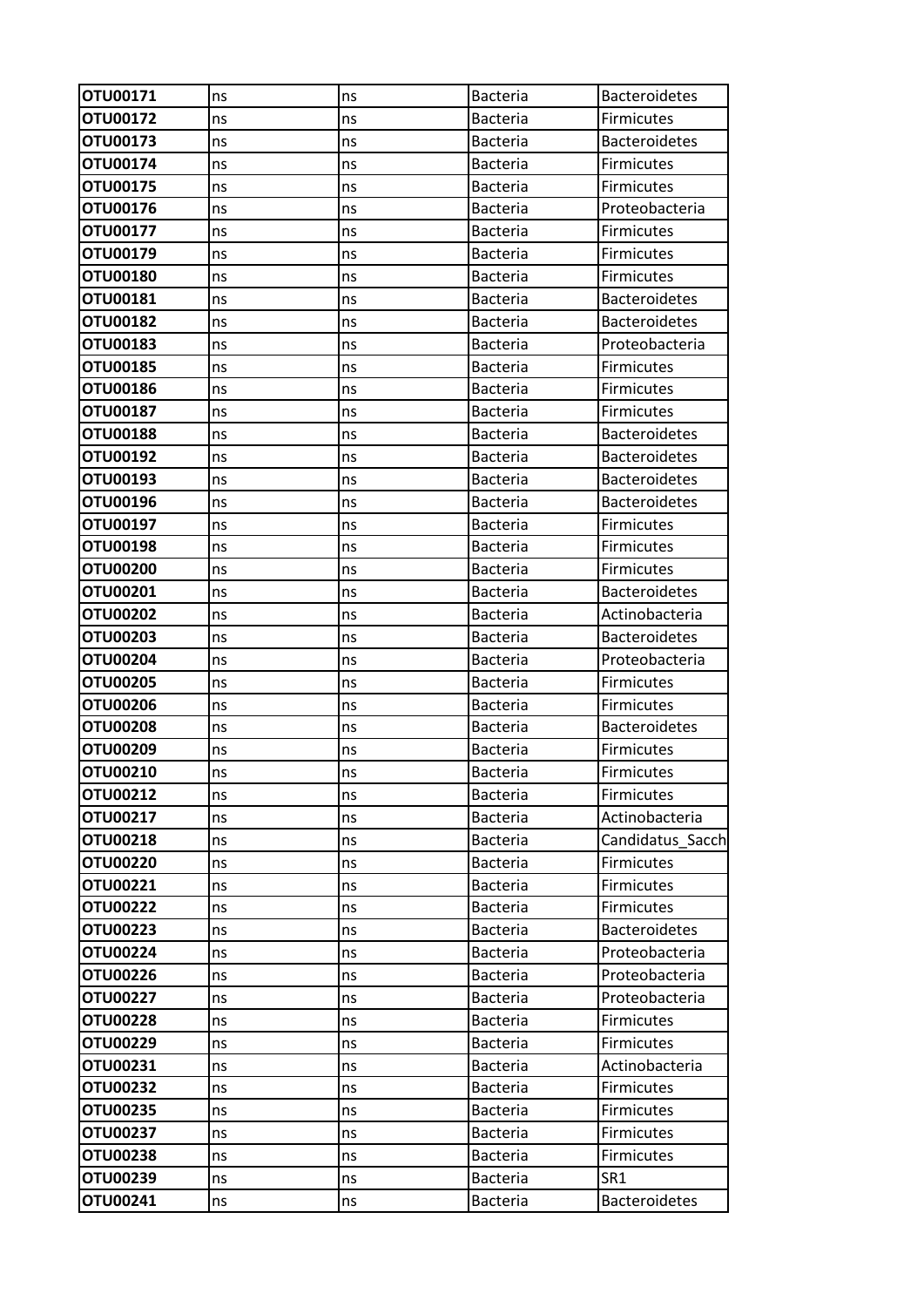| <b>OTU00244</b> | ns | ns | <b>Bacteria</b> | Fusobacteria         |
|-----------------|----|----|-----------------|----------------------|
| OTU00245        | ns | ns | <b>Bacteria</b> | Fusobacteria         |
| OTU00247        | ns | ns | <b>Bacteria</b> | Firmicutes           |
| <b>OTU00250</b> | ns | ns | <b>Bacteria</b> | <b>Bacteroidetes</b> |
| OTU00252        | ns | ns | <b>Bacteria</b> | Fusobacteria         |
| OTU00253        | ns | ns | <b>Bacteria</b> | Firmicutes           |
| OTU00254        | ns | ns | <b>Bacteria</b> | Spirochaetes         |
| OTU00256        | ns | ns | <b>Bacteria</b> | <b>Bacteroidetes</b> |
| <b>OTU00260</b> | ns | ns | <b>Bacteria</b> | Firmicutes           |
| OTU00262        | ns | ns | <b>Bacteria</b> | <b>Firmicutes</b>    |
| OTU00266        | ns | ns | <b>Bacteria</b> | <b>Bacteroidetes</b> |
| OTU00267        | ns | ns | <b>Bacteria</b> | <b>Bacteroidetes</b> |
| OTU00269        | ns | ns | <b>Bacteria</b> | Firmicutes           |
| OTU00270        | ns | ns | <b>Bacteria</b> | <b>Bacteroidetes</b> |
| OTU00271        | ns | ns | <b>Bacteria</b> | <b>Bacteroidetes</b> |
| OTU00272        | ns | ns | <b>Bacteria</b> | Fusobacteria         |
| OTU00273        | ns | ns | <b>Bacteria</b> | <b>Firmicutes</b>    |
| OTU00275        | ns | ns | <b>Bacteria</b> | Firmicutes           |
| OTU00278        | ns | ns | <b>Bacteria</b> | <b>Bacteroidetes</b> |
| OTU00281        | ns | ns | <b>Bacteria</b> | Proteobacteria       |
| OTU00284        | ns | ns | Bacteria        | Actinobacteria       |
| OTU00291        | ns | ns | <b>Bacteria</b> | <b>Bacteroidetes</b> |
| OTU00295        | ns | ns | <b>Bacteria</b> | <b>Bacteroidetes</b> |
| OTU00296        | ns | ns | Bacteria        | Firmicutes           |
| <b>OTU00298</b> | ns | ns | Archaea         | Euryarchaeota        |
| OTU00299        | ns | ns | <b>Bacteria</b> | Proteobacteria       |
| <b>OTU00300</b> | ns | ns | <b>Bacteria</b> | Actinobacteria       |
| OTU00301        | ns | ns | <b>Bacteria</b> | Synergistetes        |
| <b>OTU00302</b> | ns | ns | <b>Bacteria</b> | Candidatus_Sacch     |
| <b>OTU00305</b> | ns | ns | <b>Bacteria</b> | Fusobacteria         |
| <b>OTU00306</b> | ns | ns | <b>Bacteria</b> | Firmicutes           |
| OTU00307        | ns | ns | <b>Bacteria</b> | Firmicutes           |
| OTU00309        | ns | ns | <b>Bacteria</b> | <b>Bacteroidetes</b> |
| OTU00310        | ns | ns | <b>Bacteria</b> | Firmicutes           |
| OTU00311        | ns | ns | <b>Bacteria</b> | Firmicutes           |
| OTU00312        | ns | ns | <b>Bacteria</b> | Spirochaetes         |
| OTU00314        | ns | ns | <b>Bacteria</b> | Actinobacteria       |
| OTU00315        | ns | ns | <b>Bacteria</b> | Actinobacteria       |
| <b>OTU00318</b> | ns | ns | <b>Bacteria</b> | Firmicutes           |
| OTU00321        | ns | ns | <b>Bacteria</b> | Firmicutes           |
| OTU00324        | ns | ns | Bacteria        | Firmicutes           |
| OTU00325        | ns | ns | Bacteria        | <b>Bacteroidetes</b> |
| OTU00327        | ns | ns | <b>Bacteria</b> | Actinobacteria       |
| <b>OTU00328</b> | ns | ns | <b>Bacteria</b> | Proteobacteria       |
| <b>OTU00330</b> | ns | ns | <b>Bacteria</b> | Firmicutes           |
| <b>OTU00332</b> | ns | ns | <b>Bacteria</b> | Firmicutes           |
| OTU00337        | ns | ns | <b>Bacteria</b> | Fusobacteria         |
| OTU00339        | ns | ns | <b>Bacteria</b> | Actinobacteria       |
| OTU00340        | ns | ns | Bacteria        | Synergistetes        |
| <b>OTU00350</b> | ns | ns | Bacteria        | Verrucomicrobia      |
|                 |    |    |                 |                      |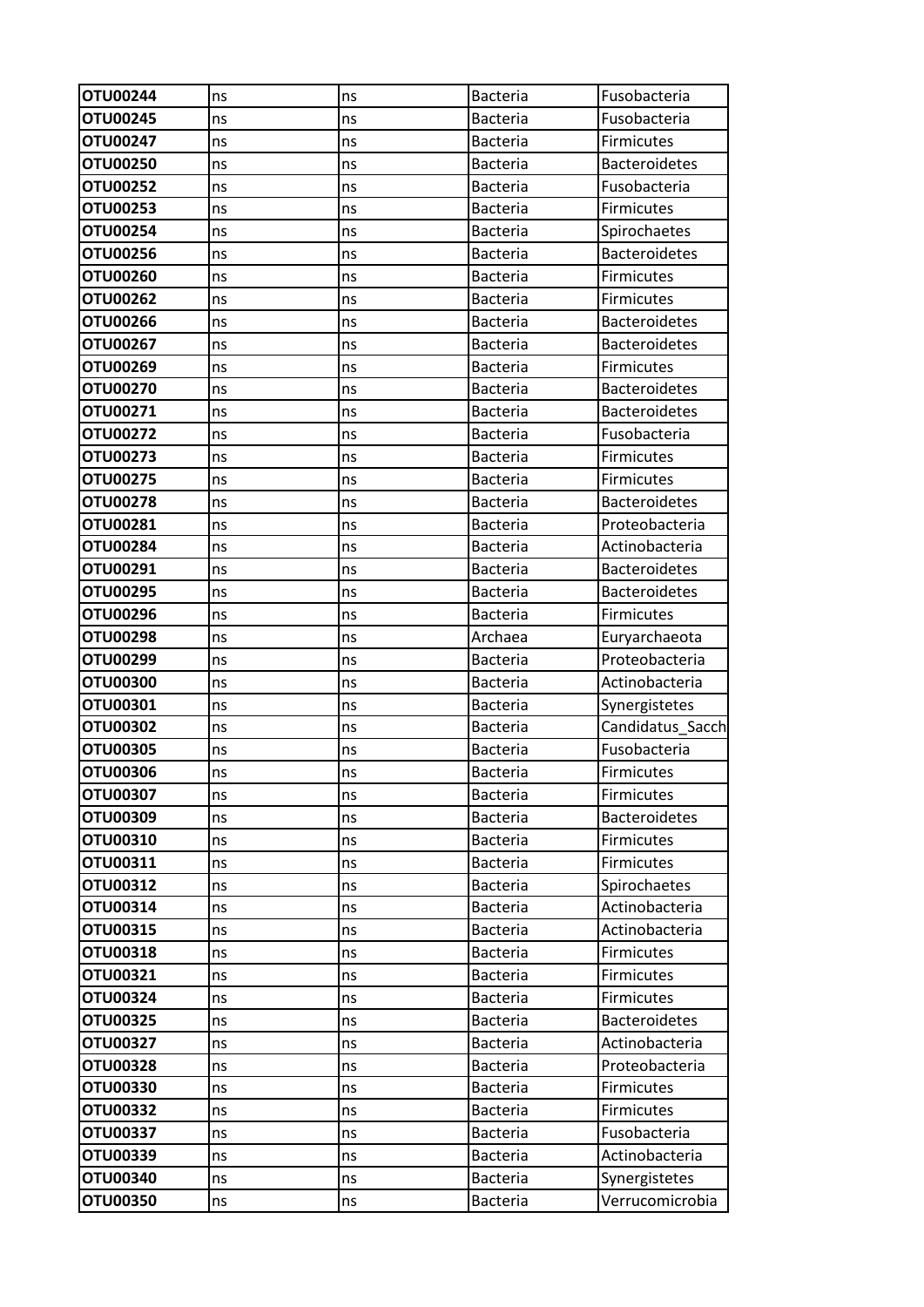| OTU00351        | ns | ns | <b>Bacteria</b> | Firmicutes           |
|-----------------|----|----|-----------------|----------------------|
| <b>OTU00352</b> | ns | ns | <b>Bacteria</b> | <b>Firmicutes</b>    |
| OTU00353        | ns | ns | Bacteria        | <b>Firmicutes</b>    |
| OTU00356        | ns | ns | <b>Bacteria</b> | <b>Bacteroidetes</b> |
| OTU00358        | ns | ns | <b>Bacteria</b> | <b>Bacteroidetes</b> |
| OTU00359        | ns | ns | <b>Bacteria</b> | Firmicutes           |
| OTU00360        | ns | ns | <b>Bacteria</b> | <b>Firmicutes</b>    |
| <b>OTU00362</b> | ns | ns | <b>Bacteria</b> | <b>Firmicutes</b>    |
| OTU00363        | ns | ns | <b>Bacteria</b> | <b>Firmicutes</b>    |
| OTU00364        | ns | ns | <b>Bacteria</b> | <b>Bacteroidetes</b> |
| OTU00365        | ns | ns | <b>Bacteria</b> | Firmicutes           |
| <b>OTU00368</b> | ns | ns | <b>Bacteria</b> | <b>Firmicutes</b>    |
| OTU00369        | ns | ns | <b>Bacteria</b> | SR <sub>1</sub>      |
| OTU00371        | ns | ns | <b>Bacteria</b> | <b>Firmicutes</b>    |
| OTU00375        | ns | ns | <b>Bacteria</b> | <b>Firmicutes</b>    |
| OTU00376        | ns | ns | <b>Bacteria</b> | Firmicutes           |
| <b>OTU00378</b> | ns | ns | <b>Bacteria</b> | Actinobacteria       |
| OTU00379        | ns | ns | <b>Bacteria</b> | Firmicutes           |
| OTU00382        | ns | ns | <b>Bacteria</b> | <b>Firmicutes</b>    |
| OTU00383        | ns | ns | <b>Bacteria</b> | <b>Bacteroidetes</b> |
| <b>OTU00385</b> | ns | ns | <b>Bacteria</b> | Firmicutes           |
| <b>OTU00386</b> | ns | ns | <b>Bacteria</b> | <b>Firmicutes</b>    |
| <b>OTU00388</b> | ns | ns | <b>Bacteria</b> | Firmicutes           |
| OTU00391        | ns | ns | <b>Bacteria</b> | <b>Bacteroidetes</b> |
| OTU00393        | ns | ns | <b>Bacteria</b> | Candidatus Sacch     |
| OTU00398        | ns | ns | <b>Bacteria</b> | <b>Firmicutes</b>    |
| OTU00412        | ns | ns | <b>Bacteria</b> | <b>Bacteroidetes</b> |
| OTU00413        | ns | ns | <b>Bacteria</b> | <b>Bacteroidetes</b> |
| OTU00416        | ns | ns | Bacteria        | <b>Firmicutes</b>    |
| OTU00419        | ns | ns | <b>Bacteria</b> | <b>Firmicutes</b>    |
| OTU00421        | ns | ns | Bacteria        | <b>Bacteroidetes</b> |
| OTU00430        | ns | ns | <b>Bacteria</b> | Firmicutes           |
| OTU00433        | ns | ns | <b>Bacteria</b> | <b>Firmicutes</b>    |
| OTU00434        | ns | ns | Bacteria        | <b>Bacteroidetes</b> |
| OTU00442        | ns | ns | <b>Bacteria</b> | Firmicutes           |
| OTU00443        | ns | ns | <b>Bacteria</b> | Proteobacteria       |
| <b>OTU00444</b> | ns | ns | <b>Bacteria</b> | Firmicutes           |
| OTU00445        | ns | ns | <b>Bacteria</b> | Spirochaetes         |
| <b>OTU00448</b> | ns | ns | <b>Bacteria</b> | Lentisphaerae        |
| OTU00449        | ns | ns | Bacteria        | Candidatus Sacch     |
| OTU00452        | ns | ns | <b>Bacteria</b> | Firmicutes           |
| <b>OTU00454</b> | ns | ns | Bacteria        | Firmicutes           |
| <b>OTU00457</b> | ns | ns | <b>Bacteria</b> | Firmicutes           |
| <b>OTU00458</b> | ns | ns | <b>Bacteria</b> | Firmicutes           |
| OTU00461        | ns | ns | <b>Bacteria</b> | <b>Bacteroidetes</b> |
| OTU00464        | ns | ns | <b>Bacteria</b> | <b>Firmicutes</b>    |
| OTU00466        | ns | ns | <b>Bacteria</b> | Firmicutes           |
| OTU00469        | ns | ns | Bacteria        | <b>Bacteroidetes</b> |
| OTU00470        | ns | ns | Bacteria        | <b>Bacteroidetes</b> |
| OTU00471        | ns | ns | <b>Bacteria</b> | <b>Bacteroidetes</b> |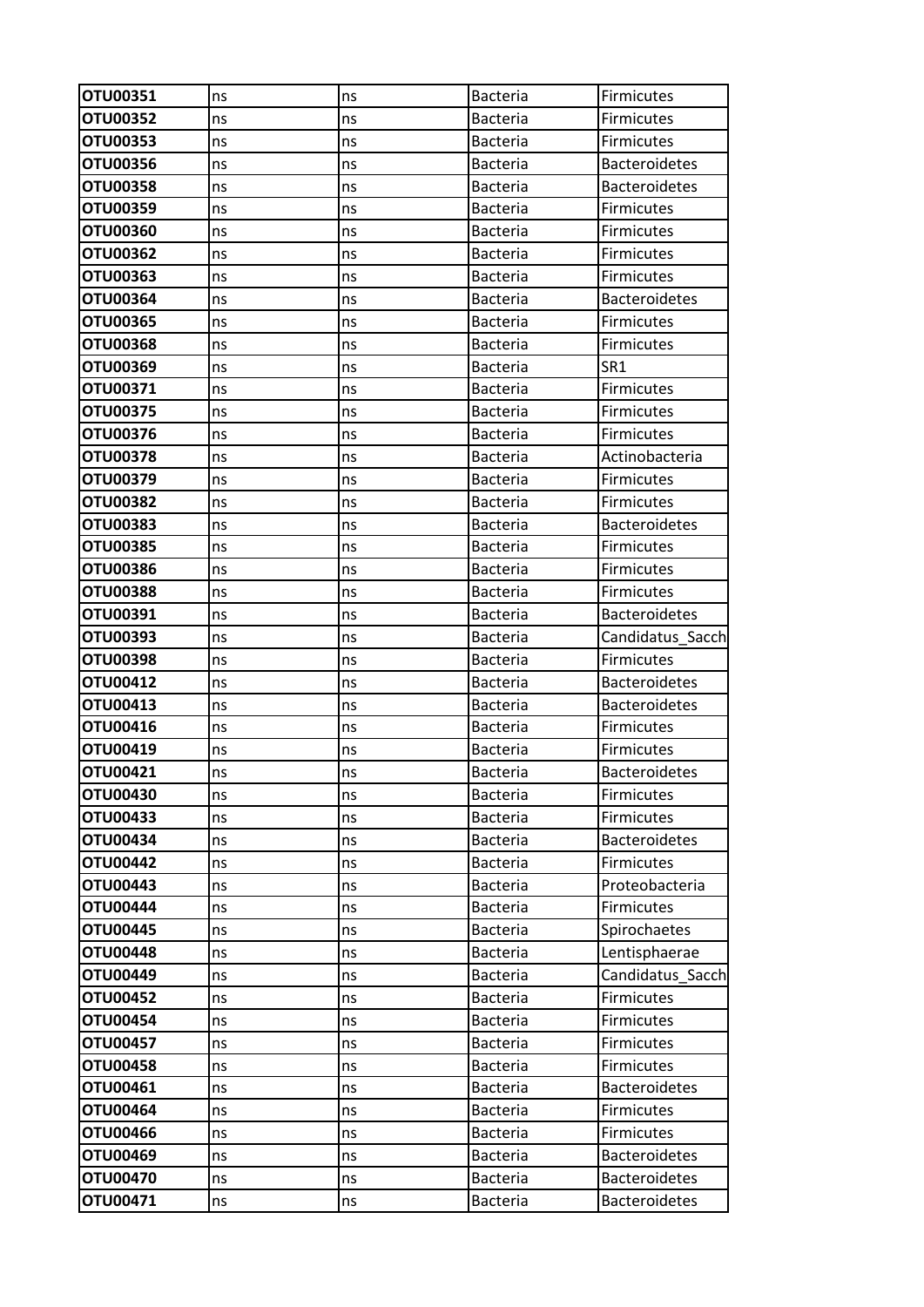| OTU00472        | ns | ns  | <b>Bacteria</b> | Firmicutes           |
|-----------------|----|-----|-----------------|----------------------|
| OTU00475        | ns | ns  | Bacteria        | <b>Bacteroidetes</b> |
| OTU00476        | ns | ns  | <b>Bacteria</b> | <b>Tenericutes</b>   |
| OTU00477        | ns | ns  | <b>Bacteria</b> | <b>Bacteroidetes</b> |
| OTU00479        | ns | ns  | Bacteria        | <b>Firmicutes</b>    |
| <b>OTU00482</b> | ns | ns  | <b>Bacteria</b> | <b>Bacteroidetes</b> |
| <b>OTU00486</b> | ns | ns  | Bacteria        | <b>Bacteroidetes</b> |
| OTU00490        | ns | ns  | <b>Bacteria</b> | <b>Bacteroidetes</b> |
| OTU00492        | ns | ns  | <b>Bacteria</b> | Spirochaetes         |
| OTU00495        | ns | ns  | <b>Bacteria</b> | Proteobacteria       |
| OTU00496        | ns | ns  | <b>Bacteria</b> | <b>Bacteroidetes</b> |
| <b>OTU00500</b> | ns | ns  | Bacteria        | Firmicutes           |
| <b>OTU00508</b> | ns | ns  | <b>Bacteria</b> | Fusobacteria         |
| OTU00510        | ns | ns  | <b>Bacteria</b> | <b>Firmicutes</b>    |
| OTU00511        | ns | ns  | <b>Bacteria</b> | Proteobacteria       |
| OTU00514        | ns | ns  | <b>Bacteria</b> | <b>Bacteroidetes</b> |
| OTU00515        | ns | ns  | Bacteria        | Firmicutes           |
| OTU00516        | ns | ns  | <b>Bacteria</b> | Candidatus_Sacch     |
| OTU00518        | ns | ns  | <b>Bacteria</b> | <b>Bacteroidetes</b> |
| OTU00519        | ns | ns  | <b>Bacteria</b> | <b>Firmicutes</b>    |
| OTU00524        | ns | ns  | <b>Bacteria</b> | <b>Bacteroidetes</b> |
| <b>OTU00525</b> | ns | ns  | Bacteria        | Proteobacteria       |
| OTU00531        | ns | ns  | <b>Bacteria</b> | <b>Bacteroidetes</b> |
| OTU00532        | ns | ns  | Bacteria        | Actinobacteria       |
| <b>OTU00533</b> | ns | ns  | <b>Bacteria</b> | Firmicutes           |
| <b>OTU00537</b> | ns | ns  | Bacteria        | Firmicutes           |
| OTU00540        | ns | ns  | <b>Bacteria</b> | <b>Bacteroidetes</b> |
| <b>OTU00542</b> | ns | ns  | <b>Bacteria</b> | Firmicutes           |
| <b>OTU00544</b> | ns | ns  | Bacteria        | <b>Firmicutes</b>    |
| OTU00546        | ns | ns  | <b>Bacteria</b> | <b>Bacteroidetes</b> |
| OTU00547        | ns | ns  | Bacteria        | Actinobacteria       |
| <b>OTU00552</b> | ns | ns  | <b>Bacteria</b> | Firmicutes           |
| <b>OTU00555</b> | ns | ns  | <b>Bacteria</b> | <b>Bacteroidetes</b> |
| OTU00556        | ns | ns  | <b>Bacteria</b> | Actinobacteria       |
| <b>OTU00557</b> | ns | ns  | <b>Bacteria</b> | Synergistetes        |
| <b>OTU00564</b> | ns | ns  | <b>Bacteria</b> | <b>Bacteroidetes</b> |
| <b>OTU00570</b> | ns | ns  | <b>Bacteria</b> | Firmicutes           |
| OTU00571        | ns | ns  | Bacteria        | <b>Bacteroidetes</b> |
| OTU00572        | ns | ns  | <b>Bacteria</b> | <b>Bacteroidetes</b> |
| <b>OTU00575</b> | ns | ns  | <b>Bacteria</b> | Firmicutes           |
| <b>OTU00586</b> | ns | ns  | <b>Bacteria</b> | Actinobacteria       |
| <b>OTU00587</b> | ns | ns  | <b>Bacteria</b> | Firmicutes           |
| OTU00592        | ns | ns  | <b>Bacteria</b> | Fusobacteria         |
| OTU00593        | ns | < 1 | Bacteria        | <b>Bacteroidetes</b> |
| <b>OTU00595</b> | ns | ns  | <b>Bacteria</b> | Spirochaetes         |
| OTU00599        | ns | ns  | <b>Bacteria</b> | <b>Bacteroidetes</b> |
| <b>OTU00600</b> | ns | ns  | <b>Bacteria</b> | Candidatus Sacch     |
| <b>OTU00608</b> | ns | ns  | <b>Bacteria</b> | <b>Bacteroidetes</b> |
| OTU00612        | ns | ns  | <b>Bacteria</b> | Fusobacteria         |
| OTU00618        | ns | ns  | <b>Bacteria</b> | Spirochaetes         |
|                 |    |     |                 |                      |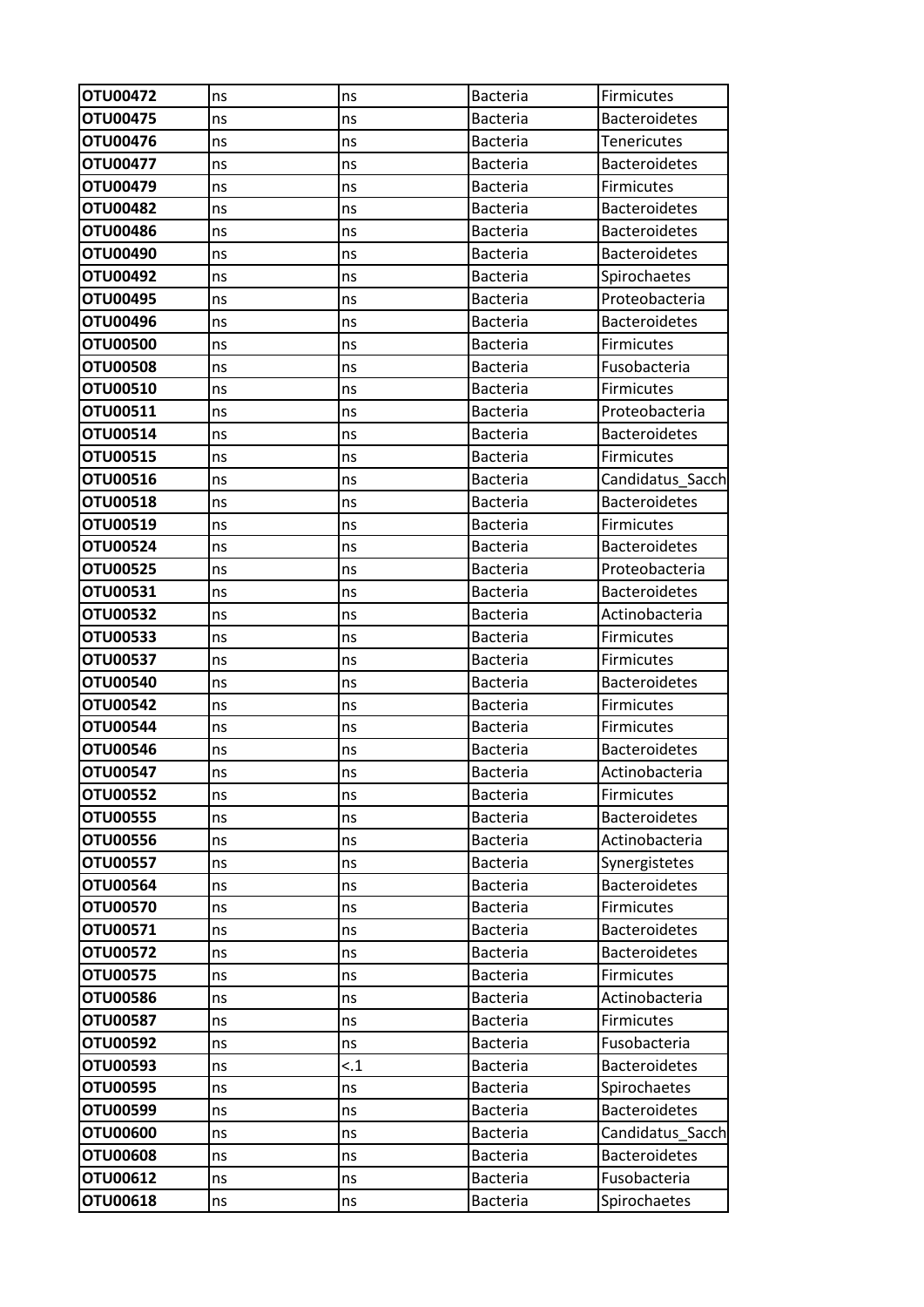| OTU00619        | ns | ns | Bacteria        | <b>Firmicutes</b>    |
|-----------------|----|----|-----------------|----------------------|
| <b>OTU00620</b> | ns | ns | <b>Bacteria</b> | Actinobacteria       |
| OTU00621        | ns | ns | <b>Bacteria</b> | Cyanobacteria/Ch     |
| <b>OTU00622</b> | ns | ns | <b>Bacteria</b> | <b>Bacteroidetes</b> |
| OTU00626        | ns | ns | <b>Bacteria</b> | <b>Firmicutes</b>    |
| OTU00640        | ns | ns | <b>Bacteria</b> | Chloroflexi          |
| OTU00651        | ns | ns | <b>Bacteria</b> | <b>Bacteroidetes</b> |
| OTU00652        | ns | ns | <b>Bacteria</b> | Proteobacteria       |
| OTU00661        | ns | ns | <b>Bacteria</b> | <b>Firmicutes</b>    |
| OTU00667        | ns | ns | <b>Bacteria</b> | Proteobacteria       |
| <b>OTU00668</b> | ns | ns | <b>Bacteria</b> | Spirochaetes         |
| OTU00670        | ns | ns | <b>Bacteria</b> | Actinobacteria       |
| OTU00671        | ns | ns | <b>Bacteria</b> | <b>Firmicutes</b>    |
| OTU00676        | ns | ns | <b>Bacteria</b> | Actinobacteria       |
| OTU00683        | ns | ns | <b>Bacteria</b> | <b>Firmicutes</b>    |
| <b>OTU00686</b> | ns | ns | <b>Bacteria</b> | Actinobacteria       |
| <b>OTU00688</b> | ns | ns | <b>Bacteria</b> | <b>Firmicutes</b>    |
| OTU00691        | ns | ns | <b>Bacteria</b> | <b>Firmicutes</b>    |
| OTU00696        | ns | ns | <b>Bacteria</b> | <b>Bacteroidetes</b> |
| <b>OTU00700</b> | ns | ns | <b>Bacteria</b> | <b>Firmicutes</b>    |
| OTU00703        | ns | ns | <b>Bacteria</b> | Actinobacteria       |
| OTU00706        | ns | ns | <b>Bacteria</b> | <b>Firmicutes</b>    |
| OTU00713        | ns | ns | <b>Bacteria</b> | <b>Bacteroidetes</b> |
| OTU00719        | ns | ns | <b>Bacteria</b> | Proteobacteria       |
| OTU00720        | ns | ns | <b>Bacteria</b> | <b>Firmicutes</b>    |
| OTU00721        | ns | ns | <b>Bacteria</b> | <b>Bacteroidetes</b> |
| <b>OTU00722</b> | ns | ns | <b>Bacteria</b> | <b>Firmicutes</b>    |
| OTU00727        | ns | ns | <b>Bacteria</b> | <b>Firmicutes</b>    |
| OTU00730        | ns | ns | <b>Bacteria</b> | <b>Firmicutes</b>    |
| OTU00732        | ns | ns | <b>Bacteria</b> | <b>Firmicutes</b>    |
| OTU00733        | ns | ns | <b>Bacteria</b> | <b>Firmicutes</b>    |
| <b>OTU00738</b> | ns | ns | <b>Bacteria</b> | <b>Bacteroidetes</b> |
| OTU00742        | ns | ns | <b>Bacteria</b> | Tenericutes          |
| OTU00743        | ns | ns | <b>Bacteria</b> | <b>Bacteroidetes</b> |
| OTU00747        | ns | ns | <b>Bacteria</b> | <b>Firmicutes</b>    |
| OTU00748        | ns | ns | <b>Bacteria</b> | <b>Firmicutes</b>    |
| <b>OTU00750</b> | ns | ns | <b>Bacteria</b> | <b>Bacteroidetes</b> |
| OTU00752        | ns | ns | <b>Bacteria</b> | <b>Firmicutes</b>    |
| OTU00753        | ns | ns | <b>Bacteria</b> | Actinobacteria       |
| OTU00757        | ns | ns | <b>Bacteria</b> | <b>Firmicutes</b>    |
| <b>OTU00758</b> | ns | ns | <b>Bacteria</b> | <b>Firmicutes</b>    |
| OTU00759        | ns | ns | <b>Bacteria</b> | <b>Bacteroidetes</b> |
| OTU00763        | ns | ns | <b>Bacteria</b> | <b>Firmicutes</b>    |
| OTU00764        | ns | ns | <b>Bacteria</b> | <b>Firmicutes</b>    |
| <b>OTU00770</b> | ns | ns | <b>Bacteria</b> | Actinobacteria       |
| OTU00778        | ns | ns | <b>Bacteria</b> | <b>Firmicutes</b>    |
| <b>OTU00785</b> | ns | ns | Bacteria        | Actinobacteria       |
| OTU00791        | ns | ns | <b>Bacteria</b> | <b>Firmicutes</b>    |
| OTU00794        | ns | ns | <b>Bacteria</b> | Fusobacteria         |
| OTU00815        | ns | ns | Bacteria        | Proteobacteria       |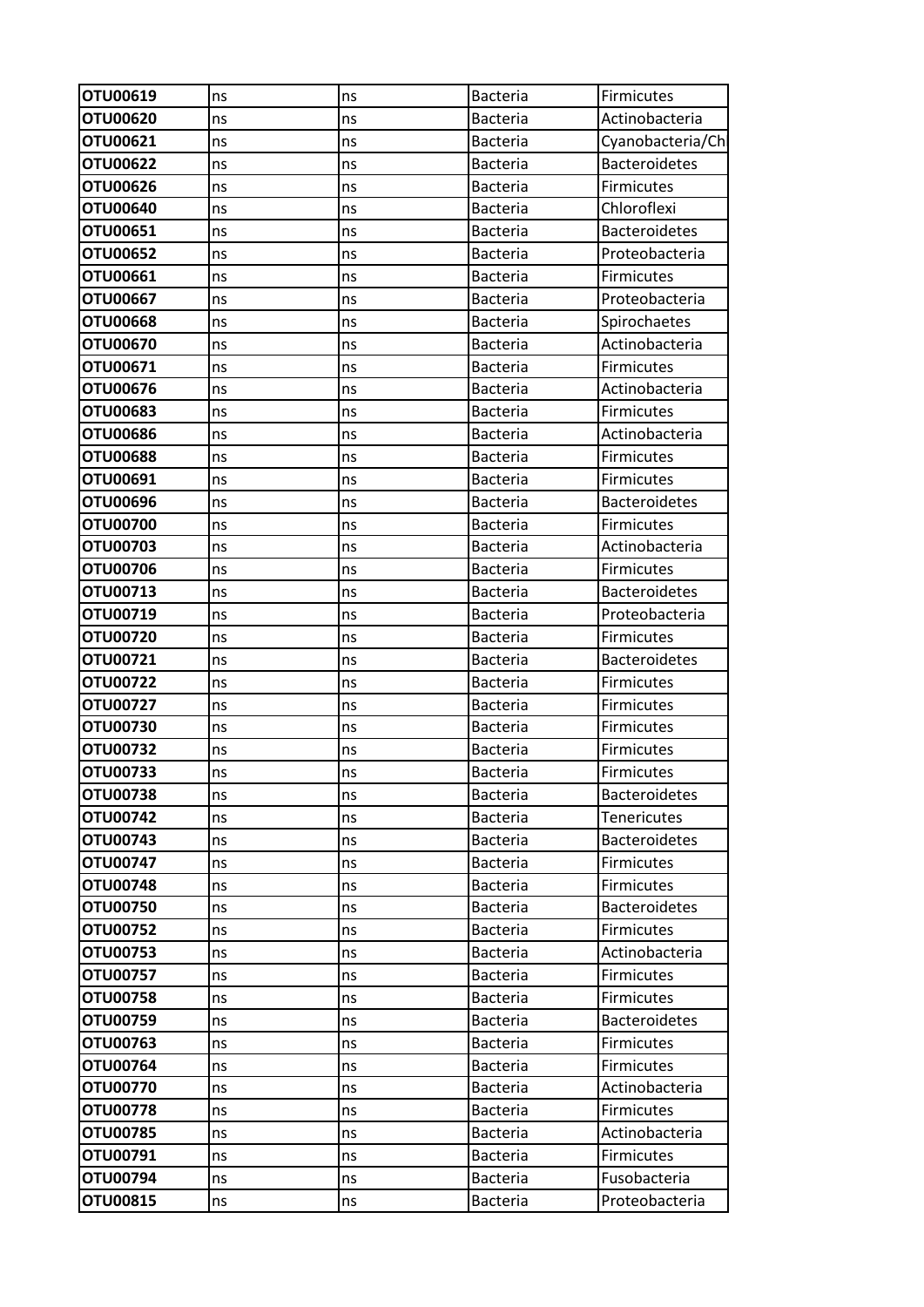| OTU00816             | ns       | ns       | <b>Bacteria</b>                    | Actinobacteria                  |
|----------------------|----------|----------|------------------------------------|---------------------------------|
| OTU00821             | ns       | ns       | Bacteria                           | Actinobacteria                  |
| <b>OTU00822</b>      | ns       | ns       | <b>Bacteria</b>                    | Actinobacteria                  |
| OTU00825             | ns       | ns       | <b>Bacteria</b>                    | Actinobacteria                  |
| OTU00827             | ns       | ns       | <b>Bacteria</b>                    | <b>Firmicutes</b>               |
| OTU00831             | ns       | ns       | <b>Bacteria</b>                    | <b>Bacteroidetes</b>            |
| <b>OTU00832</b>      | ns       | ns       | <b>Bacteria</b>                    | <b>Bacteroidetes</b>            |
| OTU00850             | ns       | ns       | <b>Bacteria</b>                    | Lentisphaerae                   |
| OTU00851             | ns       | ns       | <b>Bacteria</b>                    | Proteobacteria                  |
| OTU00873             | ns       | ns       | <b>Bacteria</b>                    | <b>Firmicutes</b>               |
| OTU00875             | ns       | ns       | <b>Bacteria</b>                    | Firmicutes                      |
| OTU00876             | ns       | ns       | <b>Bacteria</b>                    | Actinobacteria                  |
| <b>OTU00886</b>      | ns       | ns       | <b>Bacteria</b>                    | Fusobacteria                    |
| OTU00889             | ns       | ns       | <b>Bacteria</b>                    | <b>Bacteroidetes</b>            |
| OTU00899             | ns       | ns       | Bacteria                           | <b>Firmicutes</b>               |
| OTU00901             | ns       | ns       | <b>Bacteria</b>                    | <b>Bacteroidetes</b>            |
| OTU00907             | ns       | ns       | <b>Bacteria</b>                    | Spirochaetes                    |
| <b>OTU00908</b>      | ns       | ns       | <b>Bacteria</b>                    | Firmicutes                      |
| OTU00912             | ns       | ns       | <b>Bacteria</b>                    | <b>Firmicutes</b>               |
| OTU00922             | ns       | ns       | <b>Bacteria</b>                    | <b>Bacteroidetes</b>            |
| OTU00925             | ns       | ns       | Bacteria                           | Proteobacteria                  |
| OTU00930             | ns       | ns       | <b>Bacteria</b>                    | Firmicutes                      |
| OTU00931             | ns       | ns       | <b>Bacteria</b>                    | Actinobacteria                  |
| OTU00934             | ns       | ns       | <b>Bacteria</b>                    | Firmicutes                      |
| OTU00937             | ns       | ns       | <b>Bacteria</b>                    | Actinobacteria                  |
| OTU00938             | ns       | ns       | <b>Bacteria</b>                    | <b>Bacteroidetes</b>            |
| OTU00940             | ns       | ns       | <b>Bacteria</b>                    | <b>Bacteroidetes</b>            |
| OTU00944             | ns       | ns       | Bacteria                           | Actinobacteria                  |
| OTU00948             | ns       | ns       | <b>Bacteria</b>                    | Actinobacteria                  |
| OTU00958             | ns       | ns       | <b>Bacteria</b>                    | Firmicutes                      |
| OTU00964             | ns       | ns       | <b>Bacteria</b>                    | Firmicutes                      |
| OTU00970             | ns       | ns       | <b>Bacteria</b>                    | <b>Bacteroidetes</b>            |
| OTU00971             | ns       | ns       | <b>Bacteria</b>                    | <b>Bacteroidetes</b>            |
| OTU00975             | ns       | ns       | <b>Bacteria</b>                    | Spirochaetes                    |
| OTU00976             | ns       | ns       | <b>Bacteria</b>                    | Actinobacteria                  |
| OTU00984             | ns       | ns       | <b>Bacteria</b>                    | <b>Bacteroidetes</b>            |
| OTU01012             | ns       | ns       | <b>Bacteria</b>                    | <b>Bacteroidetes</b>            |
| OTU01014<br>OTU01015 | ns       | ns       | <b>Bacteria</b>                    | Firmicutes                      |
| OTU01026             | ns       | ns       | <b>Bacteria</b>                    | Firmicutes<br><b>Firmicutes</b> |
| OTU01027             | ns       | ns       | <b>Bacteria</b><br><b>Bacteria</b> | <b>Firmicutes</b>               |
| OTU01031             | ns<br>ns | ns<br>ns | <b>Bacteria</b>                    | <b>Bacteroidetes</b>            |
| OTU01034             |          |          | <b>Bacteria</b>                    | Spirochaetes                    |
| OTU01044             | ns<br>ns | ns<br>ns | <b>Bacteria</b>                    | Firmicutes                      |
| OTU01052             | ns       | ns       | <b>Bacteria</b>                    | Proteobacteria                  |
| OTU01093             | ns       | ns       | <b>Bacteria</b>                    | Proteobacteria                  |
| OTU01095             | ns       | ns       | <b>Bacteria</b>                    | Proteobacteria                  |
| OTU01102             | ns       | ns       | <b>Bacteria</b>                    | Firmicutes                      |
| OTU01103             | ns       | ns       | <b>Bacteria</b>                    | Actinobacteria                  |
| OTU01108             | ns       | ns       | <b>Bacteria</b>                    | <b>Firmicutes</b>               |
|                      |          |          |                                    |                                 |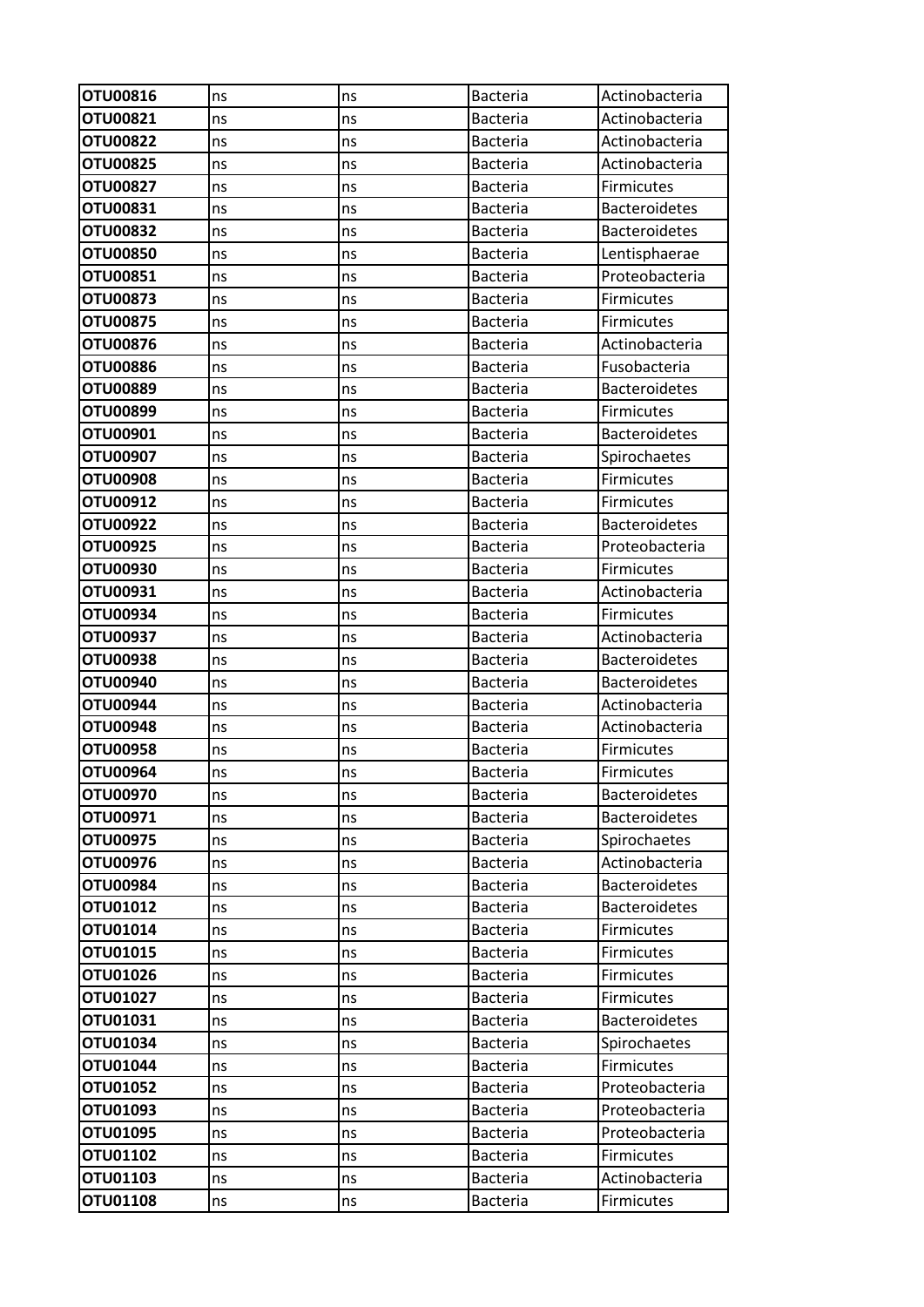| OTU01109        | ns | ns | <b>Bacteria</b> | Spirochaetes         |
|-----------------|----|----|-----------------|----------------------|
| OTU01130        | ns | ns | <b>Bacteria</b> | Firmicutes           |
| OTU01138        | ns | ns | <b>Bacteria</b> | Spirochaetes         |
| OTU01148        | ns | ns | <b>Bacteria</b> | <b>Bacteroidetes</b> |
| OTU01172        | ns | ns | <b>Bacteria</b> | Firmicutes           |
| OTU01173        | ns | ns | <b>Bacteria</b> | <b>Bacteroidetes</b> |
| OTU01178        | ns | ns | <b>Bacteria</b> | Spirochaetes         |
| OTU01193        | ns | ns | <b>Bacteria</b> | Candidatus_Sacch     |
| OTU01205        | ns | ns | <b>Bacteria</b> | Proteobacteria       |
| OTU01212        | ns | ns | <b>Bacteria</b> | Proteobacteria       |
| OTU01223        | ns | ns | <b>Bacteria</b> | Firmicutes           |
| OTU01225        | ns | ns | <b>Bacteria</b> | Firmicutes           |
| OTU01241        | ns | ns | <b>Bacteria</b> | <b>Bacteroidetes</b> |
| OTU01250        | ns | ns | <b>Bacteria</b> | Cyanobacteria/Ch     |
| OTU01253        | ns | ns | <b>Bacteria</b> | <b>Firmicutes</b>    |
| OTU01254        | ns | ns | <b>Bacteria</b> | Firmicutes           |
| OTU01260        | ns | ns | <b>Bacteria</b> | <b>Bacteroidetes</b> |
| OTU01265        | ns | ns | <b>Bacteria</b> | Firmicutes           |
| OTU01271        | ns | ns | <b>Bacteria</b> | Fusobacteria         |
| OTU01279        | ns | ns | <b>Bacteria</b> | <b>Firmicutes</b>    |
| OTU01300        | ns | ns | <b>Bacteria</b> | Firmicutes           |
| OTU01306        | ns | ns | <b>Bacteria</b> | Actinobacteria       |
| OTU01317        | ns | ns | <b>Bacteria</b> | <b>Bacteroidetes</b> |
| OTU01319        | ns | ns | <b>Bacteria</b> | Proteobacteria       |
| OTU01324        | ns | ns | <b>Bacteria</b> | Fusobacteria         |
| OTU01325        | ns | ns | Bacteria        | <b>Bacteroidetes</b> |
| OTU01326        | ns | ns | <b>Bacteria</b> | <b>Firmicutes</b>    |
| OTU01327        | ns | ns | <b>Bacteria</b> | <b>Bacteroidetes</b> |
| OTU01332        | ns | ns | <b>Bacteria</b> | <b>Firmicutes</b>    |
| OTU01344        | ns | ns | <b>Bacteria</b> | <b>Bacteroidetes</b> |
| OTU01362        | ns | ns | Bacteria        | Actinobacteria       |
| OTU01365        | ns | ns | <b>Bacteria</b> | Firmicutes           |
| OTU01366        | ns | ns | <b>Bacteria</b> | Firmicutes           |
| OTU01372        | ns | ns | Bacteria        | Fusobacteria         |
| OTU01377        | ns | ns | <b>Bacteria</b> | Firmicutes           |
| OTU01381        | ns | ns | <b>Bacteria</b> | <b>Bacteroidetes</b> |
| OTU01386        | ns | ns | <b>Bacteria</b> | Candidatus_Sacch     |
| OTU01389        | ns | ns | <b>Bacteria</b> | Proteobacteria       |
| OTU01407        | ns | ns | <b>Bacteria</b> | <b>Bacteroidetes</b> |
| OTU01425        | ns | ns | <b>Bacteria</b> | Firmicutes           |
| OTU01443        | ns | ns | <b>Bacteria</b> | Spirochaetes         |
| OTU01445        | ns | ns | <b>Bacteria</b> | Proteobacteria       |
| OTU01455        | ns | ns | <b>Bacteria</b> | Proteobacteria       |
| OTU01458        | ns | ns | <b>Bacteria</b> | Proteobacteria       |
| OTU01466        | ns | ns | <b>Bacteria</b> | Verrucomicrobia      |
| OTU01468        | ns | ns | <b>Bacteria</b> | <b>Firmicutes</b>    |
| OTU01474        | ns | ns | <b>Bacteria</b> | Firmicutes           |
| OTU01476        | ns | ns | Bacteria        | Firmicutes           |
| OTU01484        | ns | ns | <b>Bacteria</b> | Proteobacteria       |
| <b>OTU01496</b> | ns | ns | Bacteria        | Firmicutes           |
|                 |    |    |                 |                      |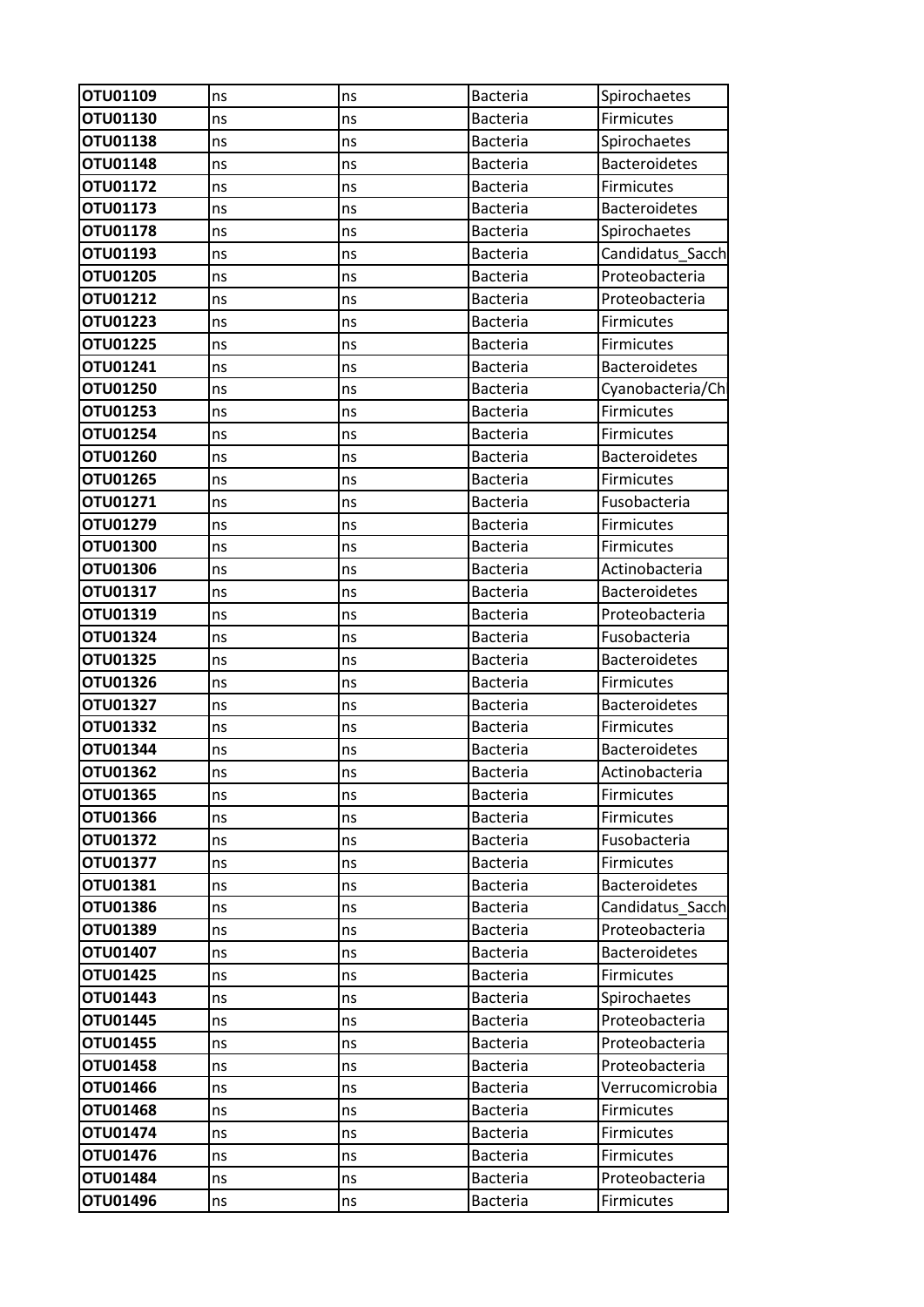| OTU01517 | ns | ns   | <b>Bacteria</b> | <b>Firmicutes</b>    |
|----------|----|------|-----------------|----------------------|
| OTU01528 | ns | ns   | <b>Bacteria</b> | Candidatus_Sacch     |
| OTU01549 | ns | 0,05 | <b>Bacteria</b> | <b>Bacteroidetes</b> |
| OTU01555 | ns | ns   | <b>Bacteria</b> | Proteobacteria       |
| OTU01557 | ns | ns   | <b>Bacteria</b> | <b>Firmicutes</b>    |
| OTU01559 | ns | ns   | <b>Bacteria</b> | Actinobacteria       |
| OTU01587 | ns | ns   | <b>Bacteria</b> | Proteobacteria       |
| OTU01588 | ns | ns   | <b>Bacteria</b> | Proteobacteria       |
| OTU01589 | ns | ns   | <b>Bacteria</b> | <b>Tenericutes</b>   |
| OTU01601 | ns | ns   | <b>Bacteria</b> | <b>Bacteroidetes</b> |
| OTU01605 | ns | ns   | <b>Bacteria</b> | <b>Bacteroidetes</b> |
| OTU01606 | ns | ns   | <b>Bacteria</b> | <b>Firmicutes</b>    |
| OTU01608 | ns | ns   | <b>Bacteria</b> | Actinobacteria       |
| OTU01647 | ns | ns   | <b>Bacteria</b> | Proteobacteria       |
| OTU01648 | ns | ns   | <b>Bacteria</b> | <b>Firmicutes</b>    |
| OTU01663 | ns | ns   | <b>Bacteria</b> | <b>Bacteroidetes</b> |
| OTU01683 | ns | ns   | <b>Bacteria</b> | Proteobacteria       |
| OTU01689 | ns | ns   | <b>Bacteria</b> | Firmicutes           |
| OTU01706 | ns | ns   | <b>Bacteria</b> | <b>Bacteroidetes</b> |
| OTU01722 | ns | ns   | <b>Bacteria</b> | <b>Firmicutes</b>    |
| OTU01727 | ns | ns   | <b>Bacteria</b> | Firmicutes           |
| OTU01734 | ns | ns   | <b>Bacteria</b> | Spirochaetes         |
| OTU01747 | ns | ns   | Bacteria        | Proteobacteria       |
| OTU01754 | ns | ns   | <b>Bacteria</b> | <b>Firmicutes</b>    |
| OTU01756 | ns | ns   | <b>Bacteria</b> | <b>Firmicutes</b>    |
| OTU01763 | ns | ns   | <b>Bacteria</b> | Actinobacteria       |
| OTU01784 | ns | ns   | <b>Bacteria</b> | <b>Firmicutes</b>    |
| OTU01820 | ns | ns   | <b>Bacteria</b> | Firmicutes           |
| OTU01832 | ns | ns   | <b>Bacteria</b> | <b>Bacteroidetes</b> |
| OTU01878 | ns | ns   | <b>Bacteria</b> | <b>Bacteroidetes</b> |
| OTU01880 | ns | ns   | <b>Bacteria</b> | Proteobacteria       |
| OTU01897 | ns | ns   | <b>Bacteria</b> | Firmicutes           |
| OTU01905 | ns | ns   | <b>Bacteria</b> | Proteobacteria       |
| OTU01911 | ns | ns   | Bacteria        | Actinobacteria       |
| OTU01920 | ns | ns   | <b>Bacteria</b> | Firmicutes           |
| OTU01937 | ns | ns   | <b>Bacteria</b> | <b>Bacteroidetes</b> |
| OTU01943 | ns | ns   | <b>Bacteria</b> | Firmicutes           |
| OTU01968 | ns | ns   | <b>Bacteria</b> | Actinobacteria       |
| OTU01977 | ns | ns   | <b>Bacteria</b> | <b>Firmicutes</b>    |
| OTU01978 | ns | ns   | Bacteria        | <b>Bacteroidetes</b> |
| OTU01983 | ns | ns   | <b>Bacteria</b> | Spirochaetes         |
| OTU01986 | ns | ns   | <b>Bacteria</b> | Firmicutes           |
| OTU01999 | ns | ns   | <b>Bacteria</b> | Actinobacteria       |
| OTU02001 | ns | ns   | <b>Bacteria</b> | Proteobacteria       |
| OTU02037 | ns | ns   | <b>Bacteria</b> | Proteobacteria       |
| OTU02048 | ns | ns   | <b>Bacteria</b> | <b>Bacteroidetes</b> |
| OTU02049 | ns | ns   | <b>Bacteria</b> | <b>Bacteroidetes</b> |
| OTU02070 | ns | ns   | <b>Bacteria</b> | Proteobacteria       |
| OTU02086 | ns | ns   | <b>Bacteria</b> | Firmicutes           |
| OTU02114 | ns | ns   | Bacteria        | <b>Bacteroidetes</b> |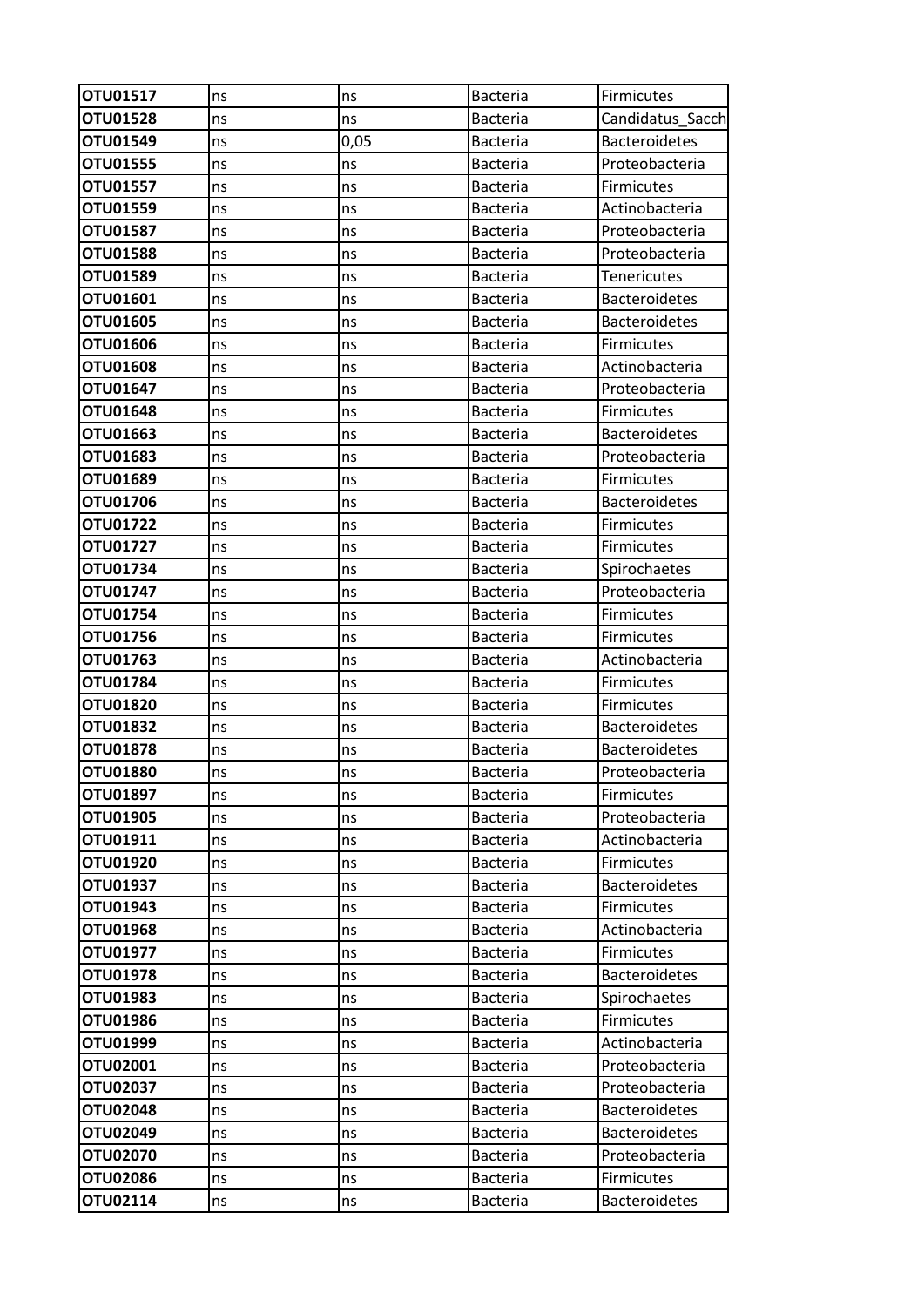| OTU02136        | ns | ns | <b>Bacteria</b> | Spirochaetes         |
|-----------------|----|----|-----------------|----------------------|
| OTU02145        | ns | ns | <b>Bacteria</b> | Actinobacteria       |
| OTU02147        | ns | ns | <b>Bacteria</b> | <b>Bacteroidetes</b> |
| OTU02178        | ns | ns | <b>Bacteria</b> | Firmicutes           |
| OTU02179        | ns | ns | <b>Bacteria</b> | Firmicutes           |
| OTU02183        | ns | ns | <b>Bacteria</b> | <b>Firmicutes</b>    |
| OTU02190        | ns | ns | <b>Bacteria</b> | Firmicutes           |
| <b>OTU02204</b> | ns | ns | <b>Bacteria</b> | Firmicutes           |
| <b>OTU02226</b> | ns | ns | <b>Bacteria</b> | <b>Bacteroidetes</b> |
| OTU02232        | ns | ns | <b>Bacteria</b> | <b>Bacteroidetes</b> |
| OTU02234        | ns | ns | <b>Bacteria</b> | Firmicutes           |
| OTU02276        | ns | ns | <b>Bacteria</b> | <b>Bacteroidetes</b> |
| OTU02297        | ns | ns | <b>Bacteria</b> | <b>Bacteroidetes</b> |
| OTU02299        | ns | ns | <b>Bacteria</b> | Firmicutes           |
| OTU02302        | ns | ns | <b>Bacteria</b> | Spirochaetes         |
| OTU02304        | ns | ns | <b>Bacteria</b> | Actinobacteria       |
| OTU02322        | ns | ns | <b>Bacteria</b> | <b>Firmicutes</b>    |
| OTU02326        | ns | ns | <b>Bacteria</b> | <b>Firmicutes</b>    |
| OTU02329        | ns | ns | <b>Bacteria</b> | Proteobacteria       |
| OTU02345        | ns | ns | <b>Bacteria</b> | Proteobacteria       |
| OTU02361        | ns | ns | <b>Bacteria</b> | <b>Bacteroidetes</b> |
| OTU02370        | ns | ns | Bacteria        | <b>Bacteroidetes</b> |
| OTU02371        | ns | ns | <b>Bacteria</b> | <b>Bacteroidetes</b> |
| <b>OTU02388</b> | ns | ns | <b>Bacteria</b> | Candidatus Sacch     |
| OTU02491        | ns | ns | <b>Bacteria</b> | <b>Bacteroidetes</b> |
| <b>OTU02502</b> | ns | ns | Bacteria        | Candidatus_Sacch     |
| OTU02525        | ns | ns | <b>Bacteria</b> | <b>Firmicutes</b>    |
| <b>OTU02529</b> | ns | ns | <b>Bacteria</b> | Actinobacteria       |
| <b>OTU02538</b> | ns | ns | <b>Bacteria</b> | <b>Firmicutes</b>    |
| OTU02566        | ns | ns | <b>Bacteria</b> | <b>Bacteroidetes</b> |
| OTU02581        | ns | ns | Bacteria        | <b>Bacteroidetes</b> |
| OTU02586        | ns | ns | <b>Bacteria</b> | Firmicutes           |
| OTU02615        | ns | ns | <b>Bacteria</b> | <b>Bacteroidetes</b> |
| OTU02630        | ns | ns | <b>Bacteria</b> | <b>Bacteroidetes</b> |
| OTU02640        | ns | ns | <b>Bacteria</b> | Actinobacteria       |
| OTU02666        | ns | ns | <b>Bacteria</b> | Actinobacteria       |
| OTU02711        | ns | ns | <b>Bacteria</b> | <b>Bacteroidetes</b> |
| OTU02766        | ns | ns | <b>Bacteria</b> | Firmicutes           |
| OTU02787        | ns | ns | <b>Bacteria</b> | <b>Bacteroidetes</b> |
| OTU02791        | ns | ns | <b>Bacteria</b> | Firmicutes           |
| <b>OTU02936</b> | ns | ns | <b>Bacteria</b> | <b>Bacteroidetes</b> |
| OTU02975        | ns | ns | <b>Bacteria</b> | Actinobacteria       |
| OTU02979        | ns | ns | <b>Bacteria</b> | <b>Bacteroidetes</b> |
| OTU03015        | ns | ns | <b>Bacteria</b> | Actinobacteria       |
| OTU03043        | ns | ns | <b>Bacteria</b> | <b>Bacteroidetes</b> |
| OTU03063        | ns | ns | <b>Bacteria</b> | <b>Bacteroidetes</b> |
| OTU03076        | ns | ns | <b>Bacteria</b> | <b>Bacteroidetes</b> |
| OTU03100        | ns | ns | <b>Bacteria</b> | Proteobacteria       |
| OTU03107        | ns | ns | <b>Bacteria</b> | Proteobacteria       |
| <b>OTU03139</b> | ns | ns | Bacteria        | <b>Firmicutes</b>    |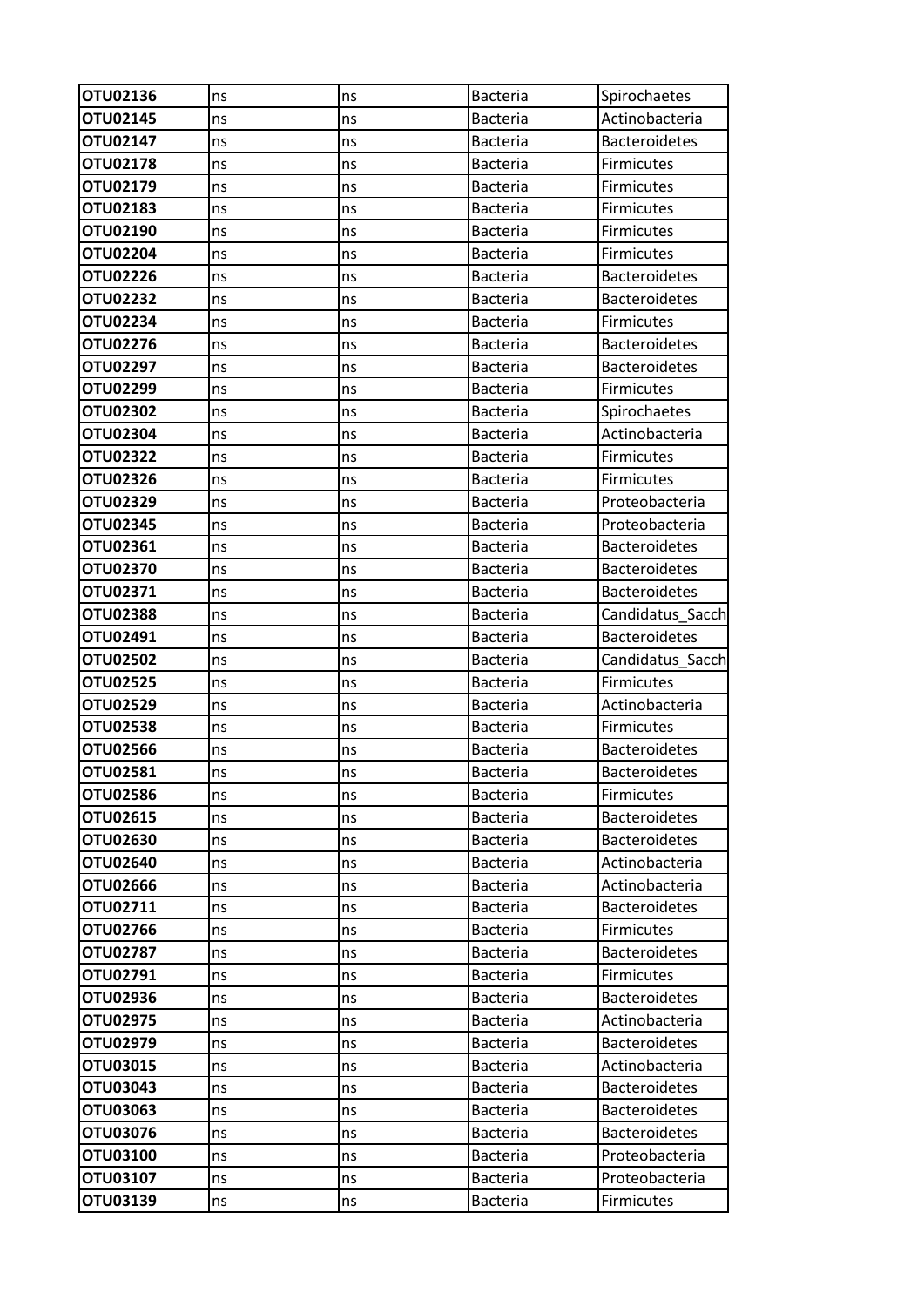| OTU03149             | ns | ns | <b>Bacteria</b> | <b>Firmicutes</b>    |
|----------------------|----|----|-----------------|----------------------|
| OTU03156             | ns | ns | <b>Bacteria</b> | <b>Firmicutes</b>    |
| OTU03162             | ns | ns | <b>Bacteria</b> | <b>Bacteroidetes</b> |
| OTU03179             | ns | ns | <b>Bacteria</b> | <b>Bacteroidetes</b> |
| OTU03195             | ns | ns | <b>Bacteria</b> | <b>Bacteroidetes</b> |
| OTU03215             | ns | ns | <b>Bacteria</b> | <b>Firmicutes</b>    |
| OTU03249             | ns | ns | <b>Bacteria</b> | <b>Bacteroidetes</b> |
| OTU03251             | ns | ns | <b>Bacteria</b> | <b>Bacteroidetes</b> |
| OTU03287             | ns | ns | <b>Bacteria</b> | Firmicutes           |
| OTU03294             | ns | ns | <b>Bacteria</b> | <b>Bacteroidetes</b> |
| OTU03322             | ns | ns | <b>Bacteria</b> | Proteobacteria       |
| OTU03326             | ns | ns | <b>Bacteria</b> | <b>Bacteroidetes</b> |
| OTU03341             | ns | ns | <b>Bacteria</b> | <b>Bacteroidetes</b> |
| OTU03344             | ns | ns | Bacteria        | Proteobacteria       |
| OTU03355             | ns | ns | <b>Bacteria</b> | <b>Bacteroidetes</b> |
| <b>OTU03368</b>      | ns | ns | <b>Bacteria</b> | <b>Bacteroidetes</b> |
| OTU03383             | ns | ns | <b>Bacteria</b> | Actinobacteria       |
| OTU03395             | ns | ns | <b>Bacteria</b> | Firmicutes           |
| OTU03399             | ns | ns | <b>Bacteria</b> | <b>Firmicutes</b>    |
| OTU03419             | ns | ns | <b>Bacteria</b> | <b>Firmicutes</b>    |
| OTU03431             | ns | ns | <b>Bacteria</b> | <b>Bacteroidetes</b> |
| OTU03432             | ns | ns | <b>Bacteria</b> | Proteobacteria       |
| OTU03435             | ns | ns | <b>Bacteria</b> | Firmicutes           |
| OTU03448             | ns | ns | <b>Bacteria</b> | <b>Firmicutes</b>    |
| OTU03459             | ns | ns | <b>Bacteria</b> | Spirochaetes         |
| OTU03463             | ns | ns | <b>Bacteria</b> | <b>Firmicutes</b>    |
| OTU03475             | ns | ns | Bacteria        | Proteobacteria       |
| OTU03569             | ns | ns | <b>Bacteria</b> | <b>Bacteroidetes</b> |
| OTU03572             | ns | ns | <b>Bacteria</b> | <b>Bacteroidetes</b> |
| OTU03586             | ns | ns | <b>Bacteria</b> | Actinobacteria       |
| OTU03589             | ns | ns | <b>Bacteria</b> | Proteobacteria       |
| OTU03645             | ns | ns | <b>Bacteria</b> | Firmicutes           |
| OTU03661             | ns | ns | <b>Bacteria</b> | Proteobacteria       |
| <b>OTU03662</b>      | ns | ns | <b>Bacteria</b> | <b>Bacteroidetes</b> |
| OTU03751             | ns | ns | <b>Bacteria</b> | <b>Bacteroidetes</b> |
| OTU03809             | ns | ns | <b>Bacteria</b> | <b>Bacteroidetes</b> |
| OTU03813             | ns | ns | <b>Bacteria</b> | <b>Bacteroidetes</b> |
| OTU03848             | ns | ns | <b>Bacteria</b> | Spirochaetes         |
| OTU03898             | ns | ns | <b>Bacteria</b> | <b>Bacteroidetes</b> |
| OTU03905             | ns | ns | Bacteria        | Spirochaetes         |
| OTU03994             | ns | ns | <b>Bacteria</b> | Actinobacteria       |
| OTU04003             | ns | ns | <b>Bacteria</b> | Firmicutes           |
| OTU04133             | ns | ns | <b>Bacteria</b> | <b>Bacteroidetes</b> |
| OTU04166             | ns | ns | <b>Bacteria</b> | <b>Bacteroidetes</b> |
| OTU04291             | ns | ns | <b>Bacteria</b> | <b>Bacteroidetes</b> |
| OTU04294             | ns | ns | <b>Bacteria</b> | <b>Bacteroidetes</b> |
| OTU04297             | ns | ns | <b>Bacteria</b> | Actinobacteria       |
| OTU04305<br>OTU04310 | ns | ns | <b>Bacteria</b> | Firmicutes           |
|                      | ns | ns | <b>Bacteria</b> | <b>Bacteroidetes</b> |
| OTU04365             | ns | ns | <b>Bacteria</b> | <b>Bacteroidetes</b> |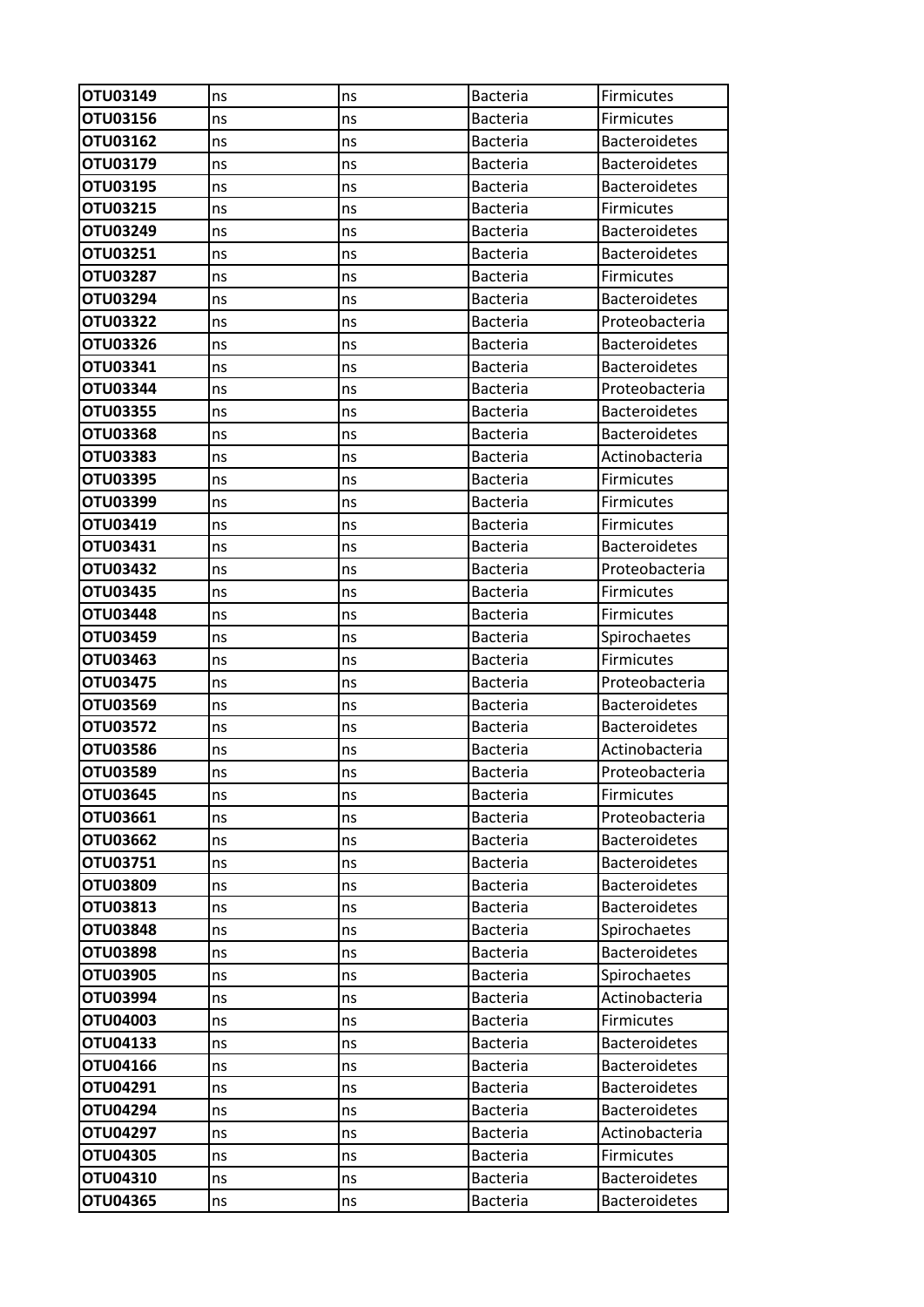| OTU04446        | ns | ns | <b>Bacteria</b> | <b>Bacteroidetes</b> |
|-----------------|----|----|-----------------|----------------------|
| <b>OTU04468</b> | ns | ns | <b>Bacteria</b> | Actinobacteria       |
| OTU04489        | ns | ns | <b>Bacteria</b> | <b>Firmicutes</b>    |
| OTU04497        | ns | ns | <b>Bacteria</b> | Actinobacteria       |
| OTU04514        | ns | ns | <b>Bacteria</b> | Firmicutes           |
| OTU04595        | ns | ns | <b>Bacteria</b> | <b>Bacteroidetes</b> |
| OTU04652        | ns | ns | <b>Bacteria</b> | <b>Firmicutes</b>    |
| OTU04655        | ns | ns | <b>Bacteria</b> | Actinobacteria       |
| OTU04725        | ns | ns | <b>Bacteria</b> | Proteobacteria       |
| OTU04789        | ns | ns | Bacteria        | <b>Bacteroidetes</b> |
| OTU04816        | ns | ns | <b>Bacteria</b> | Firmicutes           |
| OTU04829        | ns | ns | <b>Bacteria</b> | <b>Bacteroidetes</b> |
| OTU04846        | ns | ns | <b>Bacteria</b> | Fusobacteria         |
| <b>OTU04887</b> | ns | ns | <b>Bacteria</b> | Verrucomicrobia      |
| OTU04914        | ns | ns | <b>Bacteria</b> | <b>Firmicutes</b>    |
| OTU04943        | ns | ns | <b>Bacteria</b> | Actinobacteria       |
| OTU04966        | ns | ns | <b>Bacteria</b> | Firmicutes           |
| OTU05024        | ns | ns | <b>Bacteria</b> | Candidatus_Sacch     |
| OTU05049        | ns | ns | <b>Bacteria</b> | Firmicutes           |
| OTU05092        | ns | ns | <b>Bacteria</b> | <b>Firmicutes</b>    |
| OTU05104        | ns | ns | <b>Bacteria</b> | <b>Firmicutes</b>    |
| OTU05154        | ns | ns | <b>Bacteria</b> | Fusobacteria         |
| OTU05191        | ns | ns | <b>Bacteria</b> | <b>Bacteroidetes</b> |
| <b>OTU05225</b> | ns | ns | <b>Bacteria</b> | Actinobacteria       |
| OTU05230        | ns | ns | <b>Bacteria</b> | <b>Firmicutes</b>    |
| OTU05235        | ns | ns | <b>Bacteria</b> | <b>Bacteroidetes</b> |
| <b>OTU05258</b> | ns | ns | <b>Bacteria</b> | Fusobacteria         |
| OTU05262        | ns | ns | <b>Bacteria</b> | Fusobacteria         |
| OTU05267        | ns | ns | Bacteria        | Spirochaetes         |
| OTU05280        | ns | ns | <b>Bacteria</b> | <b>Bacteroidetes</b> |
| OTU05309        | ns | ns | Bacteria        | Firmicutes           |
| OTU05326        | ns | ns | <b>Bacteria</b> | <b>Bacteroidetes</b> |
| OTU05411        | ns | ns | <b>Bacteria</b> | <b>Bacteroidetes</b> |
| OTU05461        | ns | ns | <b>Bacteria</b> | Fusobacteria         |
| OTU05499        | ns | ns | <b>Bacteria</b> | Firmicutes           |
| <b>OTU05508</b> | ns | ns | Bacteria        | Actinobacteria       |
| OTU05515        | ns | ns | <b>Bacteria</b> | Proteobacteria       |
| <b>OTU05539</b> | ns | ns | <b>Bacteria</b> | Proteobacteria       |
| OTU05792        | ns | ns | <b>Bacteria</b> | <b>Bacteroidetes</b> |
| OTU05932        | ns | ns | <b>Bacteria</b> | Proteobacteria       |
| OTU06042        | ns | ns | <b>Bacteria</b> | <b>Firmicutes</b>    |
| <b>OTU06066</b> | ns | ns | <b>Bacteria</b> | Fusobacteria         |
| OTU06070        | ns | ns | <b>Bacteria</b> | <b>Bacteroidetes</b> |
| OTU06074        | ns | ns | <b>Bacteria</b> | <b>Bacteroidetes</b> |
| OTU06164        | ns | ns | <b>Bacteria</b> | <b>Bacteroidetes</b> |
| OTU06220        | ns | ns | <b>Bacteria</b> | <b>Bacteroidetes</b> |
| OTU06291        | ns | ns | <b>Bacteria</b> | Proteobacteria       |
| OTU06383        | ns | ns | Bacteria        | Proteobacteria       |
| OTU06445        | ns | ns | <b>Bacteria</b> | <b>Bacteroidetes</b> |
| <b>OTU06578</b> | ns | ns | Bacteria        | <b>Firmicutes</b>    |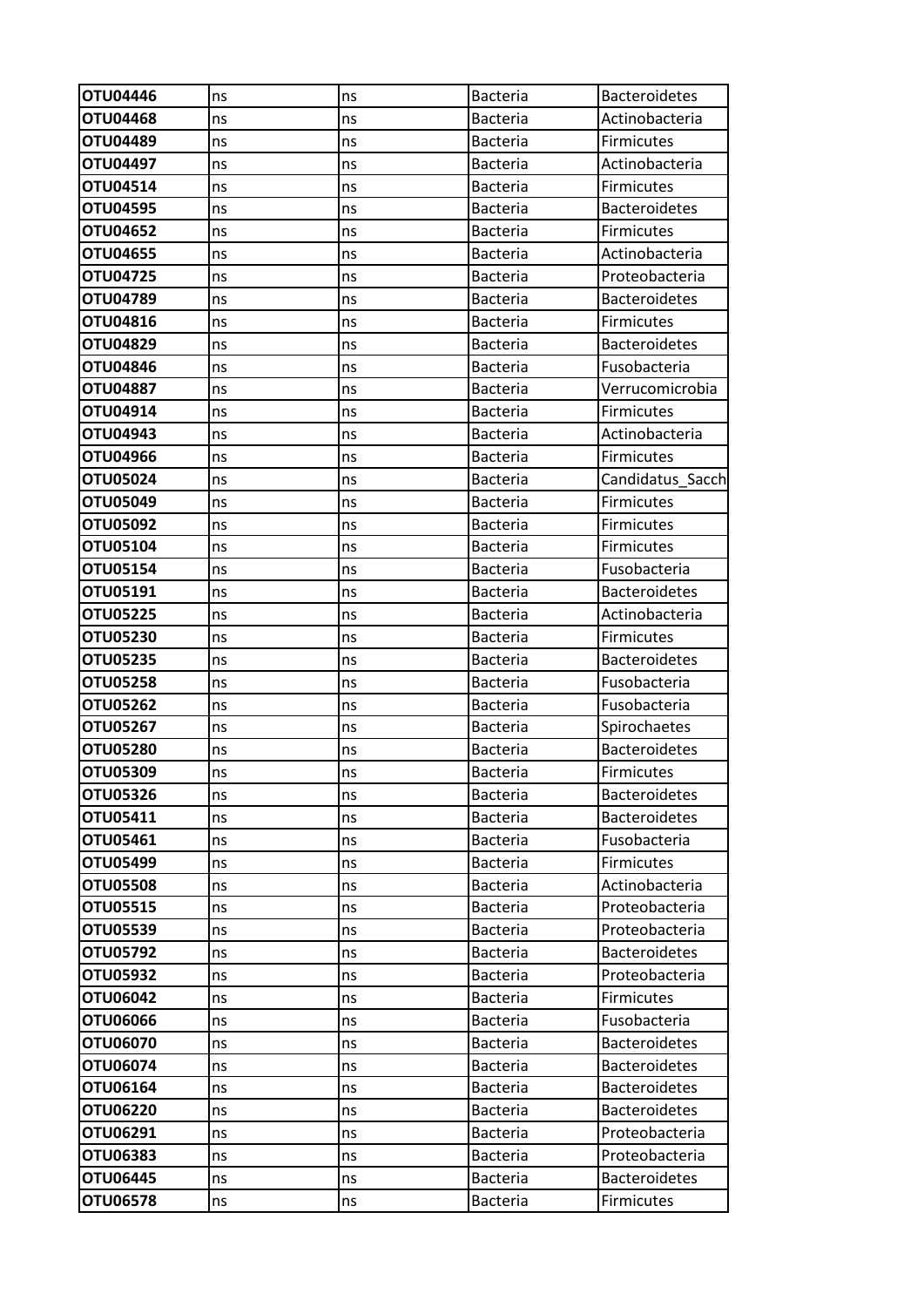| OTU06692             | ns       | ns       | <b>Bacteria</b>                    | Firmicutes                             |
|----------------------|----------|----------|------------------------------------|----------------------------------------|
| OTU06731             | ns       | ns       | Bacteria                           | Bacteroidetes                          |
| OTU06772             | ns       | ns       | <b>Bacteria</b>                    | Actinobacteria                         |
| OTU06775             | ns       | ns       | <b>Bacteria</b>                    | Fusobacteria                           |
| OTU06780             | ns       | ns       | <b>Bacteria</b>                    | <b>Firmicutes</b>                      |
| OTU06808             | ns       | ns       | <b>Bacteria</b>                    | <b>Bacteroidetes</b>                   |
| OTU06915             | ns       | ns       | <b>Bacteria</b>                    | <b>Bacteroidetes</b>                   |
| OTU06946             | ns       | ns       | <b>Bacteria</b>                    | <b>Bacteroidetes</b>                   |
| OTU07029             | ns       | ns       | <b>Bacteria</b>                    | Proteobacteria                         |
| OTU07098             | ns       | ns       | <b>Bacteria</b>                    | Actinobacteria                         |
| OTU07139             | ns       | ns       | <b>Bacteria</b>                    | <b>Firmicutes</b>                      |
| OTU07148             | ns       | ns       | <b>Bacteria</b>                    | <b>Bacteroidetes</b>                   |
| <b>OTU07154</b>      | ns       | ns       | <b>Bacteria</b>                    | <b>Bacteroidetes</b>                   |
| OTU07157             | ns       | ns       | <b>Bacteria</b>                    | <b>Firmicutes</b>                      |
| OTU07172             | ns       | ns       | <b>Bacteria</b>                    | <b>Firmicutes</b>                      |
| OTU07201             | ns       | ns       | <b>Bacteria</b>                    | Firmicutes                             |
| OTU07214             | ns       | ns       | <b>Bacteria</b>                    | Fusobacteria                           |
| OTU07355             | ns       | ns       | Bacteria                           | <b>Firmicutes</b>                      |
| OTU07373             | ns       | ns       | <b>Bacteria</b>                    | <b>Bacteroidetes</b>                   |
| OTU07410             | ns       | ns       | <b>Bacteria</b>                    | Proteobacteria                         |
| OTU07504             | ns       | ns       | <b>Bacteria</b>                    | <b>Bacteroidetes</b>                   |
| OTU07512             | ns       | ns       | <b>Bacteria</b>                    | <b>Firmicutes</b>                      |
| OTU07525             | ns       | ns       | <b>Bacteria</b>                    | Fusobacteria                           |
| OTU07528             | ns       | ns       | <b>Bacteria</b>                    | Actinobacteria                         |
| OTU07576             | ns       | ns       | <b>Bacteria</b>                    | Firmicutes                             |
| OTU07609             | ns       | ns       | <b>Bacteria</b>                    | <b>Firmicutes</b>                      |
| OTU07754             | ns       | ns       | <b>Bacteria</b>                    | Firmicutes                             |
| OTU07768             | ns       | ns       | <b>Bacteria</b>                    | <b>Bacteroidetes</b>                   |
| OTU07891             | ns       | ns       | <b>Bacteria</b>                    | <b>Bacteroidetes</b>                   |
| OTU07904             | ns       | ns       | <b>Bacteria</b>                    | Spirochaetes                           |
| OTU07905             | ns       | ns       | <b>Bacteria</b>                    | Firmicutes                             |
| OTU08020             | ns       | ns       | <b>Bacteria</b>                    | Firmicutes                             |
| OTU08041             | ns       | ns       | <b>Bacteria</b>                    | Proteobacteria                         |
| OTU08059             | ns       | ns       | Bacteria                           | <b>Bacteroidetes</b>                   |
| OTU08061             | ns       | ns       | <b>Bacteria</b>                    | Proteobacteria                         |
| OTU08076             | ns       | ns       | <b>Bacteria</b>                    | <b>Bacteroidetes</b>                   |
| OTU08099             | ns       | ns       | <b>Bacteria</b>                    | <b>Firmicutes</b>                      |
| OTU08166<br>OTU08172 | ns       | ns       | <b>Bacteria</b><br><b>Bacteria</b> | <b>Bacteroidetes</b><br>Actinobacteria |
| OTU08195             | ns<br>ns | ns<br>ns | Bacteria                           | Firmicutes                             |
| <b>OTU08330</b>      |          | ns       | <b>Bacteria</b>                    | <b>Firmicutes</b>                      |
| <b>OTU08362</b>      | ns<br>ns | ns       | <b>Bacteria</b>                    | <b>Bacteroidetes</b>                   |
| OTU08388             | ns       | ns       | <b>Bacteria</b>                    | Proteobacteria                         |
| <b>OTU08405</b>      | ns       | ns       | <b>Bacteria</b>                    | Proteobacteria                         |
| OTU08436             | ns       | ns       | <b>Bacteria</b>                    | <b>Firmicutes</b>                      |
| OTU08446             | ns       | ns       | <b>Bacteria</b>                    | <b>Bacteroidetes</b>                   |
| OTU08451             | ns       | ns       | <b>Bacteria</b>                    | Firmicutes                             |
| OTU08558             | ns       | ns       | <b>Bacteria</b>                    | Firmicutes                             |
| OTU08697             | ns       | ns       | <b>Bacteria</b>                    | Proteobacteria                         |
| OTU08766             | ns       | ns       | <b>Bacteria</b>                    | <b>Firmicutes</b>                      |
|                      |          |          |                                    |                                        |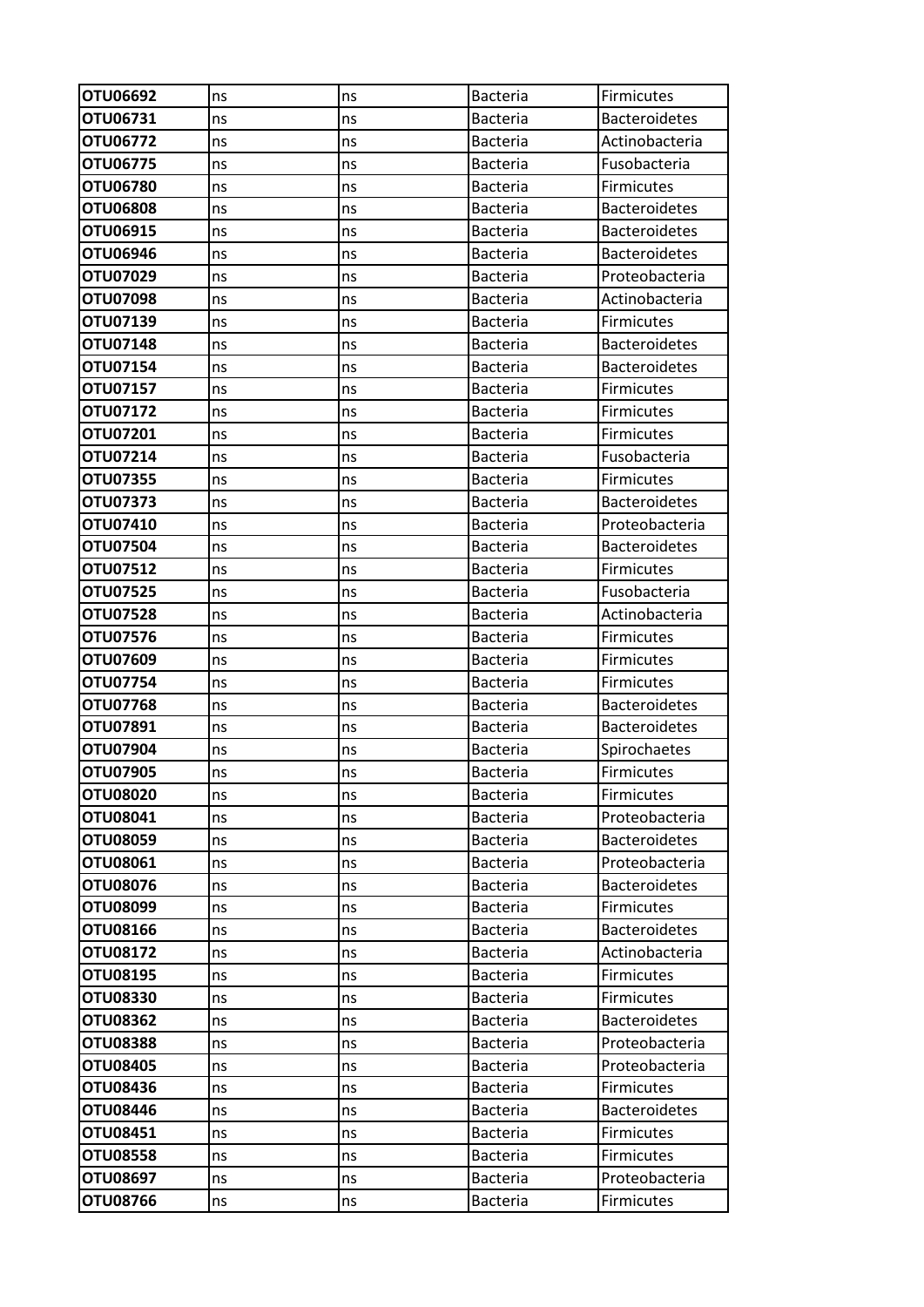| OTU08779        | ns | ns | <b>Bacteria</b> | Firmicutes           |
|-----------------|----|----|-----------------|----------------------|
| OTU08798        | ns | ns | Bacteria        | <b>Bacteroidetes</b> |
| <b>OTU08807</b> | ns | ns | Bacteria        | <b>Bacteroidetes</b> |
| <b>OTU08808</b> | ns | ns | Bacteria        | <b>Bacteroidetes</b> |
| <b>OTU08861</b> | ns | ns | Bacteria        | <b>Bacteroidetes</b> |
| <b>OTU08873</b> | ns | ns | Bacteria        | <b>Bacteroidetes</b> |
| OTU08875        | ns | ns | <b>Bacteria</b> | Fusobacteria         |
| OTU08991        | ns | ns | <b>Bacteria</b> | <b>Bacteroidetes</b> |
| <b>OTU09001</b> | ns | ns | <b>Bacteria</b> | Fusobacteria         |
| OTU09002        | ns | ns | <b>Bacteria</b> | Proteobacteria       |
| OTU09018        | ns | ns | Bacteria        | Proteobacteria       |
| OTU09134        | ns | ns | <b>Bacteria</b> | Proteobacteria       |
| OTU09150        | ns | ns | <b>Bacteria</b> | Fusobacteria         |
| OTU09349        | ns | ns | Bacteria        | <b>Firmicutes</b>    |
| OTU09455        | ns | ns | <b>Bacteria</b> | <b>Bacteroidetes</b> |
| OTU09501        | ns | ns | <b>Bacteria</b> | Firmicutes           |
| OTU09530        | ns | ns | Bacteria        | Firmicutes           |
| OTU09543        | ns | ns | Bacteria        | Firmicutes           |
| <b>OTU09548</b> | ns | ns | <b>Bacteria</b> | <b>Bacteroidetes</b> |
| OTU09577        | ns | ns | Bacteria        | <b>Bacteroidetes</b> |
| OTU09656        | ns | ns | Bacteria        | Firmicutes           |
| OTU09667        | ns | ns | <b>Bacteria</b> | <b>Firmicutes</b>    |
| OTU09704        | ns | ns | <b>Bacteria</b> | Proteobacteria       |
| OTU09705        | ns | ns | <b>Bacteria</b> | <b>Bacteroidetes</b> |
| OTU09773        | ns | ns | <b>Bacteria</b> | <b>Firmicutes</b>    |
| OTU09893        | ns | ns | Bacteria        | Proteobacteria       |
| OTU09904        | ns | ns | Bacteria        | Proteobacteria       |
| OTU10042        | ns | ns | Bacteria        | Actinobacteria       |
| OTU10089        | ns | ns | Bacteria        | Proteobacteria       |
| <b>OTU10091</b> | ns | ns | Bacteria        | <b>Firmicutes</b>    |
| OTU10098        | ns | ns | <b>Bacteria</b> | Firmicutes           |
| <b>OTU10128</b> | ns | ns | Bacteria        | Actinobacteria       |
| OTU10131        | ns | ns | Bacteria        | <b>Bacteroidetes</b> |
| OTU10133        | ns | ns | Bacteria        | Firmicutes           |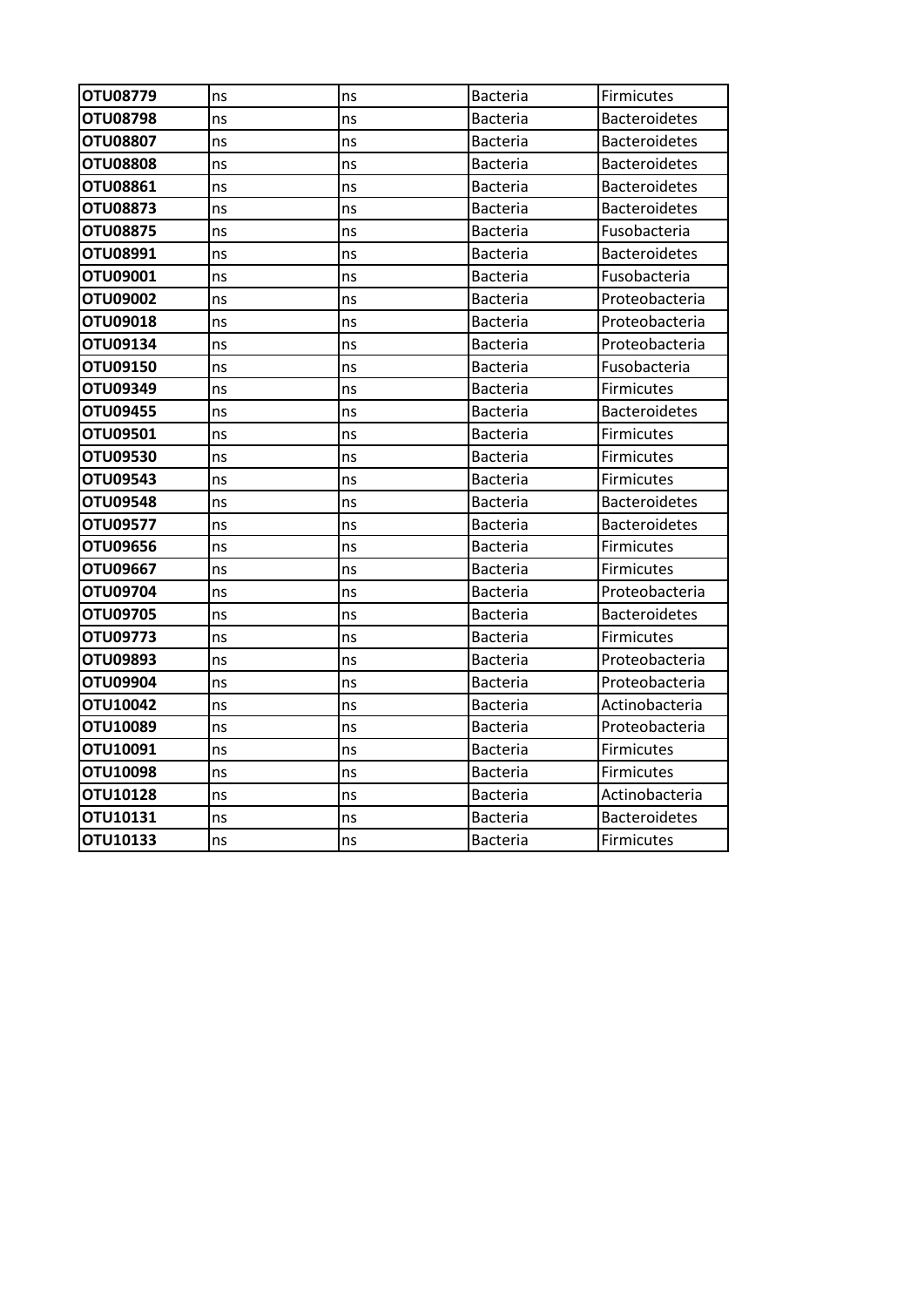| taxonomy.Class                       | taxonomy.Order                  | taxonomy.Family taxonomy.Genus |                                                                    |
|--------------------------------------|---------------------------------|--------------------------------|--------------------------------------------------------------------|
| Gammaproteobad Pasteurellales        |                                 | Pasteurellaceae                | OTU00037 Haemophilus                                               |
| Clostridia                           | Clostridiales                   |                                | Clostridiales IncerOTU00103 Parvimonas                             |
| Bacteroidia                          | <b>Bacteroidales</b>            | Prevotellaceae                 | OTU00120 Prevotella                                                |
| Bacteroidia                          | <b>Bacteroidales</b>            | Prevotellaceae                 | OTU00189 Prevotella                                                |
| Bacteroidia                          | <b>Bacteroidales</b>            | Prevotellaceae                 | OTU00215 Alloprevotella                                            |
| Clostridia                           | Clostridiales                   | Lachnospiraceae                | OTU00465 Lachnoanaerobaculum                                       |
| <b>Betaproteobacter Neisseriales</b> |                                 | Neisseriaceae                  | OTU01421 Neisseria                                                 |
| <b>Bacilli</b>                       | Lactobacillales                 |                                | Streptococcaceae OTU02032 Streptococcus                            |
| Betaproteobacter Neisseriales        |                                 | Neisseriaceae                  | OTU00034 Neisseria                                                 |
| Fusobacteriia                        | Fusobacteriales                 | Leptotrichiaceae               | OTU00236 Leptotrichia                                              |
| <b>Bacilli</b>                       | Lactobacillales                 |                                | Streptococcaceae OTU00001 Streptococcus                            |
|                                      |                                 |                                | Gammaproteobad Pseudomonadales Pseudomonadace OTU00002 Pseudomonas |
| Gammaproteobad Enterobacteriales     |                                 |                                | Enterobacteriacea OTU00005 Escherichia/Shigella                    |
| Clostridia                           | Clostridiales                   | Lachnospiraceae                | OTU00006 Blautia                                                   |
| Clostridia                           | Clostridiales                   |                                | Ruminococcaceae OTU00007 Faecalibacterium                          |
| Bacteroidia                          | <b>Bacteroidales</b>            | Bacteroidaceae                 | OTU00009 Bacteroides                                               |
| <b>Bacilli</b>                       | Lactobacillales                 |                                | Streptococcaceae OTU00010 Streptococcus                            |
| Gammaproteobad Pasteurellales        |                                 | Pasteurellaceae                | OTU00011 Haemophilus                                               |
| Clostridia                           | Clostridiales                   | Lachnospiraceae                | OTU00012 Ruminococcus2                                             |
| Clostridia                           | Clostridiales                   | Lachnospiraceae                | OTU00016 Roseburia                                                 |
| <b>Bacilli</b>                       | <b>Bacillales</b>               |                                | Bacillales IncertadOTU00017 Gemella                                |
| Bacteroidia                          | <b>Bacteroidales</b>            | Bacteroidaceae                 | OTU00018 Bacteroides                                               |
| Bacteroidia                          | <b>Bacteroidales</b>            | Bacteroidaceae                 | OTU00019 Bacteroides                                               |
| Clostridia                           | Clostridiales                   | Lachnospiraceae                | OTU00020 Anaerostipes                                              |
| Bacteroidia                          | <b>Bacteroidales</b>            | Rikenellaceae                  | OTU00021 Alistipes                                                 |
| Bacteroidia                          | Bacteroidales                   | Prevotellaceae                 | OTU00022 Prevotella                                                |
| Clostridia                           | Clostridiales                   | Lachnospiraceae                | OTU00023 Roseburia                                                 |
| Clostridia                           | Clostridiales                   | Lachnospiraceae                | OTU00025 Clostridium XIVa                                          |
| Clostridia                           | Clostridiales                   |                                | Ruminococcaceae OTU00027 Gemmiger                                  |
| Clostridia                           | Clostridiales                   | Clostridiaceae_1               | OTU00028 Clostridium_sensu_stricto                                 |
| Negativicutes                        | Selenomonadales Veillonellaceae |                                | OTU00029 Veillonella                                               |
| Actinobacteria                       | Actinomycetales                 | Micrococcaceae                 | OTU00030 Rothia                                                    |
| Clostridia                           | Clostridiales                   | Lachnospiraceae                | OTU00031 Coprococcus                                               |
| Bacteroidia                          | <b>Bacteroidales</b>            | Bacteroidaceae                 | OTU00032 Bacteroides                                               |
| Actinobacteria                       | Actinomycetales                 | Micrococcaceae                 | OTU00033 Rothia                                                    |
| Clostridia                           | Clostridiales                   | Lachnospiraceae                | OTU00038 unclassified.Lachnospiraceae                              |
| Clostridia                           | Clostridiales                   | Peptostreptococca              | OTU00039 Clostridium XI                                            |
| Clostridia                           | Clostridiales                   | Lachnospiraceae                | OTU00040 Dorea                                                     |
| Fusobacteriia                        | Fusobacteriales                 | Fusobacteriaceae               | OTU00041 Fusobacterium                                             |
| Actinobacteria                       | Bifidobacteriales               |                                | BifidobacteriaceadOTU00042 Bifidobacterium                         |
| Betaproteobacteri                    | Neisseriales                    | Neisseriaceae                  | OTU00043 Neisseria                                                 |
| Clostridia                           | Clostridiales                   | Ruminococcaceae                | OTU00044 unclassified.Ruminococcaceae                              |
| Clostridia                           | Clostridiales                   | Lachnospiraceae                | OTU00045 Coprococcus                                               |
| Clostridia                           | Clostridiales                   | Clostridiaceae_1               | OTU00046 Clostridium_sensu_stricto                                 |
| <b>Bacilli</b>                       | Lactobacillales                 |                                | CarnobacteriaceadOTU00047 Granulicatella                           |
| Clostridia                           | Clostridiales                   | Lachnospiraceae                | OTU00048 Coprococcus                                               |
| Clostridia                           | Clostridiales                   | Peptostreptococca              | OTU00049 Clostridium_XI                                            |
|                                      |                                 |                                |                                                                    |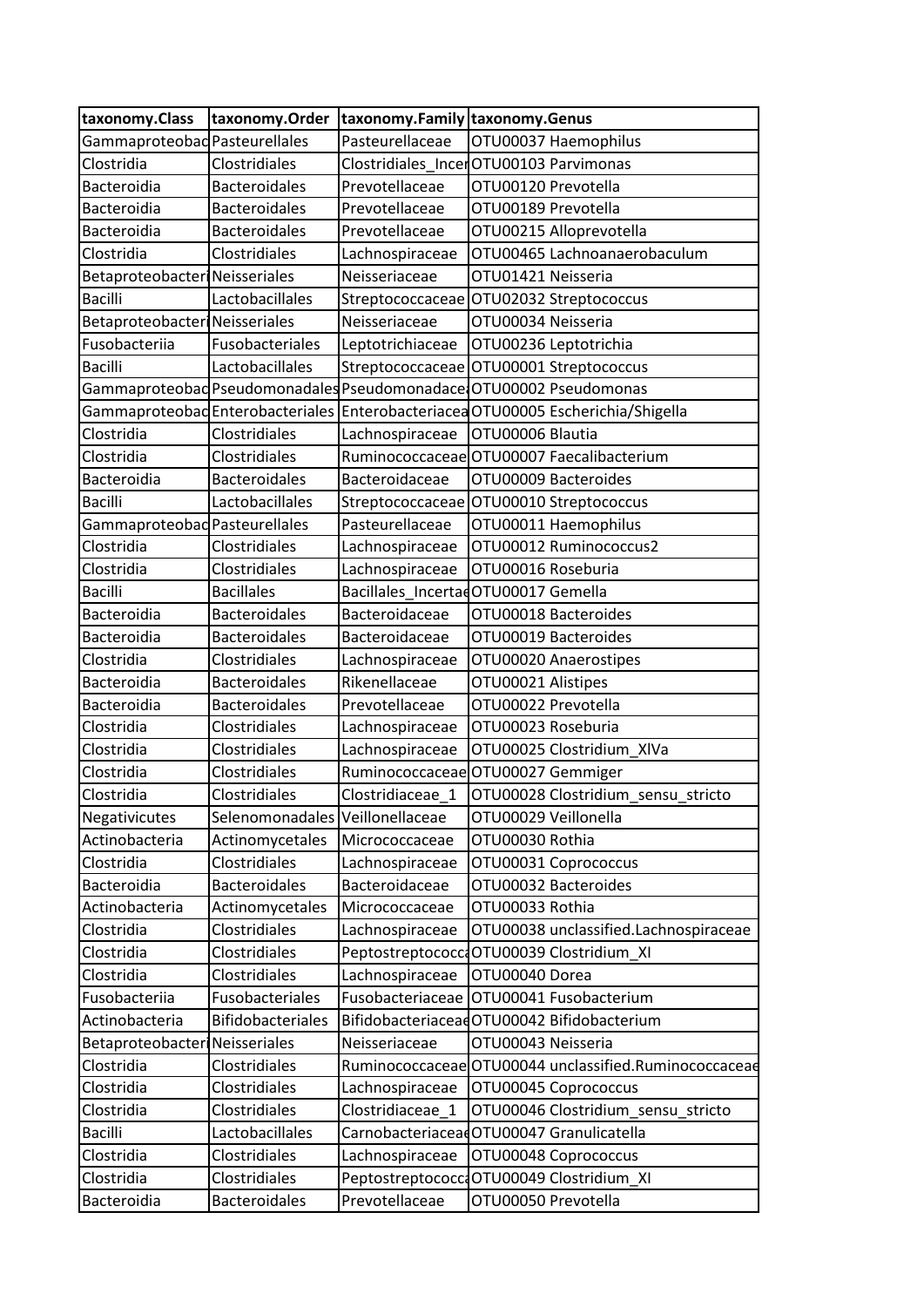| Clostridia<br>Gammaproteobad Pasteurellales | Clostridiales                    | Lachnospiraceae<br>Pasteurellaceae | OTU00053 Clostridium XIVa<br>OTU00054 Haemophilus                            |
|---------------------------------------------|----------------------------------|------------------------------------|------------------------------------------------------------------------------|
| Bacteroidia                                 | <b>Bacteroidales</b>             | Bacteroidaceae                     | OTU00055 Bacteroides                                                         |
|                                             | Clostridiales                    |                                    | Ruminococcaceae OTU00056 Oscillibacter                                       |
| Clostridia                                  | <b>Bacteroidales</b>             |                                    | OTU00058 Bacteroides                                                         |
| <b>Bacteroidia</b><br>Bacteroidia           | <b>Bacteroidales</b>             | <b>Bacteroidaceae</b>              |                                                                              |
|                                             |                                  | Prevotellaceae                     | OTU00059 Prevotella                                                          |
| Bacteroidia                                 | <b>Bacteroidales</b>             | Rikenellaceae                      | OTU00060 Alistipes                                                           |
| Betaproteobacter Burkholderiales            |                                  | Sutterellaceae                     | OTU00061 Sutterella                                                          |
| Bacteroidia                                 | <b>Bacteroidales</b>             | Bacteroidaceae                     | OTU00062 Bacteroides                                                         |
| Actinobacteria                              | <b>Bifidobacteriales</b>         |                                    | BifidobacteriaceadOTU00063 Bifidobacterium                                   |
| Erysipelotrichia                            | Erysipelotrichales               |                                    | ErysipelotrichaceaOTU00064 Clostridium_XVIII                                 |
| <b>Bacilli</b>                              | Lactobacillales                  |                                    | Streptococcaceae OTU00065 Streptococcus                                      |
| Clostridia                                  | Clostridiales                    | Lachnospiraceae                    | OTU00066 unclassified.Lachnospiraceae                                        |
| Clostridia                                  | <b>Clostridiales</b>             | Lachnospiraceae                    | OTU00067 unclassified.Lachnospiraceae                                        |
| Bacteroidia                                 | <b>Bacteroidales</b>             |                                    | PorphyromonadadOTU00068 Porphyromonas                                        |
| Clostridia                                  | Clostridiales                    |                                    | Ruminococcaceae OTU00069 Ruminococcus                                        |
| Opitutae                                    | Puniceicoccales                  |                                    | Puniceicoccaceae OTU00070 unclassified.Puniceicoccaceae                      |
| Clostridia                                  | Clostridiales                    | Lachnospiraceae                    | OTU00071 Lachnospira                                                         |
| Bacteroidia                                 | <b>Bacteroidales</b>             | Prevotellaceae                     | OTU00072 Prevotella                                                          |
| Fusobacteriia                               | Fusobacteriales                  | Leptotrichiaceae                   | OTU00073 Leptotrichia                                                        |
| <b>Bacilli</b>                              | Lactobacillales                  | Enterococcaceae                    | OTU00074 Enterococcus                                                        |
| Clostridia                                  | Clostridiales                    |                                    | Ruminococcaceae OTU00075 unclassified.Ruminococcaceae                        |
| Bacteroidia                                 | <b>Bacteroidales</b>             | Prevotellaceae                     | OTU00076 Alloprevotella                                                      |
|                                             |                                  |                                    | Deltaproteobacte Desulfovibrionales Desulfovibrionace OTU00077 Desulfovibrio |
| Bacteroidia                                 | <b>Bacteroidales</b>             | Bacteroidaceae                     | OTU00078 Bacteroides                                                         |
| Bacteroidia                                 | <b>Bacteroidales</b>             | Bacteroidaceae                     | OTU00079 Bacteroides                                                         |
| Clostridia                                  | Clostridiales                    | Lachnospiraceae                    | OTU00080 Clostridium_XIVb                                                    |
| Clostridia                                  | Clostridiales                    |                                    | Ruminococcaceae OTU00081 Ruminococcus                                        |
| Clostridia                                  | Clostridiales                    |                                    | Ruminococcaceae OTU00082 Clostridium IV                                      |
|                                             |                                  |                                    | Epsilonproteobact Campylobacterale Campylobacterace OTU00083 Campylobacter   |
| Actinobacteria                              | Actinomycetales                  |                                    | Corynebacteriace: OTU00084 Corynebacterium                                   |
|                                             |                                  |                                    | Gammaproteobad Pseudomonadales Pseudomonadace OTU00085 Pseudomonas           |
| Betaproteobacter Burkholderiales            |                                  | Sutterellaceae                     | OTU00086 Sutterella                                                          |
| Clostridia                                  | Clostridiales                    | Lachnospiraceae                    | OTU00087 Clostridium XIVa                                                    |
|                                             | Gammaproteobad Enterobacteriales |                                    | Enterobacteriacea OTU00088 Klebsiella                                        |
| Clostridia                                  | Clostridiales                    |                                    | Ruminococcaceae OTU00089 unclassified.Ruminococcaceae                        |
| Clostridia                                  | Clostridiales                    | Lachnospiraceae                    | OTU00090 Coprococcus                                                         |
| Actinobacteria                              | Coriobacteriales                 |                                    | Coriobacteriaceae OTU00091 Collinsella                                       |
| Clostridia                                  | Clostridiales                    | Lachnospiraceae                    | OTU00092 Clostridium XIVa                                                    |
| Negativicutes                               | Selenomonadales                  | Veillonellaceae                    | OTU00093 Dialister                                                           |
| Clostridia                                  | Clostridiales                    |                                    | Ruminococcaceae OTU00095 Oscillibacter                                       |
| Fusobacteriia                               | Fusobacteriales                  | Fusobacteriaceae                   | OTU00096 Fusobacterium                                                       |
| Clostridia                                  | Clostridiales                    |                                    | Peptostreptococc OTU00097 Peptostreptococcus                                 |
| Bacteroidia                                 | Bacteroidales                    | Marinilabiaceae                    | OTU00098 unclassified.Marinilabiaceae                                        |
| Gammaproteobad Pasteurellales               |                                  | Pasteurellaceae                    | OTU00099 Aggregatibacter                                                     |
| unclassified                                | unclassified                     | unclassified                       | OTU00100 unclassified.Firmicutes                                             |
| Clostridia                                  | Clostridiales                    |                                    |                                                                              |
|                                             |                                  | Lachnospiraceae                    | OTU00101 Clostridium_XIVa                                                    |
| Bacteroidia                                 | <b>Bacteroidales</b>             |                                    | Porphyromonadad OTU00102 Odoribacter                                         |
| Clostridia                                  | Clostridiales                    | Lachnospiraceae                    | OTU00104 unclassified.Lachnospiraceae                                        |
| Clostridia                                  | Clostridiales                    | Ruminococcaceae                    | OTU00106 unclassified.Ruminococcaceae                                        |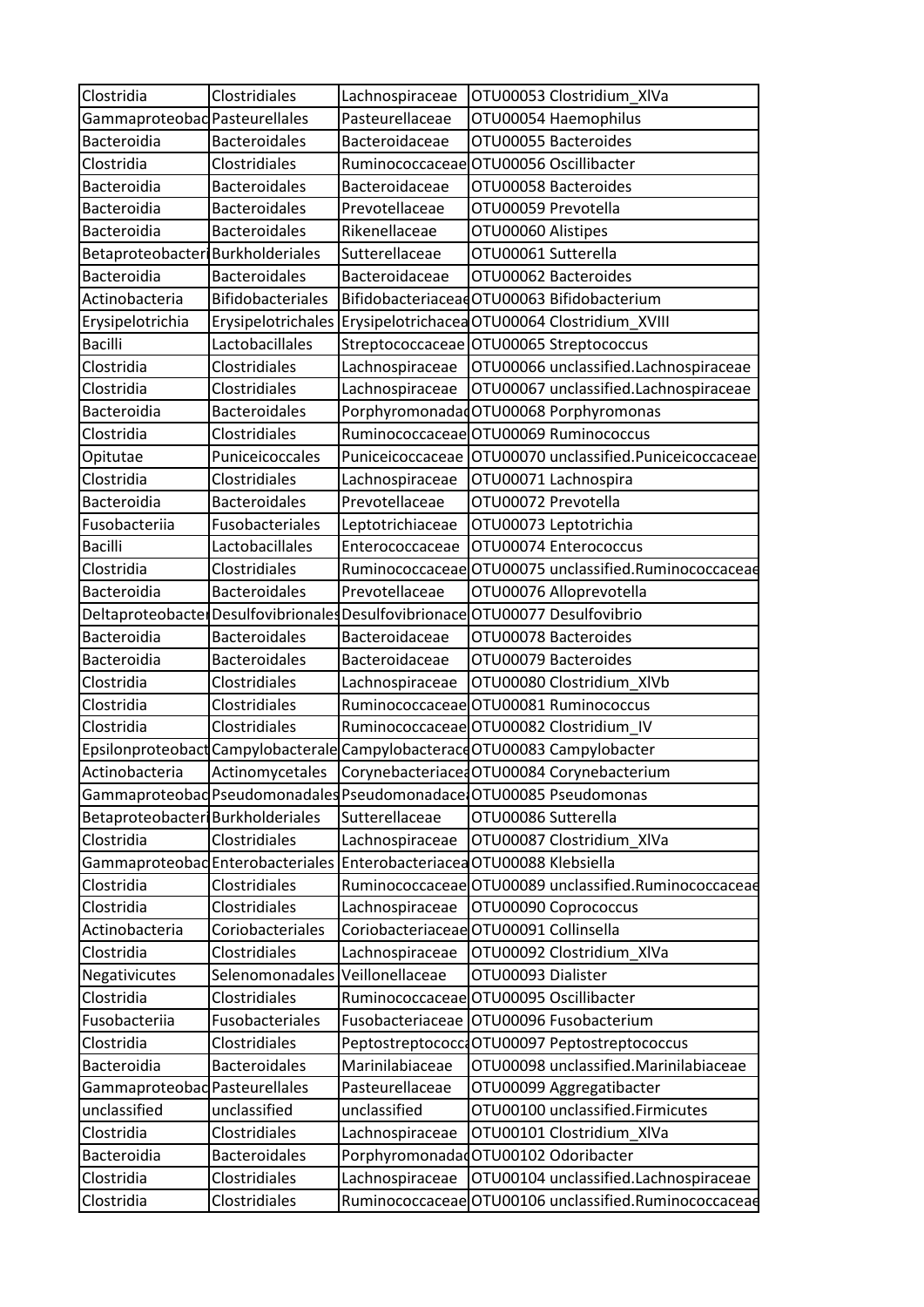|                                  |                                    |                  | Gammaproteobad Enterobacteriales Enterobacteriaced OTU00107 Raoultella   |
|----------------------------------|------------------------------------|------------------|--------------------------------------------------------------------------|
|                                  |                                    |                  | Deltaproteobacte Desulfovibrionales Desulfovibrionace OTU00108 Bilophila |
| <b>Bacilli</b>                   | Lactobacillales                    |                  | Streptococcaceae OTU00109 Streptococcus                                  |
| Clostridia                       | Clostridiales                      |                  | Ruminococcaceae OTU00110 Clostridium IV                                  |
| Clostridia                       | Clostridiales                      |                  | Ruminococcaceae OTU00111 unclassified.Ruminococcaceae                    |
| Clostridia                       | Clostridiales                      |                  | Ruminococcaceae OTU00112 Clostridium IV                                  |
| Clostridia                       | Clostridiales                      |                  | Ruminococcaceae OTU00115 unclassified.Ruminococcaceae                    |
| Fusobacteriia                    | Fusobacteriales                    | Leptotrichiaceae | OTU00117 Leptotrichia                                                    |
| Clostridia                       | Clostridiales                      | unclassified     | OTU00118 unclassified.Clostridiales                                      |
| Bacteroidia                      | <b>Bacteroidales</b>               |                  | Porphyromonadad OTU00121 Barnesiella                                     |
| Erysipelotrichia                 | Erysipelotrichales                 |                  | Erysipelotrichacea OTU00122 unclassified.Erysipelotrichacea              |
| Betaproteobacter Burkholderiales |                                    | unclassified     | OTU00123 unclassified.Burkholderiales                                    |
|                                  | Epsilonproteobact Campylobacterale |                  | Campylobacterace OTU00124 Campylobacter                                  |
| <b>Bacilli</b>                   | Lactobacillales                    |                  | CarnobacteriaceadOTU00125 Granulicatella                                 |
| Actinobacteria                   | Actinomycetales                    |                  | ActinomycetaceaeOTU00126 Actinomyces                                     |
| Clostridia                       | Clostridiales                      | Lachnospiraceae  | OTU00127 Lachnospira                                                     |
| Bacteroidia                      | <b>Bacteroidales</b>               | Prevotellaceae   | OTU00128 Prevotella                                                      |
| Bacteroidia                      | <b>Bacteroidales</b>               | Bacteroidaceae   | OTU00129 Bacteroides                                                     |
| Bacteroidia                      | <b>Bacteroidales</b>               |                  | PorphyromonadadOTU00130 Parabacteroides                                  |
| Clostridia                       | Clostridiales                      |                  | Ruminococcaceae OTU00131 Flavonifractor                                  |
| Flavobacteriia                   | Flavobacteriales                   |                  | Flavobacteriaceae OTU00133 Capnocytophaga                                |
| Clostridia                       | Clostridiales                      | Lachnospiraceae  | OTU00134 Blautia                                                         |
| Negativicutes                    | Selenomonadales Veillonellaceae    |                  | OTU00135 Megamonas                                                       |
| Actinobacteria                   | <b>Bifidobacteriales</b>           |                  | BifidobacteriaceadOTU00137 Bifidobacterium                               |
| Actinobacteria                   | Coriobacteriales                   |                  | Coriobacteriaceae OTU00138 Atopobium                                     |
| Clostridia                       | Clostridiales                      | unclassified     | OTU00139 unclassified.Clostridiales                                      |
| Clostridia                       | Clostridiales                      |                  | Ruminococcaceae OTU00140 Clostridium_IV                                  |
| Clostridia                       | Clostridiales                      |                  | Ruminococcaceae OTU00141 unclassified.Ruminococcaceae                    |
| Clostridia                       | Clostridiales                      |                  | Ruminococcaceae OTU00143 Acetanaerobacterium                             |
| Clostridia                       | Clostridiales                      | Lachnospiraceae  | OTU00144 unclassified.Lachnospiraceae                                    |
| Clostridia                       | Clostridiales                      |                  | Ruminococcaceae OTU00145 Flavonifractor                                  |
| Bacteroidia                      | <b>Bacteroidales</b>               |                  | PorphyromonadadOTU00148 Porphyromonas                                    |
| Negativicutes                    | Selenomonadales                    | Veillonellaceae  | OTU00149 Centipeda                                                       |
| Bacteroidia                      | <b>Bacteroidales</b>               |                  | PorphyromonadadOTU00150 Parabacteroides                                  |
| Bacteroidia                      | <b>Bacteroidales</b>               |                  | PorphyromonadadOTU00151 Porphyromonas                                    |
| <b>Bacilli</b>                   | Lactobacillales                    |                  | Streptococcaceae OTU00152 Lactococcus                                    |
| unclassified                     | unclassified                       | unclassified     | OTU00153 unclassified.Candidatus_Sacch                                   |
| Negativicutes                    | Selenomonadales                    | Veillonellaceae  | OTU00154 Veillonella                                                     |
| Betaproteobacter Burkholderiales |                                    | Sutterellaceae   | OTU00155 Parasutterella                                                  |
| Clostridia                       | Clostridiales                      | Lachnospiraceae  | OTU00156 Clostridium_XIVa                                                |
| Clostridia                       | Clostridiales                      | Lachnospiraceae  | OTU00157 Lachnoanaerobaculum                                             |
| Clostridia                       | Clostridiales                      |                  | Ruminococcaceae OTU00158 Ruminococcus                                    |
| Clostridia                       | Clostridiales                      |                  | Clostridiales_IncerOTU00159 Anaerococcus                                 |
| Betaproteobacter Burkholderiales |                                    | unclassified     | OTU00161 unclassified.Burkholderiales                                    |
| Clostridia                       | Clostridiales                      |                  | Ruminococcaceae OTU00162 Butyricicoccus                                  |
| unclassified                     | unclassified                       | unclassified     | OTU00164 unclassified.Bacteroidetes                                      |
| Clostridia                       | Clostridiales                      |                  | Ruminococcaceae OTU00166 Oscillibacter                                   |
| Clostridia                       | Clostridiales                      | Lachnospiraceae  | OTU00167 unclassified.Lachnospiraceae                                    |
| Negativicutes                    | Selenomonadales Veillonellaceae    |                  | OTU00168 Veillonella                                                     |
| Clostridia                       | Clostridiales                      | unclassified     | OTU00169 unclassified.Clostridiales                                      |
|                                  |                                    |                  |                                                                          |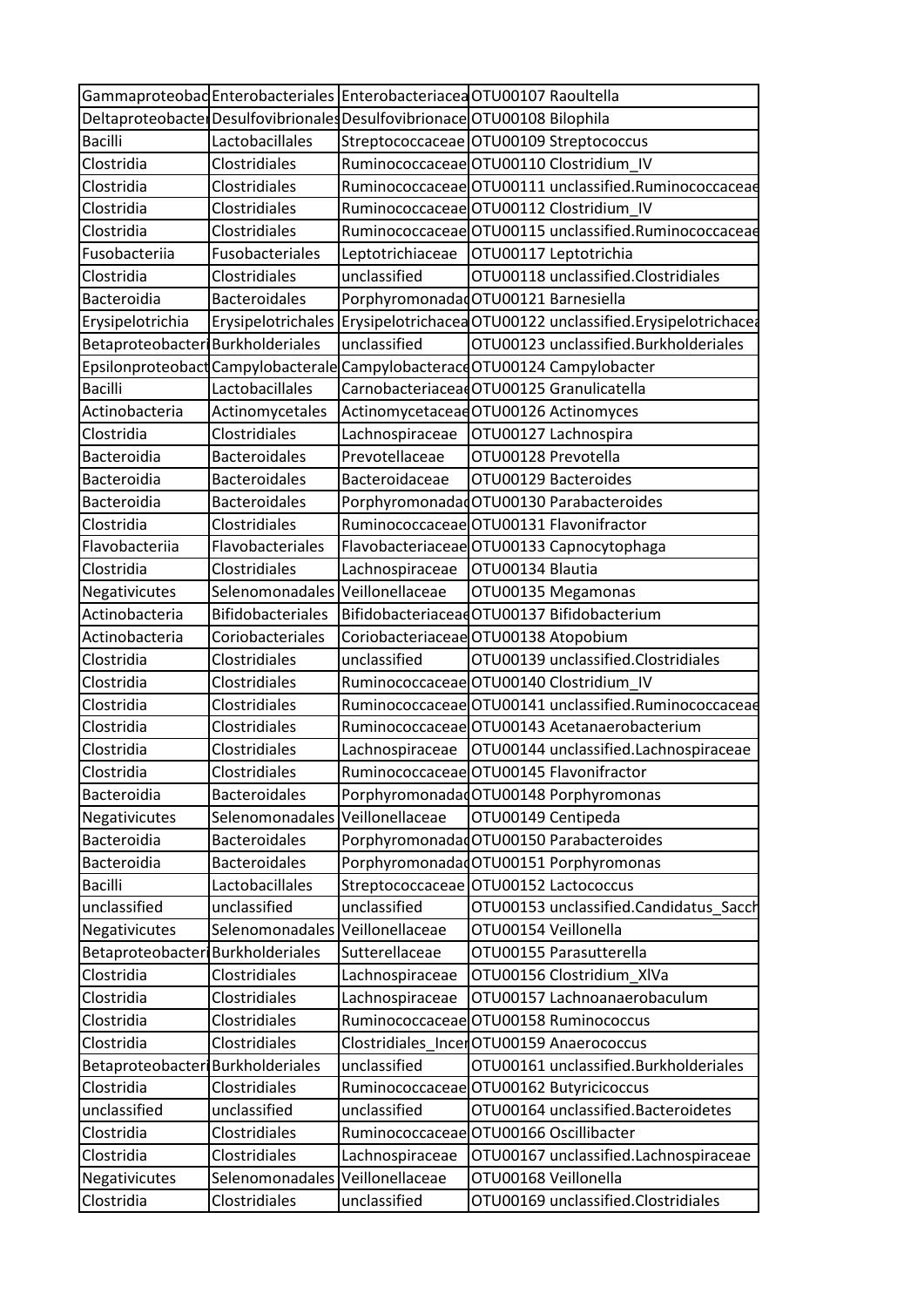| Flavobacteriia                       | Flavobacteriales                |                  | Flavobacteriaceae OTU00171 unclassified.Flavobacteriaceae                  |
|--------------------------------------|---------------------------------|------------------|----------------------------------------------------------------------------|
| Clostridia                           | Clostridiales                   | Lachnospiraceae  | OTU00172 unclassified.Lachnospiraceae                                      |
| Flavobacteriia                       | Flavobacteriales                |                  | Flavobacteriaceae OTU00173 Capnocytophaga                                  |
| Clostridia                           | <b>Clostridiales</b>            | Lachnospiraceae  | OTU00174 Blautia                                                           |
| Negativicutes                        |                                 |                  | Selenomonadales Acidaminococcace OTU00175 Succiniclasticum                 |
| <b>Betaproteobacter Neisseriales</b> |                                 | Neisseriaceae    | OTU00176 Kingella                                                          |
| Negativicutes                        | Selenomonadales Veillonellaceae |                  | OTU00177 Dialister                                                         |
| Clostridia                           | Clostridiales                   |                  | Ruminococcaceae OTU00179 Ruminococcus                                      |
| Erysipelotrichia                     |                                 |                  | Erysipelotrichales Erysipelotrichacea OTU00180 Solobacterium               |
| Bacteroidia                          | <b>Bacteroidales</b>            | Prevotellaceae   | OTU00181 Alloprevotella                                                    |
| Bacteroidia                          | <b>Bacteroidales</b>            | Prevotellaceae   | OTU00182 Alloprevotella                                                    |
|                                      |                                 |                  | Epsilonproteobact Campylobacterale Campylobacterace OTU00183 Campylobacter |
| Negativicutes                        |                                 |                  | Selenomonadales Acidaminococcace OTU00185 Phascolarctobacterium            |
| <b>Bacilli</b>                       | Lactobacillales                 |                  | Streptococcaceae OTU00186 Streptococcus                                    |
| Clostridia                           | Clostridiales                   | unclassified     | OTU00187 unclassified.Clostridiales                                        |
| Flavobacterija                       | Flavobacteriales                |                  | Flavobacteriaceae OTU00188 Capnocytophaga                                  |
| Bacteroidia                          | <b>Bacteroidales</b>            | Prevotellaceae   | OTU00192 Prevotella                                                        |
| Bacteroidia                          | <b>Bacteroidales</b>            |                  | PorphyromonadadOTU00193 Porphyromonas                                      |
| Bacteroidia                          | <b>Bacteroidales</b>            | Prevotellaceae   | OTU00196 Alloprevotella                                                    |
| <b>Bacilli</b>                       | Lactobacillales                 | Lactobacillaceae | OTU00197 Lactobacillus                                                     |
| <b>Bacilli</b>                       | Lactobacillales                 |                  | Streptococcaceae OTU00198 Streptococcus                                    |
| Clostridia                           | Clostridiales                   | Lachnospiraceae  | OTU00200 unclassified.Lachnospiraceae                                      |
| Bacteroidia                          | <b>Bacteroidales</b>            |                  | Porphyromonadad OTU00201 Barnesiella                                       |
| Actinobacteria                       | Actinomycetales                 |                  | ActinomycetaceaeOTU00202 Actinomyces                                       |
| Bacteroidia                          | <b>Bacteroidales</b>            | Prevotellaceae   | OTU00203 Prevotella                                                        |
| Deltaproteobacter unclassified       |                                 | unclassified     | OTU00204 unclassified.Deltaproteobacte                                     |
| Clostridia                           | Clostridiales                   |                  | Ruminococcaceae OTU00205 Saccharofermentans                                |
| Clostridia                           | Clostridiales                   | unclassified     | OTU00206 unclassified.Clostridiales                                        |
| Bacteroidia                          | <b>Bacteroidales</b>            |                  | Porphyromonadad OTU00208 Tannerella                                        |
| <b>Bacilli</b>                       | Lactobacillales                 | Lactobacillaceae | OTU00209 Lactobacillus                                                     |
| Clostridia                           | Clostridiales                   | Lachnospiraceae  | OTU00210 Clostridium XIVb                                                  |
| <b>Bacilli</b>                       | Lactobacillales                 | Lactobacillaceae | OTU00212 Lactobacillus                                                     |
| Actinobacteria                       | Actinomycetales                 |                  | CorynebacteriacedOTU00217 Corynebacterium                                  |
| unclassified                         | unclassified                    | unclassified     | OTU00218 unclassified.Candidatus_Sacch                                     |
| Clostridia                           | Clostridiales                   | Lachnospiraceae  | OTU00220 unclassified.Lachnospiraceae                                      |
| Negativicutes                        | Selenomonadales Veillonellaceae |                  | OTU00221 Megasphaera                                                       |
| Clostridia                           | Clostridiales                   | unclassified     | OTU00222 unclassified.Clostridiales                                        |
| Bacteroidia                          | <b>Bacteroidales</b>            | Rikenellaceae    | OTU00223 Alistipes                                                         |
| Alphaproteobacte Rhodospirillales    |                                 |                  | Rhodospirillaceae OTU00224 unclassified.Rhodospirillaceae                  |
| Betaproteobacter Neisseriales        |                                 | Neisseriaceae    | OTU00226 Neisseria                                                         |
|                                      |                                 |                  | Gammaproteobad Enterobacteriales Enterobacteriacea OTU00227 Morganella     |
| Erysipelotrichia                     |                                 |                  | Erysipelotrichales Erysipelotrichacea OTU00228 Turicibacter                |
| Clostridia                           | Clostridiales                   | Lachnospiraceae  | OTU00229 Oribacterium                                                      |
| Actinobacteria                       | Actinomycetales                 |                  | ActinomycetaceadOTU00231 unclassified.Actinomycetacea                      |
| Negativicutes                        | Selenomonadales Veillonellaceae |                  | OTU00232 Selenomonas                                                       |
| Clostridia                           | Clostridiales                   |                  | Ruminococcaceae OTU00235 unclassified.Ruminococcaceae                      |
| Clostridia                           | Clostridiales                   | unclassified     | OTU00237 unclassified.Clostridiales                                        |
| Clostridia                           | Clostridiales                   |                  | Ruminococcaceae OTU00238 Ruminococcus                                      |
| unclassified                         | unclassified                    | unclassified     | OTU00239 unclassified.SR1                                                  |
| Bacteroidia                          | Bacteroidales                   | Bacteroidaceae   | OTU00241 Bacteroides                                                       |
|                                      |                                 |                  |                                                                            |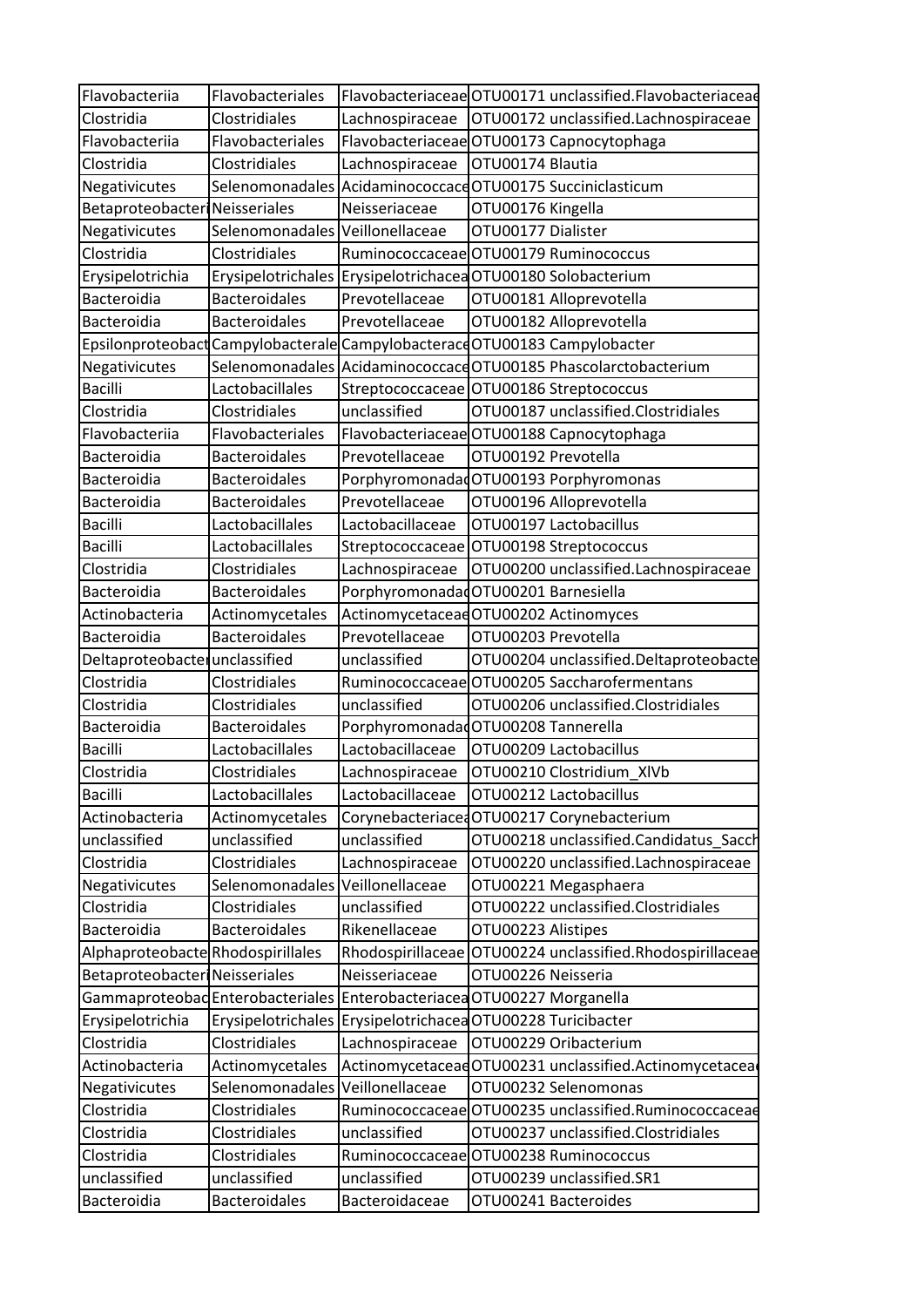| Fusobacteriia                        | Fusobacteriales                 | Leptotrichiaceae | OTU00244 Streptobacillus                                                      |
|--------------------------------------|---------------------------------|------------------|-------------------------------------------------------------------------------|
| Fusobacteriia                        | Fusobacteriales                 |                  | Fusobacteriaceae   OTU00245 Fusobacterium                                     |
| Clostridia                           | Clostridiales                   |                  | Ruminococcaceae OTU00247 unclassified.Ruminococcaceae                         |
| Bacteroidia                          | <b>Bacteroidales</b>            | Bacteroidaceae   | OTU00250 Bacteroides                                                          |
| Fusobacteriia                        | Fusobacteriales                 | Leptotrichiaceae | OTU00252 Leptotrichia                                                         |
| <b>Bacilli</b>                       | Lactobacillales                 | Lactobacillaceae | OTU00253 Lactobacillus                                                        |
| Spirochaetia                         | Spirochaetales                  | Spirochaetaceae  | OTU00254 Treponema                                                            |
| Bacteroidia                          | <b>Bacteroidales</b>            | Prevotellaceae   | OTU00256 Prevotella                                                           |
| Clostridia                           | Clostridiales                   |                  | Ruminococcaceae OTU00260 Clostridium IV                                       |
| <b>Bacilli</b>                       | Lactobacillales                 | Lactobacillaceae | OTU00262 Lactobacillus                                                        |
| Bacteroidia                          | <b>Bacteroidales</b>            |                  | PorphyromonadadOTU00266 Porphyromonas                                         |
| Bacteroidia                          | <b>Bacteroidales</b>            | Bacteroidaceae   | OTU00267 Bacteroides                                                          |
| Negativicutes                        | Selenomonadales Veillonellaceae |                  | OTU00269 Megasphaera                                                          |
| Bacteroidia                          | <b>Bacteroidales</b>            |                  | PorphyromonadadOTU00270 Porphyromonas                                         |
| Bacteroidia                          | <b>Bacteroidales</b>            |                  | Porphyromonadad OTU00271 Paludibacter                                         |
| Fusobacteriia                        | Fusobacteriales                 | Leptotrichiaceae | OTU00272 Leptotrichia                                                         |
| Clostridia                           | <b>Clostridiales</b>            | Lachnospiraceae  | OTU00273 unclassified.Lachnospiraceae                                         |
| Clostridia                           | Clostridiales                   |                  | Ruminococcaceae OTU00275 Ruminococcus                                         |
| Bacteroidia                          | <b>Bacteroidales</b>            | Prevotellaceae   | OTU00278 Prevotella                                                           |
| <b>Betaproteobacter Neisseriales</b> |                                 | Neisseriaceae    | OTU00281 Neisseria                                                            |
| Actinobacteria                       | Actinomycetales                 |                  | Actinomycetaceae OTU00284 Actinomyces                                         |
| Bacteroidia                          | <b>Bacteroidales</b>            | Bacteroidaceae   | OTU00291 Bacteroides                                                          |
| Bacteroidia                          | <b>Bacteroidales</b>            | Prevotellaceae   | OTU00295 Prevotella                                                           |
| <b>Bacilli</b>                       | Lactobacillales                 | Lactobacillaceae | OTU00296 Lactobacillus                                                        |
|                                      |                                 |                  | Methanobacteria Methanobacterial Methanobacteriad OTU00298 Methanobrevibacter |
|                                      |                                 |                  | Gammaproteobad Cardiobacteriales Cardiobacteriacea OTU00299 Cardiobacterium   |
| Actinobacteria                       | Actinomycetales                 |                  | ActinomycetaceadOTU00300 Actinobaculum                                        |
| Synergistia                          | Synergistales                   | Synergistaceae   | OTU00301 Jonquetella                                                          |
| unclassified                         | unclassified                    | unclassified     | OTU00302 unclassified.Candidatus_Sacch                                        |
| Fusobacteriia                        | Fusobacteriales                 | Leptotrichiaceae | OTU00305 Leptotrichia                                                         |
| Clostridia                           | Clostridiales                   | unclassified     | OTU00306 unclassified.Clostridiales                                           |
| Clostridia                           | Clostridiales                   |                  | Ruminococcaceae OTU00307 Ruminococcus                                         |
| Bacteroidia                          | <b>Bacteroidales</b>            |                  | PorphyromonadadOTU00309 Porphyromonas                                         |
| Clostridia                           | Clostridiales                   |                  | Ruminococcaceae OTU00310 Acetanaerobacterium                                  |
| Clostridia                           | Clostridiales                   | Lachnospiraceae  | OTU00311 unclassified.Lachnospiraceae                                         |
| Spirochaetia                         | Spirochaetales                  | Spirochaetaceae  | OTU00312 Treponema                                                            |
| Actinobacteria                       | Coriobacteriales                |                  | Coriobacteriaceae OTU00314 unclassified.Coriobacteriaceae                     |
| Actinobacteria                       | <b>Bifidobacteriales</b>        |                  | BifidobacteriaceadOTU00315 Scardovia                                          |
| Clostridia                           | Clostridiales                   | Lachnospiraceae  | OTU00318 Catonella                                                            |
| Clostridia                           | Clostridiales                   |                  | Ruminococcaceae OTU00321 Pseudoflavonifractor                                 |
| Clostridia                           | Clostridiales                   |                  | Ruminococcaceae OTU00324 Faecalibacterium                                     |
| Bacteroidia                          | <b>Bacteroidales</b>            |                  | Porphyromonadad OTU00325 Butyricimonas                                        |
| Actinobacteria                       | Actinomycetales                 |                  | ActinomycetaceaeOTU00327 Actinomyces                                          |
| Betaproteobacter Neisseriales        |                                 | Neisseriaceae    | OTU00328 Eikenella                                                            |
| Clostridia                           | Clostridiales                   | unclassified     | OTU00330 unclassified.Clostridiales                                           |
| Clostridia                           | Clostridiales                   |                  | Ruminococcaceae OTU00332 unclassified.Ruminococcaceae                         |
| Fusobacteriia                        | Fusobacteriales                 | Leptotrichiaceae | OTU00337 Leptotrichia                                                         |
| Actinobacteria                       | Actinomycetales                 |                  | Actinomycetacead OTU00339 Actinomyces                                         |
| Synergistia                          | Synergistales                   | Synergistaceae   | OTU00340 Pyramidobacter                                                       |
| Opitutae                             | Puniceicoccales                 | Puniceicoccaceae | OTU00350 Coraliomargarita                                                     |
|                                      |                                 |                  |                                                                               |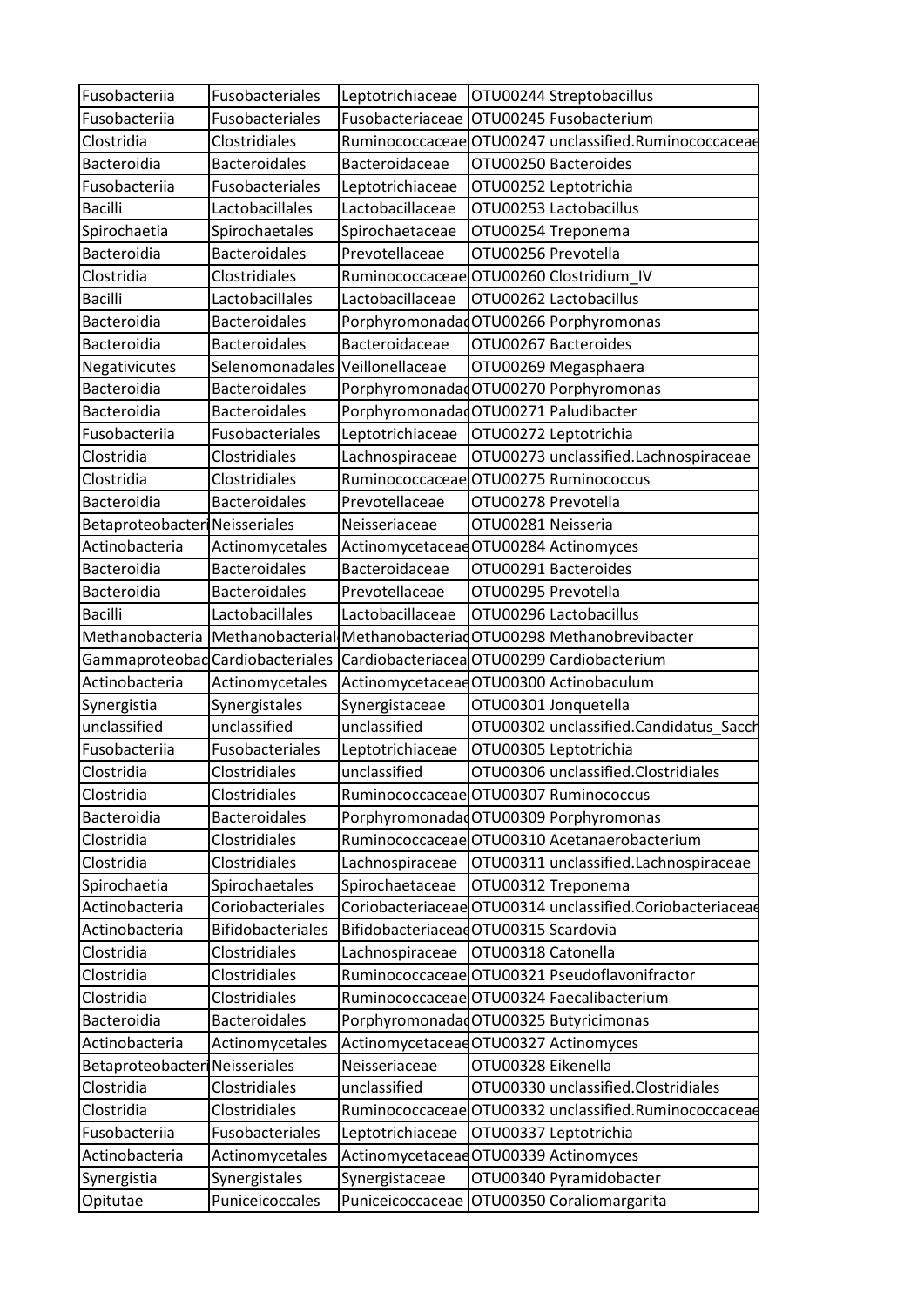| Clostridia       | Clostridiales                                |                  | Ruminococcaceae OTU00351 Flavonifractor                                        |
|------------------|----------------------------------------------|------------------|--------------------------------------------------------------------------------|
| Clostridia       | Clostridiales                                | Eubacteriaceae   | OTU00352 Eubacterium                                                           |
| Negativicutes    | Selenomonadales Veillonellaceae              |                  | OTU00353 Veillonella                                                           |
| Bacteroidia      | <b>Bacteroidales</b>                         | Prevotellaceae   | OTU00356 Prevotella                                                            |
| Flavobacteriia   | Flavobacteriales                             |                  | Flavobacteriaceae OTU00358 Capnocytophaga                                      |
| Clostridia       | Clostridiales                                | Lachnospiraceae  | OTU00359 Moryella                                                              |
| Negativicutes    | Selenomonadales Veillonellaceae              |                  | OTU00360 Selenomonas                                                           |
| Negativicutes    | Selenomonadales Veillonellaceae              |                  | OTU00362 Selenomonas                                                           |
| Clostridia       | Clostridiales                                | unclassified     | OTU00363 unclassified.Clostridiales                                            |
| Bacteroidia      | <b>Bacteroidales</b>                         | Prevotellaceae   | OTU00364 Prevotella                                                            |
| Clostridia       | Clostridiales                                |                  | Ruminococcaceae OTU00365 unclassified.Ruminococcaceae                          |
| Clostridia       | <b>Clostridiales</b>                         |                  | Clostridiales_IncerOTU00368 Peptoniphilus                                      |
| unclassified     | unclassified                                 | unclassified     | OTU00369 unclassified.SR1                                                      |
| Clostridia       | Clostridiales                                | Lachnospiraceae  | OTU00371 Oribacterium                                                          |
| Clostridia       | <b>Clostridiales</b>                         | Lachnospiraceae  | OTU00375 Clostridium_XIVa                                                      |
| <b>Bacilli</b>   | Lactobacillales                              | Lactobacillaceae | OTU00376 Lactobacillus                                                         |
| Actinobacteria   | <b>Bifidobacteriales</b>                     |                  | BifidobacteriaceadOTU00378 Bifidobacterium                                     |
| Clostridia       | Clostridiales                                |                  | Peptostreptococco OTU00379 Filifactor                                          |
| Clostridia       | <b>Clostridiales</b>                         | unclassified     | OTU00382 unclassified.Clostridiales                                            |
| Bacteroidia      | <b>Bacteroidales</b>                         |                  | PorphyromonadadOTU00383 Tannerella                                             |
| Clostridia       | Clostridiales                                |                  | Ruminococcaceae OTU00385 Clostridium_IV                                        |
| Clostridia       | Clostridiales                                | Eubacteriaceae   | OTU00386 Eubacterium                                                           |
| <b>Bacilli</b>   | Lactobacillales                              |                  | Streptococcaceae OTU00388 Streptococcus                                        |
| Bacteroidia      | <b>Bacteroidales</b>                         | Prevotellaceae   | OTU00391 Prevotella                                                            |
| unclassified     | unclassified                                 | unclassified     | OTU00393 unclassified.Candidatus_Sacch                                         |
| Negativicutes    | Selenomonadales Veillonellaceae              |                  | OTU00398 Selenomonas                                                           |
| Bacteroidia      | <b>Bacteroidales</b>                         | Prevotellaceae   | OTU00412 Prevotella                                                            |
| Bacteroidia      | <b>Bacteroidales</b>                         | Bacteroidaceae   | OTU00413 Bacteroides                                                           |
| Clostridia       | Clostridiales                                | Lachnospiraceae  | OTU00416 Clostridium_XIVa                                                      |
| Negativicutes    | Selenomonadales Veillonellaceae              |                  | OTU00419 Megasphaera                                                           |
| Bacteroidia      | <b>Bacteroidales</b>                         | Prevotellaceae   | OTU00421 Prevotella                                                            |
| Clostridia       | Clostridiales                                |                  | Ruminococcaceae OTU00430 Butyricicoccus                                        |
| <b>Bacilli</b>   | <b>Bacillales</b>                            |                  | Staphylococcacea OTU00433 Staphylococcus                                       |
| Bacteroidia      | <b>Bacteroidales</b>                         | Prevotellaceae   | OTU00434 Prevotella                                                            |
| <b>Bacilli</b>   | Lactobacillales                              | Aerococcaceae    | OTU00442 Abiotrophia                                                           |
|                  | Gammaproteobad Pseudomonadales Moraxellaceae |                  | OTU00443 Moraxella                                                             |
| Clostridia       | Clostridiales                                |                  | Clostridiales IncerOTU00444 Mogibacterium                                      |
| Spirochaetia     | Spirochaetales                               | Spirochaetaceae  | OTU00445 Treponema                                                             |
| unclassified     | unclassified                                 | unclassified     | OTU00448 unclassified.Lentisphaerae                                            |
| unclassified     | unclassified                                 | unclassified     | OTU00449 unclassified.Candidatus_Sacch                                         |
| Clostridia       | Clostridiales                                | Lachnospiraceae  | OTU00452 Blautia                                                               |
| Clostridia       | Clostridiales                                | unclassified     | OTU00454 unclassified.Clostridiales                                            |
| Clostridia       | Clostridiales                                | unclassified     | OTU00457 unclassified.Clostridiales                                            |
| Negativicutes    | Selenomonadales Veillonellaceae              |                  | OTU00458 Selenomonas                                                           |
| Flavobacteriia   | Flavobacteriales                             |                  | Flavobacteriaceae OTU00461 Capnocytophaga                                      |
| Erysipelotrichia |                                              |                  | Erysipelotrichales Erysipelotrichacea OTU00464 unclassified.Erysipelotrichacea |
| Clostridia       | Clostridiales                                |                  | Ruminococcaceae OTU00466 unclassified.Ruminococcaceae                          |
| Bacteroidia      | <b>Bacteroidales</b>                         |                  | Porphyromonadad OTU00469 Butyricimonas                                         |
| unclassified     | unclassified                                 | unclassified     | OTU00470 unclassified.Bacteroidetes                                            |
| Bacteroidia      | <b>Bacteroidales</b>                         | Prevotellaceae   | OTU00471 Paraprevotella                                                        |
|                  |                                              |                  |                                                                                |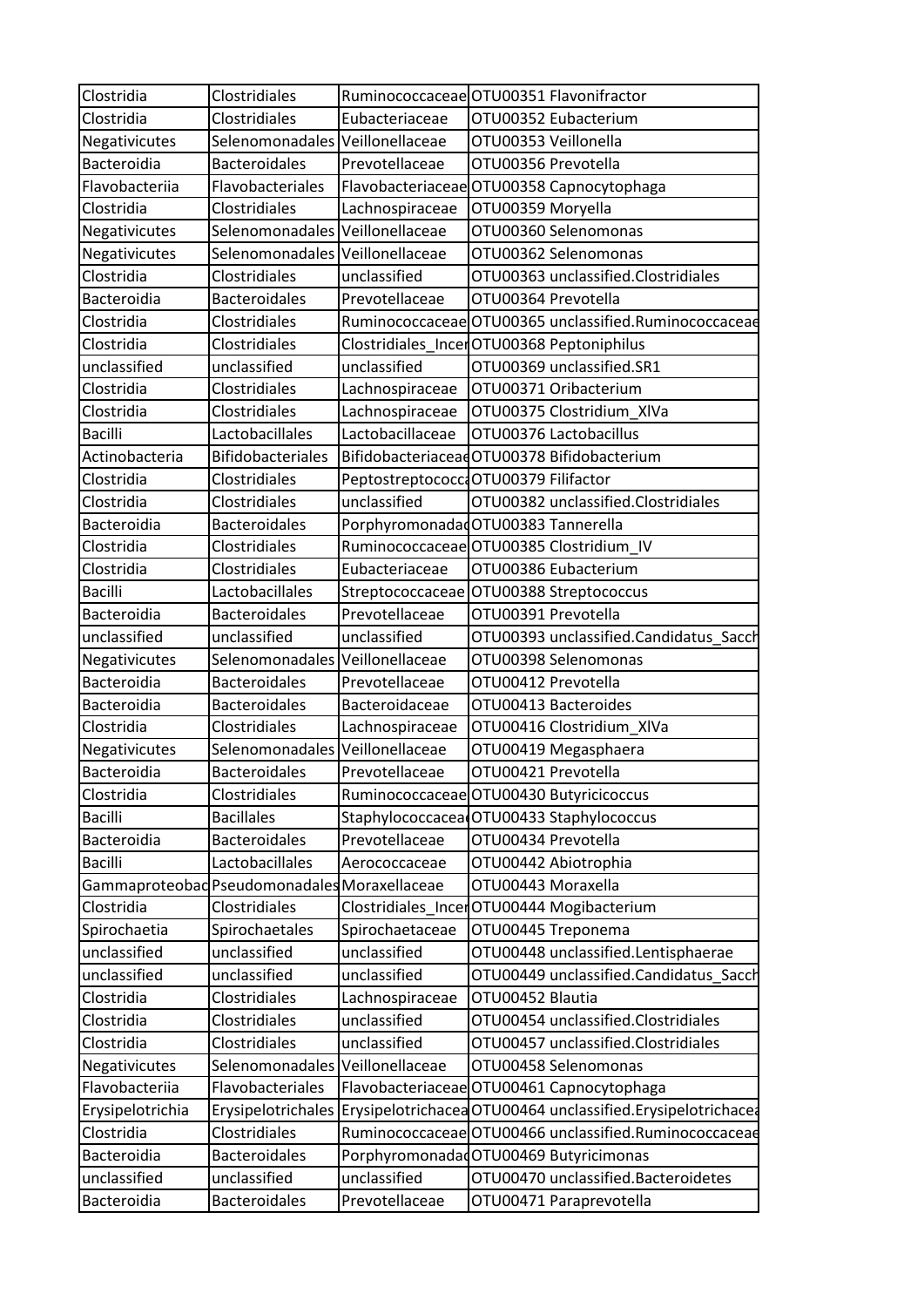| Clostridia       | Clostridiales                                | Clostridiaceae 1 | OTU00472 Clostridium sensu stricto                                           |
|------------------|----------------------------------------------|------------------|------------------------------------------------------------------------------|
| Flavobacteriia   | Flavobacteriales                             |                  | Flavobacteriaceae OTU00475 unclassified.Flavobacteriaceae                    |
| Mollicutes       |                                              |                  | Mycoplasmatales Mycoplasmatacea OTU00476 Mycoplasma                          |
| Bacteroidia      | <b>Bacteroidales</b>                         | Prevotellaceae   | OTU00477 Prevotella                                                          |
| Clostridia       | <b>Clostridiales</b>                         | Lachnospiraceae  | OTU00479 Blautia                                                             |
| Bacteroidia      | <b>Bacteroidales</b>                         | Prevotellaceae   | OTU00482 Hallella                                                            |
| Bacteroidia      | <b>Bacteroidales</b>                         | Rikenellaceae    | OTU00486 Alistipes                                                           |
| Bacteroidia      | <b>Bacteroidales</b>                         | Prevotellaceae   | OTU00490 Prevotella                                                          |
| Spirochaetia     | Spirochaetales                               | Spirochaetaceae  | OTU00492 Treponema                                                           |
|                  |                                              |                  | Deltaproteobacte Desulfovibrionales Desulfovibrionace OTU00495 Desulfovibrio |
| Sphingobacteriia |                                              |                  | Sphingobacteriale Chitinophagaceae OTU00496 Hydrotalea                       |
| Clostridia       | Clostridiales                                |                  | Ruminococcaceae OTU00500 Gemmiger                                            |
| Fusobacteriia    | Fusobacteriales                              | Leptotrichiaceae | OTU00508 Leptotrichia                                                        |
| Negativicutes    | Selenomonadales Veillonellaceae              |                  | OTU00510 Anaeroglobus                                                        |
|                  |                                              |                  | Gammaproteobad Cardiobacteriales Cardiobacteriacea OTU00511 Cardiobacterium  |
| Bacteroidia      | <b>Bacteroidales</b>                         | Prevotellaceae   | OTU00514 Prevotella                                                          |
| Clostridia       | Clostridiales                                |                  | Ruminococcaceae OTU00515 Oscillibacter                                       |
| unclassified     | unclassified                                 | unclassified     | OTU00516 unclassified.Candidatus_Sacch                                       |
| Bacteroidia      | <b>Bacteroidales</b>                         | Prevotellaceae   | OTU00518 Prevotella                                                          |
| Negativicutes    | Selenomonadales Veillonellaceae              |                  | OTU00519 Schwartzia                                                          |
| Bacteroidia      | <b>Bacteroidales</b>                         | Prevotellaceae   | OTU00524 Prevotella                                                          |
|                  | Gammaproteobad Pseudomonadales Moraxellaceae |                  | OTU00525 Enhydrobacter                                                       |
| Flavobacteriia   | Flavobacteriales                             |                  | Flavobacteriaceae OTU00531 Capnocytophaga                                    |
| Actinobacteria   | <b>Bifidobacteriales</b>                     |                  | BifidobacteriaceadOTU00532 Alloscardovia                                     |
| Negativicutes    | Selenomonadales Veillonellaceae              |                  | OTU00533 Dialister                                                           |
| <b>Bacilli</b>   | Lactobacillales                              | Lactobacillaceae | OTU00537 Lactobacillus                                                       |
| Bacteroidia      | <b>Bacteroidales</b>                         | Bacteroidaceae   | OTU00540 Bacteroides                                                         |
| Clostridia       | Clostridiales                                | Peptococcaceae   | OTU00542 Peptococcus                                                         |
| Clostridia       | Clostridiales                                | Lachnospiraceae  | OTU00544 Dorea                                                               |
| Bacteroidia      | <b>Bacteroidales</b>                         | Prevotellaceae   | OTU00546 Prevotella                                                          |
| Actinobacteria   | Coriobacteriales                             |                  | Coriobacteriaceae OTU00547 Olsenella                                         |
| Clostridia       | Clostridiales                                | Lachnospiraceae  | OTU00552 Lachnoanaerobaculum                                                 |
| Bacteroidia      | <b>Bacteroidales</b>                         | Prevotellaceae   | OTU00555 Prevotella                                                          |
| Actinobacteria   | Actinomycetales                              |                  | Propionibacteriac OTU00556 unclassified. Propionibacteriac                   |
| Synergistia      | Synergistales                                | Synergistaceae   | OTU00557 unclassified.Synergistaceae                                         |
| Bacteroidia      | <b>Bacteroidales</b>                         | Prevotellaceae   | OTU00564 Prevotella                                                          |
| Clostridia       | Clostridiales                                | Peptococcaceae   | OTU00570 Peptococcus                                                         |
| Flavobacteriia   | Flavobacteriales                             |                  | Flavobacteriaceae OTU00571 unclassified.Flavobacteriaceae                    |
| unclassified     | unclassified                                 | unclassified     | OTU00572 unclassified.Bacteroidetes                                          |
| Negativicutes    | Selenomonadales Veillonellaceae              |                  | OTU00575 Schwartzia                                                          |
| Actinobacteria   | Actinomycetales                              | Corynebacteriace | <b>OTU00586 Corynebacterium</b>                                              |
| Clostridia       | Clostridiales                                | Lachnospiraceae  | OTU00587 Catonella                                                           |
| Fusobacteriia    | Fusobacteriales                              | Leptotrichiaceae | OTU00592 Leptotrichia                                                        |
| Bacteroidia      | <b>Bacteroidales</b>                         | Prevotellaceae   | OTU00593 Alloprevotella                                                      |
| Spirochaetia     | Spirochaetales                               | Spirochaetaceae  | OTU00595 Treponema                                                           |
| Flavobacteriia   | Flavobacteriales                             |                  | Flavobacteriaceae OTU00599 Capnocytophaga                                    |
| unclassified     | unclassified                                 | unclassified     | OTU00600 unclassified.Candidatus_Saccl                                       |
| Bacteroidia      | <b>Bacteroidales</b>                         | Prevotellaceae   | OTU00608 Prevotella                                                          |
| Fusobacteriia    | Fusobacteriales                              | Leptotrichiaceae | OTU00612 Leptotrichia                                                        |
| Spirochaetia     | Spirochaetales                               | Spirochaetaceae  | OTU00618 Treponema                                                           |
|                  |                                              |                  |                                                                              |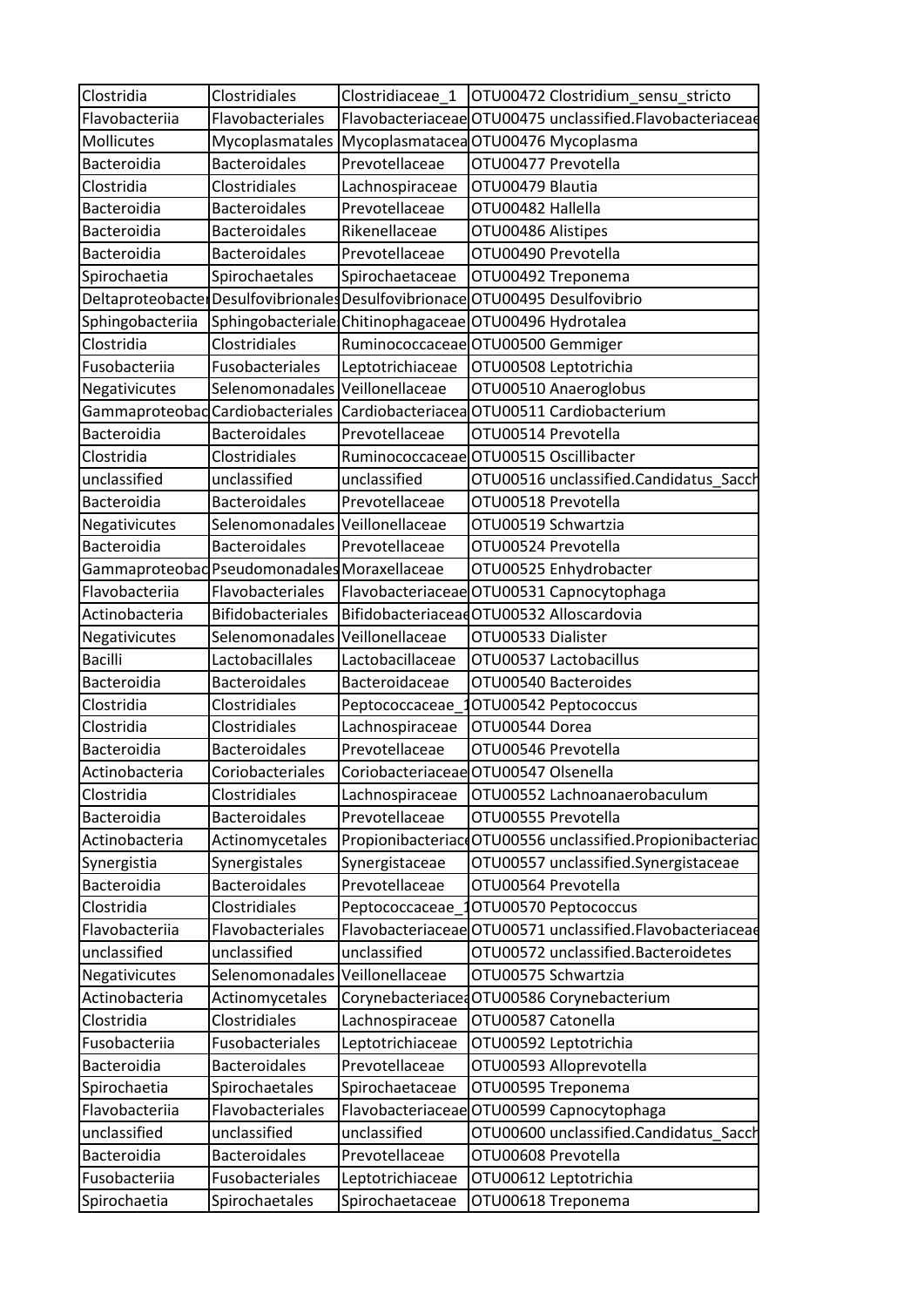| Clostridia                           | Clostridiales                                 | Lachnospiraceae  | OTU00619 Howardella                                                        |
|--------------------------------------|-----------------------------------------------|------------------|----------------------------------------------------------------------------|
| Actinobacteria                       | Actinomycetales                               |                  | Actinomycetaceae OTU00620 Mobiluncus                                       |
| Chloroplast                          | Chloroplast                                   | Streptophyta     | OTU00621 unclassified.Streptophyta                                         |
| Bacteroidia                          | <b>Bacteroidales</b>                          | Prevotellaceae   | OTU00622 Hallella                                                          |
| <b>Bacilli</b>                       | Lactobacillales                               | Lactobacillaceae | OTU00626 Lactobacillus                                                     |
| Anaerolineae                         | Anaerolineales                                | Anaerolineaceae  | OTU00640 Longilinea                                                        |
| Flavobacteriia                       | Flavobacteriales                              |                  | Flavobacteriaceae OTU00651 Soonwooa                                        |
|                                      |                                               |                  | Epsilonproteobact Campylobacterale Campylobacterace OTU00652 Campylobacter |
| Clostridia                           | Clostridiales                                 | Lachnospiraceae  | OTU00661 Clostridium_XIVa                                                  |
|                                      | Gammaproteobad Pseudomonadales Pseudomonadace |                  | OTU00667 Pseudomonas                                                       |
| Spirochaetia                         | Spirochaetales                                | Spirochaetaceae  | OTU00668 Treponema                                                         |
| Actinobacteria                       | Actinomycetales                               |                  | Propionibacteriac OTU00670 Propionibacterium                               |
| Clostridia                           | Clostridiales                                 | Eubacteriaceae   | OTU00671 Eubacterium                                                       |
| Actinobacteria                       | Actinomycetales                               | unclassified     | OTU00676 unclassified.Actinomycetales                                      |
| Erysipelotrichia                     | Erysipelotrichales                            |                  | Erysipelotrichacea OTU00683 Bulleidia                                      |
| Actinobacteria                       | Actinomycetales                               |                  | Corynebacteriace OTU00686 Corynebacterium                                  |
| Clostridia                           | Clostridiales                                 | Lachnospiraceae  | OTU00688 Clostridium XIVa                                                  |
| Negativicutes                        | Selenomonadales                               | Veillonellaceae  | OTU00691 Allisonella                                                       |
| Bacteroidia                          | <b>Bacteroidales</b>                          |                  | Bacteroidales incoOTU00696 Phocaeicola                                     |
| Clostridia                           | Clostridiales                                 | Eubacteriaceae   | OTU00700 Eubacterium                                                       |
| Actinobacteria                       | Actinomycetales                               |                  | Actinomycetaceae OTU00703 Actinomyces                                      |
| Clostridia                           | Clostridiales                                 |                  | Peptostreptococco OTU00706 unclassified.Peptostreptococo                   |
| Bacteroidia                          | <b>Bacteroidales</b>                          | unclassified     | OTU00713 unclassified.Bacteroidales                                        |
| <b>Betaproteobacter Neisseriales</b> |                                               | Neisseriaceae    | OTU00719 unclassified.Neisseriaceae                                        |
| Clostridia                           | Clostridiales                                 | Lachnospiraceae  | OTU00720 Pseudobutyrivibrio                                                |
| Bacteroidia                          | <b>Bacteroidales</b>                          |                  | PorphyromonadadOTU00721 Porphyromonas                                      |
| Clostridia                           | Clostridiales                                 | Lachnospiraceae  | OTU00722 Butyrivibrio                                                      |
| Clostridia                           | Clostridiales                                 | unclassified     | OTU00727 unclassified.Clostridiales                                        |
| Clostridia                           | Clostridiales                                 |                  | Ruminococcaceae OTU00730 Clostridium IV                                    |
| unclassified                         | unclassified                                  | unclassified     | OTU00732 unclassified.Firmicutes                                           |
| Clostridia                           | Clostridiales                                 |                  | Peptostreptococco OTU00733 Acetoanaerobium                                 |
| Bacteroidia                          | <b>Bacteroidales</b>                          |                  | PorphyromonadadOTU00738 unclassified.Porphyromonada                        |
| Mollicutes                           | Mycoplasmatales                               |                  | Mycoplasmatacea OTU00742 Mycoplasma                                        |
| Bacteroidia                          | <b>Bacteroidales</b>                          | Bacteroidaceae   | OTU00743 Bacteroides                                                       |
| Clostridia                           | Clostridiales                                 | unclassified     | OTU00747 unclassified.Clostridiales                                        |
| Clostridia                           | Clostridiales                                 | unclassified     | OTU00748 unclassified.Clostridiales                                        |
| Bacteroidia                          | <b>Bacteroidales</b>                          | Prevotellaceae   | OTU00750 Prevotella                                                        |
| Clostridia                           | Clostridiales                                 |                  | Ruminococcaceae OTU00752 Anaerofilum                                       |
| Actinobacteria                       | <b>Bifidobacteriales</b>                      |                  | BifidobacteriaceaeOTU00753 Parascardovia                                   |
| Negativicutes                        | Selenomonadales Veillonellaceae               |                  | OTU00757 Selenomonas                                                       |
| Negativicutes                        | Selenomonadales                               | Veillonellaceae  | OTU00758 Dialister                                                         |
| Bacteroidia                          | <b>Bacteroidales</b>                          | Prevotellaceae   | OTU00759 Prevotella                                                        |
| Clostridia                           | Clostridiales                                 | unclassified     | OTU00763 unclassified.Clostridiales                                        |
| Clostridia                           | Clostridiales                                 | Lachnospiraceae  | OTU00764 Johnsonella                                                       |
| Actinobacteria                       | Actinomycetales                               |                  | Actinomycetaceae OTU00770 Actinomyces                                      |
| <b>Bacilli</b>                       | Lactobacillales                               |                  | Streptococcaceae OTU00778 Streptococcus                                    |
| Actinobacteria                       | Actinomycetales                               |                  | Propionibacteriac OTU00785 unclassified.Propionibacteriac                  |
| Clostridia                           | Clostridiales                                 | Lachnospiraceae  | OTU00791 Clostridium_XIVa                                                  |
| Fusobacteriia                        | Fusobacteriales                               | Fusobacteriaceae | OTU00794 Fusobacterium                                                     |
| Alphaproteobacte Rhizobiales         |                                               |                  | Bradyrhizobiaceae OTU00815 Bradyrhizobium                                  |
|                                      |                                               |                  |                                                                            |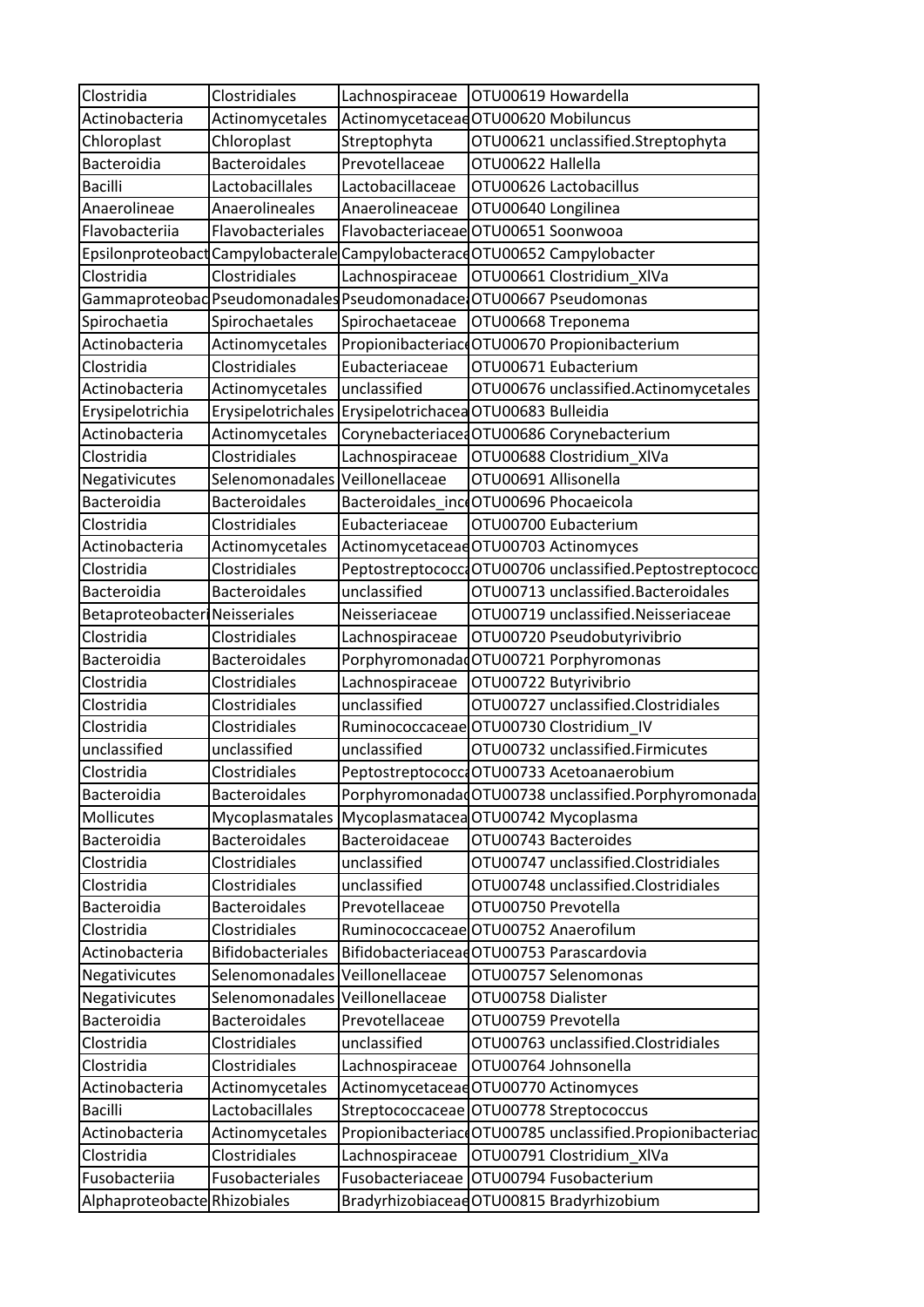| Actinobacteria                   | Actinomycetales                  | Micrococcaceae    | OTU00816 Micrococcus                                  |
|----------------------------------|----------------------------------|-------------------|-------------------------------------------------------|
| Actinobacteria                   | <b>Bifidobacteriales</b>         |                   | BifidobacteriaceadOTU00821 Bifidobacterium            |
| Actinobacteria                   | Actinomycetales                  |                   | ActinomycetaceadOTU00822 Actinobaculum                |
| Actinobacteria                   | Actinomycetales                  |                   | Propionibacteriac OTU00825 Propionibacterium          |
| Negativicutes                    | Selenomonadales                  | Veillonellaceae   | OTU00827 Anaeroglobus                                 |
| Bacteroidia                      | <b>Bacteroidales</b>             | Prevotellaceae    | OTU00831 Prevotella                                   |
| Flavobacteriia                   | Flavobacteriales                 |                   | Flavobacteriaceae OTU00832 Capnocytophaga             |
| Lentisphaeria                    | Victivallales                    | Victivallaceae    | OTU00850 Victivallis                                  |
| Betaproteobacter Burkholderiales |                                  |                   | OxalobacteraceaeOTU00851 Oxalobacter                  |
| Clostridia                       | Clostridiales                    |                   | Ruminococcaceae OTU00873 unclassified.Ruminococcaceae |
| <b>Bacilli</b>                   | Lactobacillales                  |                   | LeuconostocaceadOTU00875 Leuconostoc                  |
| Actinobacteria                   | Coriobacteriales                 |                   | Coriobacteriaceae OTU00876 Cryptobacterium            |
| Fusobacteriia                    | Fusobacteriales                  | Leptotrichiaceae  | OTU00886 Streptobacillus                              |
| Bacteroidia                      | <b>Bacteroidales</b>             | Prevotellaceae    | OTU00889 Alloprevotella                               |
| Clostridia                       | Clostridiales                    | Eubacteriaceae    | OTU00899 Pseudoramibacter                             |
| Bacteroidia                      | <b>Bacteroidales</b>             | unclassified      | OTU00901 unclassified.Bacteroidales                   |
| Spirochaetia                     | Spirochaetales                   | Spirochaetaceae   | OTU00907 Treponema                                    |
| Clostridia                       | Clostridiales                    | unclassified      | OTU00908 unclassified.Clostridiales                   |
| Clostridia                       | Clostridiales                    | unclassified      | OTU00912 unclassified.Clostridiales                   |
| Bacteroidia                      | <b>Bacteroidales</b>             | Prevotellaceae    | OTU00922 Prevotella                                   |
| Betaproteobacter Burkholderiales |                                  |                   | ComamonadaceadOTU00925 Brachymonas                    |
| Clostridia                       | Clostridiales                    | Lachnospiraceae   | OTU00930 unclassified.Lachnospiraceae                 |
| Actinobacteria                   | Coriobacteriales                 |                   | Coriobacteriaceae OTU00931 Slackia                    |
| Clostridia                       | Clostridiales                    | Lachnospiraceae   | OTU00934 Johnsonella                                  |
| Actinobacteria                   | Actinomycetales                  |                   | Corynebacteriace OTU00937 Corynebacterium             |
| Bacteroidia                      | <b>Bacteroidales</b>             | Prevotellaceae    | OTU00938 Prevotella                                   |
| Bacteroidia                      | <b>Bacteroidales</b>             | Prevotellaceae    | OTU00940 Prevotella                                   |
| Actinobacteria                   | Actinomycetales                  | Micrococcaceae    | OTU00944 Rothia                                       |
| Actinobacteria                   | Actinomycetales                  | Micrococcaceae    | OTU00948 Kocuria                                      |
| Clostridia                       | Clostridiales                    | Lachnospiraceae   | OTU00958 unclassified.Lachnospiraceae                 |
| Clostridia                       | Clostridiales                    | Lachnospiraceae   | OTU00964 Shuttleworthia                               |
| Bacteroidia                      | <b>Bacteroidales</b>             | unclassified      | OTU00970 unclassified.Bacteroidales                   |
| Bacteroidia                      | <b>Bacteroidales</b>             |                   | PorphyromonadadOTU00971 unclassified.Porphyromonada   |
| Spirochaetia                     | Spirochaetales                   | Spirochaetaceae   | OTU00975 Treponema                                    |
| Actinobacteria                   | Actinomycetales                  |                   | ActinomycetaceadOTU00976 Actinomyces                  |
| Bacteroidia                      | <b>Bacteroidales</b>             | Bacteroidaceae    | OTU00984 Bacteroides                                  |
| Bacteroidia                      | <b>Bacteroidales</b>             | Prevotellaceae    | OTU01012 Alloprevotella                               |
| Clostridia                       | Clostridiales                    | Lachnospiraceae   | OTU01014 unclassified.Lachnospiraceae                 |
| Clostridia                       | Clostridiales                    | Peptostreptococc  | OTU01015 unclassified.Peptostreptococc                |
| Clostridia                       | Clostridiales                    | Lachnospiraceae   | OTU01026 unclassified.Lachnospiraceae                 |
| Clostridia                       | Clostridiales                    | Lachnospiraceae   | OTU01027 Syntrophococcus                              |
| Bacteroidia                      | <b>Bacteroidales</b>             | Prevotellaceae    | OTU01031 Prevotella                                   |
| Spirochaetia                     | Spirochaetales                   | Spirochaetaceae   | OTU01034 Treponema                                    |
| Erysipelotrichia                 | Erysipelotrichales               |                   | Erysipelotrichacea OTU01044 Eggerthia                 |
| Gammaproteobad Pasteurellales    |                                  | Pasteurellaceae   | OTU01052 Aggregatibacter                              |
| Betaproteobacter Rhodocyclales   |                                  | Rhodocyclaceae    | OTU01093 Propionivibrio                               |
|                                  | Gammaproteobad Enterobacteriales | Enterobacteriacea | OTU01095 unclassified.Enterobacteriacea               |
| Clostridia                       | Clostridiales                    | Lachnospiraceae   | OTU01102 Lachnoanaerobaculum                          |
| Actinobacteria                   | Actinomycetales                  |                   | CorynebacteriacedOTU01103 Corynebacterium             |
| Clostridia                       | Clostridiales                    | Lachnospiraceae   | OTU01108 Oribacterium                                 |
|                                  |                                  |                   |                                                       |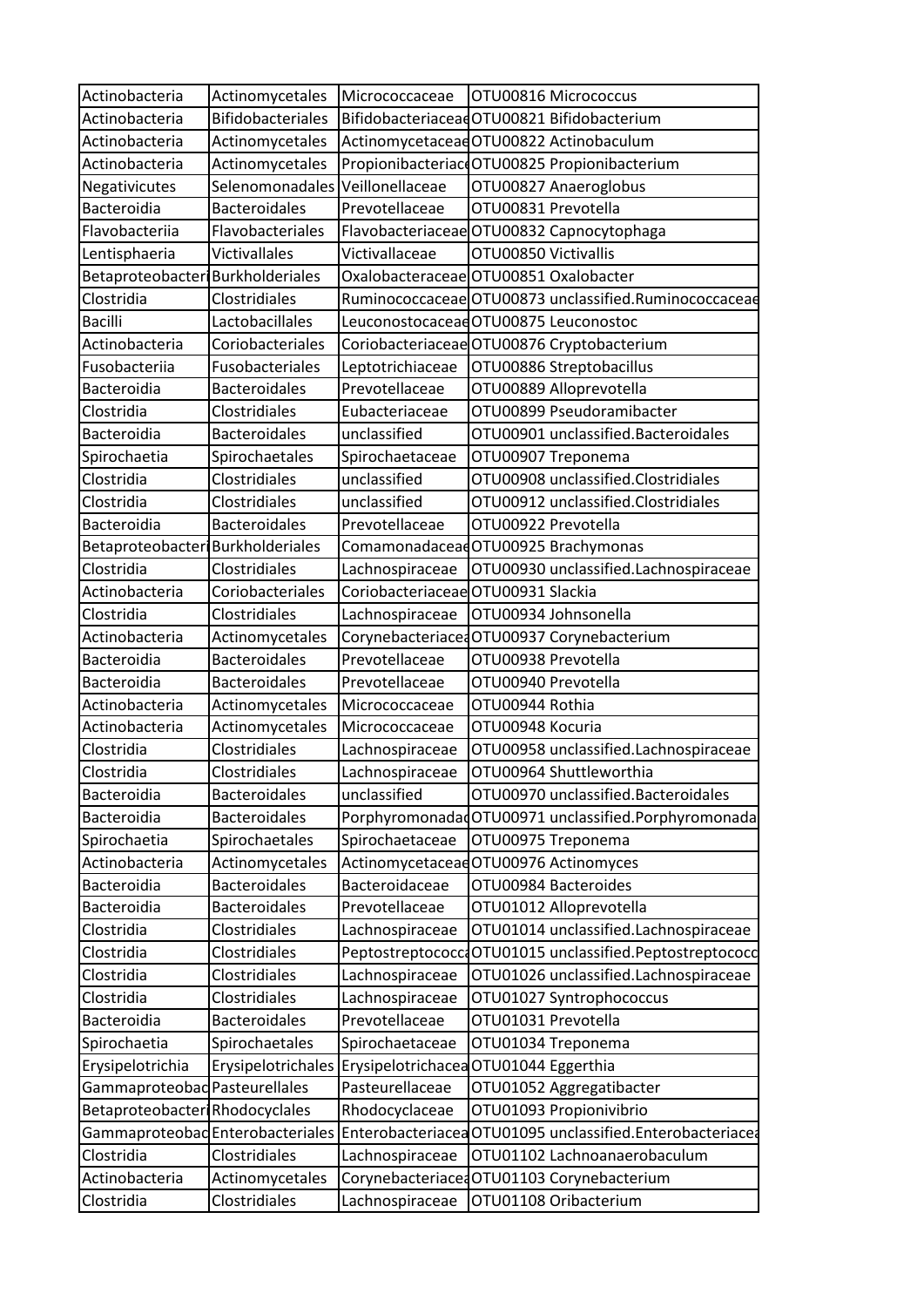| Spirochaetia                         | Spirochaetales                                      | Spirochaetaceae   | OTU01109 Treponema                                                         |
|--------------------------------------|-----------------------------------------------------|-------------------|----------------------------------------------------------------------------|
| Clostridia                           | Clostridiales                                       | Lachnospiraceae   | OTU01130 Clostridium_XIVa                                                  |
| Spirochaetia                         | Spirochaetales                                      | Spirochaetaceae   | OTU01138 Treponema                                                         |
| Bacteroidia                          | <b>Bacteroidales</b>                                | Prevotellaceae    | OTU01148 Prevotella                                                        |
| Clostridia                           | Clostridiales                                       | Lachnospiraceae   | OTU01172 Ruminococcus2                                                     |
| Bacteroidia                          | <b>Bacteroidales</b>                                | Prevotellaceae    | OTU01173 Prevotella                                                        |
| Spirochaetia                         | Spirochaetales                                      | Spirochaetaceae   | OTU01178 Treponema                                                         |
| unclassified                         | unclassified                                        | unclassified      | OTU01193 unclassified.Candidatus_Sacch                                     |
| <b>Betaproteobacter Neisseriales</b> |                                                     | Neisseriaceae     | OTU01205 Kingella                                                          |
|                                      |                                                     |                   | Deltaproteobacte Desulfobacterales Desulfobulbaceae OTU01212 Desulfobulbus |
| <b>Bacilli</b>                       | Lactobacillales                                     |                   | Streptococcaceae OTU01223 Streptococcus                                    |
| Clostridia                           | Clostridiales                                       |                   | Ruminococcaceae OTU01225 Oscillibacter                                     |
| Bacteroidia                          | <b>Bacteroidales</b>                                | Prevotellaceae    | OTU01241 Prevotella                                                        |
| Chloroplast                          | Chloroplast                                         | Streptophyta      | OTU01250 unclassified.Streptophyta                                         |
| Negativicutes                        | Selenomonadales Veillonellaceae                     |                   | OTU01253 Selenomonas                                                       |
| <b>Bacilli</b>                       | Lactobacillales                                     |                   | CarnobacteriaceadOTU01254 Dolosigranulum                                   |
| Bacteroidia                          | <b>Bacteroidales</b>                                | Prevotellaceae    | OTU01260 Prevotella                                                        |
| Clostridia                           | Clostridiales                                       | Lachnospiraceae   | OTU01265 Clostridium_XIVa                                                  |
| Fusobacteriia                        | Fusobacteriales                                     | Fusobacteriaceae  | OTU01271 Fusobacterium                                                     |
| Negativicutes                        | Selenomonadales Veillonellaceae                     |                   | OTU01279 Selenomonas                                                       |
| Clostridia                           | Clostridiales                                       | Lachnospiraceae   | OTU01300 unclassified.Lachnospiraceae                                      |
| Actinobacteria                       | Actinomycetales                                     |                   | Actinomycetaceae OTU01306 Actinomyces                                      |
| Bacteroidia                          | <b>Bacteroidales</b>                                | Prevotellaceae    | OTU01317 Prevotella                                                        |
| <b>Betaproteobacter Neisseriales</b> |                                                     | Neisseriaceae     | OTU01319 Simonsiella                                                       |
| Fusobacteriia                        | Fusobacteriales                                     | Leptotrichiaceae  | OTU01324 Leptotrichia                                                      |
| Bacteroidia                          | <b>Bacteroidales</b>                                | Prevotellaceae    | OTU01325 Prevotella                                                        |
| Negativicutes                        | Selenomonadales Veillonellaceae                     |                   | OTU01326 Selenomonas                                                       |
| unclassified                         | unclassified                                        | unclassified      | OTU01327 unclassified.Bacteroidetes                                        |
| Clostridia                           | Clostridiales                                       | Lachnospiraceae   | OTU01332 Clostridium_XIVa                                                  |
| Bacteroidia                          | <b>Bacteroidales</b>                                | unclassified      | OTU01344 unclassified.Bacteroidales                                        |
| Actinobacteria                       | <b>Bifidobacteriales</b>                            |                   | BifidobacteriaceadOTU01362 Scardovia                                       |
| Clostridia                           | Clostridiales                                       | Lachnospiraceae   | OTU01365 Blautia                                                           |
| Clostridia                           | Clostridiales                                       | Lachnospiraceae   | OTU01366 Clostridium_XIVa                                                  |
| Fusobacteriia                        | Fusobacteriales                                     | Fusobacteriaceae  | OTU01372 Fusobacterium                                                     |
| Clostridia                           | Clostridiales                                       | Lachnospiraceae   | OTU01377 Clostridium XIVa                                                  |
| Bacteroidia                          | <b>Bacteroidales</b>                                | Prevotellaceae    | OTU01381 unclassified.Prevotellaceae                                       |
| unclassified                         | unclassified                                        | unclassified      | OTU01386 unclassified.Candidatus_Saccl                                     |
| Gammaproteobad unclassified          |                                                     | unclassified      | OTU01389 unclassified.Gammaproteobad                                       |
| Bacteroidia                          | <b>Bacteroidales</b>                                | Prevotellaceae    | OTU01407 Prevotella                                                        |
| <b>Bacilli</b>                       | <b>Bacillales</b>                                   | unclassified      | OTU01425 unclassified.Bacillales                                           |
| Spirochaetia                         | Spirochaetales                                      | Spirochaetaceae   | OTU01443 Treponema                                                         |
|                                      | Deltaproteobacter Desulfovibrionales                | Desulfovibrionace | OTU01445 Desulfovibrio                                                     |
| Betaproteobacteri                    | Neisseriales                                        | Neisseriaceae     | OTU01455 Simonsiella                                                       |
| unclassified                         | unclassified                                        | unclassified      | OTU01458 unclassified.Proteobacteria                                       |
|                                      | Verrucomicrobiae Verrucomicrobiale Verrucomicrobiac |                   | OTU01466 Akkermansia                                                       |
| Clostridia                           | Clostridiales                                       | Lachnospiraceae   | OTU01468 Clostridium_XIVa                                                  |
| Clostridia                           | Clostridiales                                       |                   | Clostridiales_IncerOTU01474 Anaerococcus                                   |
| <b>Bacilli</b>                       | Lactobacillales                                     | Lactobacillaceae  | OTU01476 Lactobacillus                                                     |
| Gammaproteobad Pasteurellales        |                                                     | Pasteurellaceae   | OTU01484 Haemophilus                                                       |
| Negativicutes                        | Selenomonadales Veillonellaceae                     |                   | OTU01496 Selenomonas                                                       |
|                                      |                                                     |                   |                                                                            |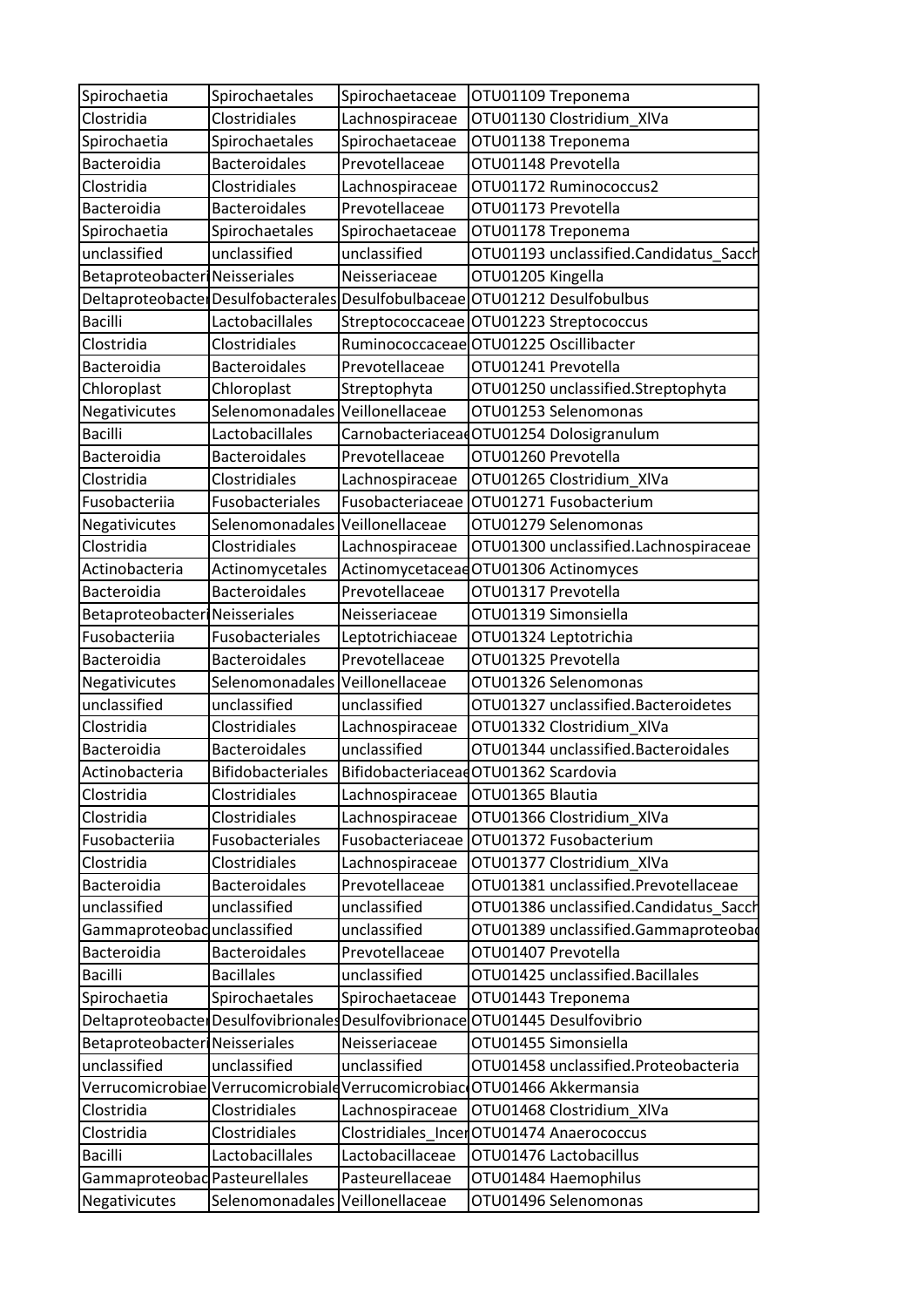| Clostridia                           | Clostridiales                                |                  | Clostridiales IncerOTU01517 Anaerococcus                             |
|--------------------------------------|----------------------------------------------|------------------|----------------------------------------------------------------------|
| unclassified                         | unclassified                                 | unclassified     | OTU01528 unclassified.Candidatus_Sacch                               |
| Bacteroidia                          | <b>Bacteroidales</b>                         | Prevotellaceae   | OTU01549 Prevotella                                                  |
| Gammaproteobad Pasteurellales        |                                              | Pasteurellaceae  | OTU01555 Haemophilus                                                 |
| <b>Bacilli</b>                       | Lactobacillales                              | Lactobacillaceae | OTU01557 Lactobacillus                                               |
| Actinobacteria                       | Actinomycetales                              |                  | Actinomycetaceae OTU01559 Actinomyces                                |
| Betaproteobacter Burkholderiales     |                                              |                  | ComamonadaceadOTU01587 Brachymonas                                   |
| <b>Betaproteobacter Neisseriales</b> |                                              | Neisseriaceae    | OTU01588 Neisseria                                                   |
| Mollicutes                           |                                              |                  | Acholeplasmatale: Acholeplasmatace OTU01589 Acholeplasma             |
| Bacteroidia                          | <b>Bacteroidales</b>                         | Prevotellaceae   | OTU01601 Prevotella                                                  |
| Bacteroidia                          | Bacteroidales                                | Prevotellaceae   | OTU01605 Prevotella                                                  |
| <b>Bacilli</b>                       | Lactobacillales                              | Streptococcaceae | OTU01606 Streptococcus                                               |
| Actinobacteria                       | Actinomycetales                              |                  | Actinomycetaceae OTU01608 Actinomyces                                |
|                                      | Gammaproteobad Pseudomonadales Moraxellaceae |                  | OTU01647 Moraxella                                                   |
| Erysipelotrichia                     |                                              |                  | Erysipelotrichales Erysipelotrichacea OTU01648 Bulleidia             |
| Bacteroidia                          | <b>Bacteroidales</b>                         | Bacteroidaceae   | OTU01663 Bacteroides                                                 |
| Alphaproteobacte unclassified        |                                              | unclassified     | OTU01683 unclassified.Alphaproteobacte                               |
| Clostridia                           | Clostridiales                                | Lachnospiraceae  | OTU01689 unclassified.Lachnospiraceae                                |
| Bacteroidia                          | <b>Bacteroidales</b>                         | Prevotellaceae   | OTU01706 Prevotella                                                  |
| <b>Bacilli</b>                       | Lactobacillales                              | Streptococcaceae | OTU01722 Streptococcus                                               |
| Clostridia                           | Clostridiales                                |                  | Ruminococcaceae OTU01727 Ruminococcus                                |
| Spirochaetia                         | Spirochaetales                               | Spirochaetaceae  | OTU01734 Treponema                                                   |
| Alphaproteobacte Rhizobiales         |                                              |                  | Methylobacteriac OTU01747 Methylobacterium                           |
| Clostridia                           | Clostridiales                                | Lachnospiraceae  | OTU01754 Dorea                                                       |
| <b>Bacilli</b>                       | Lactobacillales                              | Lactobacillaceae | OTU01756 Lactobacillus                                               |
| Actinobacteria                       | Actinomycetales                              |                  | ActinomycetaceadOTU01763 Actinomyces                                 |
| Clostridia                           | Clostridiales                                | Lachnospiraceae  | OTU01784 Clostridium XIVa                                            |
| Clostridia                           | Clostridiales                                | Lachnospiraceae  | OTU01820 Roseburia                                                   |
| Bacteroidia                          | <b>Bacteroidales</b>                         | Prevotellaceae   | OTU01832 Prevotella                                                  |
| Bacteroidia                          | <b>Bacteroidales</b>                         | Prevotellaceae   | OTU01878 Prevotella                                                  |
| Alphaproteobacte Rhodospirillales    |                                              |                  | Acetobacteraceae OTU01880 Acidocella                                 |
| Clostridia                           | Clostridiales                                |                  | Ruminococcaceae OTU01897 unclassified.Ruminococcaceae                |
|                                      |                                              |                  | Gammaproteobad Enterobacteriales Enterobacteriacea OTU01905 Serratia |
| Actinobacteria                       | <b>Bifidobacteriales</b>                     |                  | BifidobacteriaceadOTU01911 Aeriscardovia                             |
| Clostridia                           | Clostridiales                                | Lachnospiraceae  | OTU01920 Lachnoanaerobaculum                                         |
| Bacteroidia                          | <b>Bacteroidales</b>                         | Prevotellaceae   | OTU01937 Prevotella                                                  |
| <b>Bacilli</b>                       | Lactobacillales                              | Streptococcaceae | OTU01943 Streptococcus                                               |
| Actinobacteria                       | Actinomycetales                              |                  | Corynebacteriace OTU01968 Turicella                                  |
| Clostridia                           | Clostridiales                                | Lachnospiraceae  | OTU01977 unclassified.Lachnospiraceae                                |
| Bacteroidia                          | Bacteroidales                                | unclassified     | OTU01978 unclassified.Bacteroidales                                  |
| Spirochaetia                         | Spirochaetales                               | Spirochaetaceae  | OTU01983 Treponema                                                   |
| <b>Bacilli</b>                       | <b>Bacillales</b>                            | Bacillaceae_1    | OTU01986 Bacillus                                                    |
| Actinobacteria                       | Actinomycetales                              |                  | Dermabacteracea OTU01999 Brachybacterium                             |
|                                      | Gammaproteobad Enterobacteriales             |                  | Enterobacteriacea OTU02001 Escherichia/Shigella                      |
|                                      | Gammaproteobad Xanthomonadales               |                  | Xanthomonadace: OTU02037 Xanthomonas                                 |
| Flavobacteriia                       | Flavobacteriales                             |                  | Flavobacteriaceae OTU02048 Capnocytophaga                            |
| Flavobacteriia                       | Flavobacteriales                             |                  | Flavobacteriaceae OTU02049 Chryseobacterium                          |
| Gammaproteobad Pasteurellales        |                                              | Pasteurellaceae  | OTU02070 Haemophilus                                                 |
| Clostridia                           | Clostridiales                                | Lachnospiraceae  | OTU02086 Clostridium_XIVa                                            |
| Bacteroidia                          | <b>Bacteroidales</b>                         | Prevotellaceae   | OTU02114 Prevotella                                                  |
|                                      |                                              |                  |                                                                      |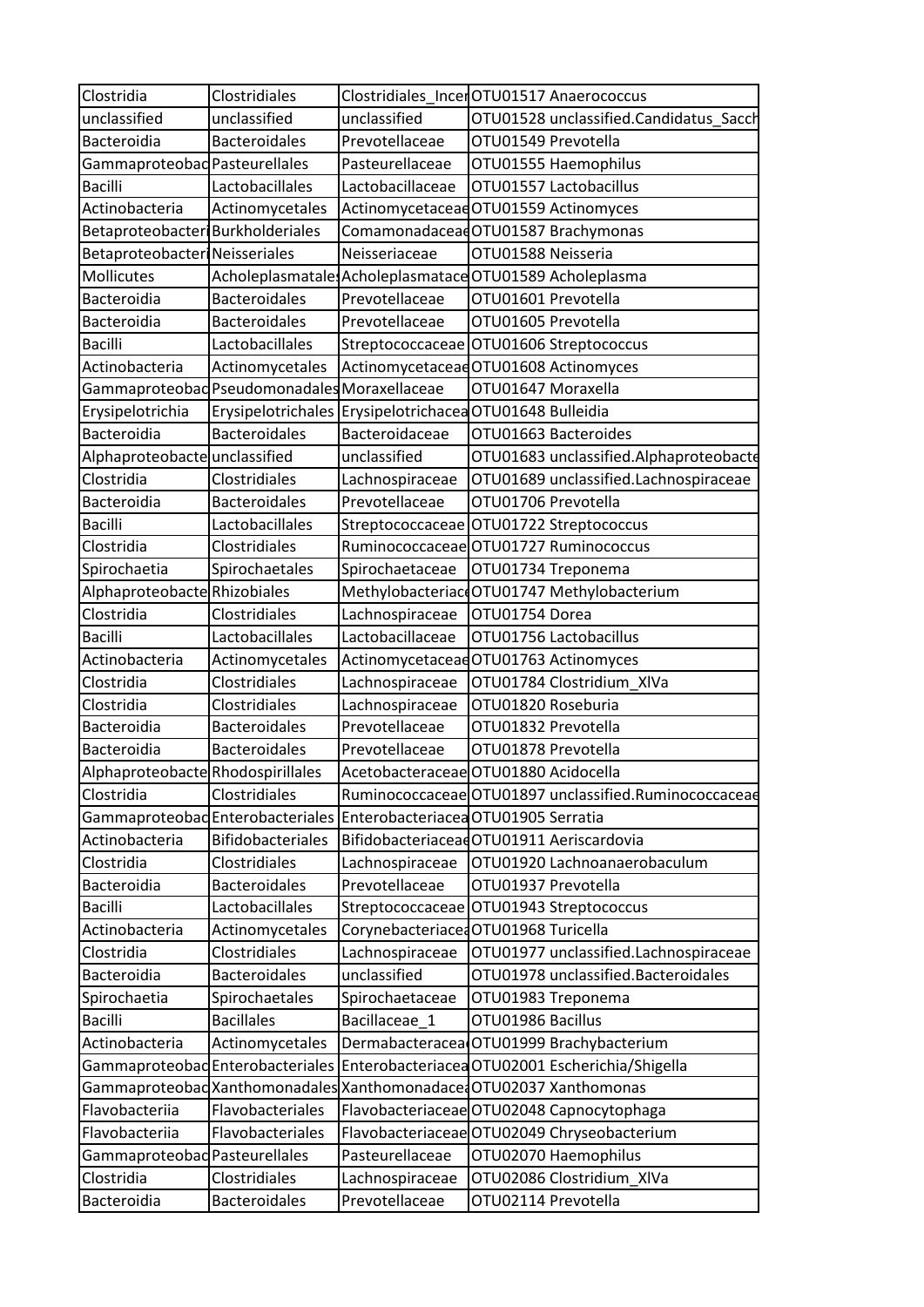| Spirochaetia                         | Spirochaetales                  | Spirochaetaceae   | OTU02136 Treponema                                                      |
|--------------------------------------|---------------------------------|-------------------|-------------------------------------------------------------------------|
| Actinobacteria                       | Actinomycetales                 |                   | Corynebacteriace OTU02145 Corynebacterium                               |
| Flavobacteriia                       | Flavobacteriales                |                   | Flavobacteriaceae OTU02147 Capnocytophaga                               |
| <b>Bacilli</b>                       | Lactobacillales                 |                   | Streptococcaceae OTU02178 Streptococcus                                 |
| Clostridia                           | Clostridiales                   | Lachnospiraceae   | OTU02179 Blautia                                                        |
| Negativicutes                        | Selenomonadales Veillonellaceae |                   | OTU02183 Selenomonas                                                    |
| Clostridia                           | Clostridiales                   | Lachnospiraceae   | OTU02190 Roseburia                                                      |
| Clostridia                           | Clostridiales                   | Lachnospiraceae   | OTU02204 Clostridium_XIVa                                               |
| Flavobacteriia                       | Flavobacteriales                |                   | Flavobacteriaceae OTU02226 Capnocytophaga                               |
| Bacteroidia                          | <b>Bacteroidales</b>            |                   | PorphyromonadadOTU02232 Porphyromonas                                   |
| Negativicutes                        | Selenomonadales Veillonellaceae |                   | OTU02234 Veillonella                                                    |
| Bacteroidia                          | <b>Bacteroidales</b>            | Rikenellaceae     | OTU02276 Alistipes                                                      |
| Bacteroidia                          | <b>Bacteroidales</b>            | Prevotellaceae    | OTU02297 Prevotella                                                     |
| Clostridia                           | Clostridiales                   |                   | Clostridiales_IncerOTU02299 Parvimonas                                  |
| Spirochaetia                         | Spirochaetales                  | Spirochaetaceae   | OTU02302 Treponema                                                      |
| Actinobacteria                       | Actinomycetales                 |                   | Actinomycetaceae OTU02304 Actinomyces                                   |
| Clostridia                           | Clostridiales                   | Ruminococcaceae   | OTU02322 unclassified.Ruminococcaceae                                   |
| Clostridia                           | Clostridiales                   | Lachnospiraceae   | OTU02326 Blautia                                                        |
|                                      |                                 |                   | Epsilonproteobact Campylobacterale Helicobacteraceae OTU02329 Wolinella |
| <b>Betaproteobacter Neisseriales</b> |                                 | Neisseriaceae     | OTU02345 Neisseria                                                      |
| Flavobacteriia                       | Flavobacteriales                |                   | Flavobacteriaceae OTU02361 Capnocytophaga                               |
| Flavobacteriia                       | Flavobacteriales                |                   | Flavobacteriaceae OTU02370 Capnocytophaga                               |
| Bacteroidia                          | <b>Bacteroidales</b>            | Bacteroidaceae    | OTU02371 Bacteroides                                                    |
| unclassified                         | unclassified                    | unclassified      | OTU02388 unclassified.Candidatus_Sacch                                  |
| Bacteroidia                          | <b>Bacteroidales</b>            |                   | PorphyromonadadOTU02491 Porphyromonas                                   |
| unclassified                         | unclassified                    | unclassified      | OTU02502 unclassified.Candidatus_Sacch                                  |
| <b>Bacilli</b>                       | Lactobacillales                 | Streptococcaceae  | OTU02525 Streptococcus                                                  |
| Actinobacteria                       | Actinomycetales                 | unclassified      | OTU02529 unclassified.Actinomycetales                                   |
| Clostridia                           | Clostridiales                   | Lachnospiraceae   | OTU02538 Anaerostipes                                                   |
| Flavobacteriia                       | Flavobacteriales                | Flavobacteriaceae | OTU02566 Capnocytophaga                                                 |
| <b>Bacteroidia</b>                   | <b>Bacteroidales</b>            | Bacteroidaceae    | OTU02581 Bacteroides                                                    |
| Clostridia                           | Clostridiales                   |                   | Peptostreptococco OTU02586 Clostridium_XI                               |
| Bacteroidia                          | <b>Bacteroidales</b>            | Prevotellaceae    | OTU02615 Prevotella                                                     |
| Bacteroidia                          | <b>Bacteroidales</b>            |                   | PorphyromonadadOTU02630 unclassified.Porphyromonada                     |
| Actinobacteria                       | Bifidobacteriales               |                   | BifidobacteriaceadOTU02640 Bifidobacterium                              |
| Actinobacteria                       | Actinomycetales                 |                   | Actinomycetaceae OTU02666 Actinomyces                                   |
| Bacteroidia                          | <b>Bacteroidales</b>            | Prevotellaceae    | OTU02711 Prevotella                                                     |
| Clostridia                           | Clostridiales                   | unclassified      | OTU02766 unclassified.Clostridiales                                     |
| Bacteroidia                          | <b>Bacteroidales</b>            | Prevotellaceae    | OTU02787 Prevotella                                                     |
| Clostridia                           | Clostridiales                   | Lachnospiraceae   | OTU02791 unclassified.Lachnospiraceae                                   |
| Flavobacteriia                       | Flavobacteriales                |                   | Flavobacteriaceae OTU02936 Capnocytophaga                               |
| Actinobacteria                       | Actinomycetales                 |                   | Corynebacteriaced OTU02975 Corynebacterium                              |
| Bacteroidia                          | <b>Bacteroidales</b>            |                   | Porphyromonadad OTU02979 Tannerella                                     |
| Actinobacteria                       | Actinomycetales                 | unclassified      | OTU03015 unclassified.Actinomycetales                                   |
| Bacteroidia                          | <b>Bacteroidales</b>            |                   | PorphyromonadadOTU03043 Porphyromonas                                   |
| unclassified                         | unclassified                    | unclassified      | OTU03063 unclassified.Bacteroidetes                                     |
| Bacteroidia                          | <b>Bacteroidales</b>            | Prevotellaceae    | OTU03076 Prevotella                                                     |
| Gammaproteobad Pasteurellales        |                                 | Pasteurellaceae   | OTU03100 Haemophilus                                                    |
| <b>Betaproteobacter Neisseriales</b> |                                 | Neisseriaceae     | OTU03107 Kingella                                                       |
| <b>Bacilli</b>                       | Lactobacillales                 | unclassified      | OTU03139 unclassified.Lactobacillales                                   |
|                                      |                                 |                   |                                                                         |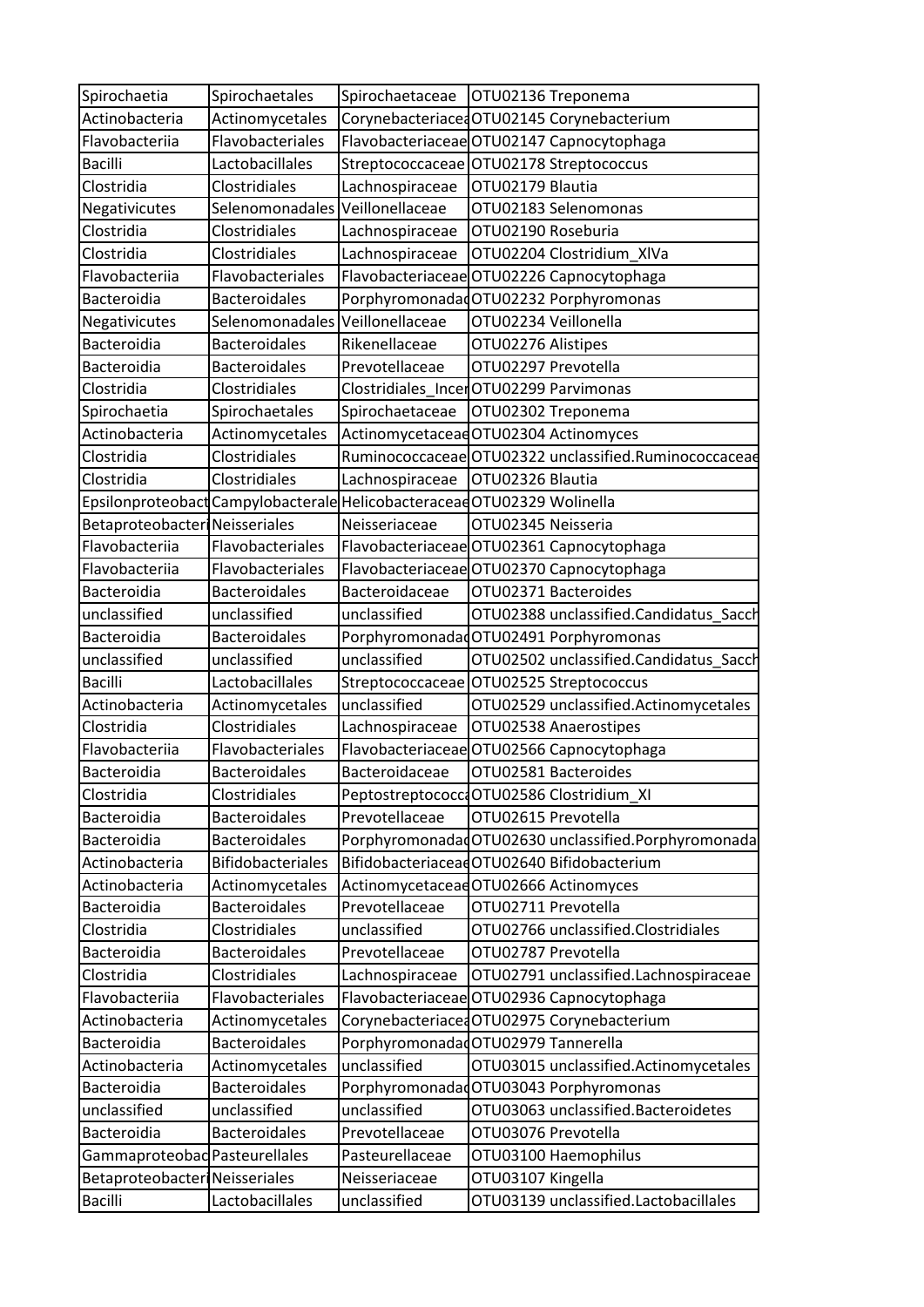| Clostridia                           | Clostridiales                                |                  | Ruminococcaceae OTU03149 unclassified.Ruminococcaceae |
|--------------------------------------|----------------------------------------------|------------------|-------------------------------------------------------|
| Clostridia                           | Clostridiales                                | Lachnospiraceae  | OTU03156 unclassified.Lachnospiraceae                 |
| Bacteroidia                          | <b>Bacteroidales</b>                         | Prevotellaceae   | OTU03162 Prevotella                                   |
| Bacteroidia                          | <b>Bacteroidales</b>                         | Prevotellaceae   | OTU03179 Prevotella                                   |
| Bacteroidia                          | <b>Bacteroidales</b>                         | Prevotellaceae   | OTU03195 Prevotella                                   |
| Clostridia                           | Clostridiales                                | Lachnospiraceae  | OTU03215 Oribacterium                                 |
| Bacteroidia                          | <b>Bacteroidales</b>                         |                  | PorphyromonadadOTU03249 Porphyromonas                 |
| Flavobacteriia                       | Flavobacteriales                             |                  | Flavobacteriaceae OTU03251 Capnocytophaga             |
| Clostridia                           | Clostridiales                                | unclassified     | OTU03287 unclassified.Clostridiales                   |
| Bacteroidia                          | <b>Bacteroidales</b>                         |                  | Porphyromonadad OTU03294 Tannerella                   |
|                                      | Gammaproteobad Pseudomonadales Moraxellaceae |                  | OTU03322 Acinetobacter                                |
| Bacteroidia                          | <b>Bacteroidales</b>                         | Prevotellaceae   | OTU03326 Prevotella                                   |
| Bacteroidia                          | <b>Bacteroidales</b>                         | Prevotellaceae   | OTU03341 Alloprevotella                               |
| <b>Betaproteobacter Neisseriales</b> |                                              | Neisseriaceae    | OTU03344 Neisseria                                    |
| Bacteroidia                          | <b>Bacteroidales</b>                         |                  | PorphyromonadadOTU03355 Tannerella                    |
| Bacteroidia                          | <b>Bacteroidales</b>                         | Prevotellaceae   | OTU03368 Prevotella                                   |
| Actinobacteria                       | Actinomycetales                              | Micrococcaceae   | OTU03383 Rothia                                       |
| <b>Bacilli</b>                       | <b>Bacillales</b>                            |                  | Bacillales IncertadOTU03395 Gemella                   |
| Clostridia                           | <b>Clostridiales</b>                         | Lachnospiraceae  | OTU03399 Lachnoanaerobaculum                          |
| Clostridia                           | Clostridiales                                | Lachnospiraceae  | OTU03419 Blautia                                      |
| unclassified                         | unclassified                                 | unclassified     | OTU03431 unclassified.Bacteroidetes                   |
| Gammaproteobad Pasteurellales        |                                              | Pasteurellaceae  | OTU03432 Aggregatibacter                              |
| <b>Bacilli</b>                       | Lactobacillales                              | Lactobacillaceae | OTU03435 Lactobacillus                                |
| <b>Bacilli</b>                       | Lactobacillales                              | unclassified     | OTU03448 unclassified.Lactobacillales                 |
| Spirochaetia                         | Spirochaetales                               | Spirochaetaceae  | OTU03459 Treponema                                    |
| Clostridia                           | Clostridiales                                | Lachnospiraceae  | OTU03463 Clostridium XIVa                             |
| <b>Betaproteobacter Neisseriales</b> |                                              | Neisseriaceae    | OTU03475 Neisseria                                    |
| Bacteroidia                          | <b>Bacteroidales</b>                         | Prevotellaceae   | OTU03569 Prevotella                                   |
| Bacteroidia                          | <b>Bacteroidales</b>                         | Prevotellaceae   | OTU03572 Prevotella                                   |
| Actinobacteria                       | Actinomycetales                              | Micrococcaceae   | OTU03586 Kocuria                                      |
| Betaproteobacter Burkholderiales     |                                              | Sutterellaceae   | OTU03589 Sutterella                                   |
| <b>Bacilli</b>                       | Lactobacillales                              | Lactobacillaceae | OTU03645 Lactobacillus                                |
|                                      | Gammaproteobad Pseudomonadales Moraxellaceae |                  | OTU03661 Psychrobacter                                |
| Bacteroidia                          | <b>Bacteroidales</b>                         | Prevotellaceae   | OTU03662 Prevotella                                   |
| Bacteroidia                          | <b>Bacteroidales</b>                         | Prevotellaceae   | OTU03751 Hallella                                     |
| Bacteroidia                          | <b>Bacteroidales</b>                         | Prevotellaceae   | OTU03809 Prevotella                                   |
| Bacteroidia                          | <b>Bacteroidales</b>                         |                  | PorphyromonadadOTU03813 Parabacteroides               |
| Spirochaetia                         | Spirochaetales                               | Spirochaetaceae  | OTU03848 Treponema                                    |
| Bacteroidia                          | <b>Bacteroidales</b>                         |                  | Porphyromonadad OTU03898 Tannerella                   |
| Spirochaetia                         | Spirochaetales                               | Spirochaetaceae  | OTU03905 Treponema                                    |
| Actinobacteria                       | Coriobacteriales                             |                  | Coriobacteriaceae OTU03994 Atopobium                  |
| Clostridia                           | Clostridiales                                | Lachnospiraceae  | OTU04003 unclassified.Lachnospiraceae                 |
| Bacteroidia                          | <b>Bacteroidales</b>                         | Prevotellaceae   | OTU04133 Prevotella                                   |
| Bacteroidia                          | Bacteroidales                                | Prevotellaceae   | OTU04166 Prevotella                                   |
| Bacteroidia                          | <b>Bacteroidales</b>                         | unclassified     | OTU04291 unclassified.Bacteroidales                   |
| Bacteroidia                          | <b>Bacteroidales</b>                         | Prevotellaceae   | OTU04294 Prevotella                                   |
| Actinobacteria                       | Actinomycetales                              | unclassified     | OTU04297 unclassified.Actinomycetales                 |
| Clostridia                           | Clostridiales                                | Lachnospiraceae  | OTU04305 unclassified.Lachnospiraceae                 |
| Flavobacteriia                       | Flavobacteriales                             |                  | Flavobacteriaceae OTU04310 Soonwooa                   |
| Bacteroidia                          | <b>Bacteroidales</b>                         |                  | Porphyromonadad OTU04365 Odoribacter                  |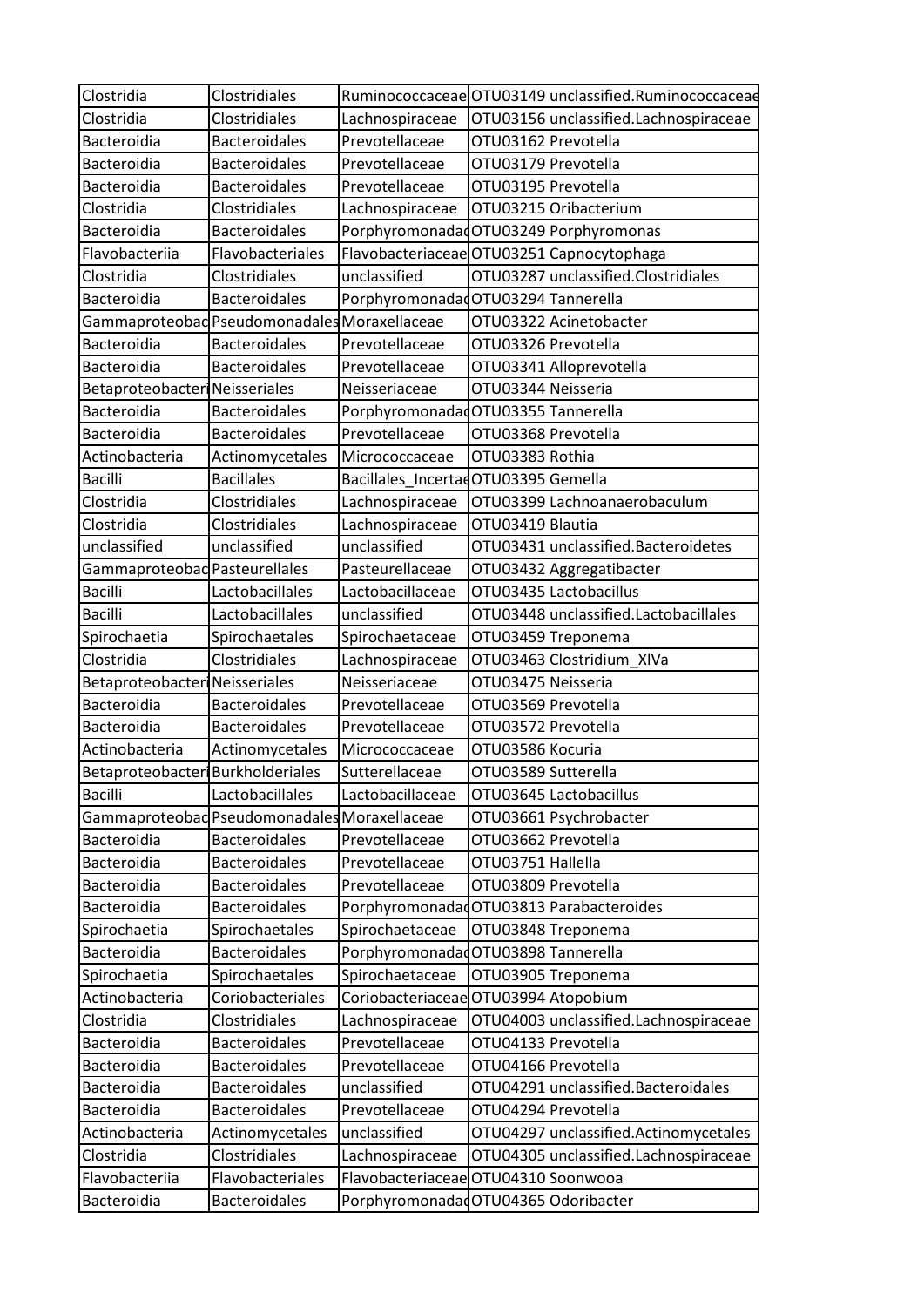| Bacteroidia                          | <b>Bacteroidales</b>            |                                     | Porphyromonadad OTU04446 Tannerella                                      |
|--------------------------------------|---------------------------------|-------------------------------------|--------------------------------------------------------------------------|
| Actinobacteria                       | Actinomycetales                 |                                     | CorynebacteriacedOTU04468 Corynebacterium                                |
| Negativicutes                        | Selenomonadales Veillonellaceae |                                     | OTU04489 Veillonella                                                     |
| Actinobacteria                       | <b>Bifidobacteriales</b>        |                                     | BifidobacteriaceaeOTU04497 Scardovia                                     |
| Negativicutes                        | Selenomonadales Veillonellaceae |                                     | OTU04514 unclassified. Veillonellaceae                                   |
| Bacteroidia                          | <b>Bacteroidales</b>            | Prevotellaceae                      | OTU04595 Prevotella                                                      |
| Negativicutes                        | Selenomonadales Veillonellaceae |                                     | OTU04652 Veillonella                                                     |
| Actinobacteria                       | Actinomycetales                 |                                     | Actinomycetaceae OTU04655 Actinomyces                                    |
| <b>Betaproteobacter Neisseriales</b> |                                 | Neisseriaceae                       | OTU04725 Bergeriella                                                     |
| Bacteroidia                          | <b>Bacteroidales</b>            |                                     | PorphyromonadadOTU04789 Porphyromonas                                    |
| Clostridia                           | Clostridiales                   | Lachnospiraceae                     | OTU04816 Lachnoanaerobaculum                                             |
| Bacteroidia                          | <b>Bacteroidales</b>            | Prevotellaceae                      | OTU04829 unclassified.Prevotellaceae                                     |
| Fusobacteriia                        | Fusobacteriales                 | Leptotrichiaceae                    | OTU04846 unclassified.Leptotrichiaceae                                   |
|                                      |                                 |                                     | Verrucomicrobiae Verrucomicrobiald Verrucomicrobiac OTU04887 Akkermansia |
| <b>Bacilli</b>                       | Lactobacillales                 |                                     | CarnobacteriaceadOTU04914 Granulicatella                                 |
| Actinobacteria                       | Actinomycetales                 | unclassified                        | OTU04943 unclassified.Actinomycetales                                    |
| Erysipelotrichia                     |                                 |                                     | Erysipelotrichales Erysipelotrichacea OTU04966 Solobacterium             |
| unclassified                         | unclassified                    | unclassified                        | OTU05024 unclassified.Candidatus_Sacch                                   |
| Clostridia                           | Clostridiales                   | Lachnospiraceae                     | OTU05049 unclassified.Lachnospiraceae                                    |
| Clostridia                           | Clostridiales                   |                                     | Ruminococcaceae OTU05092 Ruminococcus                                    |
| Clostridia                           | Clostridiales                   |                                     | Ruminococcaceae OTU05104 unclassified.Ruminococcaceae                    |
| Fusobacteriia                        | Fusobacteriales                 |                                     | Fusobacteriaceae OTU05154 Fusobacterium                                  |
| Bacteroidia                          | <b>Bacteroidales</b>            | Prevotellaceae                      | OTU05191 unclassified.Prevotellaceae                                     |
| Actinobacteria                       | Actinomycetales                 |                                     | Actinomycetaceae OTU05225 Actinomyces                                    |
| Clostridia                           | Clostridiales                   | Lachnospiraceae                     | OTU05230 unclassified.Lachnospiraceae                                    |
| Bacteroidia                          | <b>Bacteroidales</b>            | Prevotellaceae                      | OTU05235 Prevotella                                                      |
| Fusobacteriia                        | Fusobacteriales                 | Leptotrichiaceae                    | OTU05258 Leptotrichia                                                    |
| Fusobacteriia                        | Fusobacteriales                 | Leptotrichiaceae                    | OTU05262 Leptotrichia                                                    |
| Spirochaetia                         | Spirochaetales                  | Spirochaetaceae                     | OTU05267 Treponema                                                       |
| Bacteroidia                          | <b>Bacteroidales</b>            |                                     | PorphyromonadadOTU05280 unclassified.Porphyromonada                      |
| <b>Bacilli</b>                       | Lactobacillales                 |                                     | Streptococcaceae OTU05309 Streptococcus                                  |
| Bacteroidia                          | <b>Bacteroidales</b>            | Bacteroidaceae                      | OTU05326 Bacteroides                                                     |
| Bacteroidia                          | <b>Bacteroidales</b>            |                                     | PorphyromonadadOTU05411 Porphyromonas                                    |
| Fusobacteriia                        | Fusobacteriales                 |                                     | Fusobacteriaceae OTU05461 Fusobacterium                                  |
| Negativicutes                        | Selenomonadales Veillonellaceae |                                     | OTU05499 Veillonella                                                     |
| Actinobacteria                       | Coriobacteriales                |                                     | Coriobacteriaceae OTU05508 Olsenella                                     |
| Betaproteobacter Neisseriales        |                                 | Neisseriaceae                       | OTU05515 Neisseria                                                       |
| Gammaproteobad Pasteurellales        |                                 | Pasteurellaceae                     | OTU05539 Aggregatibacter                                                 |
| unclassified                         | unclassified                    | unclassified                        | OTU05792 unclassified.Bacteroidetes                                      |
| Gammaproteobad Pasteurellales        |                                 | Pasteurellaceae                     | OTU05932 Haemophilus                                                     |
| Clostridia                           | Clostridiales                   |                                     | Ruminococcaceae OTU06042 Gemmiger                                        |
| Fusobacteriia                        | Fusobacteriales                 | Leptotrichiaceae                    | OTU06066 Leptotrichia                                                    |
| unclassified                         | unclassified                    | unclassified                        | OTU06070 unclassified.Bacteroidetes                                      |
| Flavobacteriia                       | Flavobacteriales                |                                     | Flavobacteriaceae OTU06074 unclassified.Flavobacteriaceae                |
| Bacteroidia                          | <b>Bacteroidales</b>            | Prevotellaceae                      | OTU06164 Prevotella                                                      |
| Bacteroidia                          | Bacteroidales                   | Prevotellaceae                      | OTU06220 Prevotella                                                      |
| Gammaproteobad Pasteurellales        |                                 | Pasteurellaceae                     | OTU06291 Haemophilus                                                     |
| Gammaproteobad Pasteurellales        |                                 | Pasteurellaceae                     | OTU06383 Haemophilus                                                     |
|                                      |                                 |                                     |                                                                          |
| Bacteroidia                          | <b>Bacteroidales</b>            | Porphyromonadad OTU06445 Tannerella |                                                                          |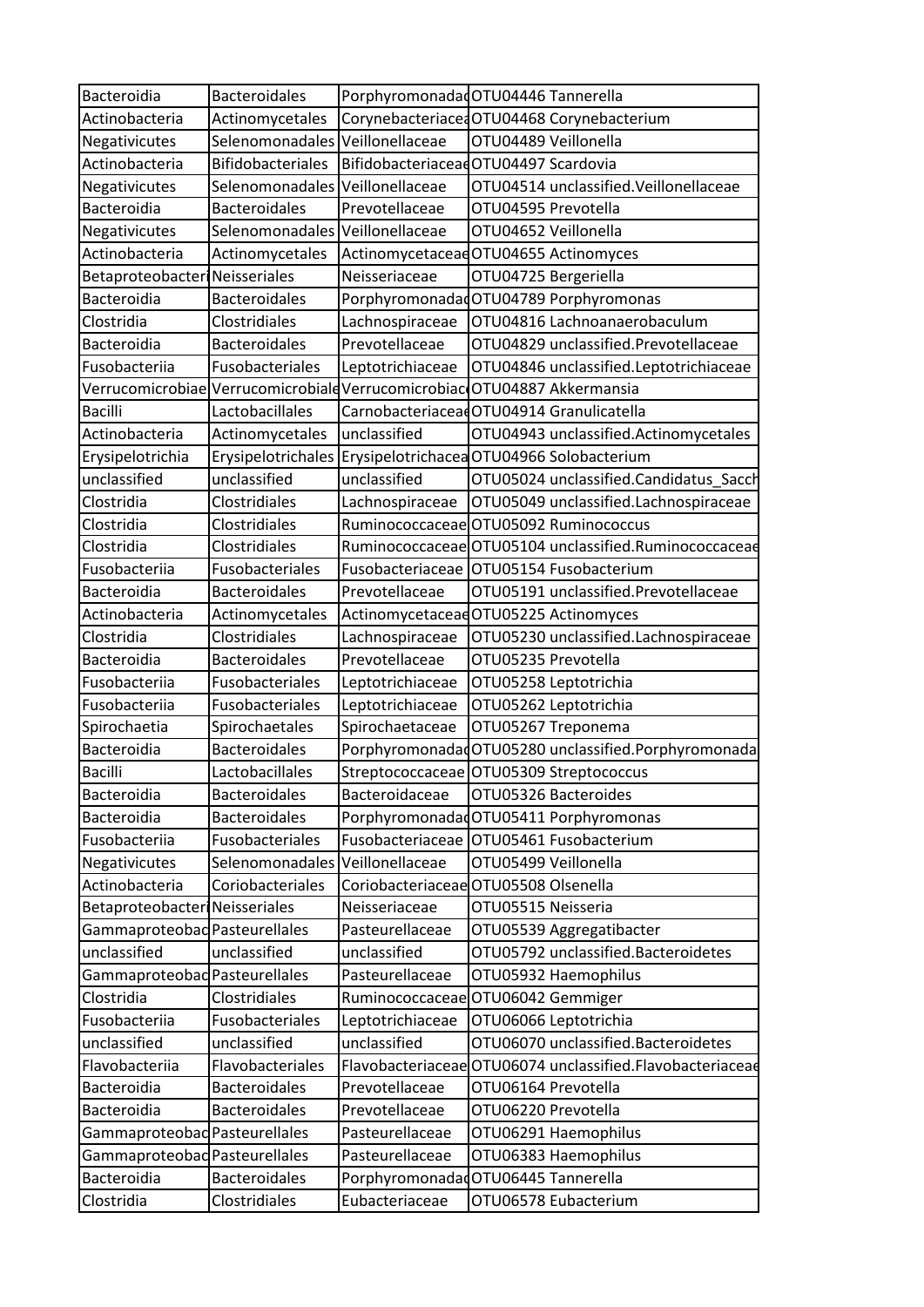| Clostridia                           | Clostridiales                   | Lachnospiraceae  | OTU06692 Lachnoanaerobaculum                                                |
|--------------------------------------|---------------------------------|------------------|-----------------------------------------------------------------------------|
| Bacteroidia                          | <b>Bacteroidales</b>            | Prevotellaceae   | OTU06731 Prevotella                                                         |
| Actinobacteria                       | Actinomycetales                 |                  | Corynebacteriace OTU06772 Corynebacterium                                   |
| Fusobacteriia                        | Fusobacteriales                 |                  | Fusobacteriaceae   OTU06775 unclassified.Fusobacteriaceae                   |
| Clostridia                           | Clostridiales                   |                  | Ruminococcaceae OTU06780 Faecalibacterium                                   |
| Bacteroidia                          | <b>Bacteroidales</b>            | Prevotellaceae   | OTU06808 Prevotella                                                         |
| Bacteroidia                          | <b>Bacteroidales</b>            |                  | PorphyromonadadOTU06915 Porphyromonas                                       |
| Bacteroidia                          | <b>Bacteroidales</b>            | Prevotellaceae   | OTU06946 Prevotella                                                         |
| Gammaproteobad Pasteurellales        |                                 | Pasteurellaceae  | OTU07029 Haemophilus                                                        |
| Actinobacteria                       | <b>Bifidobacteriales</b>        |                  | BifidobacteriaceadOTU07098 Scardovia                                        |
| <b>Bacilli</b>                       | Lactobacillales                 |                  | CarnobacteriaceaeOTU07139 Granulicatella                                    |
| Bacteroidia                          | <b>Bacteroidales</b>            |                  | PorphyromonadadOTU07148 Porphyromonas                                       |
| Bacteroidia                          | <b>Bacteroidales</b>            |                  | Porphyromonadad OTU07154 unclassified.Porphyromonada                        |
| Negativicutes                        | Selenomonadales Veillonellaceae |                  | OTU07157 Veillonella                                                        |
| Negativicutes                        | Selenomonadales Veillonellaceae |                  | OTU07172 Megasphaera                                                        |
| <b>Bacilli</b>                       | Lactobacillales                 |                  | Streptococcaceae OTU07201 Streptococcus                                     |
| Fusobacteriia                        | Fusobacteriales                 | Leptotrichiaceae | OTU07214 Leptotrichia                                                       |
| Clostridia                           | Clostridiales                   | Lachnospiraceae  | OTU07355 Lachnoanaerobaculum                                                |
| Bacteroidia                          | <b>Bacteroidales</b>            | Prevotellaceae   | OTU07373 Prevotella                                                         |
|                                      |                                 |                  | Gammaproteobad Cardiobacteriales Cardiobacteriacea OTU07410 Cardiobacterium |
| Bacteroidia                          | <b>Bacteroidales</b>            |                  | Porphyromonadad OTU07504 Tannerella                                         |
| Clostridia                           | Clostridiales                   | Lachnospiraceae  | OTU07512 unclassified.Lachnospiraceae                                       |
| Fusobacteriia                        | Fusobacteriales                 | Leptotrichiaceae | OTU07525 Leptotrichia                                                       |
| Actinobacteria                       | <b>Bifidobacteriales</b>        |                  | BifidobacteriaceadOTU07528 Bifidobacterium                                  |
| Negativicutes                        |                                 |                  | Selenomonadales Acidaminococcace OTU07576 Phascolarctobacterium             |
| <b>Bacilli</b>                       | Lactobacillales                 | unclassified     | OTU07609 unclassified.Lactobacillales                                       |
| Clostridia                           | Clostridiales                   | Lachnospiraceae  | OTU07754 unclassified.Lachnospiraceae                                       |
| Bacteroidia                          | <b>Bacteroidales</b>            | Prevotellaceae   | OTU07768 Prevotella                                                         |
| Bacteroidia                          | <b>Bacteroidales</b>            | Prevotellaceae   | OTU07891 Prevotella                                                         |
| Spirochaetia                         | Spirochaetales                  | Spirochaetaceae  | OTU07904 Treponema                                                          |
| Clostridia                           | Clostridiales                   | Lachnospiraceae  | OTU07905 unclassified.Lachnospiraceae                                       |
| Clostridia                           | Clostridiales                   | Lachnospiraceae  | OTU08020 Blautia                                                            |
| <b>Betaproteobacter Neisseriales</b> |                                 | Neisseriaceae    | OTU08041 Neisseria                                                          |
| Bacteroidia                          | <b>Bacteroidales</b>            | Prevotellaceae   | OTU08059 Prevotella                                                         |
| Betaproteobacter Neisseriales        |                                 | Neisseriaceae    | OTU08061 unclassified.Neisseriaceae                                         |
| Bacteroidia                          | <b>Bacteroidales</b>            | Prevotellaceae   | OTU08076 Prevotella                                                         |
| <b>Bacilli</b>                       | Lactobacillales                 | unclassified     | OTU08099 unclassified.Lactobacillales                                       |
| Bacteroidia                          | <b>Bacteroidales</b>            | Prevotellaceae   | OTU08166 Prevotella                                                         |
| Actinobacteria                       | Actinomycetales                 | Micrococcaceae   | OTU08172 Rothia                                                             |
| <b>Bacilli</b>                       | Lactobacillales                 |                  | Streptococcaceae OTU08195 Streptococcus                                     |
| Clostridia                           | Clostridiales                   |                  | Peptostreptococco OTU08330 Clostridium_XI                                   |
| Bacteroidia                          | <b>Bacteroidales</b>            | Prevotellaceae   | OTU08362 unclassified.Prevotellaceae                                        |
| Alphaproteobacte unclassified        |                                 | unclassified     | OTU08388 unclassified.Alphaproteobacte                                      |
| Gammaproteobad Pasteurellales        |                                 | Pasteurellaceae  | OTU08405 unclassified.Pasteurellaceae                                       |
| Clostridia                           | Clostridiales                   | Lachnospiraceae  | OTU08436 Ruminococcus2                                                      |
| Bacteroidia                          | <b>Bacteroidales</b>            | Prevotellaceae   | OTU08446 Alloprevotella                                                     |
| unclassified                         | unclassified                    | unclassified     | OTU08451 unclassified.Firmicutes                                            |
|                                      | Clostridiales                   | Clostridiaceae 1 | OTU08558 Anaerosporobacter                                                  |
| Clostridia                           |                                 |                  |                                                                             |
| Betaproteobacter Burkholderiales     |                                 | Alcaligenaceae   | OTU08697 Achromobacter                                                      |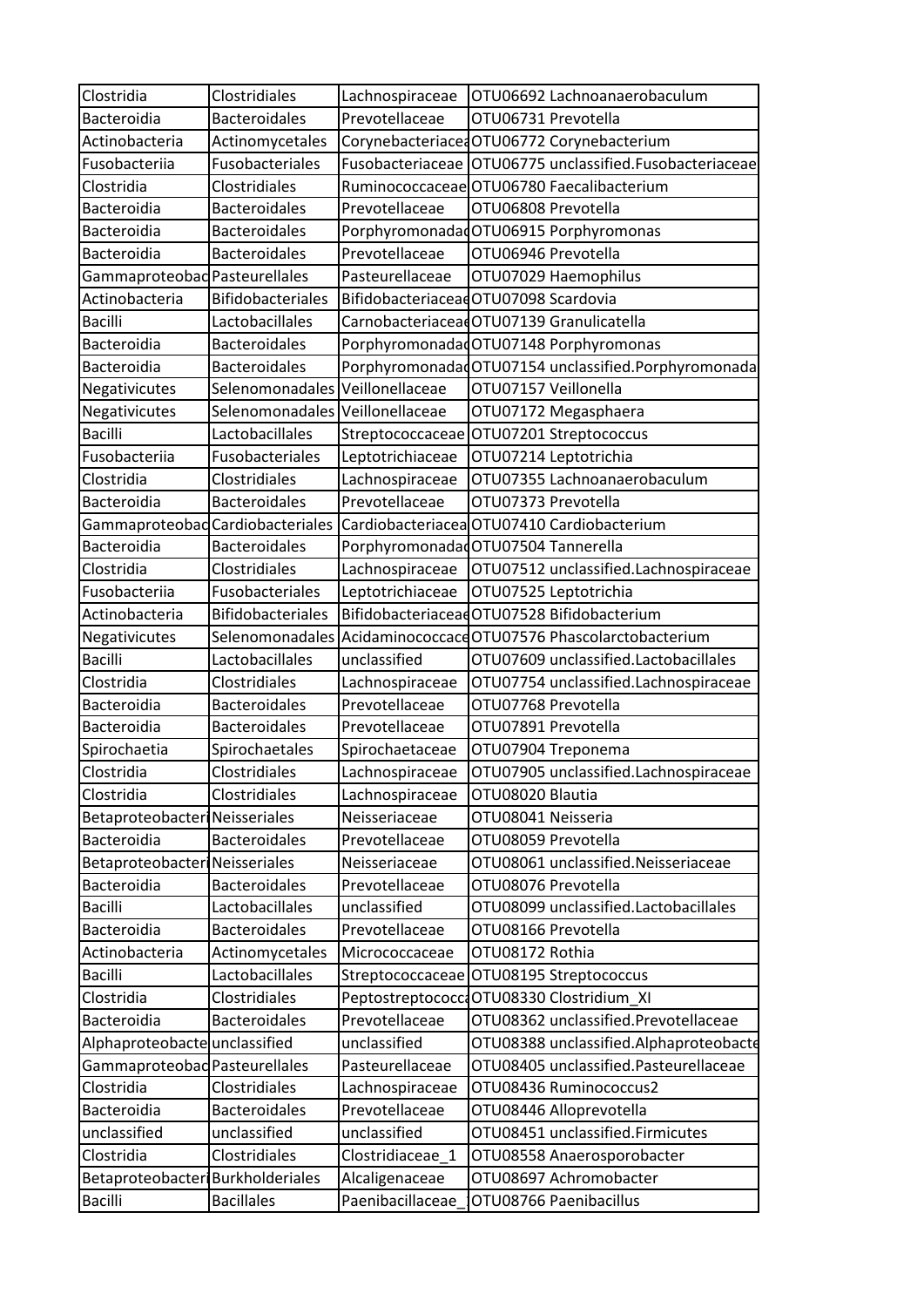| Clostridia                    | Clostridiales                   | Lachnospiraceae  | OTU08779 Catonella                                                      |
|-------------------------------|---------------------------------|------------------|-------------------------------------------------------------------------|
| unclassified                  | unclassified                    | unclassified     | OTU08798 unclassified.Bacteroidetes                                     |
| Bacteroidia                   | <b>Bacteroidales</b>            | Prevotellaceae   | OTU08807 Alloprevotella                                                 |
| Bacteroidia                   | <b>Bacteroidales</b>            | Prevotellaceae   | OTU08808 Prevotella                                                     |
| Flavobacteriia                | Flavobacteriales                |                  | Flavobacteriaceae OTU08861 Planobacterium                               |
| Bacteroidia                   | <b>Bacteroidales</b>            |                  | PorphyromonadadOTU08873 unclassified.Porphyromonada                     |
| Fusobacteriia                 | Fusobacteriales                 | Fusobacteriaceae | OTU08875 Fusobacterium                                                  |
| Bacteroidia                   | <b>Bacteroidales</b>            | unclassified     | OTU08991 unclassified.Bacteroidales                                     |
| Fusobacteriia                 | Fusobacteriales                 | Leptotrichiaceae | OTU09001 Leptotrichia                                                   |
| Betaproteobacter Neisseriales |                                 | Neisseriaceae    | OTU09002 Neisseria                                                      |
| Gammaproteobad Pasteurellales |                                 | Pasteurellaceae  | OTU09018 Aggregatibacter                                                |
| Gammaproteobad Pasteurellales |                                 | Pasteurellaceae  | OTU09134 Haemophilus                                                    |
| Fusobacteriia                 | Fusobacteriales                 | unclassified     | OTU09150 unclassified.Fusobacteriales                                   |
| <b>Bacilli</b>                | Lactobacillales                 | unclassified     | OTU09349 unclassified.Lactobacillales                                   |
| Bacteroidia                   | <b>Bacteroidales</b>            |                  | Porphyromonadad OTU09455 Tannerella                                     |
| <b>Bacilli</b>                | Lactobacillales                 | Streptococcaceae | OTU09501 Streptococcus                                                  |
| Clostridia                    | Clostridiales                   | Lachnospiraceae  | OTU09530 Lachnoanaerobaculum                                            |
| Negativicutes                 | Selenomonadales Veillonellaceae |                  | OTU09543 unclassified.Veillonellaceae                                   |
| Bacteroidia                   | <b>Bacteroidales</b>            | Prevotellaceae   | OTU09548 Prevotella                                                     |
| Bacteroidia                   | <b>Bacteroidales</b>            | Prevotellaceae   | OTU09577 Hallella                                                       |
| <b>Bacilli</b>                | Lactobacillales                 | Streptococcaceae | OTU09656 Streptococcus                                                  |
| Negativicutes                 | Selenomonadales                 | Veillonellaceae  | OTU09667 Selenomonas                                                    |
| Gammaproteobad Pasteurellales |                                 | Pasteurellaceae  | OTU09704 unclassified.Pasteurellaceae                                   |
| Bacteroidia                   | <b>Bacteroidales</b>            | Prevotellaceae   | OTU09705 Prevotella                                                     |
| Clostridia                    | Clostridiales                   | Lachnospiraceae  | OTU09773 Coprococcus                                                    |
|                               |                                 |                  | Gammaproteobad Xanthomonadales Xanthomonadace OTU09893 Stenotrophomonas |
| Betaproteobacter Neisseriales |                                 | Neisseriaceae    | OTU09904 Kingella                                                       |
| Actinobacteria                | Actinomycetales                 |                  | Actinomycetaceae OTU10042 Actinomyces                                   |
| unclassified                  | unclassified                    | unclassified     | OTU10089 unclassified.Proteobacteria                                    |
| <b>Bacilli</b>                | Lactobacillales                 |                  | Streptococcaceae OTU10091 Streptococcus                                 |
| Clostridia                    | Clostridiales                   | Lachnospiraceae  | OTU10098 Clostridium XIVa                                               |
| Actinobacteria                | Actinomycetales                 | unclassified     | OTU10128 unclassified.Actinomycetales                                   |
| Bacteroidia                   | <b>Bacteroidales</b>            |                  | PorphyromonadadOTU10131 Parabacteroides                                 |
| Negativicutes                 | Selenomonadales Veillonellaceae |                  | OTU10133 Veillonella                                                    |
|                               |                                 |                  |                                                                         |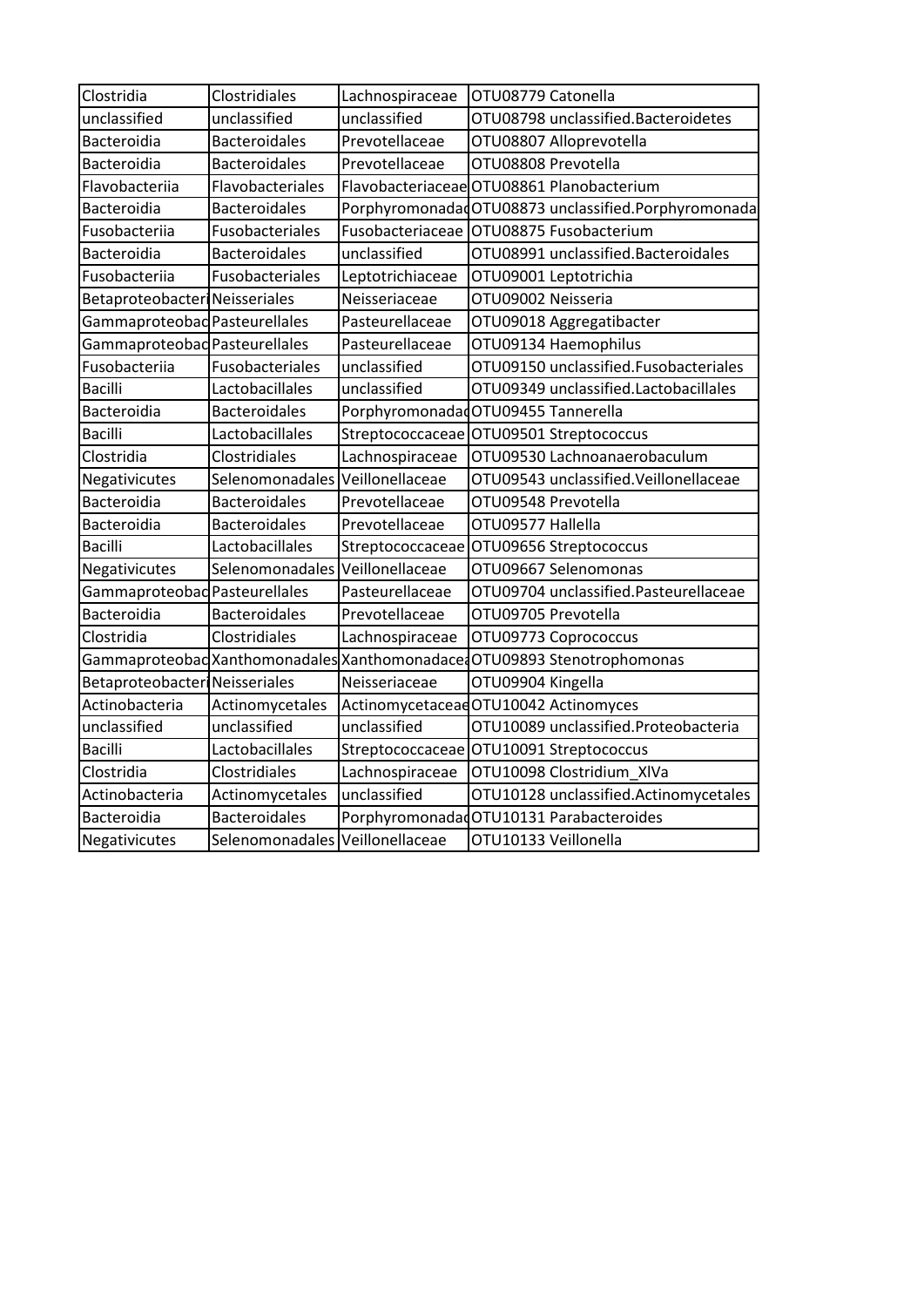| mean        | meanCRC     | meanpol     | meanHC      | <b>CRCvsHC</b> |
|-------------|-------------|-------------|-------------|----------------|
| 1,702235447 | 0,872756405 | 1,553966393 | 3,319843728 | 0,262890809    |
| 0,093031962 | 0,068091868 | 0,125007696 | 0,111064514 | 0,613083923    |
| 0,284241489 | 0,302822271 | 0,298858909 | 0,238517448 | 1,269602177    |
| 0,16652789  | 0,04767736  | 0,318235336 | 0,253024591 | 0,188429749    |
| 0,186134166 | 0,127621976 | 0,203536431 | 0,276838208 | 0,460998417    |
| 0,108683478 | 0,068213403 | 0,214782352 | 0,092406557 | 0,738187907    |
| 0,242124829 | 0,092047268 | 0,349647329 | 0,421945539 | 0,218149642    |
| 0,037869942 | 0,038276673 | 0,021976721 | 0,050488132 | 0,758132093    |
| 4,549435158 | 3,900559004 | 4,859619443 | 5,456857437 | 0,714799507    |
| 0,409148565 | 0,422366845 | 0,382835253 | 0,407458845 | 1,036587744    |
| 0,03        | 0,02        | 0,03        | 0,03        | 0,76           |
| 0,00        | 0,00        | 0,00        | 0,00        | Inf            |
| 0,04        | 0,07        | 0,02        | 0,01        | 6,62           |
| 0,01        | 0,01        | 0,03        | 0,01        | 0,87           |
| 0,02        | 0,02        | 0,03        | 0,01        | 4,50           |
| 0,02        | 0,01        | 0,04        | 0,01        | 1,02           |
| 7,37        | 11,59       | 4,41        | 2,26        | 5,12           |
| 11,22       | 7,82        | 12,95       | 15,89       | 0,49           |
| 0,02        | 0,02        | 0,03        | 0,00        | 12,84          |
| 0,02        | 0,01        | 0,05        | 0,01        | 0,59           |
| 1,67        | 1,63        | 1,70        | 1,72        | 0,95           |
| 0,00        | 0,00        | 0,01        | 0,00        | 1,75           |
| 0,005711537 | 0,000979731 | 0,017048842 | 0,004705452 | 0,208211781    |
| 0,006280172 | 0,006814523 | 0,010407223 | 0,001851617 | 3,680310071    |
| 0,003453023 | 0,001724349 | 0,010984871 | 0,000237883 | 7,248730668    |
| 2,391302258 | 2,169687018 | 1,416081404 | 3,609395208 | 0,601122042    |
| 0,00308739  | 0,0014647   | 0,009422447 | 0,000686783 | 2,132697719    |
| 0,001359936 | 0,00090726  | 0,003160732 | 0,000662084 | 1,37030935     |
| 0,003974884 | 0,003614285 | 0,009047997 | 0,000362549 | 9,969102553    |
| 0,001568221 | 0,000449661 | 0,002903158 | 0,002460281 | 0,18276794     |
| 2,699713006 | 3,203572099 | 3,202695371 | 1,370261452 | 2,337927623    |
| 1,509083403 | 1,66559221  | 1,858756141 | 0,933642449 | 1,783972238    |
| 0,004800463 | 0,004170296 | 0,01062721  | 0,001040297 | 4,008756532    |
| 0,002939088 | 0,000661148 | 0,010323964 | 0,000836084 | 0,790766618    |
| 2,385460635 | 2,631844048 | 2,418569677 | 1,914158895 | 1,374934993    |
| 0,001494557 | 0,000709333 | 0,004090126 | 0,000727682 | 0,974783965    |
| 0,001741447 | 0,002364583 | 0,00230294  | 0,000148148 | 15,96093797    |
| 0,004765864 | 0,005952221 | 0,005874609 | 0,001699075 | 3,503213011    |
| 1,308078189 | 0,881163527 | 1,148517284 | 2,210555742 | 0,398616289    |
| 0,001765805 | 0,002003556 | 0,002903158 | 0,000382475 | 5,238396458    |
| 3,599520826 | 3,387929239 | 2,822876275 | 4,632767106 | 0,731297119    |
| 0,002207822 | 0,0004884   | 0,007696835 | 0,000692011 | 0,705769966    |
| 0,00036595  | 0,000494605 | 0,000525917 | 0           | Inf            |
| 0,002433074 | 0,000600709 | 0,008110183 | 0,000962559 | 0,624074631    |
| 0,708500089 | 0,801239782 | 0,678985109 | 0,566361223 | 1,414715113    |
| 0,001533114 | 0,001079511 | 0,004330254 | 0           | Inf            |
| 0,000980392 | 0           | 0,003691844 | 0,000467477 | 0              |
| 0,007348008 | 0,009407524 | 0,010135997 | 0,001298969 | 7,242299731    |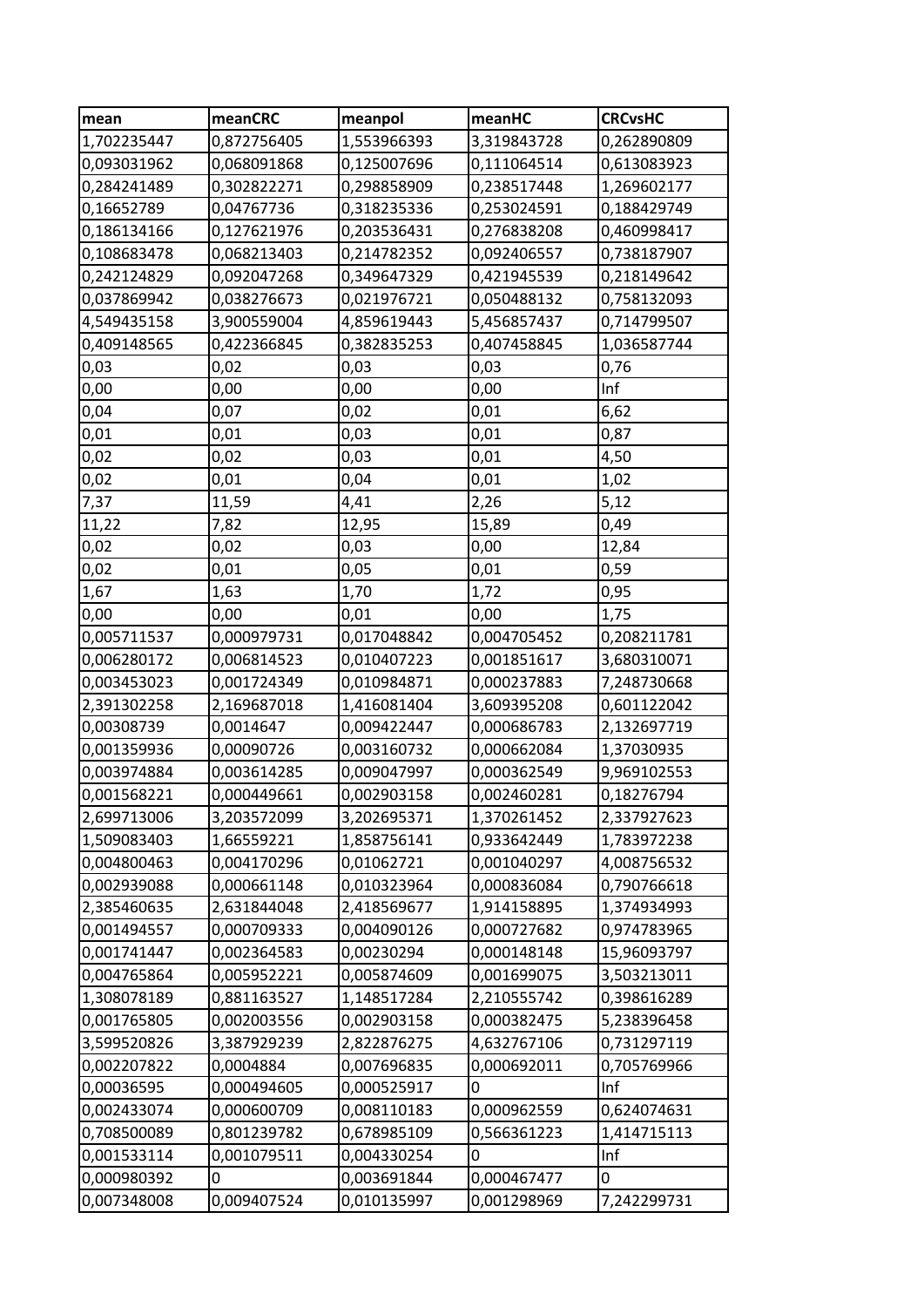| 0,001697253 | 0,001213245 | 0,004188562 | 0,000475766 | 2,550090021 |
|-------------|-------------|-------------|-------------|-------------|
| 0,916326267 | 1,288333928 | 0,373608308 | 0,702595562 | 1,833677863 |
| 0,00165174  | 0,001253617 | 0,003665781 | 0,000676569 | 1,852903069 |
| 0,000895967 | 0,000348194 | 0,002632296 | 0,000423443 | 0,822293143 |
| 0,000228008 | 0,00011888  | 0,000733293 | 0           | Inf         |
| 1,060961438 | 1,605339002 | 0,72561646  | 0,362771604 | 4,425205786 |
| 0,000467417 | 0           | 0,001764749 | 0,00021901  | 0           |
| 0,000718837 | 0,000976801 | 0,000725789 | 0,000248663 | 3,928205128 |
| 0,006255691 | 0,005202433 | 0,014880728 | 0,000906522 | 5,738895884 |
| 0,009208929 | 0,015964539 | 0,005240501 | 0,00038231  | 41,75810104 |
| 0,001351886 | 0,001434178 | 0,002612802 | 0,000144592 | 9,918774272 |
| 1,035772129 | 1,610361511 | 0,986873638 | 0,042585973 | 37,81436503 |
| 0,00134973  | 0,000472889 | 0,0041802   | 0,000550448 | 0,859097856 |
| 0,003263668 | 0,002190046 | 0,008234828 | 0,001020413 | 2,1462342   |
| 1,343849935 | 0,564277596 | 2,451290432 | 1,816830129 | 0,310583574 |
| 0,000293868 | 0,00036501  | 0           | 0,000412662 | 0,884525316 |
| 0,000328368 | 0           | 0,000534846 | 0,00074599  | 0           |
| 0,000321323 | 0,000118222 | 0,000725789 | 0,000347152 | 0,340548918 |
| 0,294270867 | 0,298707682 | 0,162015443 | 0,397379157 | 0,751694386 |
| 1,252736069 | 1,299430477 | 1,073697818 | 1,319078266 | 0,98510491  |
| 0,000810625 | 0,000169584 | 0,002177368 | 0,000816436 | 0,207712035 |
| 0,001716533 | 0,000118222 | 0,006895111 | 0,000243487 | 0,485538472 |
| 0,270638724 | 0,25963233  | 0,203911615 | 0,346501005 | 0,74929748  |
| 0,00285804  | 0,00511705  | 0,000725789 | 0,000582911 | 8,778436347 |
| 0,002601078 | 0,00069246  | 0,009787496 | 0           | Inf         |
|             |             |             |             |             |
| 0,000285309 | 0,000194081 | 0,000820452 | 0           | Inf         |
| 0,000593116 | 0,000860711 | 0,000725789 | 0           | Inf         |
| 0,000948385 | 0,000174593 | 0,003178784 | 0,000467674 | 0,37332283  |
| 0,000655262 | 0,000118222 | 0,00230294  | 0,000237883 | 0,496976468 |
| 0,356781515 | 0,29239682  | 0,549992172 | 0,310377016 | 0,942069822 |
| 1,302606939 | 1,470631472 | 1,603441795 | 0,747461502 | 1,967501293 |
| 0,000266647 | 0,000316105 | 0           | 0,000401606 | 0,787101028 |
| 0,000835889 | 0,000691769 | 0,001451579 | 0,000578126 | 1,196571625 |
| 0,000372019 | 0,0002442   | 0,001088795 | 0           | Inf         |
| 0,154112039 | 0,308796104 | 0,005402903 | 0,000596396 | 517,7704601 |
| 0,00050247  | 0           | 0,002177368 | 0           | <b>NaN</b>  |
| 0,000608519 | 0           | 0,001727205 | 0,000764155 | 0           |
| 0,000178797 | 0,000118222 | 0           | 0,00043802  | 0,269901225 |
| 0,004284216 | 0,000828213 | 0,015923419 | 0,000728089 | 1,137516184 |
| 0,05821638  | 0,070564563 | 0,028753457 | 0,060738507 | 1,161776377 |
| 0,000635332 | 0           | 0,002753104 | 0           | <b>NaN</b>  |
| 0,005551263 | 0,000158177 | 0,011377305 | 0,010364944 | 0,015260723 |
| 0,063884525 | 0,031380396 | 0,089138042 | 0,101179003 | 0,310147314 |
| 3,75E-05    | 7,59E-05    | 0           | 0           | Inf         |
| 0,632839233 | 0,610631074 | 0,972682637 | 0,387345458 | 1,576450843 |
| 0,000382996 | 0           | 0,001451579 | 0,000174779 | 0           |
| 0,000604041 | 0,000166646 | 0,001451579 | 0,000679419 | 0,24527705  |
| 0,000753261 | 0,00021888  | 0,002618735 | 0,000148148 | 1,477439822 |
| 0,001625218 | 0,000835311 | 0,005080526 | 0,000144592 | 5,777011698 |
| 0,00016749  | 0           | 0,000725789 | 0           | NaN         |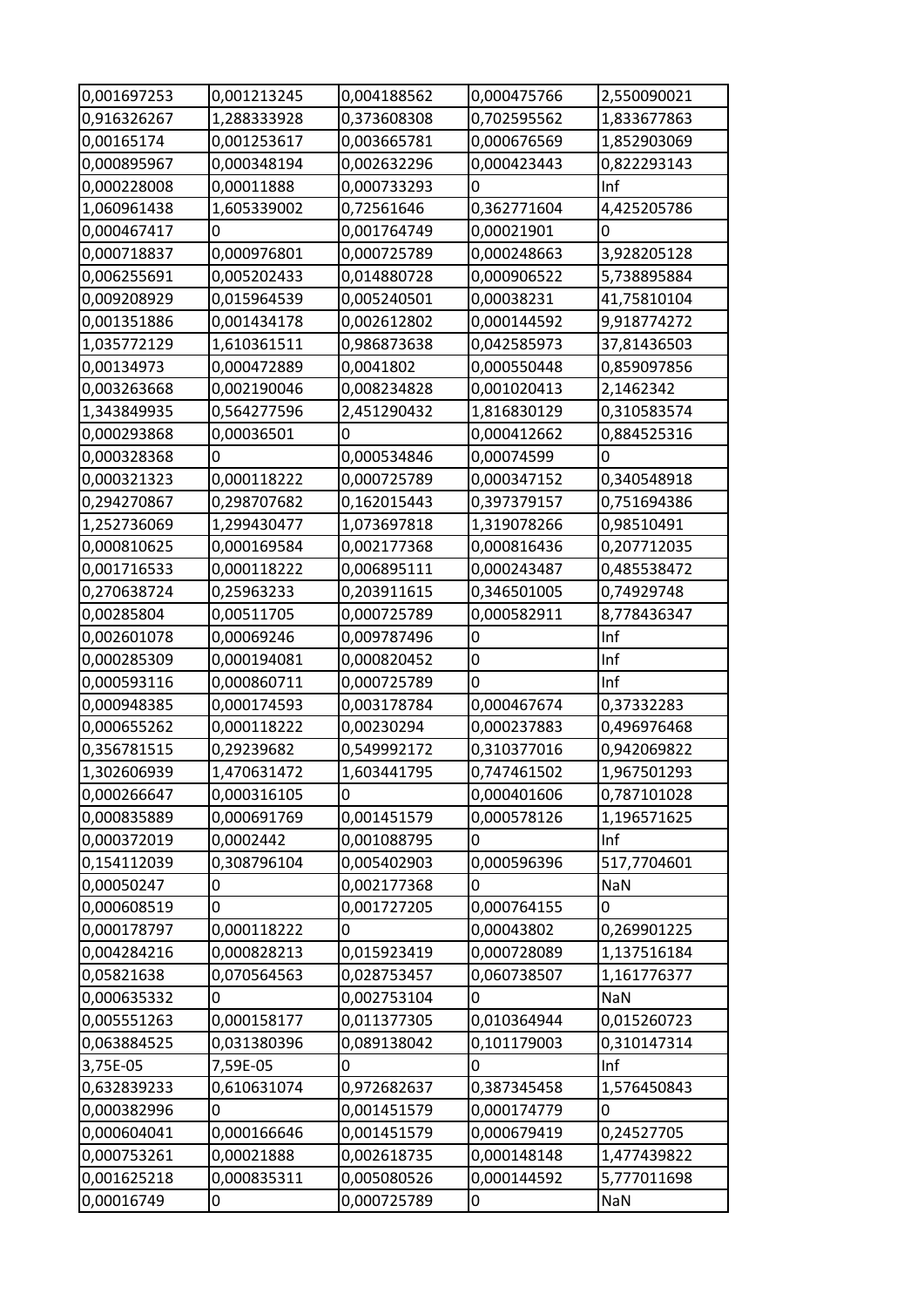| 0,00052216  | 0,000411725 | 0,000250061 | 0,000949506    | 0,433619643 |
|-------------|-------------|-------------|----------------|-------------|
| 0,00033498  | 0           | 0,001451579 | $\overline{0}$ | NaN         |
| 0,000343441 | 0           | 0,001159767 | 0,000275919    | 0           |
| 0,001536315 | 0           | 0,00648314  | 0,000146349    | 0           |
| 7,34E-05    | 0           | 0,000317884 | 0              | <b>NaN</b>  |
| 0,000475436 | 0,000227578 | 0,001396187 | 0,000148148    | 1,536150748 |
| 0,000507313 | 0           | 0,002198354 | 0              | <b>NaN</b>  |
| 0,976941824 | 1,345493892 | 0,852376011 | 0,418183386    | 3,217473331 |
| 5,85E-05    | 0,000118222 | 0           | $\mathbf 0$    | Inf         |
| 0,001523821 | 0,000613493 | 0,005080526 | 0,000174779    | 3,510097944 |
| 0,000413066 | 0,000835311 | 0           | $\Omega$       | Inf         |
| 0,490783218 | 0,560609302 | 0,329588256 | 0,500500035    | 1,120098428 |
| 0,767009247 | 1,005837934 | 0,694089779 | 0,398369963    | 2,524883975 |
| 0,136104859 | 0,111430339 | 0,176176224 | 0,14685905     | 0,758757048 |
| 1,32636526  | 1,49498297  | 1,332266063 | 1,017896706    | 1,468698112 |
| 0,002041716 | 0,00071703  | 0,006367322 | 0,000792642    | 0,904608168 |
| 0,122227374 | 0,102838288 | 0,099833217 | 0,175938821    | 0,584511638 |
| 0,000924361 | 0,000450745 | 0,001451579 | 0,001334006    | 0,33788803  |
| 0,000597056 | 0,000529976 | 0,001451579 | $\overline{0}$ | Inf         |
| 0,000227005 | 0,000354667 | 0           | 0,000187899    | 1,887535245 |
| 0,257102794 | 0,308328642 | 0,211163601 | 0,203485191    | 1,515238724 |
| 0,005023082 | 0,002872767 | 0,013465811 | 0,001801758    | 1,594424377 |
| 5,16E-05    | 0           | 0           | 0,000187899    | 0           |
| 0,000522094 | 0,000717089 | 0,000725789 | 0              | Inf         |
| 0,101524369 | 0,15062266  | 0,056742782 | 0,050763979    | 2,967116907 |
| 0,000184233 | 0,000296535 | 0,000162912 | 0              | Inf         |
| 0,000265724 | 0           | 0,00115147  | 0              | <b>NaN</b>  |
| 0,000555715 | 0,000236444 | 0,001727205 | 0,000146349    | 1,615624243 |
| 0,000284413 | 0,000236444 | 0,000725789 | 0              | Inf         |
| 0,001537446 | 0,001379891 | 0,003473917 | 0,000194411    | 7,097815168 |
| 0,000442766 | 0,000480645 | 0,000888701 | $\overline{0}$ | Inf         |
| 0,001634025 | 0,00208795  | 0,000704163 | 0,001598043    | 1,30656675  |
| 0,060432254 | 0,073726282 | 0,052168609 | 0,043444465    | 1,697023605 |
| 5,85E-05    | 0,000118222 | 0           | 0              | Inf         |
| 0,271872261 | 0,262784045 | 0,381043747 | 0,196527002    | 1,337139645 |
| 0,000120335 | 0           | 0           | 0,00043802     | $\Omega$    |
| 0,095997488 | 0,071995262 | 0,122929372 | 0,116578712    | 0,617567831 |
| 0,106057149 | 0,061952774 | 0,180088739 | 0,123258489    | 0,502624807 |
| 0,00034388  | 0           | 0,001301525 | 0,000158441    | 0           |
| 0,0017941   | 0,001205489 | 0,004930472 | 0,000219046    | 5,503360631 |
| 0,364725759 | 0,361925776 | 0,479106038 | 0,273686292    | 1,322411049 |
| 0,000225951 | 0,000118222 | 0,000725789 | 0              | Inf         |
| 0,000267297 | 0,000404261 | 0,000292016 | 0              | Inf         |
| 0,000589866 | 0,000717089 | 0,001019466 | 0              | Inf         |
| 0,000627756 | 0,000705475 | 0,001208545 | 0              | Inf         |
| 0,000133545 | 7,59E-05    | 0           | 0,000349559    | 0,217014482 |
| 0,000105128 | 0           | 0,000455554 | $\overline{0}$ | <b>NaN</b>  |
| 0,061992184 | 0,078910781 | 0,024602187 | 0,062946307    | 1,253620493 |
| 0,751063533 | 1,029806595 | 0,429095662 | 0,519779031    | 1,981239207 |
| 0,001215514 | 0,001441934 | 0,002177368 | 0              | Inf         |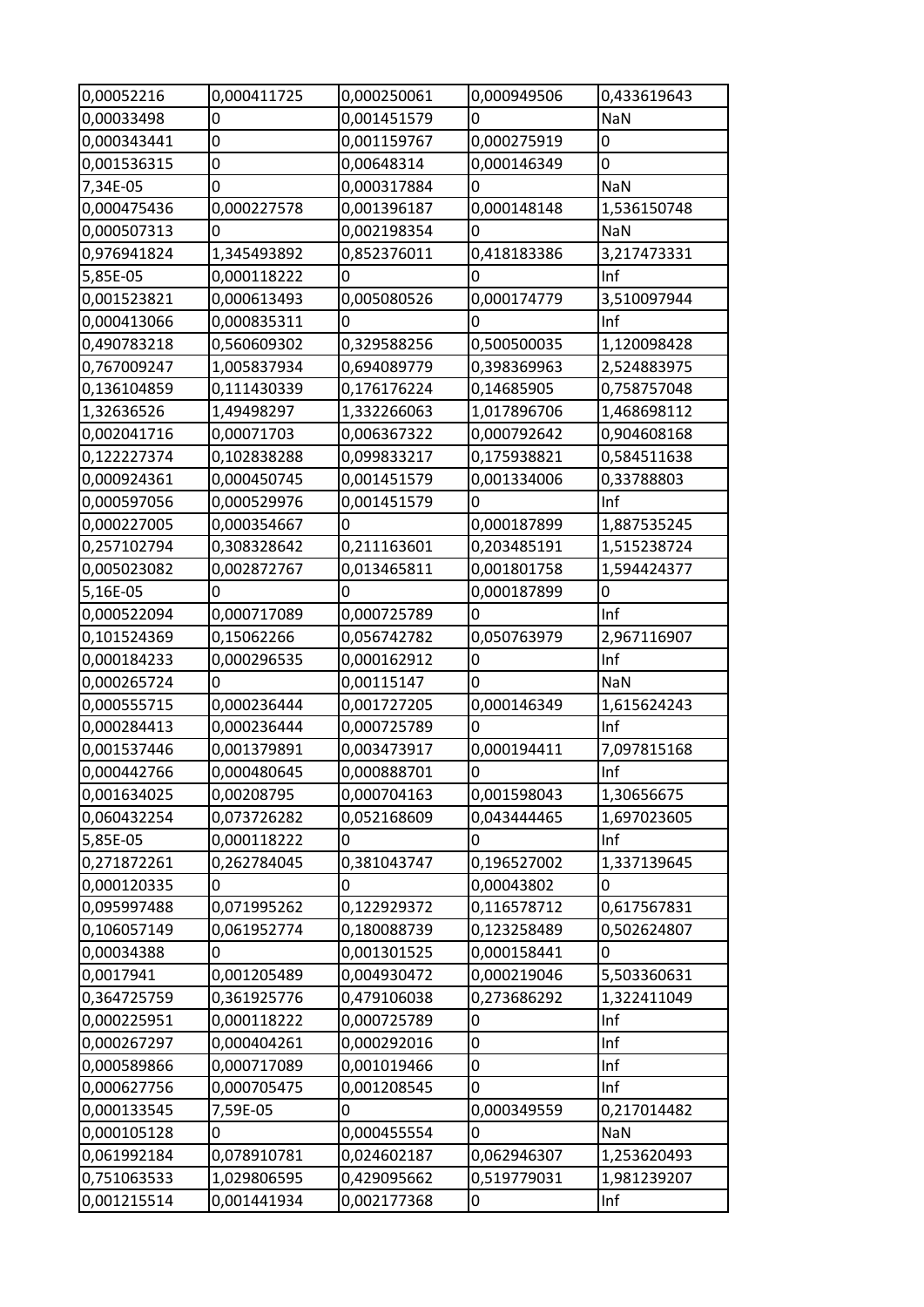| 0,102528429 | 0,110260263 | 0,140379884 | 0,056815907      | 1,940658306 |
|-------------|-------------|-------------|------------------|-------------|
| 6,02E-05    | 0           | 0           | 0,000219046      | 0           |
| 0,484653796 | 0,319752858 | 0,536069995 | 0,738285876      | 0,433101687 |
| 0,000437927 | 0           | 0,001614491 | 0,000237883      | 0           |
| 0,000247346 | 0,000151802 | 0,000268443 | 0,000401606      | 0,377985746 |
| 0,390483053 | 0,604305571 | 0,252636803 | 0,121393372      | 4,97807714  |
| 0,029988889 | 0,021421885 | 0,032825941 | 0,043026371      | 0,497878034 |
| 8,38E-05    | 0           | 0,000363005 | $\overline{0}$   | <b>NaN</b>  |
| 0,019291713 | 0,018994481 | 0,010115768 | 0,027534525      | 0,689842356 |
| 0,000142562 | 7,73E-05    | 0           | 0,000379858      | 0,203391361 |
| 0,384168739 | 0,218296371 | 0,730676546 | 0,391672445      | 0,557344215 |
| 6,06E-05    | 0           | 0           | 0,000220751      | 0           |
| 0,002086225 | 0,002127999 | 0,004480309 | $\overline{0}$   | Inf         |
| 0,344894137 | 0,546516622 | 0,150510905 | 0,145255578      | 3,762448434 |
| 0,000516003 | 0           | 0,001451579 | 0,000658924      | 0           |
| 0,639267849 | 0,576373194 | 0,86750583  | 0,560758323      | 1,027845989 |
| 0,24441504  | 0,150038894 | 0,484340012 | 0,212755127      | 0,705218698 |
| 6,02E-05    | 0           | 0           | 0,00021901       | 0           |
| 0,000797172 | 0           | 0,00345441  | 0                | NaN         |
| 0,065875009 | 0,055781713 | 0,160648952 | 0,00443283       | 12,58377071 |
| 0,242236452 | 0,420122563 | 0,148322055 | 0,000929545      | 451,9660076 |
| 0,006041802 | 0,002861769 | 0,018011661 | 0,001711182      | 1,672393418 |
| 0,000288248 | 0,0002442   | 0,000725789 | 0                | Inf         |
| 0,70840014  | 0,917872765 | 0,342213266 | 0,638946389      | 1,436541125 |
| 0,00016749  | 0           | 0,000725789 | 0                | NaN         |
| 0,000116923 | 0,000236444 | 0           | $\bf{0}$         | Inf         |
|             |             |             |                  |             |
| 8,39E-05    | 0,000169648 | 0           | $\boldsymbol{0}$ | Inf         |
| 0,00033498  | 0           | 0,001451579 | $\mathbf{0}$     | <b>NaN</b>  |
| 0,297158975 | 0,274155633 | 0,414702406 | 0,23982851       | 1,143131951 |
| 0,000869923 | 0,001401957 | 0,000765474 | $\mathbf 0$      | Inf         |
| 7,33E-05    | 0           | 0           | 0,000266934      | 0           |
| 0,000120758 | 0,0002442   | 0           | 0                | Inf         |
| 0,162024332 | 0,188086849 | 0,1929898   | 0,089100808      | 2,110944378 |
| 0,12369085  | 0,133572371 | 0,173212688 | 0,064305771      | 2,077144393 |
| 0,001062896 | 0           | 0,004605881 | $\overline{0}$   | <b>NaN</b>  |
| 0,072618039 | 0,106183914 | 0,032793214 | 0,045652316      | 2,325926122 |
| 0,000322636 | 0,000303437 | 0,000575735 | 0,000144592      | 2,098571569 |
| 0,000291304 | 0,000118222 | 0,000725789 | 0,000237883      | 0,496976468 |
| 5,44E-05    | 0           | 0           | 0,000198049      | 0           |
| 0,224361504 | 0,280477842 | 0,074278127 | 0,249422132      | 1,124510643 |
| 0,000241517 | 0,0004884   | 0           | 0                | Inf         |
| 0,001097523 | 0           | 0,004755935 | $\overline{0}$   | NaN         |
| 0,067159789 | 0,085896898 | 0,040452009 | 0,055867528      | 1,537510271 |
| 0,206127191 | 0,20776812  | 0,115350289 | 0,279426117      | 0,743552974 |
| 0,297958061 | 0,296101713 | 0,395370389 | 0,219473131      | 1,349147894 |
| 0,00050247  | 0           | 0,002177368 | $\overline{0}$   | <b>NaN</b>  |
| 0,041906833 | 0,038533317 | 0,059035642 | 0,033590964      | 1,147133404 |
| 0,000132862 | 0           | 0,000575735 | $\bf{0}$         | NaN         |
| 0,034986419 | 0,049093711 | 0,004496231 | 0,035205051      | 1,394507617 |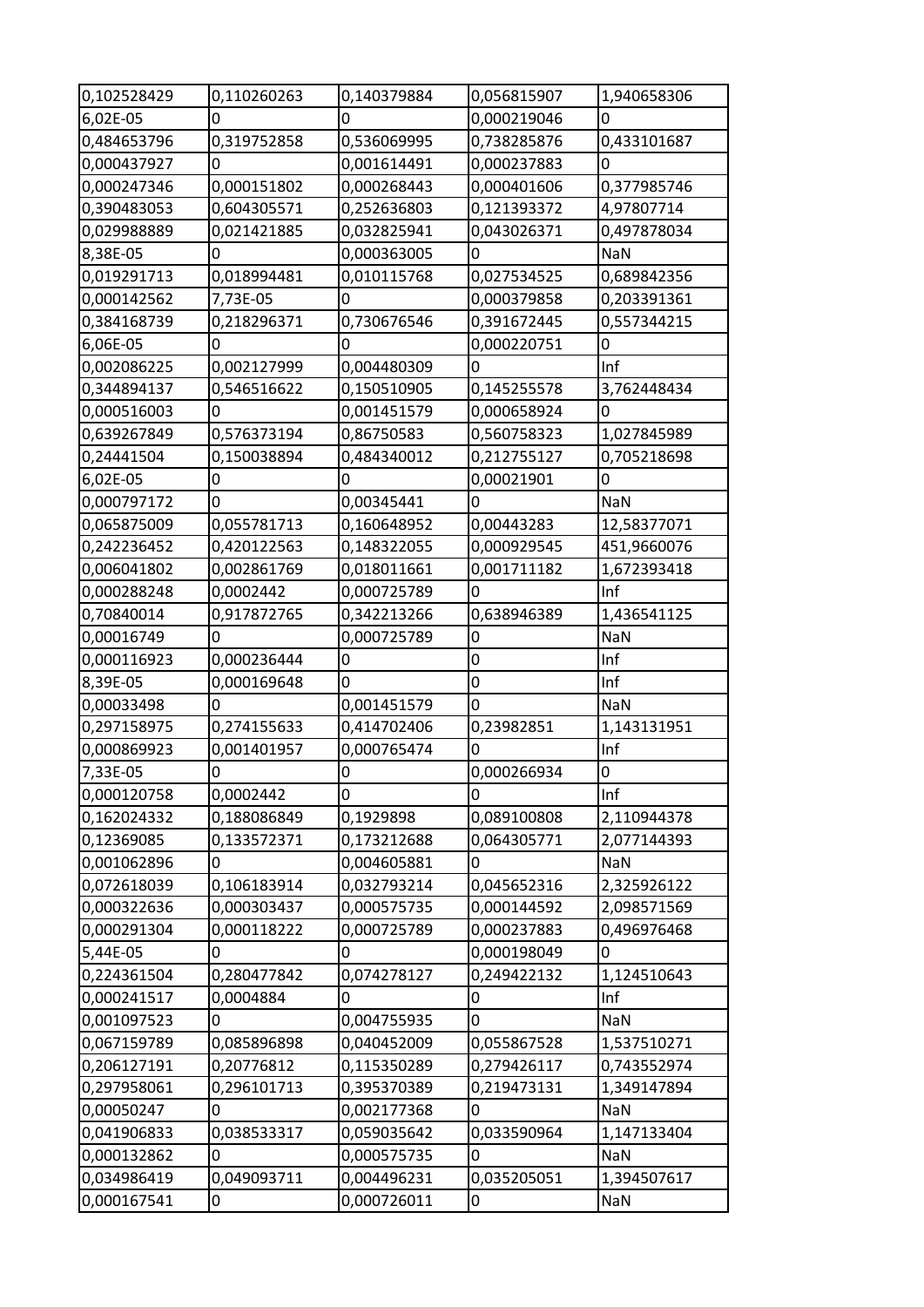| 0,119107863<br>0,230215147<br>0,019285949<br>0,002965159<br>77,64005842<br>0,000205003<br>7,59E-05<br>0,000725789<br>0<br>Inf<br>6,37E-05<br>0,000231709<br>0<br>0<br>0<br>0,000118553<br>0,000151719<br>0<br>0,000158441<br>0,957571896<br>0,111852903<br>0,155698735<br>0,123093735<br>0,023488105<br>6,62883336 |  |
|--------------------------------------------------------------------------------------------------------------------------------------------------------------------------------------------------------------------------------------------------------------------------------------------------------------------|--|
|                                                                                                                                                                                                                                                                                                                    |  |
|                                                                                                                                                                                                                                                                                                                    |  |
|                                                                                                                                                                                                                                                                                                                    |  |
|                                                                                                                                                                                                                                                                                                                    |  |
| 0,000821115<br>0,005002561<br>0,00595541<br>0,007938654<br>7,252833698                                                                                                                                                                                                                                             |  |
| 0,01585733<br>0,018337434<br>0,014395991<br>0,012620668<br>1,452968594                                                                                                                                                                                                                                             |  |
| 7,50E-05<br>0,000151719<br>Inf<br>0<br>0                                                                                                                                                                                                                                                                           |  |
| 0<br>0<br>0,002903158<br>NaN<br>0,00066996                                                                                                                                                                                                                                                                         |  |
| 0,304140518<br>0,001993209<br>0,001340353                                                                                                                                                                                                                                                                          |  |
| 0,151227357<br>226,9108016                                                                                                                                                                                                                                                                                         |  |
| 0,047369633<br>0,082094205<br>0,005842231<br>0,019748421<br>4,157000998                                                                                                                                                                                                                                            |  |
| Inf<br>0,000350769<br>0,000709333<br>0<br>0                                                                                                                                                                                                                                                                        |  |
| 0,00016749<br>0<br>0<br>0,000725789<br><b>NaN</b>                                                                                                                                                                                                                                                                  |  |
| 0,600318827<br>0,869409147<br>0,690490581<br>0,67595906<br>0,60774755                                                                                                                                                                                                                                              |  |
| 0,13297715<br>0,091342831<br>0,201040846<br>0,15074542<br>0,605941001                                                                                                                                                                                                                                              |  |
| 0,252589063<br>0,235685464<br>0,381536978<br>1,349092281<br>0,174699291                                                                                                                                                                                                                                            |  |
| 0,000142414<br>Inf<br>0,000151719<br>0,000292016<br>0                                                                                                                                                                                                                                                              |  |
| 0,000459232<br>0<br>0,001727205<br>0,000220751<br>0                                                                                                                                                                                                                                                                |  |
| 0,694411526<br>0,576275765<br>0,670483147<br>0,859493289<br>0,976045753                                                                                                                                                                                                                                            |  |
| 0,157490128<br>0,265755496<br>0,042291991<br>0,059378902<br>4,475587919                                                                                                                                                                                                                                            |  |
| 0,101802831<br>0,079428127<br>0,137798298<br>0,111841105<br>0,710187254                                                                                                                                                                                                                                            |  |
| 0,00016749<br>0,000725789<br>0<br>0<br><b>NaN</b>                                                                                                                                                                                                                                                                  |  |
| 0,285295126<br>0,325176807<br>0,255756788<br>0,238320306<br>1,364452791                                                                                                                                                                                                                                            |  |
| 0,012496069<br>0,023102186<br>0,00115147<br>0,002934521<br>7,872559067                                                                                                                                                                                                                                             |  |
| 5,85E-05<br>0,000118222<br>0<br>Inf<br>0                                                                                                                                                                                                                                                                           |  |
| 0,096955962<br>0,073933891<br>0,108903144<br>0,128360058<br>0,575988292                                                                                                                                                                                                                                            |  |
| 0,09635706<br>0,128321985<br>0,084827434<br>0,048505081<br>2,645536991                                                                                                                                                                                                                                             |  |
| 0,000162716<br>0,000329047<br>0<br>0<br>Inf                                                                                                                                                                                                                                                                        |  |
| 0,028369717<br>0,034511774<br>0,025571048<br>1,05815926<br>0,027058241                                                                                                                                                                                                                                             |  |
| 0,739270565<br>0,752403654<br>1,111488988<br>0,402967529<br>1,867157027                                                                                                                                                                                                                                            |  |
| Inf<br>5,85E-05<br>0,000118222<br>0<br>0                                                                                                                                                                                                                                                                           |  |
| 0,00033498<br>0<br>NaN<br>0,001451579<br>$\Omega$                                                                                                                                                                                                                                                                  |  |
| 0,009463407<br>0,002098955<br>0,024732204<br>0,084867269<br>0,007067238                                                                                                                                                                                                                                            |  |
| 0,00013624<br>0<br>0,000354599<br>0,000198049<br>0                                                                                                                                                                                                                                                                 |  |
| Inf<br>0,000135866<br>6,72E-05<br>0<br>0                                                                                                                                                                                                                                                                           |  |
| 0,00533431<br>0,003471877<br>0,014878755<br>0,000900976<br>0,060554535                                                                                                                                                                                                                                             |  |
| 0,000225951<br>0,000118222<br>Inf<br>0,000725789<br>0                                                                                                                                                                                                                                                              |  |
| 0,129617259<br>0,02948748<br>4,527204086<br>0,13349584<br>0,24050813                                                                                                                                                                                                                                               |  |
| 0,062141038<br>0,073568535<br>0,04931738<br>0,075624525<br>0,652134744                                                                                                                                                                                                                                             |  |
| 0<br>0<br>0,00050247<br><b>NaN</b><br>0,002177368                                                                                                                                                                                                                                                                  |  |
| 0,000116923<br>0,000236444<br>0<br>Inf<br>0                                                                                                                                                                                                                                                                        |  |
| 0,001451579<br>0,00033498<br>0<br>NaN<br>0                                                                                                                                                                                                                                                                         |  |
| 0,145527122<br>0,167307056<br>0,038448976<br>0,196268885<br>0,852438002                                                                                                                                                                                                                                            |  |
| 0,259390145<br>0,219820856<br>0,218228679<br>0,149933565<br>1,730033861                                                                                                                                                                                                                                            |  |
| 0,020093146<br>0,013803966<br>0,034408117<br>0,015075335<br>0,438133088                                                                                                                                                                                                                                            |  |
| 0,00016749<br>0<br>0,000725789<br>0<br><b>NaN</b>                                                                                                                                                                                                                                                                  |  |
| Inf<br>0,020245522<br>0<br>0,010278616<br>0,00115741                                                                                                                                                                                                                                                               |  |
| 0,110735807<br>0,167299032<br>0,089448411<br>0,089014481<br>0,534661859                                                                                                                                                                                                                                            |  |
| $\boldsymbol{0}$<br>Inf<br>3,82E-05<br>7,73E-05<br>0                                                                                                                                                                                                                                                               |  |
| 0,00016749<br>0,000725789<br>0<br>NaN<br>0                                                                                                                                                                                                                                                                         |  |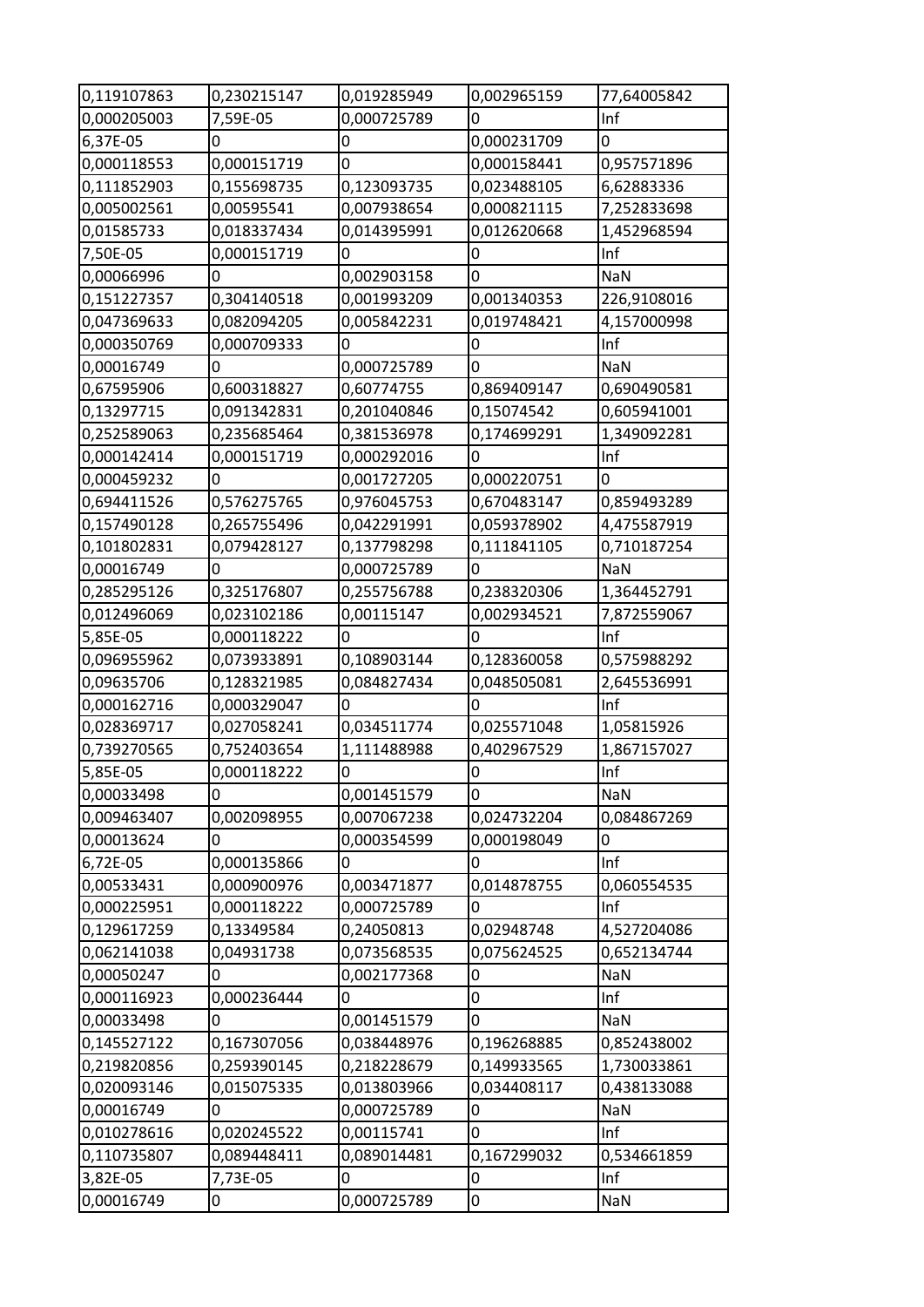| 5,85E-05    | 0,000118222     | 0           | 0                | Inf         |
|-------------|-----------------|-------------|------------------|-------------|
| 0,02435966  | 0,018097012     | 0,033609163 | 0,027862844      | 0,649503415 |
| 0,014956135 | 0,029582926     | 0           | 0,001191064      | 24,83740351 |
| 0,160297745 | 0,043573113     | 0,281311304 | 0,268750692      | 0,162132096 |
| 0,084824545 | 0,100215808     | 0,055055245 | 0,082126484      | 1,220261758 |
| 0,000515585 | 0,000292957     | 0           | 0,001349407      | 0,217100185 |
| 0,208374961 | 0,232011547     | 0,181501071 | 0,188403173      | 1,231463056 |
| 0,035881314 | 0,062432575     | 0,003706892 | 0,015115557      | 4,130352206 |
| 5,85E-05    | 0,000118222     | 0           | $\mathbf 0$      | Inf         |
| 0,008637831 |                 | 0,020739821 |                  |             |
|             | 0,00678116<br>0 |             | 0,001814169<br>0 | 3,737887841 |
| 0,00016749  |                 | 0,000725789 |                  | <b>NaN</b>  |
| 0,000124847 | 9,92E-05        | 0           | 0,000275919      | 0,359452329 |
| 0,031674056 | 0,024809748     | 0,068165562 | 0,013376946      | 1,854664618 |
| 0,032605913 | 0,026838314     | 0,022849165 | 0,051183261      | 0,524357253 |
| 0,000152821 | 0,000309039     | 0           | $\overline{0}$   | Inf         |
| 0,064597276 | 0,116952052     | 0,027001042 | 0,001939517      | 60,29957582 |
| 0,001594665 | 0,003224766     | 0           | 0                | Inf         |
| 0,033552579 | 0,0389992       | 0,032753702 | 0,024419719      | 1,59703723  |
| 0,001004939 |                 | 0,004354737 | $\Omega$         | <b>NaN</b>  |
| 0,035225857 | 0,032025266     | 0,015511248 | 0,057547194      | 0,556504387 |
| 3,75E-05    | 7,59E-05        | 0           | $\bf{0}$         | Inf         |
| 0,008580356 | 0,005392199     | 0,008569578 | 0,014328093      | 0,376337551 |
| 0,060896072 | 0,095825356     | 0,027926376 | 0,025717906      | 3,726016999 |
| 0,169432811 | 0,224450637     | 0,070005901 | 0,153919328      | 1,458235558 |
| 0,020226264 | 0,018795152     | 0,018299632 | 0,024420637      | 0,769642148 |
| 0,064409726 | 0,091548377     | 0,050548619 | 0,027203483      | 3,365318264 |
| 0,289410658 | 0,431385053     | 0,145572941 | 0,154680428      | 2,788879361 |
| 0,00663257  | 0,001075105     | 0,024346832 | 0,001756029      | 0,612236581 |
| 0,00184852  | 0,000712551     | 0,006207514 | 0,000231709      | 3,075191094 |
| 0,000116923 | 0,000236444     |             | $\overline{0}$   | Inf         |
| 0,000472079 | 0               | 0,000942298 | 0,000926838      | 0           |
| 0,00016749  | 0               | 0,000725789 | 0                | <b>NaN</b>  |
| 0,026728807 | 0,050410584     | 0,006365564 | 0,001206734      | 41,7743986  |
| 0,008910317 | 0,009438763     | 0,007646079 | 0,009021072      | 1,0463018   |
| 0,212729031 | 0,190829194     | 0,087387725 | 0,357435434      | 0,533884376 |
| 0,000280189 | 0               | 0,001214152 | 0                | <b>NaN</b>  |
| 0,015560374 | 0,011768229     | 0,023420384 | 0,015783824      | 0,745587955 |
| 0,065040418 | 0,069660762     | 0,068872693 | 0,053504688      | 1,301956218 |
| 0,000225951 | 0,000118222     | 0,000725789 | $\overline{0}$   | Inf         |
| 0,014464633 | 0,02177698      | 0,007743332 | 0,006948302      | 3,134144309 |
| 0,004354472 | 0,003154693     | 0,010010004 | 0,001763426      | 1,788956563 |
| 6,02E-05    | 0               | 0           | 0,00021901       | 0           |
| 0,00016749  | 0               | 0,000725789 | $\bf{0}$         | <b>NaN</b>  |
| 0,324789817 | 0,282300911     | 0,422514101 | 0,31918145       | 0,88445275  |
| 0,148464251 | 0,1566189       | 0,262268043 | 0,038190698      | 4,100969844 |
| 6,74E-05    | 0               | 0,000292016 | $\boldsymbol{0}$ | NaN         |
| 0,000470401 | 0,000273851     | 0,001451579 | $\overline{0}$   | Inf         |
| 0,00016749  | 0               | 0,000725789 | 0                | NaN         |
| 6,06E-05    | 0               | 0           | 0,000220751      | 0           |
| 0,000292308 | 0,000591111     | 0           | 0                | Inf         |
|             |                 |             |                  |             |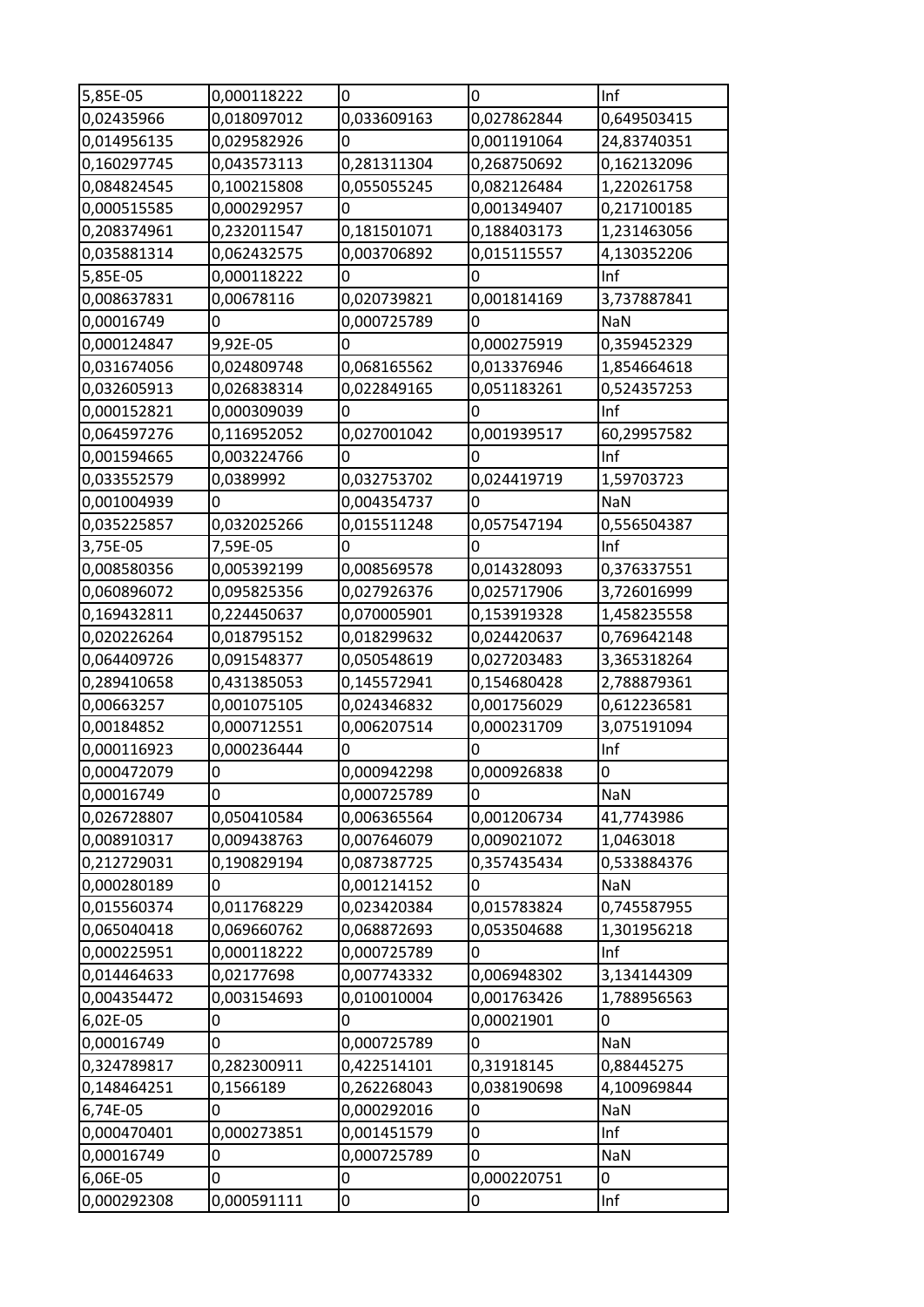| 0,001339919 | 0           | 0,005806316 | $\mathbf 0$    | <b>NaN</b>  |
|-------------|-------------|-------------|----------------|-------------|
| 0,002203445 | 0,003362604 | 0           | 0,001967854    | 1,708767514 |
| 0,008644898 | 0,010564657 | 0,01039137  | 0,003722294    | 2,838211698 |
| 0,011781981 | 0,015560657 | 0,003312193 | 0,012094985    | 1,286537896 |
| 0,007275296 | 0,006965469 | 0,015426798 | 0,000985723    | 7,066354813 |
| 0,007045485 | 0,013142456 | 0,000426083 | 0,001631236    | 8,056744647 |
| 0,00016749  | 0           | 0,000725789 | 0              | <b>NaN</b>  |
| 0,06080142  | 0,069883775 | 0,031224768 | 0,069297566    | 1,008459303 |
| 0,048670751 | 0,056956785 | 0,044042089 | 0,037643966    | 1,513038902 |
| 0,000195708 | 0,000395765 | 0           | 0              | Inf         |
| 5,85E-05    | 0,000118222 | 0           | 0              | Inf         |
| 0,003195783 | 0,001826738 | 0,008580944 | 0,00113653     | 1,607293801 |
| 0,015720382 | 0,015215862 | 0,01600577  | 0,016388793    | 0,928430926 |
| 0,011974536 | 0,020075237 | 0,00331572  | 0,00466668     | 4,301824094 |
| 0,026182007 | 0,027677673 | 0,034871989 | 0,016190225    | 1,709529815 |
| 0,024856502 | 0,020696138 | 0,044806218 | 0,015587394    | 1,327748472 |
| 5,85E-05    | 0,000118222 | 0           | 0              | Inf         |
| 0,043988816 | 0,071940411 | 0,030443239 | 0,005054231    | 14,23370119 |
| 0,014989154 | 0,006806013 | 0,015251774 | 0,029498207    | 0,230726325 |
| 0,026598558 | 0,031353507 | 0,032307185 | 0,013244401    | 2,367302718 |
| 0,000120758 | 0,0002442   | 0           | 0              | Inf         |
| 4,90E-05    | 9,92E-05    | 0           | $\overline{0}$ | Inf         |
|             |             | 0,001928132 | 0,000651318    | 11,62374944 |
| 0,004367669 | 0,007570759 |             |                |             |
| 0,003664379 | 0,006180229 | 0,001740867 | 0,000751597    | 8,222795229 |
| 3,76E-05    | 0           | 0,000162912 | $\overline{0}$ | NaN         |
| 0,010223887 | 0,020674972 | 0           | $\bf{0}$       | Inf         |
| 0,000111405 | 0           | 0,000482756 | $\overline{0}$ | <b>NaN</b>  |
| 0,014290275 | 0,012410911 | 0,022940472 | 0,010406966    | 1,192558064 |
| 0,000981863 | 0,00141347  | 0,001017805 | 0,000174779    | 8,08717142  |
| 0,010926836 | 0,006524947 | 0,004365478 | 0,024361776    | 0,267835434 |
| 0,033532201 | 0,033169456 | 0,022683085 | 0,043298399    | 0,766066563 |
| 0,02764236  | 0,038631482 | 0,025788041 | 0,009419569    | 4,1011941   |
| 0,008788736 | 0,011003238 | 0,003065947 | 0,009609774    | 1,145004917 |
| 0,016474635 | 0,009112781 | 0,002569421 | 0,041406353    | 0,220081705 |
| 0,037545968 | 0,029015324 | 0,041034063 | 0,049971128    | 0,580641758 |
| 0,016656957 | 0,00639551  | 0,052673414 | 0,004873737    | 1,312239561 |
| 0,000175385 | 0,000354667 | 0           | $\Omega$       | Inf         |
| 0,030253228 | 0,022723357 | 0,057274267 | 0,021109322    | 1,076460767 |
| 0,01485598  | 0,022287276 | 0,009335113 | 0,006117174    | 3,643394024 |
| 0,021118421 | 0,018419877 | 0,009307642 | 0,035896856    | 0,513133432 |
| 0,001808389 | 0,002414888 | 0,002233919 | 0,000359244    | 6,722136731 |
| 0,011545708 | 0,010723093 | 0,007450865 | 0,016466083    | 0,651223065 |
| 0,003288598 | 0,005847789 | 0,001719616 | 0              | Inf         |
| 0,034000753 | 0,046408466 | 0,020561499 | 0,022955844    | 2,021640601 |
| 0,009511179 | 0,008878809 | 0,006167545 | 0,013458099    | 0,659737218 |
| 0,006237052 | 0,003650881 | 0,014841348 | 0,00366455     | 0,996270089 |
| 0,001053238 | 0,001791179 | 0,000725789 | 0              | Inf         |
| 0,000584615 | 0,001182222 | 0           | 0              | Inf         |
| 0,031765339 | 0,034153766 | 0,011914465 | 0,044140906    | 0,773744126 |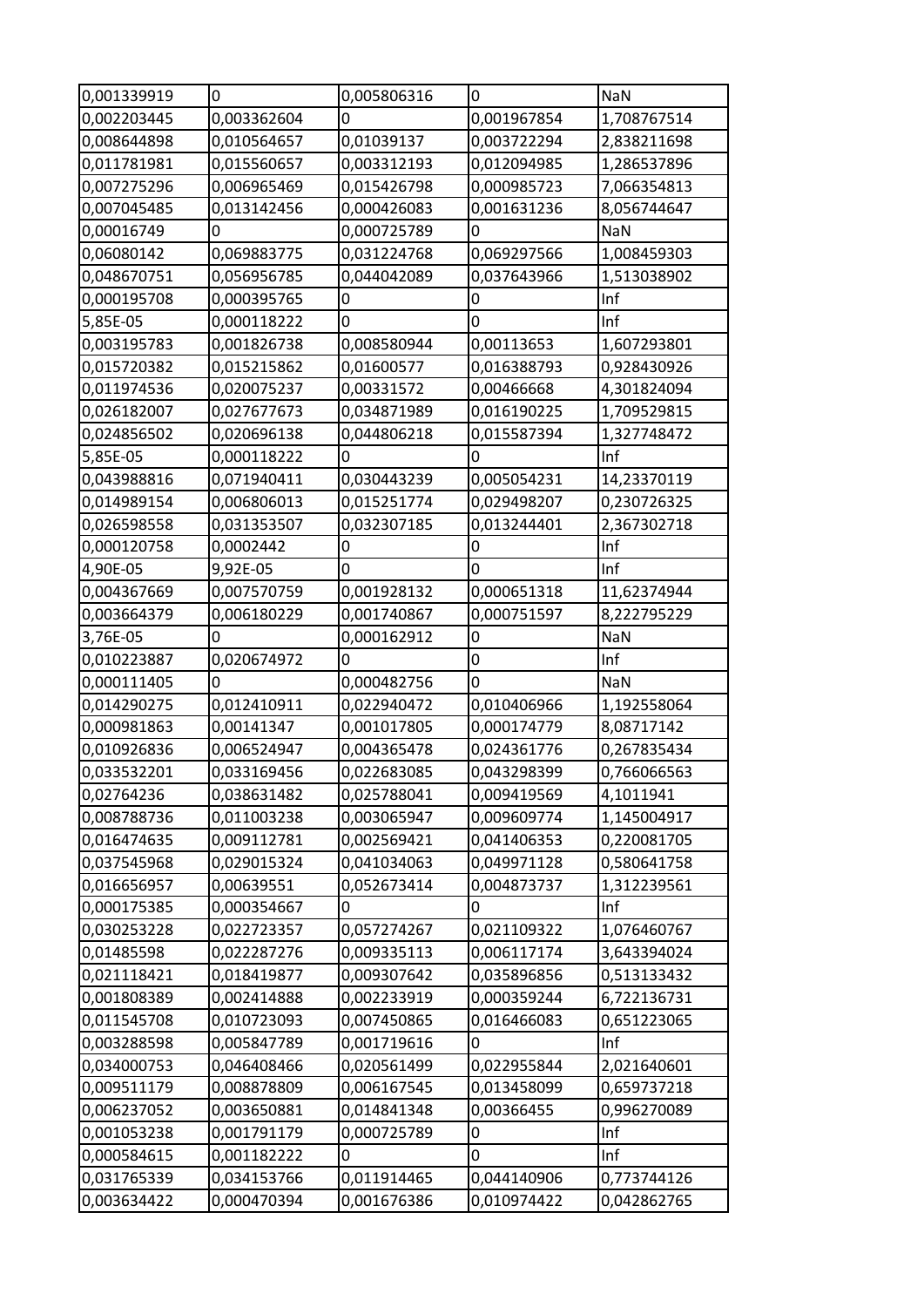| 0,00165051  | 0,002349901 | 0           | 0,001778034 | 1,321628813 |
|-------------|-------------|-------------|-------------|-------------|
| 0,000988019 | 0,001886437 | 0           | 0,000200803 | 9,394453877 |
| 0,000247956 | 0,000384728 | 0,000250061 | 0           | Inf         |
| 0,013713209 | 0,017113026 | 0,011892724 | 0,009122747 | 1,875863257 |
| 6,70E-05    | 0,000135468 | 0           | 0           | Inf         |
| 0,00010853  | 0,000219472 | 0           | 0           | Inf         |
| 0,001055694 | 0,000449661 | 0,000268443 | 0,002807847 | 0,160144235 |
| 0,022874852 | 0,028719487 | 0,034121406 | 0,002907404 | 9,878052603 |
| 0,00016749  | 0           | 0,000725789 | 0           | <b>NaN</b>  |
| 7,51E-05    | 0,000151802 | 0           | 0           | Inf         |
| 0,010397404 | 0,010938317 | 0,003766289 | 0,014993896 | 0,729517998 |
| 0,002082563 | 0,00398333  | 0,000488735 | 0           | Inf         |
| 0,01554199  | 0,012187589 | 0,03737858  | 0,003237177 | 3,764882022 |
| 0,000911931 | 0,001621012 | 0           | 0,000401606 | 4,036319886 |
| 0,002837271 | 0,002917114 | 0,002957015 | 0,002592968 | 1,12500972  |
| 0,000173119 | 0           | 0,000750182 | 0           | NaN         |
| 0,000225951 | 0,000118222 | 0,000725789 | 0           | Inf         |
| 5,85E-05    | 0,000118222 | 0           | 0           | Inf         |
| 0,000634297 | 0,000816178 | 0           | 0,000839721 | 0,971963386 |
| 0,010942798 | 0,006574644 | 0,004742479 | 0,024013744 | 0,273786721 |
| 0,031586373 | 0,020789531 | 0,004478186 | 0,073791565 | 0,281733164 |
| 0,015989993 | 0,015029628 | 0,021542168 | 0,013054822 | 1,151270237 |
| 0,004168049 | 0,002263263 | 0,007389027 | 0,004891041 | 0,462736398 |
| 0,000142507 | 0,000162908 | 0,000268443 | 0           | Inf         |
| 0,000288248 | 0,0002442   | 0,000725789 | 0           | Inf         |
|             |             |             |             |             |
| 0,009125038 | 0,004413481 | 0,011287782 | 0,015789137 | 0,279526404 |
| 0,001470307 | 0,002003487 | 0           | 0,001745642 | 1,147708047 |
| 0,005022162 | 0,005302857 | 0,004774483 | 0,004724962 | 1,122306704 |
| 0,00016749  | 0           | 0,000725789 | 0           | <b>NaN</b>  |
| 0,000398586 | 0           | 0,001727205 | 0           | <b>NaN</b>  |
| 0,011804844 | 0,010420488 | 0,019352425 | 0,007956718 | 1,309646567 |
| 0,00016749  | 0           | 0,000725789 | 0           | NaN         |
| 0,005187244 | 0,00297209  | 0,008657552 | 0,006259463 | 0,47481554  |
| 0,000116923 | 0,000236444 | 0           | 0           | Inf         |
| 0,004164371 | 0,005203028 | 0,002445405 | 0,003738717 | 1,391661378 |
| 0,001583967 | 0,001787207 | 0,003034129 | 0           | Inf         |
| 0,009062438 | 0,00221402  | 0,020272539 | 0,011973107 | 0,184916082 |
| 0,000175385 | 0,000354667 | 0           | 0           | Inf         |
| 0,008298375 | 0,012949195 | 0,003771144 | 0,003729775 | 3,471843285 |
| 0,008014802 | 0,014680702 | 0,00327216  | 0           | Inf         |
| 0,004203687 | 0,00514714  | 0,001289143 | 0,004953689 | 1,039052002 |
| 0,006231119 | 0,006151508 | 0,005138542 | 0,007292182 | 0,843575838 |
| 0,00016749  | 0           | 0,000725789 | 0           | <b>NaN</b>  |
| 0,015436727 | 0,012942091 | 0,015610365 | 0,019781215 | 0,654261703 |
| 0,013446001 | 0,010510149 | 0,019069203 | 0,014007045 | 0,750347363 |
| 0,014106782 | 0,02672226  | 0,002355052 | 0,001270373 | 21,03497166 |
| 0,006155487 | 0,00670563  | 0,006706257 | 0,004702584 | 1,42594585  |
| 0,000446385 | 0           | 0,001934335 | 0           | <b>NaN</b>  |
| 0,00225227  | 0,003364005 | 0           | 0,002143052 | 1,569725984 |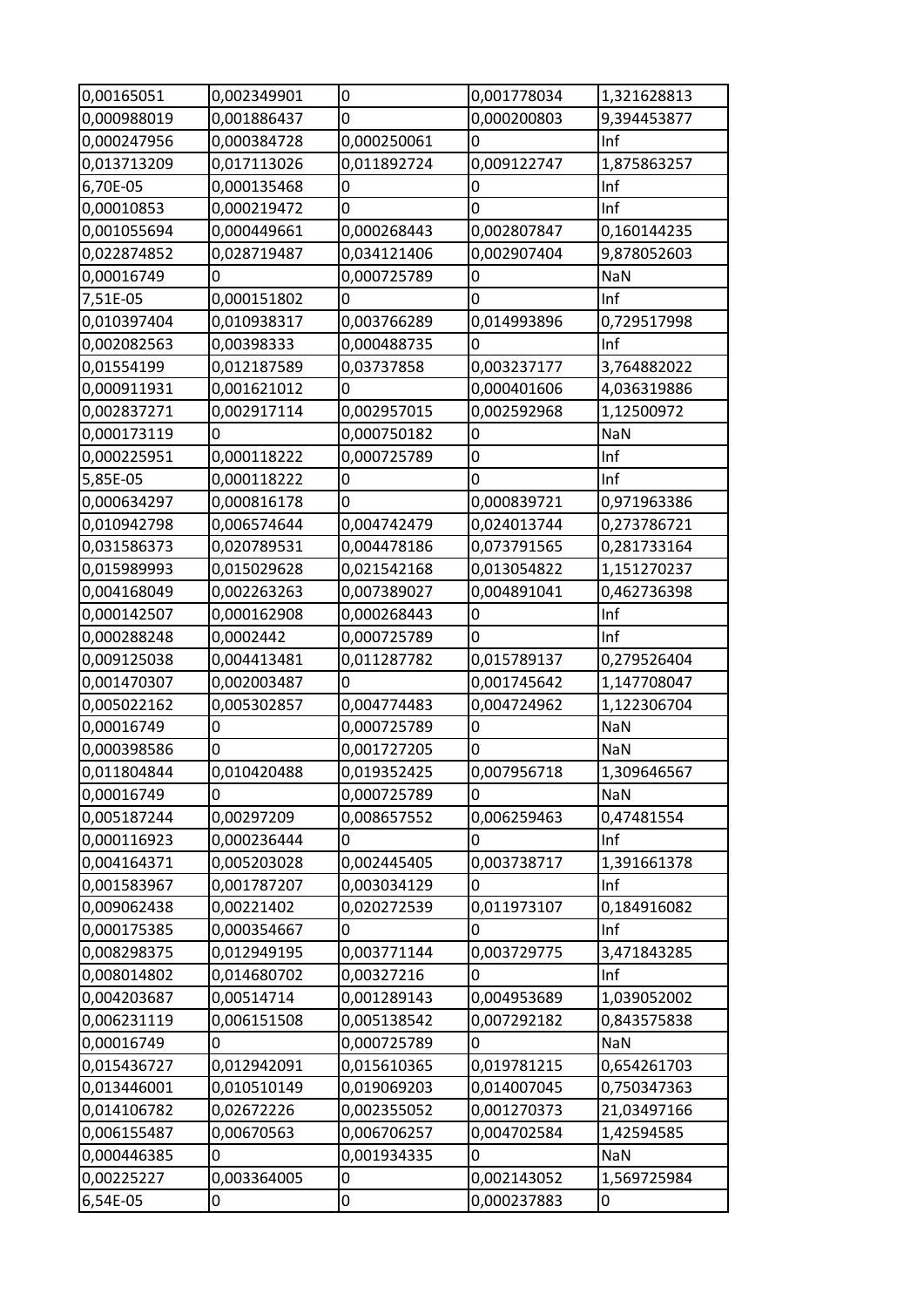| 6,02E-05    | 0           | $\mathbf 0$ | 0,00021901       | 0           |
|-------------|-------------|-------------|------------------|-------------|
| 6,54E-05    | 0           | 0           | 0,000237883      | 0           |
| 0,005637495 | 0,011250066 | 0           | 0,000270362      | 41,6111813  |
| 0,00754881  | 0,009160397 | 0,009023233 | 0,00340944       | 2,686774843 |
| 0,019408234 | 0,03175921  | 0,008317975 | 0,006492296      | 4,891830191 |
| 0,003179457 | 0,004114683 | 0,002008965 | 0,002479264      | 1,659638721 |
| 0,008205046 | 0,009440213 | 0,004346862 | 0,009222621      | 1,02359321  |
| 0,00033498  | 0           | 0,001451579 | $\boldsymbol{0}$ | <b>NaN</b>  |
| 0,00050247  | 0           | 0,002177368 | $\overline{0}$   | NaN         |
| 0,00050247  | 0           | 0,002177368 | $\boldsymbol{0}$ | NaN         |
| 0,009110616 | 0,018423691 | 0           | $\overline{0}$   | Inf         |
| 0,000857356 | 0,001150023 | 0,000257707 | 0,00083426       | 1,378495516 |
| 0,004181275 | 0           | 0           | 0,015219842      | $\mathbf 0$ |
| 0,010485432 | 0,004837302 | 0,030686318 | 0,003683322      | 1,313298663 |
| 0,001163389 | 0,001534778 | 0,000728856 | 0,000859897      | 1,784839326 |
| 0,002268239 | 0,003061317 | 0,000841739 | 0,002038958      | 1,501412583 |
| 0,000712297 | 0           | 0,002130416 | 0,000803213      | 0           |
| 0,004240999 | 0,00688277  | 0,001078092 | 0,002142653      | 3,212265553 |
| 0,000132862 | 0           | 0,000575735 | 0                | <b>NaN</b>  |
| 0,007635577 | 0,001797688 | 0,016058804 | 0,011068268      | 0,162418195 |
| 0,019868451 | 0,028789012 | 0,014338148 | 0,008456898      | 3,404204716 |
| 0,000651352 | 0,000472889 | 0,00093183  | 0,000736986      | 0,641652393 |
| 0,001166785 | 0,000671087 | 0,000567945 | 0,002562064      | 0,261932319 |
| 0,003669645 | 0,004523195 | 0,00363334  | 0,002163751      | 2,090441715 |
| 0,003651106 | 0,00713792  | 0,000525917 | $\overline{0}$   | Inf         |
| 0,003702857 | 0           | 0,008254842 | 0,006544333      | 0           |
| 0,006663307 | 0,004699566 | 0,006424352 | 0,010398762      | 0,45193518  |
| 0,017969806 | 0,018878377 | 0,025354298 | 0,010131403      | 1,863352613 |
| 4,90E-05    | 9,92E-05    | 0           | 0                | Inf         |
| 0,001945117 | 0,001787956 | 0,002015504 | 0,002168884      | 0,824366736 |
| 0,002755091 | 0,00203015  | 0,003642718 | 0,003314378      | 0,612528285 |
| 0,001285221 | 0,000952809 | 0,001674413 | 0,00155664       | 0,612093566 |
| 0,000280977 | 0,000568198 | 0           | 0                | Inf         |
| 0,003829681 | 0,005467381 | 0,003782229 | 0,00092168       | 5,931974861 |
| 0,012701786 | 0,021471147 | 0,007564668 | 0,001232114      | 17,42627323 |
| 6,02E-05    | 0           | 0           | 0,000219046      | 0           |
| 0,001659228 | 0,000132607 | 0,000536885 | 0,005349913      | 0,024786691 |
| 6,02E-05    | 0           | 0           | 0,000219046      | 0           |
| 0,000191215 | 0           | 0,000500121 | 0,000275919      | 0           |
| 0,00016749  | 0           | 0,000725789 | $\mathbf 0$      | NaN         |
| 8,67E-05    | 0,000175309 | 0           | 0                | Inf         |
| 0,006247347 | 0,007341557 | 0,005702335 | 0,00473558       | 1,550297296 |
| 0,001413776 | 0,000713279 | 0,00152108  | 0,002584536      | 0,275979719 |
| 0,000304158 | 0,000270024 | 0,000292016 | 0,000375799      | 0,718533011 |
| 0,012076907 | 0,004394043 | 0,036230055 | 0,005617416      | 0,782217886 |
| 0,001896346 | 0,001703865 | 0,003178021 | 0,001166204      | 1,461035089 |
| 0,001962536 | 0           | 0,008504322 | $\overline{0}$   | NaN         |
| 0,080984052 | 0,07809289  | 0,056282522 | 0,106937427      | 0,730267154 |
| 6,02E-05    | 0           | 0           | 0,00021901       | 0           |
| 0,000408568 | 0,00011888  | 0           | 0,001273205      | 0,093370582 |
|             |             |             |                  |             |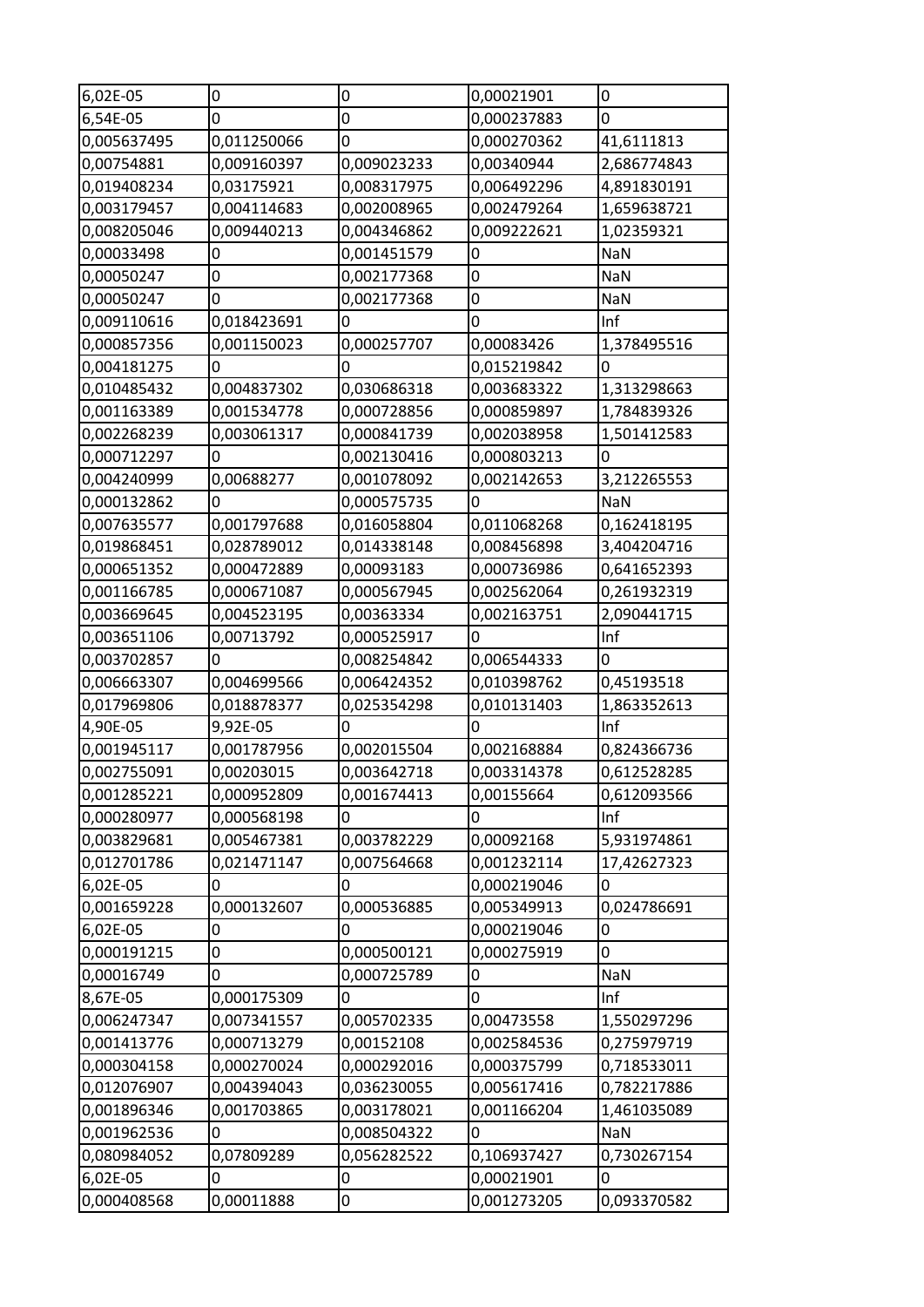| 0,001685725 | 0,000754524 | 0,001596133 | 0,003437145    | 0,219520574      |
|-------------|-------------|-------------|----------------|------------------|
| 0,000356476 |             | 0,001216252 | 0,000275919    | 0                |
| 0,000266529 | 0,000538982 | 0           | 0              | Inf              |
| 0,003154124 | 0,002292962 | 0,002136132 | 0,005559328    | 0,412453124      |
| 0,000417911 | 0,000724845 | 0,000257707 | 0              | Inf              |
| 0,001211832 | 0           | 0,005251273 | $\mathbf 0$    | NaN              |
| 0,000426344 | 0,000450921 | 0,000518503 | 0,000304692    | 1,479922511      |
| 0,024922658 | 0,030953249 | 0,023907165 | 0,014920606    | 2,074530285      |
| 0,002328776 | 0,003002457 | 0,000927817 | 0,002292955    | 1,309426788      |
| 0,002032362 | 0,001326099 | 0,001679999 | 0,003599619    | 0,368399725      |
| 0,004130749 | 0,003837221 | 0,003484052 | 0,005202324    | 0,737597347      |
| 0,000116923 | 0,000236444 | 0           | 0              | Inf              |
| 0,000364748 | 0,000150884 | 0,000257707 | 0,000839617    | 0,17970596       |
| 0,001402006 | 0,001088065 | 0           | 0,003144786    | 0,345990284      |
| 0,005924375 | 0,005180128 | 0,000942298 | 0,011448965    | 0,452453849      |
| 0,000240494 | 0,000410307 | 0,000162912 | $\mathbf{0}$   | Inf              |
| 0,034907101 | 0,040569821 | 0,033806641 | 0,025638593    | 1,582373124      |
| 0,003056875 | 0,003616468 | 0,00465961  | 0,000703308    | 5,142083174      |
| 0,142912631 | 0,12648435  | 0,189051138 | 0,133727192    | 0,945838675      |
| 0,000565655 | 0,000657542 | 0,000490463 | 0,000463419    | 1,418894088      |
| 0,000278895 | 0           | 0,001208545 | $\mathbf 0$    | <b>NaN</b>       |
| 0,040753462 | 0,032642031 | 0,078048092 | 0,024026549    | 1,35858176       |
| 0,001871203 | 0,003213045 | 0           | 0,001027697    | 3,126452614      |
| 0,002179892 | 0,003957653 | 0,000965512 | 0              | Inf              |
| 0,000464982 | 0,000535507 | $\Omega$    | 0,000728623    | 0,734958763      |
| 0,095580167 | 0,109422936 | 0,09694964  | 0,069512826    | 1,57414023       |
| 0,038179865 | 0,061756218 | 0,019306388 | 0,011596149    | 5,325580112      |
| 0,002235391 | 0,004407136 | 0,00024283  | $\overline{0}$ | Inf              |
| 0,000232842 | 0           | 0,000725789 | 0,000237883    | 0                |
| 0,002352106 | 0           | 0,001214152 | 0,007541779    | 0                |
| 0,001810158 | 0,003552536 | 0           | 0,000194411    | 18,27335692      |
| 6,54E-05    | 0           | 0           | 0,000237883    | 0                |
| 8,14E-05    | 0           | 0           | 0,000296296    | $\boldsymbol{0}$ |
| 0,013464971 | 0           | 0,053711007 | 0,00389525     | $\mathbf 0$      |
| 5,16E-05    | 0           | 0           | 0,000187899    | 0                |
| 0,000151604 | 0           | 0           | 0,000551838    | 0                |
| 0,00051882  | 0,000452653 | 0,001278249 | 0              | Inf              |
| 0,000258103 | 0           | 0           | 0,000939496    | 0                |
| 7,97E-05    | 0           | 0           | 0,000290192    | 0                |
| 0,000204408 | 0,000300037 | 0,00024283  | $\mathbf 0$    | Inf              |
| 0,000399475 | 0,000285884 | 0           | 0,000939496    | 0,304295196      |
| 0,000120758 | 0,0002442   | 0           | $\overline{0}$ | Inf              |
| 0,000161751 | 0,00025107  | 0,000162912 | 0              | Inf              |
| 0,002606918 | 0,000397415 | 0,000250061 | 0,008563782    | 0,046406516      |
| 0,000120758 | 0,0002442   | 0           | $\mathbf 0$    | Inf              |
| 7,97E-05    | 0           | 0           | 0,000290192    | 0                |
| 5,60E-05    | 0           | 0,00024283  | $\overline{0}$ | NaN              |
| 0,000930339 | 0,001761088 | 0,000257707 | 0              | Inf              |
| 0,332663649 | 0,110423992 | 0,743397451 | 0,387678639    | 0,284833832      |
| 0,049418802 | 0,077955454 | 0,032656712 | 0,012132984    | 6,425085248      |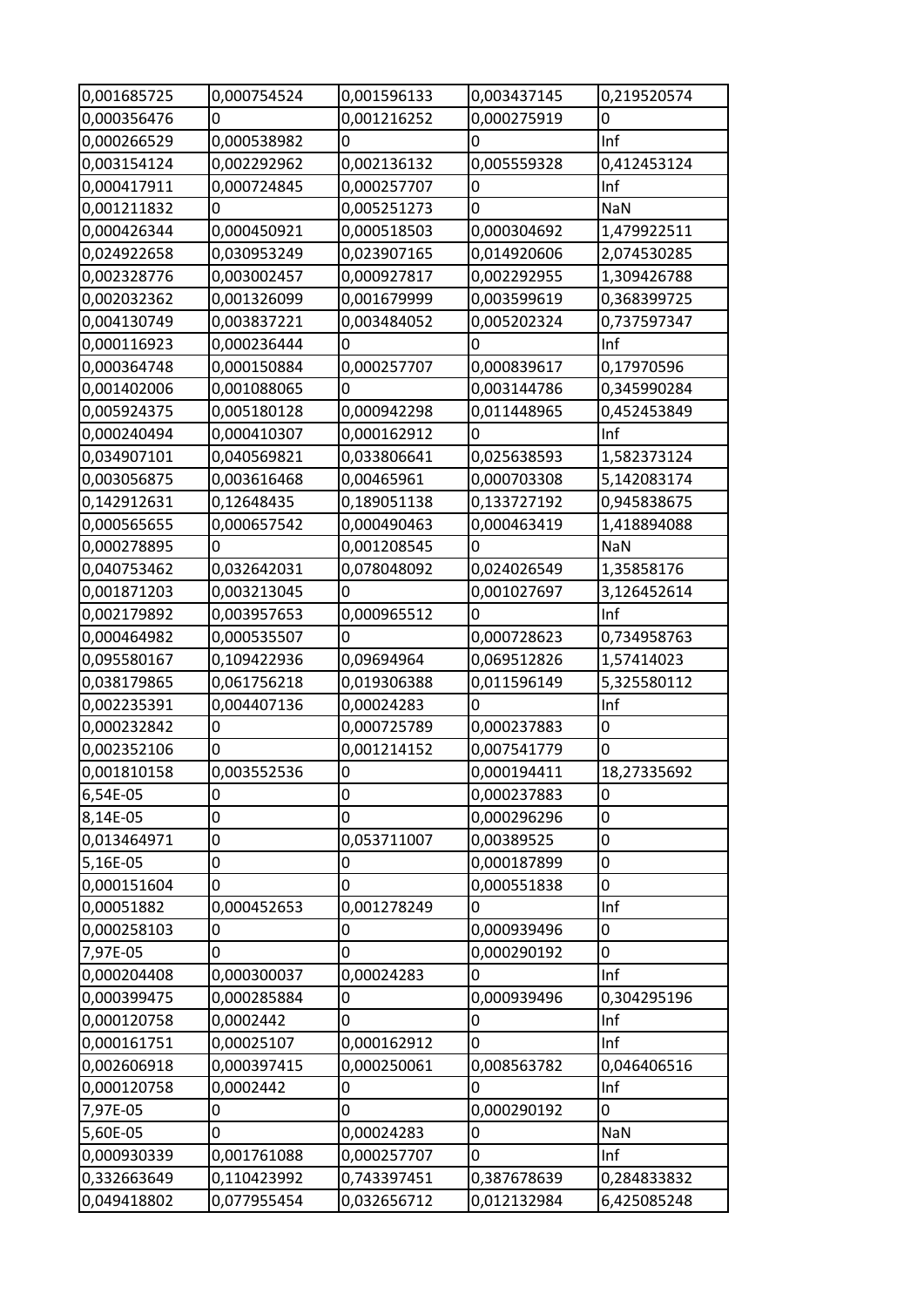| 4,98E-05    | 0,000100658 | 0           | 0                | Inf         |
|-------------|-------------|-------------|------------------|-------------|
| 0,000306261 | 0,000450055 | 0           | 0,000304692      | 1,477080942 |
| 0,009088186 | 0,008290417 | 0,006488252 | 0,012708115      | 0,652371886 |
| 0,011991781 | 0,012508829 | 0,006935429 | 0,015308432      | 0,81712019  |
| 4,98E-05    | 0,000100658 | 0           | 0                | Inf         |
| 0,000170799 | 0,000345393 | 0           | $\boldsymbol{0}$ | Inf         |
| 0,000426862 | 0,00050242  | 0,00077312  | 0                | Inf         |
| 0,01501348  | 0,003917853 | 0,0027689   | 0,045271055      | 0,086542116 |
| 0,000741849 | 0,001500184 | 0           | 0                | Inf         |
| 0,00016749  | 0           | 0,000725789 | 0                | <b>NaN</b>  |
| 0,000116923 | 0,000236444 | 0           | 0                | Inf         |
| 0,034739208 | 0,043509731 | 0,026705787 | 0,025700339      | 1,692963296 |
| 0,00011834  | 0           | 0           | 0,000430756      | 0           |
| 0,000609912 | 0           | 0           | 0,002220078      | 0           |
| 0,00051394  | 0,000347901 | 0,000317884 | 0,000977496      | 0,355910424 |
| 7,42E-05    | 0,000150018 | 0           | $\mathbf 0$      | Inf         |
| 0,00064405  | 0,000553432 | 0,000471149 | 0,0009524        | 0,581091891 |
| 3,76E-05    | 0           | 0,000162912 | $\overline{0}$   | <b>NaN</b>  |
| 0,001333404 | 0,00085075  | 0,000942298 | 0,002530711      | 0,336170279 |
| 0,028212723 | 0,038839782 | 0,036045545 | 0,002504446      | 15,50833539 |
| 0,000579943 | 9,81E-05    | 0,00230294  | $\mathbf 0$      | Inf         |
| 0,000217118 | 0           | 0           | 0,000790309      | 0           |
| 0,000152174 | 0,00030773  | 0           | $\mathbf 0$      | Inf         |
| 0,000465685 | 0           | 0,001451579 | 0,000475766      | 0           |
| 0,108676002 | 0,219538758 | 0,000257707 | 0,000194411      | 1129,252487 |
| 0,211156096 | 0,420705752 | 0,003149221 | 0,00869249       | 48,39876031 |
| 0,003014818 | 0           | 0,013064211 | $\mathbf 0$      | NaN         |
| 0,000144907 | 0,000293034 | 0           | 0                | Inf         |
| 0,000701721 | 0,000568198 | 0,001271537 | 0,000463419      | 1,226100173 |
| 0,000349165 | 0,000197883 | 0,001089016 | $\boldsymbol{0}$ | Inf         |
| 0,00016749  | 0           | 0,000725789 | $\overline{0}$   | NaN         |
| 0,000258103 | 0           | 0           | 0,000939496      | 0           |
| 0,000267334 | 0,000540608 | 0           | 0                | Inf         |
| 0,001506072 | 0,003045613 | 0           | 0                | Inf         |
| 0,006101909 | 0,00440983  | 0,012859118 | 0,003471594      | 1,270260892 |
| 0,000140489 | 0,000284099 | 0           | 0                | Inf         |
| 0,032032353 | 0,025078126 | 0,031630487 | 0,04488753       | 0,558688041 |
| 4,98E-05    | 0,000100658 | 0           | 0                | Inf         |
| 0,000122352 | 0,000135866 | 0           | 0,000200803      | 0,676612049 |
| 0,001767754 | 0,00064277  | 0,002543631 | 0,00314099       | 0,20463932  |
| 0,000964404 | 0,001950239 | 0           | 0                | Inf         |
| 0,000343315 | 0,000694258 | 0           | $\boldsymbol{0}$ | Inf         |
| 0,000101854 | 0           | 0,000441367 | 0                | NaN         |
| 0,00013398  | 0,000270937 | 0           | 0                | Inf         |
| 0,000565379 | 0           | 0,000250061 | 0,001847928      | 0           |
| 0,000952913 | 0,001053224 | 0,001180009 | 0,000581595      | 1,810923263 |
| 5,95E-05    | 0           | 0,000257707 | 0                | <b>NaN</b>  |
| 0,005055623 | 0,002979512 | 0,005230874 | 0,008645412      | 0,344635077 |
| 0,000139086 | 0,000281262 | 0           | $\boldsymbol{0}$ | Inf         |
| 5,88E-05    | 0,00011888  | 0           | 0                | Inf         |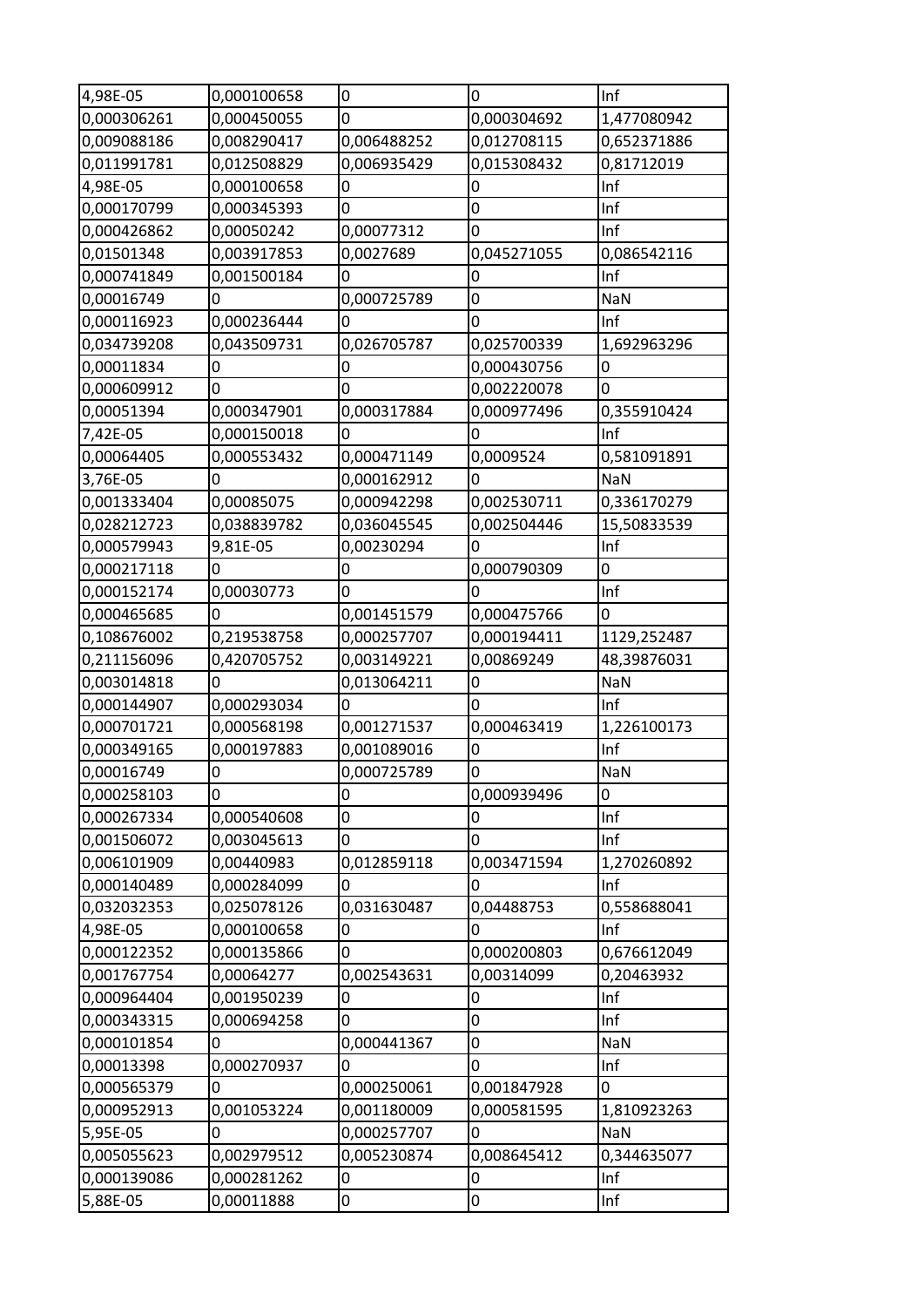| 0,000297168 | 0,000600939 | 0           | 0           | Inf         |
|-------------|-------------|-------------|-------------|-------------|
| 5,07E-05    | 0,000102577 | 0           | 0           | Inf         |
| 0,003709175 | 0,003728422 | 0,003751914 | 0,003638629 | 1,024677753 |
| 0,000373432 | 0,000755162 | 0           | 0           | Inf         |
| 0,002077934 | 0,003165148 | 0,001586904 | 0,000533414 | 5,933758392 |
| 0,025696889 | 0,030592247 | 0,035649443 | 0,008525098 | 3,588492008 |
| 0,001031907 | 0,000850823 | 0,00230294  | 0,000290192 | 2,931935739 |
| 0,001100712 | 0,000193675 | 0,004354737 | 0           | Inf         |
| 0,001469826 | 0,00132154  | 0,003537376 | 0           | Inf         |
| 0,003968422 | 0,004318386 | 0,005616263 | 0,001954302 | 2,209682167 |
| 0,004174949 | 0,006598282 | 0,001986232 | 0,001651472 | 3,995393546 |
| 0,000132862 | 0           | 0,000575735 | 0           | <b>NaN</b>  |
| 0,000387252 | 0           | 0,001073771 | 0,000507629 | 0           |
| 0,000142927 | 0,000150884 | 0           | 0,000248663 | 0,606780735 |
| 0,000221535 | 0           | 0,00024283  | 0,00060241  | 0           |
| 0,060663622 | 0,039689736 | 0,049848742 | 0,107501115 | 0,369203014 |
| 3,75E-05    | 7,59E-05    | 0           | 0           | Inf         |
| 0,000300515 | 0,00022483  | 0,000820452 | 0           | Inf         |
| 5,16E-05    | 0           | 0           | 0,000187899 | 0           |
| 0,017246152 | 0,023357771 | 0,01319294  | 0,009649937 | 2,420510283 |
| 0,210654279 | 0,208388919 | 0,292066641 | 0,146345543 | 1,423951249 |
| 0,005715995 | 0,008391264 | 0,001646462 | 0,004318918 | 1,942908872 |
| 0,000189335 | 0           | 0,000820452 | 0           | <b>NaN</b>  |
| 0,017073467 | 0,030155937 | 0,00575963  | 0,003028643 | 9,956912446 |
| 0,000750106 | 0           | 0,002974616 | 0,000231709 | 0           |
| 0,004137429 | 0,003591205 | 0,003602224 | 0,005570204 | 0,644716936 |
| 0,028615365 | 0,035792093 | 0,046658855 | 0,000540723 | 66,19300156 |
| 0,003322138 | 0,003948343 | 0,004298881 | 0,001374505 | 2,87255684  |
| 5,85E-05    | 0,000118222 | 0           | 0           | Inf         |
| 0,00114842  | 0,001388774 | 0,000317884 | 0,001413434 | 0,982552598 |
| 0,000164815 | 0,000333292 | 0           | 0           | Inf         |
| 0,000173068 | 0           | 0,000575735 | 0,000146349 | 0           |
| 0,000480417 | 0           | 0,002081805 | 0           | NaN         |
| 0,000589597 | 0,000101249 | 0,001418394 | 0,000772433 | 0,131078635 |
| 0,0246053   | 0,047738184 | 0,00192459  | 0,002017905 | 23,65729943 |
| 0,094161065 | 0,190090581 | 0           | 0,000583232 | 325,9261419 |
| 0,001571873 | 0,001625987 | 0,001674879 | 0,001387944 | 1,171507238 |
| 0,000334827 | 0           | 0           | 0,001218769 | 0           |
| 0,005784695 | 0,007096394 | 0,005921773 | 0,00330849  | 2,144904262 |
| 0,000175385 | 0,000354667 | 0           | 0           | Inf         |
| 0,000264811 | 0,000535507 | 0           | 0           | Inf         |
| 0,000254572 | 0,000379531 | 0           | 0,000243487 | 1,558735419 |
| 0,000112539 | 0,000227578 | 0           | 0           | Inf         |
| 0,000417306 | 0,000603359 | 0,000515413 | 0           | Inf         |
| 0,000243749 | 0           | 0,001056245 | 0           | NaN         |
| 0,000118995 | 0           | 0,000162912 | 0,000296296 | 0           |
| 0,000203931 | 0           | 0,000354599 | 0,000444444 | 0           |
| 0,001087037 | 0,000478648 | 0,000268443 | 0,002869757 | 0,166790445 |
| 0,007719871 | 0,009988671 | 0,010172293 | 0,001575994 | 6,338012275 |
| 0,000455725 | 0,000467409 | 0,000973219 | 0           | Inf         |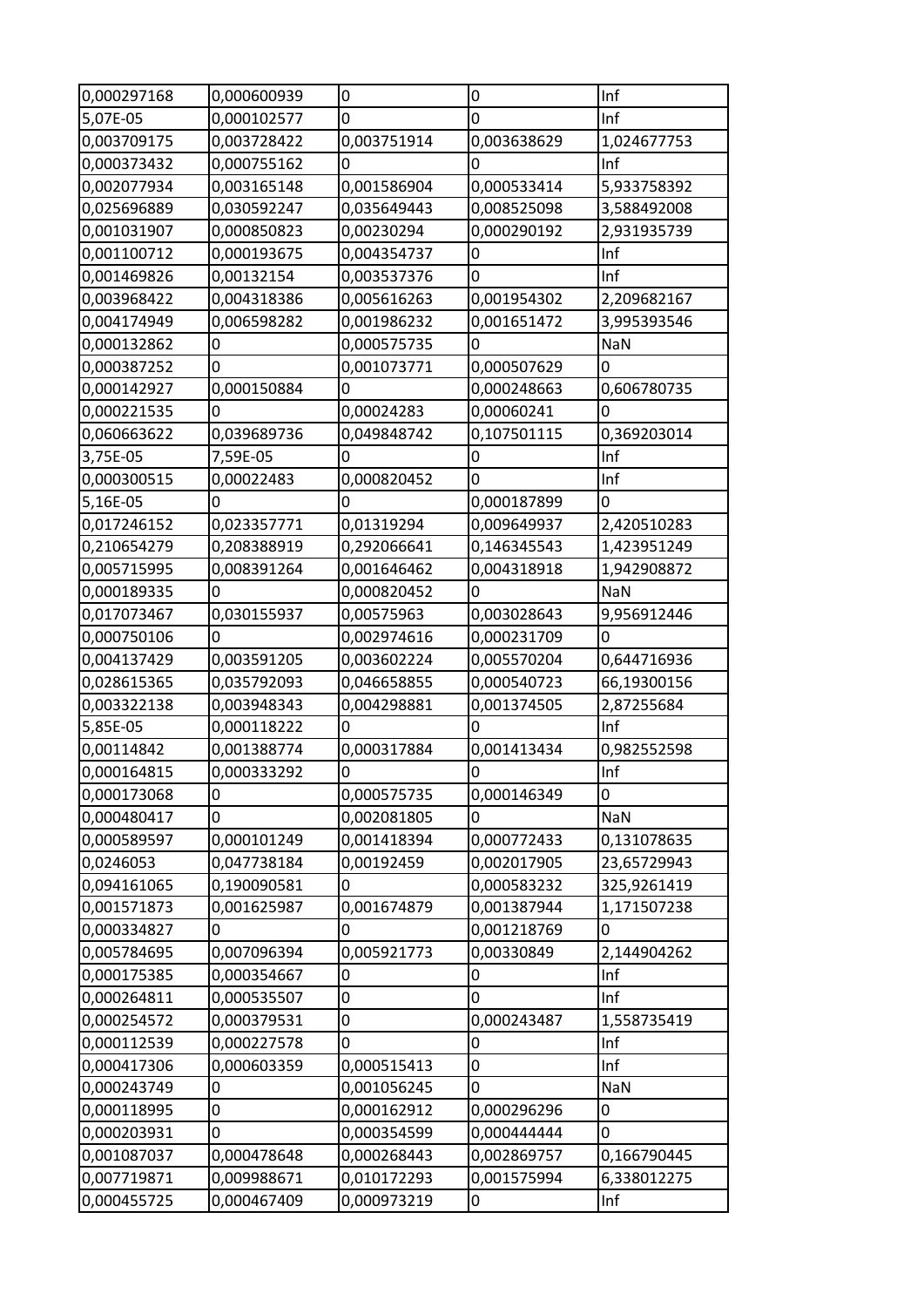| 0,00033498  | 0           | 0,001451579 | 0                | NaN         |
|-------------|-------------|-------------|------------------|-------------|
| 0,000237681 | 0,000480645 | 0           | 0                | Inf         |
| 0,002076443 | 0,001974382 | 0,002334215 | 0,002043622      | 0,966118839 |
| 0,003356576 | 0,004284355 | 0,00152831  | 0,003222316      | 1,329588929 |
| 0,004659803 | 0,004416102 | 0,002296181 | 0,007083908      | 0,623399208 |
| 0,016060818 | 0,023595757 | 0,00369802  | 0,012882678      | 1,831587953 |
| 0,000231463 | 0           | 0,000536885 | 0,000391543      | 0           |
| 0,00035037  | 0,000708526 | 0           | $\boldsymbol{0}$ | Inf         |
| 0,00016749  | 0           | 0,000725789 | $\mathbf 0$      | <b>NaN</b>  |
| 0,004289213 | 0,00090265  | 0,010169749 | 0,005445378      | 0,165764359 |
| 0,001268119 | 0,002564418 | 0           | $\mathbf 0$      | Inf         |
| 0,000134777 | 0           | 0,000584032 | 0                | <b>NaN</b>  |
| 0,001319529 | 0,000379296 | 0,00317489  | 0,001453444      | 0,260964035 |
| 0,000922537 | 0,000403814 | 0,000162912 | 0,002494322      | 0,161893474 |
| 0,001161649 | 0,001242373 | 0,001283396 | 0,000914077      | 1,359156544 |
| 0,028221981 | 0,043819941 | 0,019345266 | 0,007602094      | 5,7641935   |
| 0,001430487 | 0,001682871 | 0,001998455 | 0,000499103      | 3,371790994 |
| 0,014304817 | 0,016316189 | 0,014015943 | 0,010927003      | 1,493198928 |
| 5,85E-05    | 0,000118222 | 0           | $\bf{0}$         | Inf         |
| 0,00013902  | 0,00028113  | 0           | $\overline{0}$   | Inf         |
| 0,00043371  | 0,00023776  | 0,000732817 | 0,00053517       | 0,444269732 |
| 0,032906448 | 0,030637309 | 0,022408062 | 0,04580954       | 0,66879757  |
| 0,000173119 | 0           | 0,000750182 | $\mathbf 0$      | <b>NaN</b>  |
| 0,000151128 | 0           | 0,000482756 | 0,000144592      | 0           |
| 0,000294981 | 0           | 0,001278249 | 0                | NaN         |
| 0,000464321 | 0,000354667 | 0,000820452 | 0,000362549      | 0,978258942 |
| 0,006224262 | 0,006420468 | 0,005679158 | 0,006328978      | 1,014455767 |
| 0,001256353 | 0,001961981 | 0,000808347 | 0,000362549      | 5,411634996 |
| 0,000163661 | 0           | 0,000709197 | 0                | NaN         |
| 9,81E-05    | 0,00019836  | 0           | $\bf{0}$         | Inf         |
| 0,000175385 | 0,000354667 | 0           | $\boldsymbol{0}$ | Inf         |
| 0,000442962 | 0,000895768 | 0           | $\pmb{0}$        | Inf         |
| 6,70E-05    | 0,000135468 | 0           | $\bf{0}$         | Inf         |
| 0,0011436   | 0,001433135 | 0,001884597 | $\overline{0}$   | Inf         |
| 0,0003227   | 0           | 0           | 0,001174628      | 0           |
| 0,000240934 | 0,000267352 | 0,000471149 | 0                | Inf         |
| 0,000350769 | 0,000709333 | 0           | $\overline{0}$   | Inf         |
| 0,000766232 | 0,000900976 | 0,000942298 | 0,000375799      | 2,397497316 |
| 0,000130583 | 0           | 0           | 0,000475323      | 0           |
| 0,000165497 | 0           | 0           | 0,00060241       | 0           |
| 0,000592293 | 0,000441707 | 0           | 0,001360875      | 0,324575614 |
| 0,000876343 | 0,001182879 | 0,000725789 | 0,000451041      | 2,622555037 |
| 0,000949205 | 0,000164524 | 0,003168617 | 0,000497327      | 0,33081612  |
| 0,002380282 | 0,002058316 | 0,000325823 | 0,004685565      | 0,439288832 |
| 0,000134373 | 0,000271732 | 0           | 0                | Inf         |
| 0,005007841 | 0,000996137 | 0,000704163 | 0,015843998      | 0,062871554 |
| 0,000233032 | 0,000471242 | 0           | $\bf{0}$         | Inf         |
| 6,54E-05    | 0           | 0           | 0,000237883      | 0           |
| 0,000245491 | 0           | 0,001063796 | $\overline{0}$   | NaN         |
| 0,000222555 | 0,000450055 | 0           | $\pmb{0}$        | Inf         |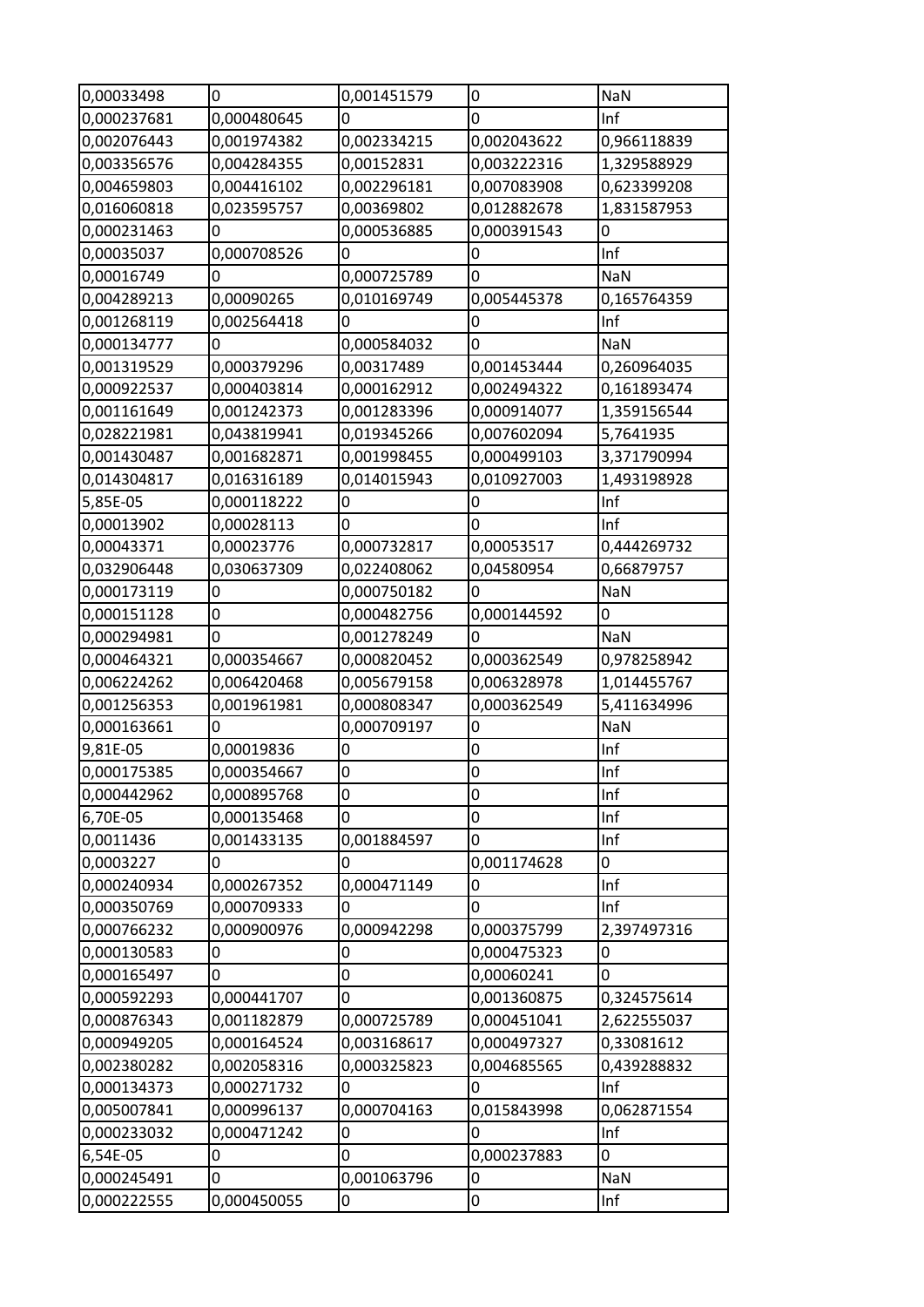| 0,000227406 | 0           | 0           | 0,000827757    | 0              |
|-------------|-------------|-------------|----------------|----------------|
| 0,00010145  | 0,000205153 | 0           | 0              | Inf            |
| 0,000736708 | 0,001324308 | 0,000354599 | 0              | Inf            |
| 6,69E-05    | 0           | $\mathbf 0$ | 0,000243487    | $\overline{0}$ |
| 5,16E-05    | 0           | 0           | 0,000187899    | 0              |
| 0,001139675 | 0,001748828 | 0,000930334 | 0,000219046    | 7,983837081    |
| 0,007380705 | 0,003743035 | 0,008750961 | 0,012777496    | 0,292939661    |
| 0,005075019 | 0,005097686 | 0,000469107 | 0,008903183    | 0,572568992    |
| 0,000149226 | 0,000301768 | 0           | $\overline{0}$ | Inf            |
| 0,000435793 | 0,000325815 | 0           | 0,000999821    | 0,32587362     |
| 0,000215133 | 0           | 0           | 0,000783085    | 0              |
| 0,000213729 | 0,000101249 | 0,000709197 | 0              | Inf            |
| 7,50E-05    | 0,000151719 | 0           | 0              | Inf            |
| 0,011521269 | 0,003300156 | 0,040327344 | 0,002122171    | 1,555084874    |
| 0,000100137 | 0,000202499 | 0           | 0              | Inf            |
| 0,001255034 | 0,001525252 | 0,001909314 | 0,000219046    | 6,963158835    |
| 8,18E-05    | 0           | 0,000354599 | 0              | <b>NaN</b>     |
| 0,000259012 | 0,00052378  | $\mathbf 0$ | 0              | Inf            |
| 3,75E-05    | 7,59E-05    | 0           | 0              | Inf            |
| 0,00066996  | 0           | 0,002903158 | 0              | NaN            |
| 5,85E-05    | 0,000118222 | 0           | 0              | Inf            |
| 0,000136628 | 0           | 0           | 0,000497327    | 0              |
| 0,0003227   | 0           | 0           | 0,001174628    | 0              |
| 0,000454629 | 0,000655941 | 0,000268443 | 0,000248663    | 2,637866806    |
| 0,00016749  | 0           | 0,000725789 | 0              | <b>NaN</b>     |
| 0,003008673 | 0,003137601 | 0,001443393 | 0,004091436    | 0,766870317    |
| 0,007039864 | 0,011697725 | 0,005439523 | $\mathbf 0$    | Inf            |
| 0,117125254 | 0,128410414 | 0,145060761 | 0,073346142    | 1,750745313    |
| 0,000778322 | 0           | 0,000971322 | 0,002017181    | 0              |
| 0,00047455  | 0,000300037 | 0,001413448 | $\mathbf 0$    | Inf            |
| 0,000307622 | 0,000247195 | 0,000426083 | 0,000316882    | 0,78008517     |
| 0,002232584 | 0,003298607 | 0,000363005 | 0,00188419     | 1,750676337    |
| 0,000167413 | 0           | 0           | 0,000609385    | 0              |
| 0,00029574  | 0           | 0,000471149 | 0,000680727    | $\mathbf 0$    |
| 0,000203285 | 0,000166646 | 0,000227777 | 0,000248663    | 0,670166229    |
| 0,00173374  | 0,001790128 | 0,003139813 | 0,000451138    | 3,968026181    |
| 0,002019714 | 0,000670129 | 0,002686483 | 0,00388888     | 0,172319266    |
| 0,002213076 | 0,001430158 | 0,005299433 | 0,00102979     | 1,388785994    |
| 0,000156438 | 0,000316353 | 0           | 0              | Inf            |
| 0,000789864 | 0,000250452 | 0,00024283  | 0,002220313    | 0,11280052     |
| 0,00016749  | 0           | 0,000725789 | 0              | <b>NaN</b>     |
| 0,000307768 | 0           | 0,000980926 | 0,000296296    | 0              |
| 0,000108727 | 0           | 0,000471149 | 0              | <b>NaN</b>     |
| 0,000608641 | 0           | 0,00097127  | 0,001399586    | 0              |
| 0,000618735 | 0,00114683  | 0           | 0,000187899    | 6,103431438    |
| 0,000134777 | 0           | 0,000584032 | 0              | <b>NaN</b>     |
| 0,000222771 | 0           | 0,000268443 | 0,000585394    | $\overline{0}$ |
| 0,001377832 | 0,001561212 | 0,0006099   | 0,001692811    | 0,922260154    |
| 0,00032618  | 0           | 0,001413448 | 0              | NaN            |
| 0,00050247  | 0           | 0,002177368 | 0              | <b>NaN</b>     |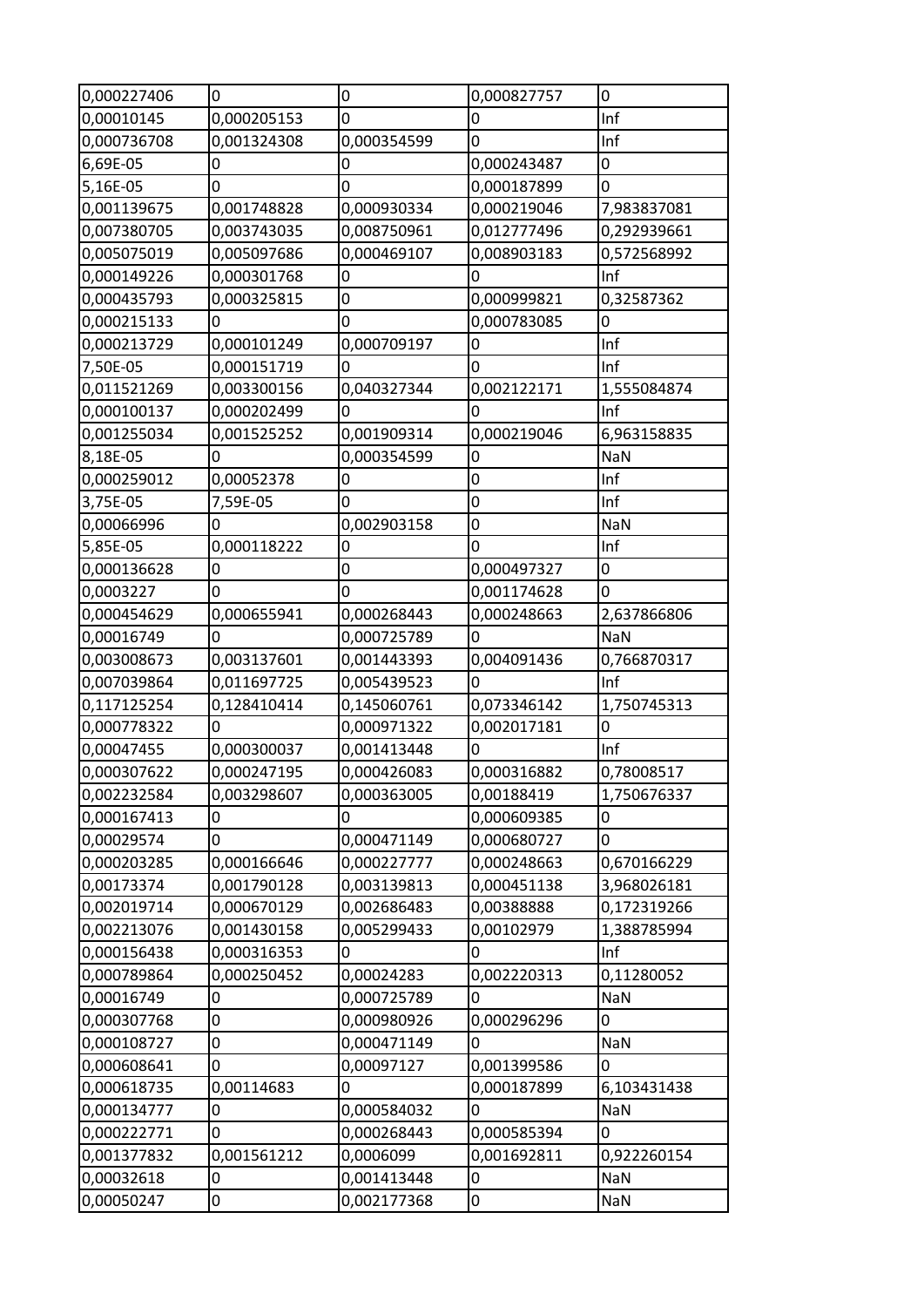| 0,00258935  | 0,001303261  | 0,00733963       | 0,000914077 | 1,425767091 |
|-------------|--------------|------------------|-------------|-------------|
| 0,000153918 | 0,000311257  | $\overline{0}$   | 0           | Inf         |
| 0,004168468 | 0,002952906  | 0,00734603       | 0,003687328 | 0,800825432 |
| 7,50E-05    | 0,000151719  | $\overline{0}$   | 0           | Inf         |
| 0,013483019 | 0,009398329  | 0,033127247      | 0,00433431  | 2,168356414 |
| 0,000103241 | 0            | $\Omega$         | 0,000375799 | 0           |
| 0,000616269 | 0,000458686  | 0,000635768      | 0,000883538 | 0,519147026 |
| 0,000369344 | 0,000174593  | 0,000930334      | 0,000248663 | 0,702126545 |
| 0,000153745 | $\mathbf 0$  | $\overline{0}$   | 0,000559631 | 0           |
| 0,000251676 | 0,000508945  | 0                | 0           | Inf         |
| 0,005287469 | 0,005059766  | 0,003871825      | 0,006886475 | 0,734739645 |
| 7,43E-05    | 0            | 0                | 0,000270362 | 0           |
| 0,000149226 | 0,000301768  | $\overline{0}$   | 0           | Inf         |
| 1,779224818 | 2,070228108  | 2,003537972      | 1,066995847 | 1,940240081 |
| 6,72E-05    | 0,000135866  | 0                | 0           | Inf         |
| 8,06E-05    | 0,000162908  | 0                | 0           | Inf         |
| 0,000111405 | 0            | 0,000482756      | 0           | <b>NaN</b>  |
| 0,000322764 | 0,000652701  | $\overline{0}$   | 0           | Inf         |
| 0,005869233 | 0,001455188  | 0                | 0,018744669 | 0,077632094 |
| 0,000654647 | 0,000283411  | 0,000482756      | 0,001467261 | 0,193156223 |
| 0,000222555 | 0,000450055  | $\overline{0}$   | 0           | Inf         |
| 6,02E-05    | 0            | 0                | 0,000219046 | 0           |
| 0,001367484 | 0,000282625  | 0,003645766      | 0,001406472 | 0,200946119 |
| 4,85E-05    | 9,81E-05     | 0                | 0           | Inf         |
| 0,000160964 | 0,0002442    | 0                | 0,000146349 | 1,668620269 |
| 0,000159613 | 7,59E-05     | $\overline{0}$   | 0,000444444 | 0,170683416 |
| 0,00054551  | 0            | 0,000965512      | 0,001174628 | 0           |
| 0,000290024 | $\mathbf 0$  | 0,000980926      | 0,000231709 | 0           |
| 0,00022236  | 0,000449661  | 0                | 0           | Inf         |
| 0,002333158 | 0,000986585  | 0,003866389      | 0,003469075 | 0,284394383 |
| 0,000296195 | 0,000598971  | 0                | 0           | Inf         |
| 0,000175385 | 0,000354667  | $\overline{0}$   | 0           | Inf         |
| 0,000280597 | $\Omega$     | 0,000490463      | 0,000609385 | 0           |
| 0,000248311 | 0,00050214   | 0                | 0           | Inf         |
| 0,000216511 | $\mathbf 0$  | 0,000938214      | 0           | NaN         |
| 0,00016749  | 0            | 0,000725789      | 0           | NaN         |
| 6,69E-05    | $\mathbf 0$  | 0                | 0,000243487 | 0           |
| 0,000103241 | 0            | 0                | 0,000375799 | 0           |
| 0,00202353  | 0,001590127  | 0,003595375      | 0,001483307 | 1,072015004 |
| 0,023728919 | 0,028197406  | 0,042170859      | 0,000194411 | 145,040408  |
| 0,000196654 | 0            | 0,000852166      | 0           | <b>NaN</b>  |
| 0,00014837  | 0,000300037  | $\overline{0}$   | 0           | Inf         |
| 0,000294981 | 0            | 0,001278249      | 0           | NaN         |
| 0,000162499 | $\mathbf{0}$ | 0,000704163      | 0           | <b>NaN</b>  |
| 5,85E-05    | 0,000118222  | 0                | 0           | Inf         |
| 0,000193782 | 0,000150884  | 0                | 0,000433777 | 0,347838333 |
| 0,000136628 | 0            | $\overline{0}$   | 0,000497327 | 0           |
| 0,00022236  | 0,000449661  | $\boldsymbol{0}$ | 0           | Inf         |
| 6,01E-05    | 0,000121533  | $\mathbf 0$      | 0           | Inf         |
|             |              |                  |             |             |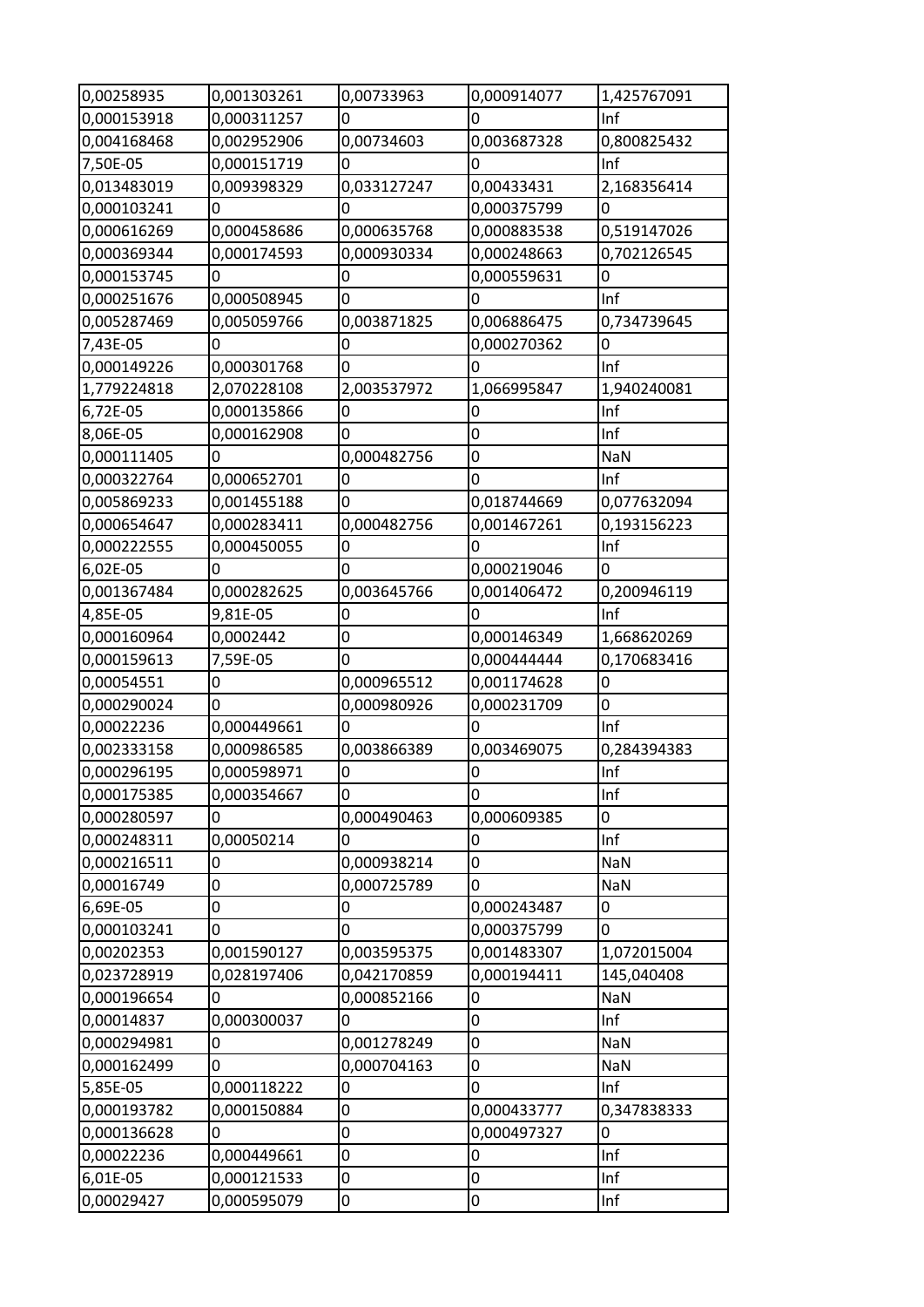| 7,94E-05    | $\mathbf 0$    | $\mathbf 0$    | 0,000289184    | $\mathbf 0$    |
|-------------|----------------|----------------|----------------|----------------|
| 0,000196654 | $\overline{0}$ | 0,000852166    | $\overline{0}$ | NaN            |
| 0,000103241 | $\overline{0}$ | 0              | 0,000375799    | $\overline{0}$ |
| 0,000154862 | $\overline{0}$ | $\overline{0}$ | 0,000563698    | 0              |
| 0,000375946 | 0,000302338    | 0,000635768    | 0,000290192    | 1,041855161    |
| 7,42E-05    | 0,000150018    | $\mathbf 0$    | 0              | Inf            |
| 3,940131246 | 2,817291047    | 6,00085309     | 4,230237254    | 0,665988898    |
| 0,000296128 | 0,000132607    | 0,000709197    | 0,000243487    | 0,544615507    |
| 0,002518612 | 0,003107431    | 0,002998471    | 0,001055657    | 2,943600021    |
| 0,000355238 | 0,000150884    | $\mathbf 0$    | 0,001021473    | 0,147712351    |
| 0,000103241 | 0              | 0              | 0,000375799    | 0              |
| 0,000483145 | 0,000201316    | 0,000268443    | 0,001170789    | 0,171948685    |
| 4,07E-05    | $\overline{0}$ | $\overline{0}$ | 0,000148148    | $\overline{0}$ |
| 6,02E-05    | $\overline{0}$ | $\overline{0}$ | 0,000219046    | $\overline{0}$ |
| 0,000189335 | 0              | 0,000820452    | 0              | <b>NaN</b>     |
| 0,000174005 | 0,000135866    | 0              | 0,000388821    | 0,349430043    |
| 8,14E-05    | 0              | $\mathbf 0$    | 0,000296296    | 0              |
| 0,000103241 | $\overline{0}$ | $\overline{0}$ | 0,000375799    | $\Omega$       |
| 0,000603256 | 0,001002394    | $\mathbf 0$    | 0,000391543    | 2,560113246    |
| 0,000153918 | 0,000311257    | 0              | $\overline{0}$ | Inf            |
| 21,44368801 | 19,85588719    | 20,0231859     | 25,49495125    | 0,778816441    |
| 0,000756828 | 0,001317882    | 0,000455554    | 0              | Inf            |
| 0,000162499 | 0              | 0,000704163    | 0              | NaN            |
| 0,000127313 | $\overline{0}$ | $\mathbf 0$    | 0,000463419    | $\overline{0}$ |
| 0,000241517 | 0,0004884      | $\overline{0}$ | 0              | Inf            |
| 0,000296877 | 0,000155629    | 0,000575735    | 0,000316882    | 0,491125273    |
| 8,14E-05    | $\overline{0}$ | 0              | 0,000296296    | $\overline{0}$ |
| 0,000193981 | 0,000392272    | $\mathbf 0$    | $\mathbf 0$    | Inf            |
| 0,000144907 | 0,000293034    | $\overline{0}$ | $\overline{0}$ | Inf            |
| 0,000144907 | 0,000293034    | $\overline{0}$ | $\mathbf 0$    | Inf            |
| 6,56E-05    | 0,000132607    | $\mathbf 0$    | 0              | Inf            |
| 0,000136628 | 0              | 0              | 0,000497327    | 0              |
| 0,002275044 | 0,000468711    | 0,007659093    | 0,00100384     | 0,466918421    |
| 0,001055614 | 0,001835882    | $\overline{0}$ | 0,000537848    | 3,413384312    |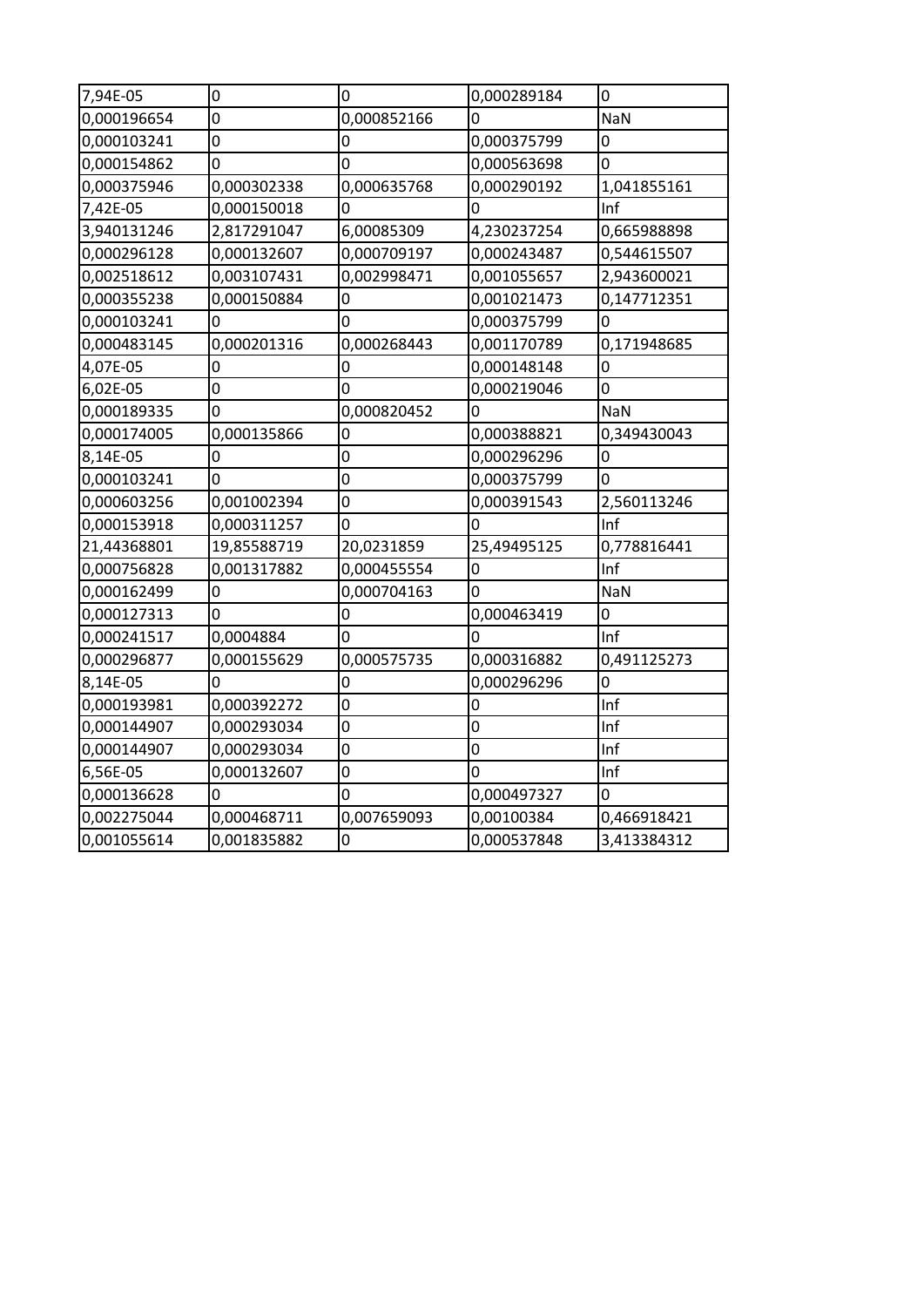| polvsHC     | shared |
|-------------|--------|
| 0,468084199 | nsh    |
| 1,125541285 | sh     |
| 1,25298552  | nsh    |
| 1,257724932 | nsh    |
| 0,735217991 | nsh    |
| 2,324319378 | nsh    |
| 0,828655113 | nsh    |
| 0,435284886 | nsh    |
| 0,890552758 | nsh    |
| 0,939567904 | nsh    |
| 0,94        | nsh    |
| NaN         | nsh    |
| 1,52        | nsh    |
| 4,90        | nsh    |
| 6,02        | nsh    |
| 2,86        | nsh    |
| 1,95        | sh     |
| 0,82        | sh     |
| 25,19       | nsh    |
| 5,11        | nsh    |
| 0,99        | sh     |
| 8,67        | nsh    |
| 3,623210207 | nsh    |
| 5,620614345 | nsh    |
| 46,17765329 | nsh    |
| 0,392332045 | nsh    |
| 13,71968903 | nsh    |
| 4,773912768 | nsh    |
| 24,95663652 | nsh    |
| 1,180010657 | nsh    |
| 2,337287797 | sh     |
| 1,990865071 | nsh    |
| 10,21555669 | nsh    |
| 12,34799276 | nsh    |
| 1,263515627 | sh     |
| 5,620757328 | nsh    |
| 15,54484688 | nsh    |
| 3,457534173 | nsh    |
| 0,519560426 | nsh    |
| 7,590449591 | nsh    |
| 0,609328337 | nsh    |
| 11,12241925 | nsh    |
| Inf         | nsh    |
| 8,425648229 | nsh    |
| 1,198855219 | sh     |
| Inf         | nsh    |
| 7,897388648 | nsh    |
| 7,803108628 | nsh    |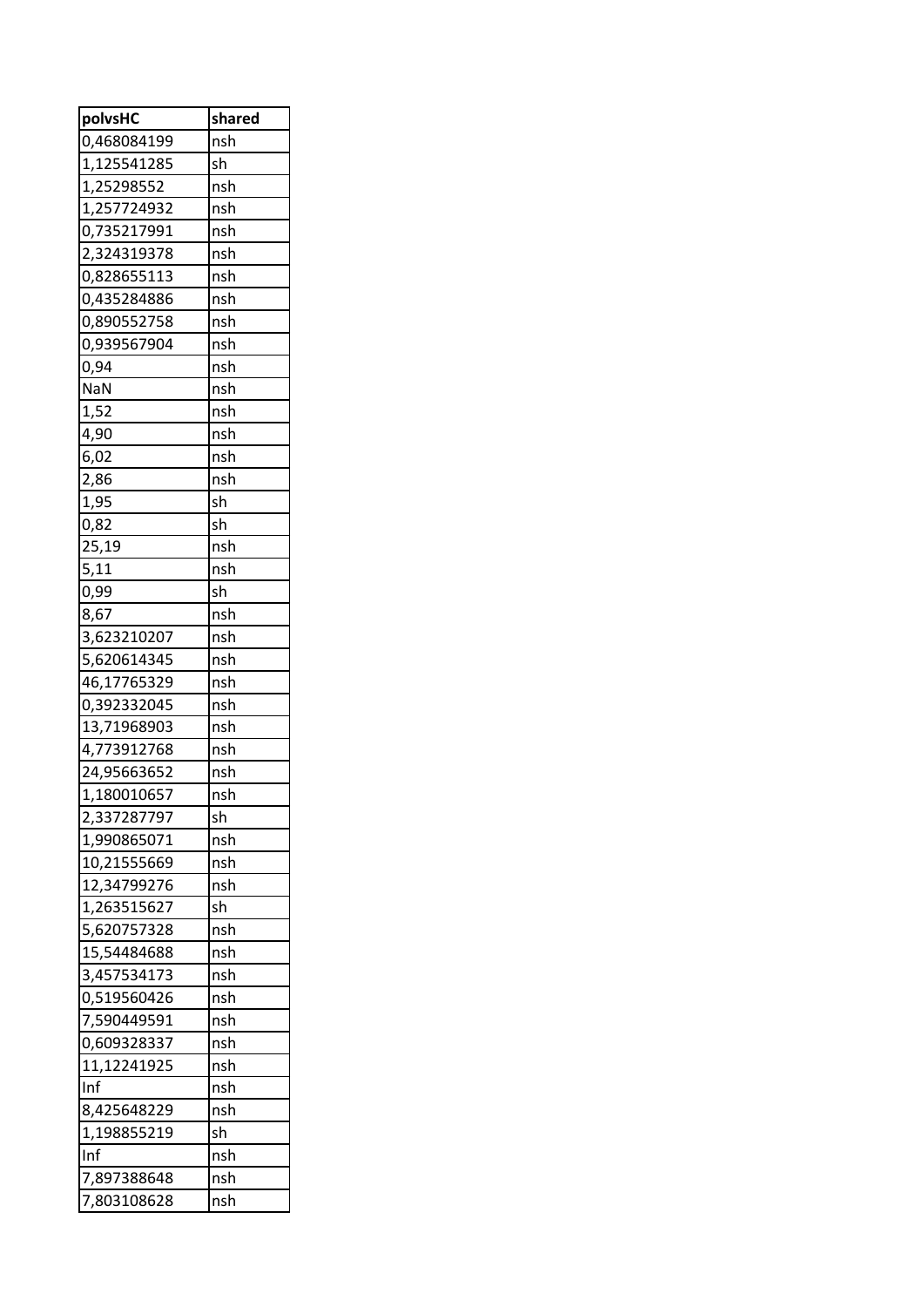| 8,803833563                | nsh        |
|----------------------------|------------|
| 0,531754438                | nsh        |
| 5,418193601                | nsh        |
| 6,216414905                | nsh        |
| Inf                        | nsh        |
| 2,000201924                | nsh        |
| 8,057843958                | nsh        |
| 2,918762384                | nsh        |
| 16,41519337                | nsh        |
| 13,70746484                | nsh        |
| 18,0701407                 | nsh        |
| 23,17367855                | nsh        |
| 7,594177597                | nsh        |
| 8,07008936                 | nsh        |
| 1,349212781                | nsh        |
| 0                          | nsh        |
| 0,716961629                | nsh        |
| 2,09069763                 | nsh        |
| 0,407709967                | nsh        |
| 0,813975824                | nsh        |
| 2,66691996                 | nsh        |
| 28,31821961                | nsh        |
|                            | nsh        |
| 0,588487802<br>1,245111305 |            |
| Inf                        | nsh<br>nsh |
|                            |            |
|                            |            |
| Inf                        | nsh        |
| Inf                        | nsh        |
| 6,797015667                | nsh        |
| 9,680985198                | nsh        |
| 1,77201321                 | nsh        |
| 2,145183117                | nsh        |
| 0                          | nsh        |
| 2,510836724                | nsh        |
| Inf                        | nsh        |
| 9,059258765                | nsh        |
| Inf                        | nsh        |
| 2,260280814                | nsh        |
| 0                          | nsh        |
| 21,87015668                | nsh        |
| 0,473397493                | sh         |
| Inf                        | nsh        |
| 1,09767162                 | nsh        |
| 0,880993481                | sh         |
| <b>NaN</b>                 | nsh        |
| 2,511150232                | nsh        |
| 8,305208991                | nsh        |
| 2,136501052                | nsh        |
| 17,67646179                | nsh        |
| 35,13692018                | nsh        |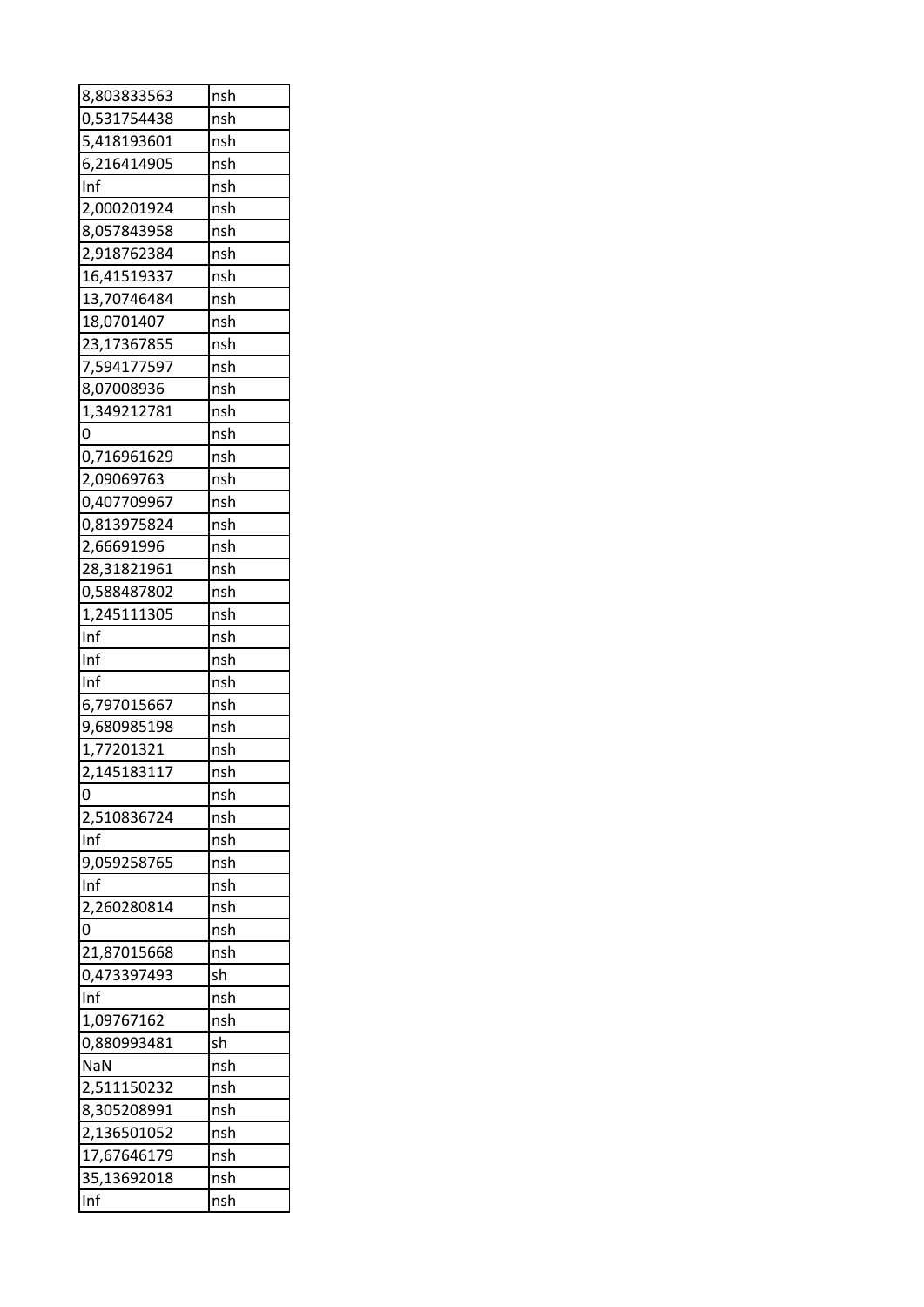| 0,263358605 | nsh |
|-------------|-----|
| Inf         | nsh |
| 4,203285736 | nsh |
| 44,29929682 | nsh |
| Inf         | nsh |
| 9,424264295 | nsh |
| Inf         | nsh |
| 2,038282821 | nsh |
| <b>NaN</b>  | nsh |
| 29,06823147 | nsh |
| <b>NaN</b>  | nsh |
| 0,658517948 | nsh |
| 1,742324583 | nsh |
| 1,199627971 | nsh |
| 1,308842101 | nsh |
| 8,033037347 | nsh |
| 0,567431433 | nsh |
| 1,088134874 | nsh |
| Inf         | nsh |
| 0           | nsh |
| 1,037734489 | nsh |
| 7,473707576 | nsh |
| 0           | nsh |
| Inf         | nsh |
|             |     |
| 1,117776493 | nsh |
|             |     |
| Inf         | nsh |
| Inf         | nsh |
| 11,80199319 | nsh |
| Inf         | nsh |
| 17,86895968 | nsh |
| Inf         | nsh |
| 0,440641084 | nsh |
| 1,200811416 | nsh |
| <b>NaN</b>  | nsh |
| 1,9388875   | nsh |
| 0           | nsh |
| 1,054475298 | nsh |
| 1,461065609 | nsh |
| 8,21457218  | nsh |
| 22,508837   | nsh |
| 1,750566443 | nsh |
| Inf         | nsh |
| Inf         | nsh |
| Inf         | nsh |
| Inf         | nsh |
| 0           | nsh |
| Inf         | nsh |
| 0,390844003 | nsh |
| 0,825534768 | sh  |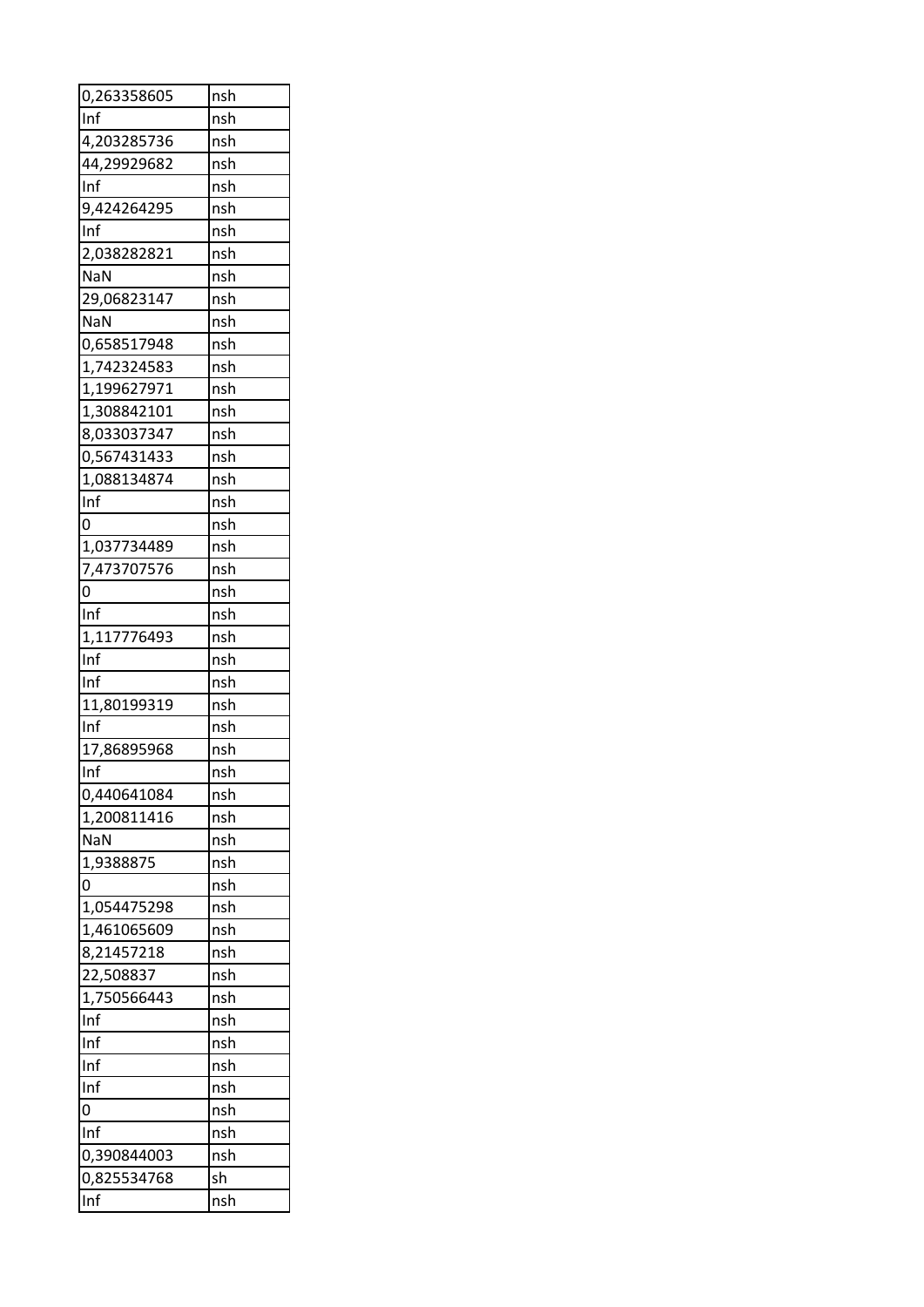| 2,470784865 | nsh |
|-------------|-----|
| 0           | nsh |
| 0,726100839 | nsh |
| 6,786914483 | nsh |
| 0,668422282 | nsh |
| 2,081141647 | nsh |
| 0,762926092 | sh  |
| Inf         | nsh |
| 0,367384878 | sh  |
| 0           | nsh |
| 1,865529617 | nsh |
| 0           | nsh |
| Inf         | nsh |
| 1,036179867 | sh  |
| 2,202952512 | nsh |
| 1,547022655 | nsh |
| 2,276513935 | nsh |
| 0           | nsh |
| Inf         | nsh |
| 36,24072269 | nsh |
| 159,5642151 | nsh |
| 10,525862   | nsh |
| Inf         | nsh |
| 0,535589952 | sh  |
| Inf         | nsh |
|             |     |
|             |     |
| <b>NaN</b>  | nsh |
| NaN         | nsh |
| Inf         | nsh |
| 1,729162248 | nsh |
| Inf         | nsh |
| 0           | nsh |
| <b>NaN</b>  | nsh |
| 2,16597139  | nsh |
| 2,693579226 | nsh |
| Inf         | nsh |
| 0,718325322 | nsh |
| 3,981783742 | nsh |
| 3,051037516 | nsh |
| 0           | nsh |
| 0,297800868 | nsh |
| NaN         | nsh |
| Inf         | nsh |
| 0,724070149 | nsh |
| 0,412811408 | nsh |
| 1,801452354 | nsh |
| Inf         | nsh |
| 1,757485794 | nsh |
| Inf         | nsh |
| 0,127715498 | nsh |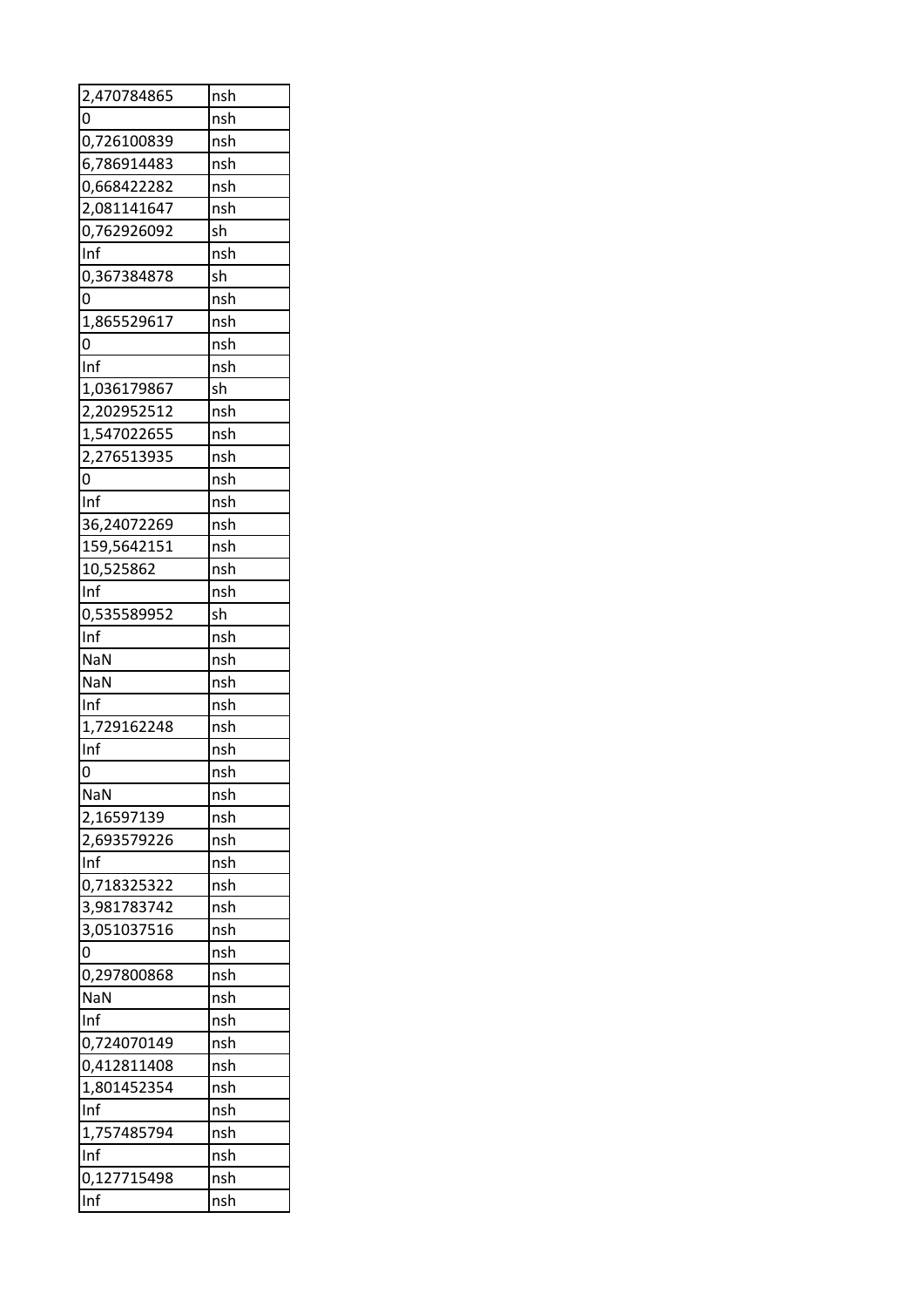| 6,504186234 | nsh |
|-------------|-----|
| Inf         | nsh |
| 0           | nsh |
| 0           | nsh |
| 5,24068391  | nsh |
| 9,66813963  | nsh |
| 1,140667915 | nsh |
| NaN         | nsh |
| Inf         | nsh |
| 1,48707781  | nsh |
| 0,295832827 | nsh |
| NaN         | nsh |
| Inf         | nsh |
| 0,699035146 | nsh |
| 1,333644804 | nsh |
| 2,183964094 | nsh |
| Inf         | nsh |
| 7,824239598 | nsh |
| 1,455734953 | nsh |
| 0,712239365 | nsh |
| 1,23208992  | nsh |
| Inf         | nsh |
| 1,073164061 | nsh |
|             | nsh |
| 0,392387832 |     |
| NaN         | nsh |
| 0,848419245 | nsh |
| 1,748836069 | nsh |
| <b>NaN</b>  | nsh |
| 1,349642572 | nsh |
| 2,758259432 | nsh |
| <b>NaN</b>  | nsh |
| Inf         | nsh |
| 0,285750422 | nsh |
| 1,790457042 | nsh |
| <b>NaN</b>  | nsh |
| 0,233344586 | nsh |
| Inf         | nsh |
| 8,156279543 | nsh |
| 0,972813174 | nsh |
| Inf         | nsh |
| NaN         | nsh |
| Inf         | nsh |
| 0,195899498 | nsh |
| 1,4555025   | nsh |
| 0,401183417 | nsh |
| Inf         | nsh |
| Inf         | nsh |
| 0,532068115 | nsh |
| <b>NaN</b>  | nsh |
| Inf         | nsh |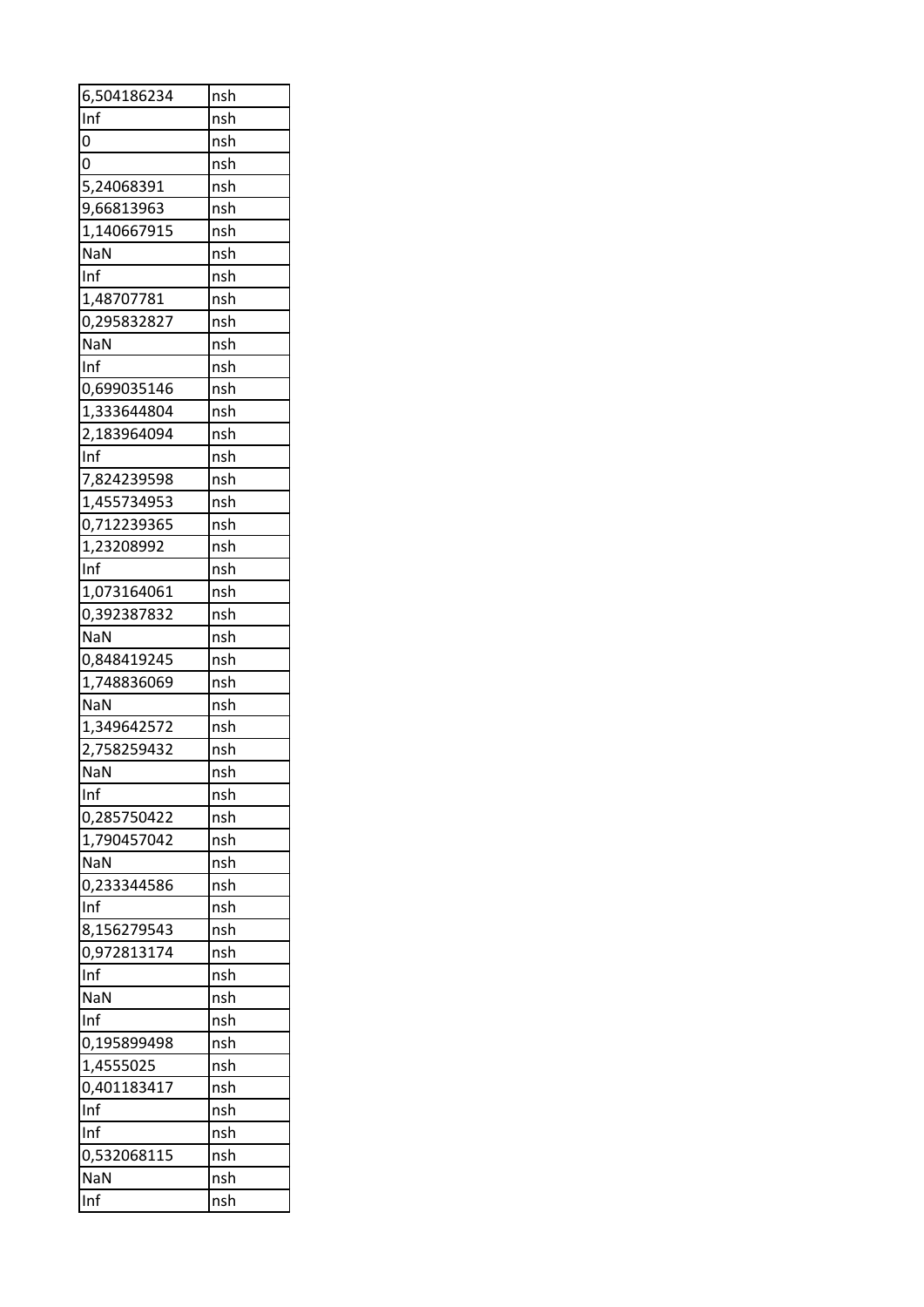| NaN         | nsh |
|-------------|-----|
| 1,206235934 | nsh |
| 0           | nsh |
| 1,046737039 | nsh |
| 0,670371383 | nsh |
| 0           | nsh |
| 0,963365256 | nsh |
| 0,245236907 | nsh |
| NaN         | nsh |
| 11,43213333 | nsh |
| Inf         | nsh |
| 0           | nsh |
| 5,095749302 | nsh |
| 0,446418696 | nsh |
| NaN         | nsh |
| 13,92152884 | nsh |
| NaN         | nsh |
| 1,34128087  | nsh |
| Inf         | nsh |
| 0,269539608 | nsh |
| NaN         | nsh |
| 0,598096251 | nsh |
| 1,085872828 | sh  |
| 0,454822032 | nsh |
| 0,749351138 | nsh |
| 1,858167199 | nsh |
| 0,941120627 | nsh |
| 13,86471205 | nsh |
| 26,7900782  | nsh |
| <b>NaN</b>  | nsh |
| 1,016681037 | nsh |
| Inf         | nsh |
| 5,275035151 | nsh |
| 0,847579932 | nsh |
| 0,244485345 | nsh |
| Inf         | nsh |
| 1,483821907 | nsh |
| 1,287227256 | nsh |
| Inf         | nsh |
| 1,114420792 | nsh |
| 5,676450977 | nsh |
| 0           | nsh |
| Inf         | nsh |
| 1,323742657 | nsh |
| 6,867327859 | nsh |
| Inf         | nsh |
| Inf         | nsh |
| Inf         | nsh |
| 0           | nsh |
| NaN         | nsh |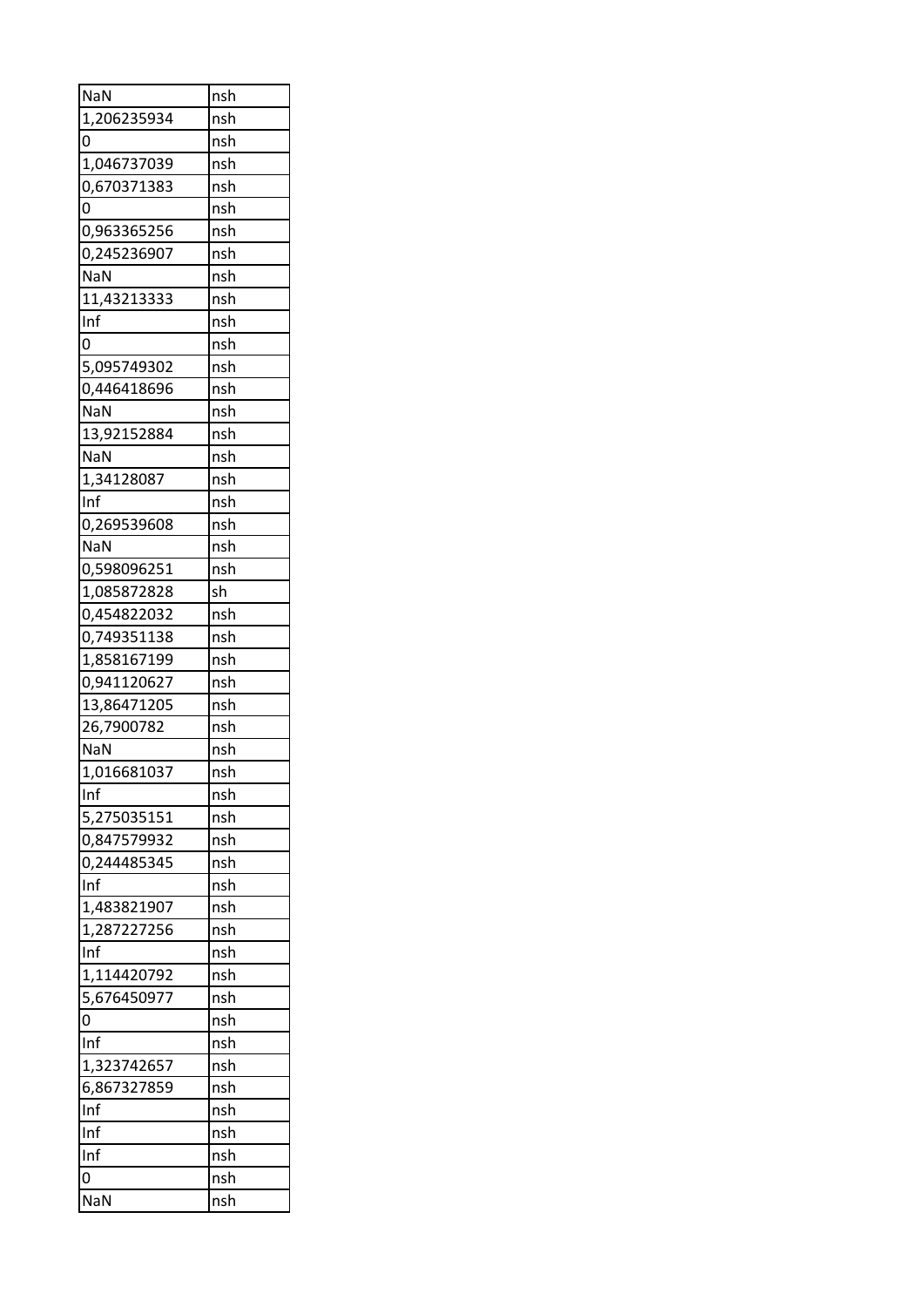| Inf                        | nsh |
|----------------------------|-----|
| 0                          | nsh |
| 2,791657682                | nsh |
| 0,273848414                | nsh |
| 15,65023552                | nsh |
| 0,261202538                | nsh |
| Inf                        | nsh |
| 0,450589682                | nsh |
| 1,1699641                  | nsh |
| <b>NaN</b>                 | nsh |
| NaN                        | nsh |
| 7,550124052                | nsh |
| 0,97662896                 | nsh |
| 0,710509321                | nsh |
| 2,153891508                | nsh |
| 2,874516329                | nsh |
| <b>NaN</b>                 | nsh |
| 6,023317836                | nsh |
| 0,51704073                 | nsh |
| 2,439308837                | nsh |
| NaN                        | nsh |
| <b>NaN</b>                 | nsh |
| 2,96035316                 | nsh |
| 2,316223862                | nsh |
| Inf                        | nsh |
| NaN                        | nsh |
| Inf                        | nsh |
| 2,204338173                | nsh |
| 5,823373987                | nsh |
| 0,17919376                 | nsh |
| 0,523878152                | nsh |
| 2,73770917                 | nsh |
| 0,319044668                | nsh |
| 0,06205379                 | nsh |
|                            | nsh |
| 0,821155426<br>10,80760375 | nsh |
| <b>NaN</b>                 | nsh |
|                            | nsh |
| 2,713221489                |     |
| 1,526049901                | nsh |
| 0,259288514                | nsh |
| 6,218387656                | nsh |
| 0,452497704                | nsh |
| Inf                        | nsh |
| 0,895697798                | nsh |
| 0,458277563                | nsh |
| 4,049978749                | nsh |
| Inf                        | nsh |
| <b>NaN</b>                 | nsh |
| 0,269918911                | nsh |
| 0,152753943                | nsh |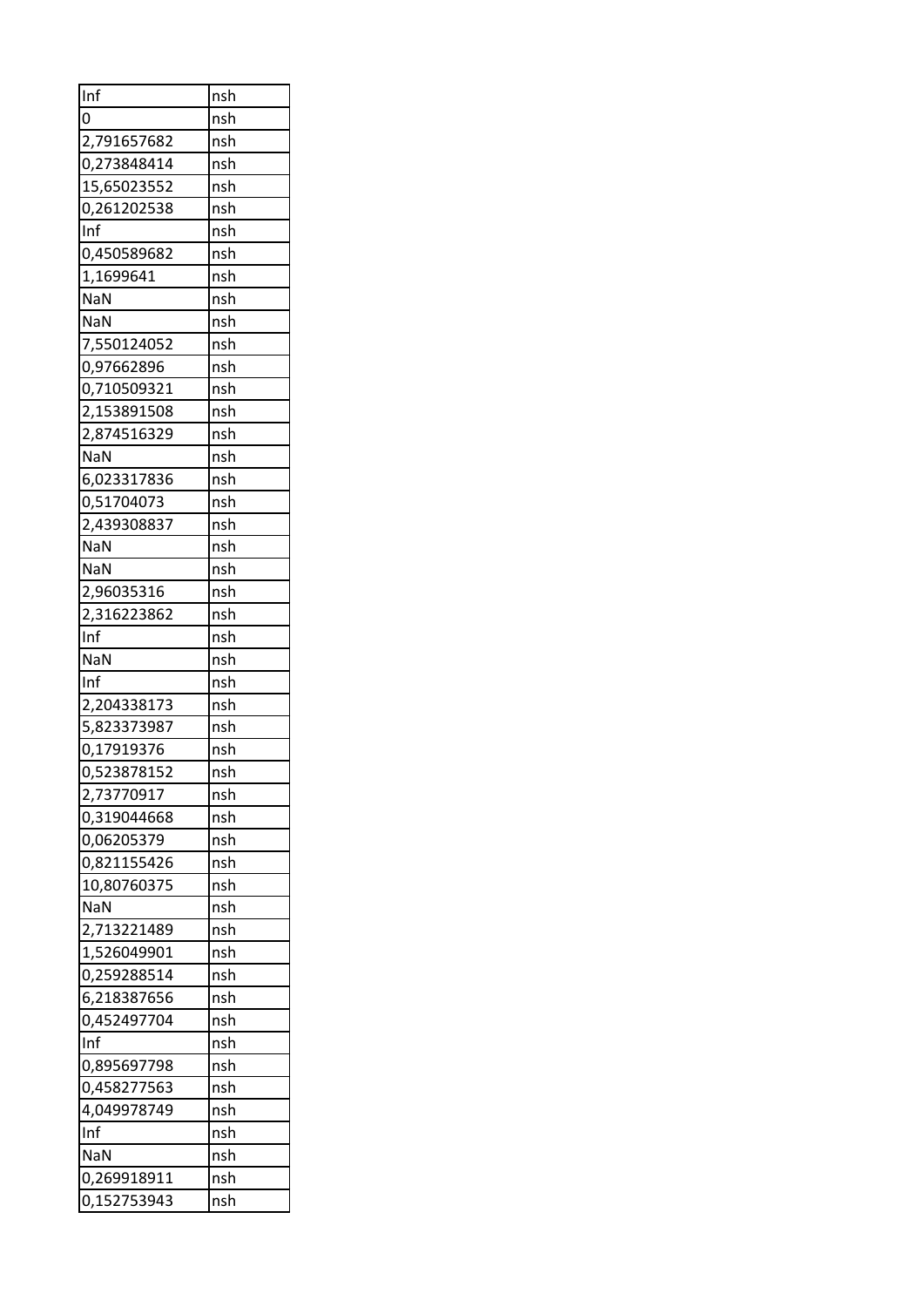| 0                  | nsh        |
|--------------------|------------|
| 0                  | nsh        |
| Inf                | nsh        |
| 1,303634151        | nsh        |
| NaN                | nsh        |
| <b>NaN</b>         | nsh        |
| 0,095604456        | nsh        |
| 11,73603977        | nsh        |
| Inf                | nsh        |
| NaN                | nsh        |
| 0,251188161        | nsh        |
| Inf                | nsh        |
| 11,54665994        | nsh        |
| 0                  | nsh        |
| 1,140397842        | nsh        |
| Inf                | nsh        |
| Inf                | nsh        |
| <b>NaN</b>         | nsh        |
| 0                  | nsh        |
| 0,197490195        | nsh        |
| 0,06068696         | nsh        |
| 1,650131157        | nsh        |
| 1,510726839        | nsh        |
| Inf                | nsh        |
| Inf                |            |
|                    | nsh<br>nsh |
| 0,714908098<br>0   |            |
|                    | nsh        |
| 1,010480606<br>Inf | nsh        |
|                    | nsh        |
| Inf                | nsh        |
| 2,43221211         | nsh        |
| Inf                | nsh        |
| 1,383114176        | nsh        |
| <b>NaN</b>         | nsh        |
| 0,654076059        | nsh        |
| Inf                | nsh        |
| 1,693172789        | nsh        |
| <b>NaN</b>         | nsh        |
| 1,011091393        | nsh        |
| Inf                | nsh        |
| 0,260238953        | nsh        |
| 0,704664565        | nsh        |
| Inf                | nsh        |
| 0,789150975        | nsh        |
| 1,361400864        | nsh        |
| 1,853827556        | nsh        |
| 1,42607918         | nsh        |
| Inf                | nsh        |
| 0                  | nsh        |
| 0                  | nsh        |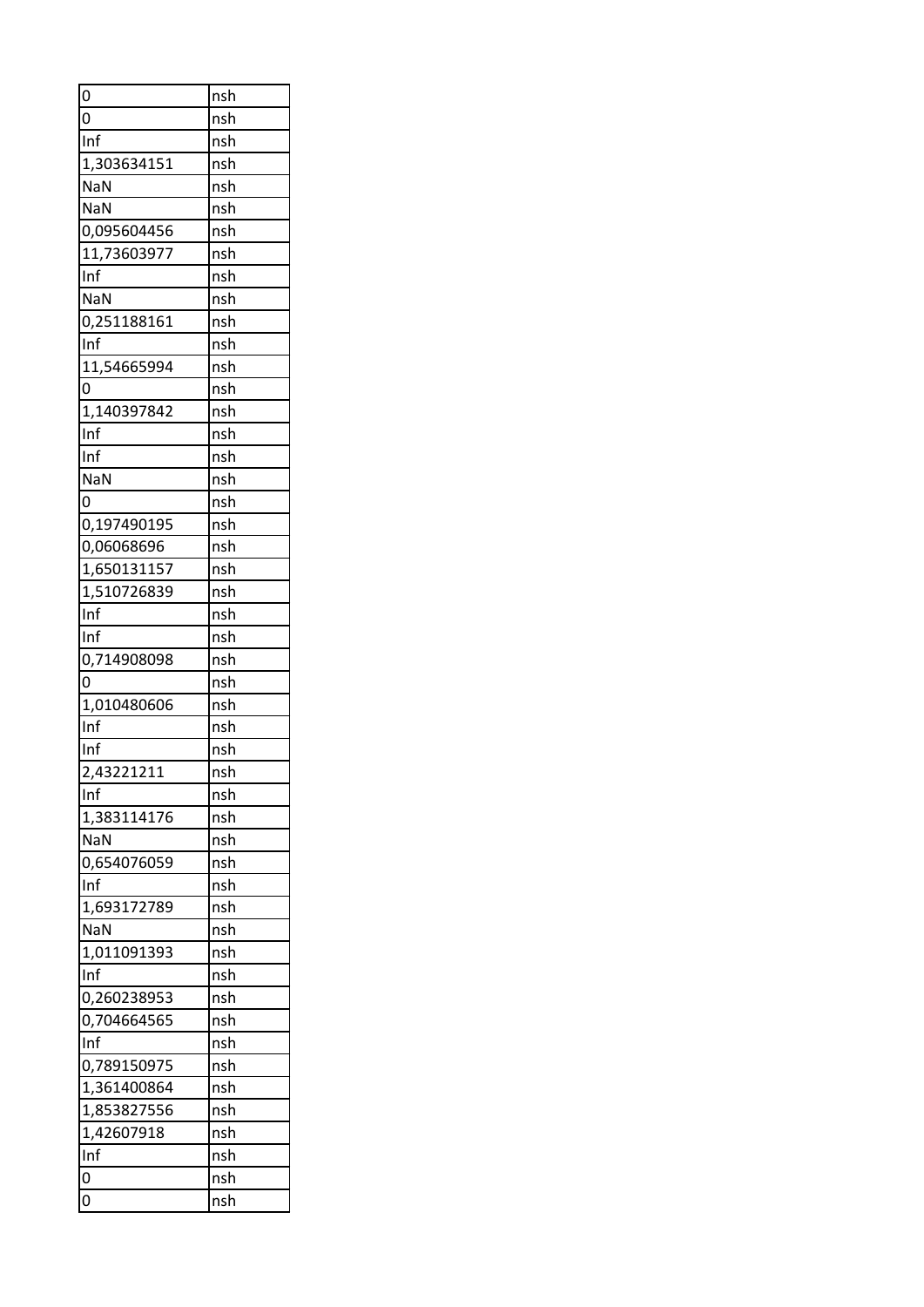| 0                  | nsh |
|--------------------|-----|
| 0                  | nsh |
| 0                  | nsh |
| 2,646544222        | nsh |
| 1,281206885        | nsh |
| 0,810306675        | nsh |
| 0,471326062        | nsh |
| Inf                | nsh |
| Inf                | nsh |
| Inf                | nsh |
| <b>NaN</b>         | nsh |
| 0,308904668        | nsh |
| 0                  | nsh |
| 8,33115278         | nsh |
| 0,847608495        | nsh |
| 0,412827884        | nsh |
| 2,652367318        | nsh |
| 0,503157778        | nsh |
| Inf                | nsh |
| 1,450886884        | nsh |
| 1,695438206        | nsh |
| 1,264379314        | nsh |
| 0,221674671        | nsh |
|                    |     |
| 1,679186054<br>Inf | nsh |
|                    | nsh |
| 1,261372496        | nsh |
| 0,617799706        | nsh |
| 2,502545491        | nsh |
| NaN                | nsh |
| 0,929281673        | nsh |
| 1,099065474        | nsh |
| 1,075658133        | nsh |
| <b>NaN</b>         | nsh |
| 4,103625572        | nsh |
| 6,13958632         | nsh |
| 0                  | nsh |
| 0,100354032        | nsh |
| 0                  | nsh |
| 1,812564547        | nsh |
| Inf                | nsh |
| NaN                | nsh |
| 1,20414716         | nsh |
| 0,588531103        | nsh |
| 0,777054552        | nsh |
| 6,449594412        | nsh |
| 2,725098086        | nsh |
| Inf                | nsh |
| 0,526312663        | nsh |
| 0                  | nsh |
| 0                  | nsh |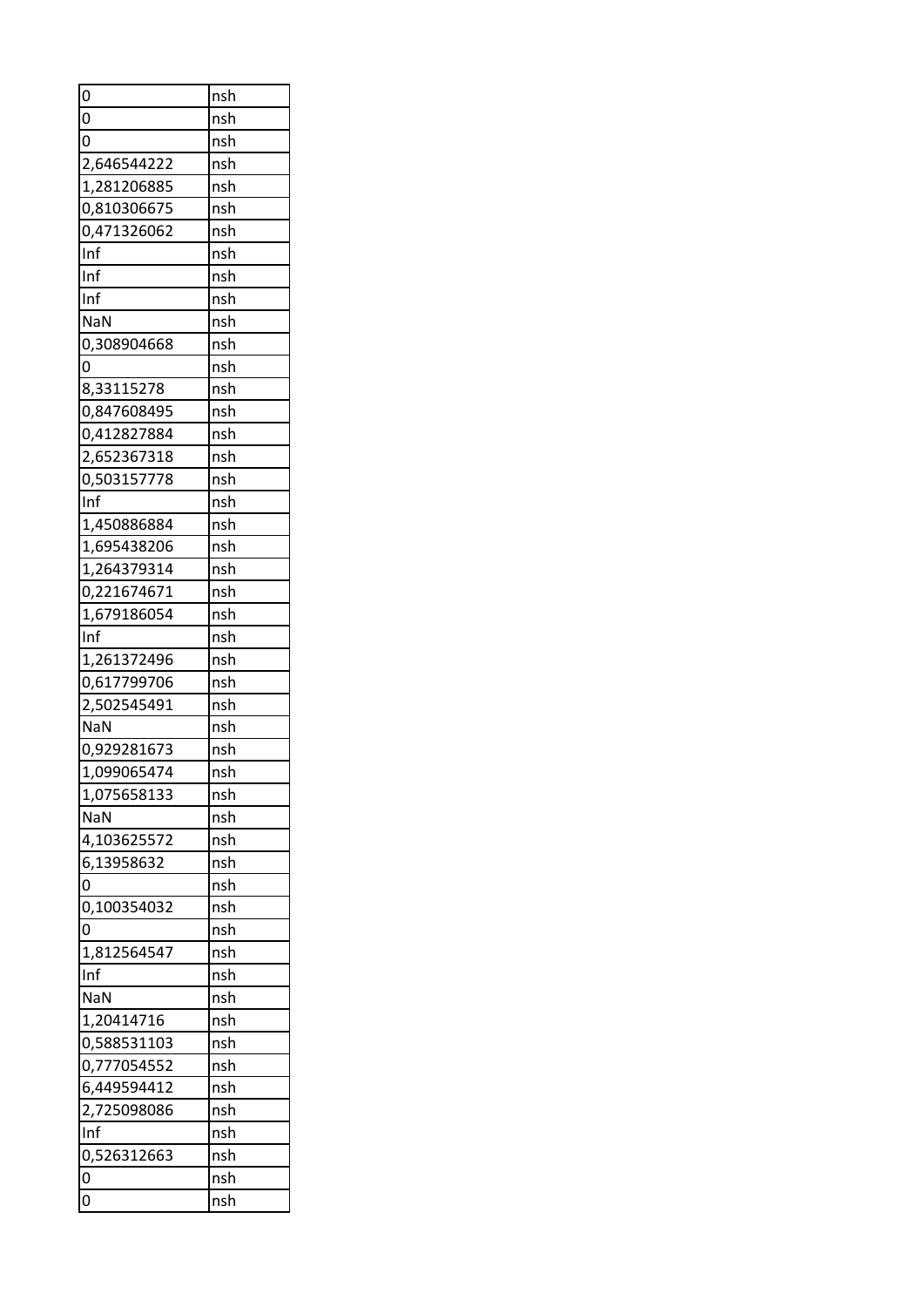| 0,464377756    | nsh        |
|----------------|------------|
| 4,408002853    | nsh        |
| <b>NaN</b>     | nsh        |
| 0,384242867    | nsh        |
| Inf            | nsh        |
| Inf            | nsh        |
| 1,701727907    | nsh        |
| 1,602291806    | nsh        |
| 0,404637948    | nsh        |
| 0,466715831    | nsh        |
| 0,66971072     | nsh        |
| <b>NaN</b>     | nsh        |
| 0,306933656    | nsh        |
| 0              | nsh        |
| 0,082304242    | nsh        |
| Inf            | nsh        |
| 1,318584087    | nsh        |
| 6,625276438    | nsh        |
| 1,413707526    | nsh        |
| 1,058357734    | nsh        |
| Inf            | nsh        |
| 3,248410419    | nsh        |
| $\Omega$       | nsh        |
| Inf            | nsh        |
| 0              | nsh        |
| 1,394701458    | nsh        |
| 1,664896552    | nsh        |
| Inf            | nsh        |
| 3,051037516    | nsh        |
| 0,160990147    | nsh        |
| 0              | nsh        |
| 0              | nsh        |
| 0              | nsh        |
| 13,78884611    | nsh        |
| 0              | nsh        |
| 0              | nsh        |
| Inf            | nsh        |
| 0              | nsh        |
| 0              |            |
| Inf            | nsh<br>nsh |
| $\overline{0}$ | nsh        |
|                |            |
| NaN            | nsh        |
| Inf            | nsh        |
| 0,029199789    | nsh        |
| <b>NaN</b>     | nsh        |
| 0              | nsh        |
| Inf            | nsh        |
| Inf            | nsh        |
| 1,917561034    | nsh        |
| 2,691564842    | nsh        |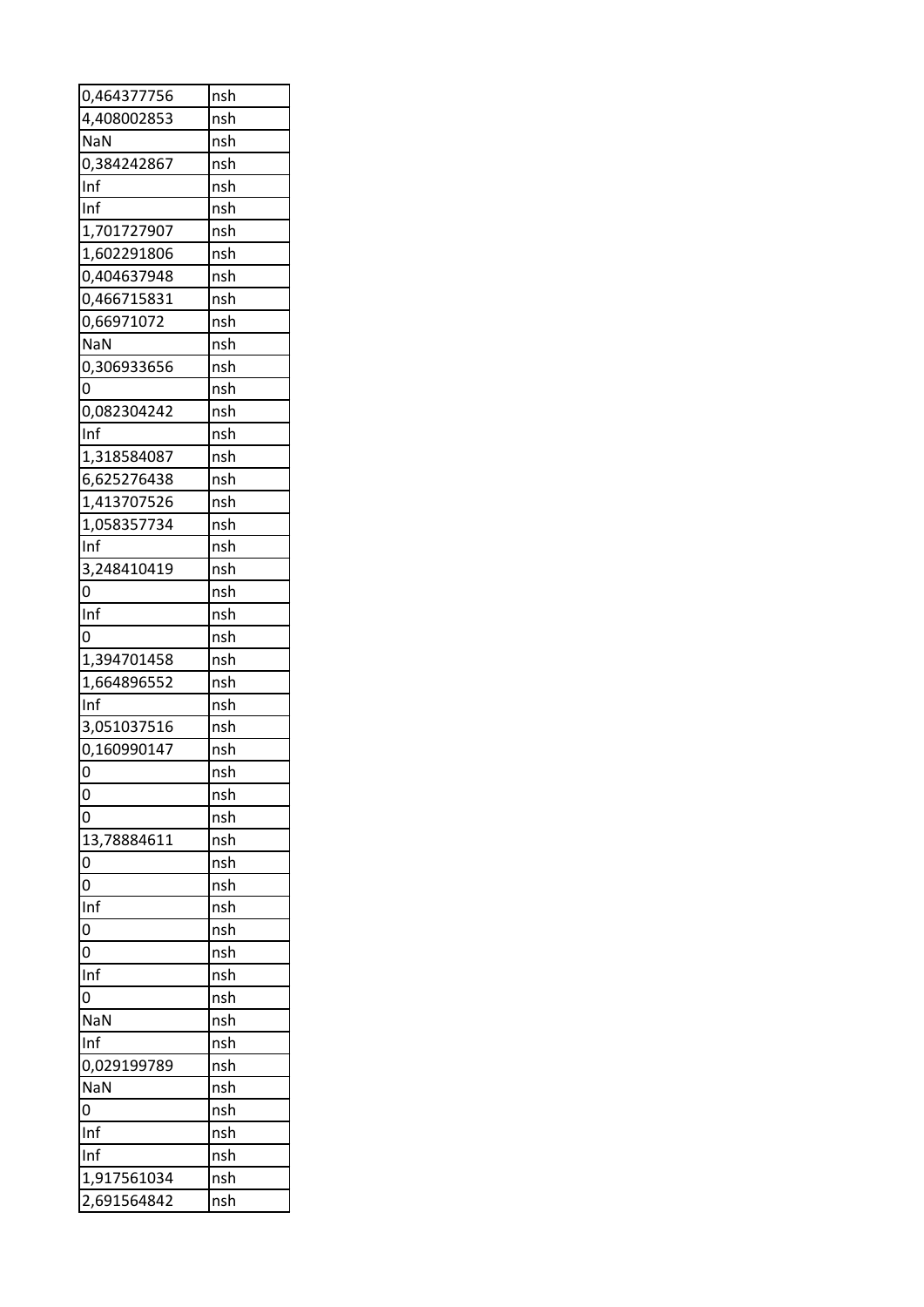| <b>NaN</b>  | nsh |
|-------------|-----|
| 0           | nsh |
| 0,51055975  | nsh |
| 0,453046325 | nsh |
| NaN         | nsh |
| NaN         | nsh |
| Inf         | nsh |
| 0,061162692 | nsh |
| NaN         | nsh |
| Inf         | nsh |
| NaN         | nsh |
| 1,039121951 | nsh |
| 0           | nsh |
| 0           | nsh |
| 0,325202504 | nsh |
| <b>NaN</b>  | nsh |
| 0,49469656  | nsh |
| Inf         | nsh |
| 0,372345366 | nsh |
| 14,39262443 | nsh |
| Inf         | nsh |
| 0           | nsh |
| <b>NaN</b>  | nsh |
|             | nsh |
| 3,051037516 |     |
| 1,325578938 | nsh |
| 0,362292186 | nsh |
| Inf         | nsh |
| <b>NaN</b>  | nsh |
| 2,743817153 | nsh |
| Inf         | nsh |
| Inf         | nsh |
| 0           | nsh |
| NaN         | nsh |
| <b>NaN</b>  | nsh |
| 3,704096194 | nsh |
| NaN         | nsh |
| 0,704660902 | nsh |
| NaN         | nsh |
| 0           | nsh |
| 0,809818417 | nsh |
| NaN         | nsh |
| NaN         | nsh |
| Inf         | nsh |
| NaN         | nsh |
| 0,135319497 | nsh |
| 2,028920317 | nsh |
| Inf         | nsh |
| 0,605046205 | nsh |
| NaN         | nsh |
| NaN         | nsh |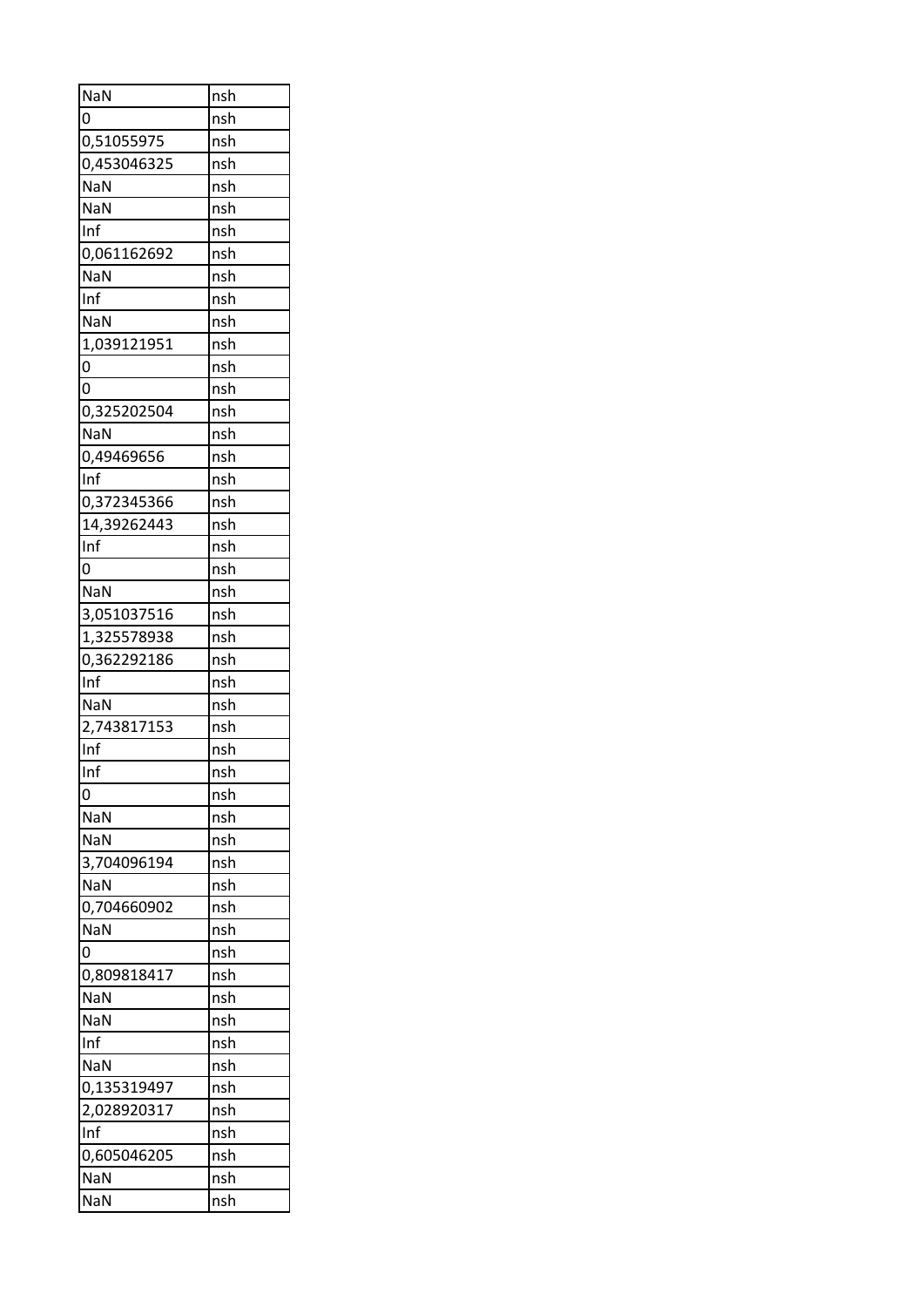| NaN         | nsh |  |
|-------------|-----|--|
| NaN         | nsh |  |
| 1,031133831 | nsh |  |
| NaN         | nsh |  |
| 2,974997078 | nsh |  |
| 4,181704636 | nsh |  |
| 7,935932201 | nsh |  |
| Inf         | nsh |  |
| Inf         | nsh |  |
| 2,873795269 | nsh |  |
| 1,202703672 | nsh |  |
| Inf         | nsh |  |
| 2,115268428 | nsh |  |
| 0           | nsh |  |
| 0,403098516 | nsh |  |
| 0,463704415 | nsh |  |
| NaN         | nsh |  |
| Inf         | nsh |  |
| 0           | nsh |  |
| 1,36715303  | nsh |  |
| 1,99573308  | nsh |  |
| 0,381220881 | nsh |  |
| Inf         | nsh |  |
|             |     |  |
| 1,90171961  | nsh |  |
| 12,83769817 | nsh |  |
| 0,646695047 | nsh |  |
| 86,28972019 | nsh |  |
| 3,127585525 | nsh |  |
| <b>NaN</b>  | nsh |  |
| 0,224901966 | nsh |  |
| NaN         | nsh |  |
| 3,933997732 | nsh |  |
| Inf         | nsh |  |
| 1,836269404 | nsh |  |
| 0,953756609 | nsh |  |
| 0           | nsh |  |
| 1,206733696 | nsh |  |
| 0           | nsh |  |
| 1,78987184  | nsh |  |
| NaN         | nsh |  |
| NaN         | nsh |  |
| 0           | nsh |  |
| NaN         | nsh |  |
| Inf         | nsh |  |
| Inf         | nsh |  |
| 0,549826499 | nsh |  |
| 0,797846877 | nsh |  |
| 0,09354195  | nsh |  |
| 6,454523968 | nsh |  |
| Inf         | nsh |  |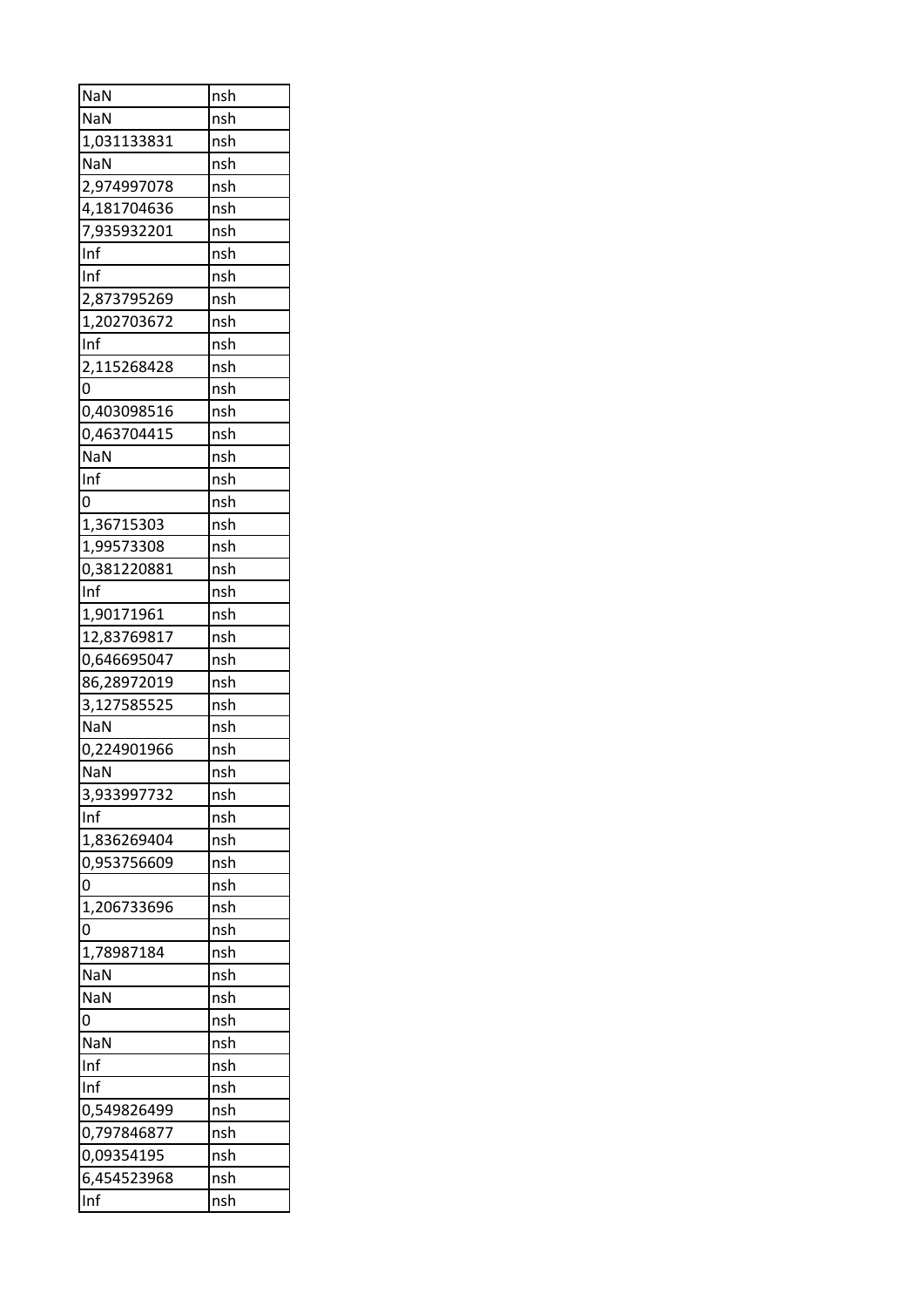| Inf            | nsh |  |
|----------------|-----|--|
| <b>NaN</b>     | nsh |  |
| 1,142194849    | nsh |  |
| 0,474289347    | nsh |  |
| 0,324140422    | nsh |  |
| 0,287053672    | nsh |  |
| 1,371205227    | nsh |  |
| <b>NaN</b>     | nsh |  |
| Inf            | nsh |  |
| 1,867592802    | nsh |  |
| <b>NaN</b>     | nsh |  |
| Inf            | nsh |  |
| 2,184391605    | nsh |  |
| 0,065312964    | nsh |  |
| 1,404035309    | nsh |  |
| 2,544728551    | nsh |  |
| 4,004093435    | nsh |  |
| 1,282688648    | nsh |  |
| NaN            | nsh |  |
| <b>NaN</b>     | nsh |  |
| 1,369315571    | nsh |  |
| 0,489157111    | nsh |  |
| Inf            | nsh |  |
|                |     |  |
| 3,3387402      | nsh |  |
| Inf            | nsh |  |
| 2,263012372    | nsh |  |
| 0,897326273    | nsh |  |
| 2,229623419    | nsh |  |
| Inf            | nsh |  |
| <b>NaN</b>     | nsh |  |
| NaN            | nsh |  |
| NaN            | nsh |  |
| NaN            | nsh |  |
| Inf            | nsh |  |
| $\overline{0}$ | nsh |  |
| Inf            | nsh |  |
| NaN            | nsh |  |
| 2,507455936    | nsh |  |
| 0              | nsh |  |
| 0              | nsh |  |
| 0              | nsh |  |
| 1,609143509    | nsh |  |
| 6,37129585     | nsh |  |
| 0,069537638    | nsh |  |
| NaN            | nsh |  |
| 0,044443542    | nsh |  |
| NaN            | nsh |  |
| 0              | nsh |  |
| Inf            | nsh |  |
| NaN            | nsh |  |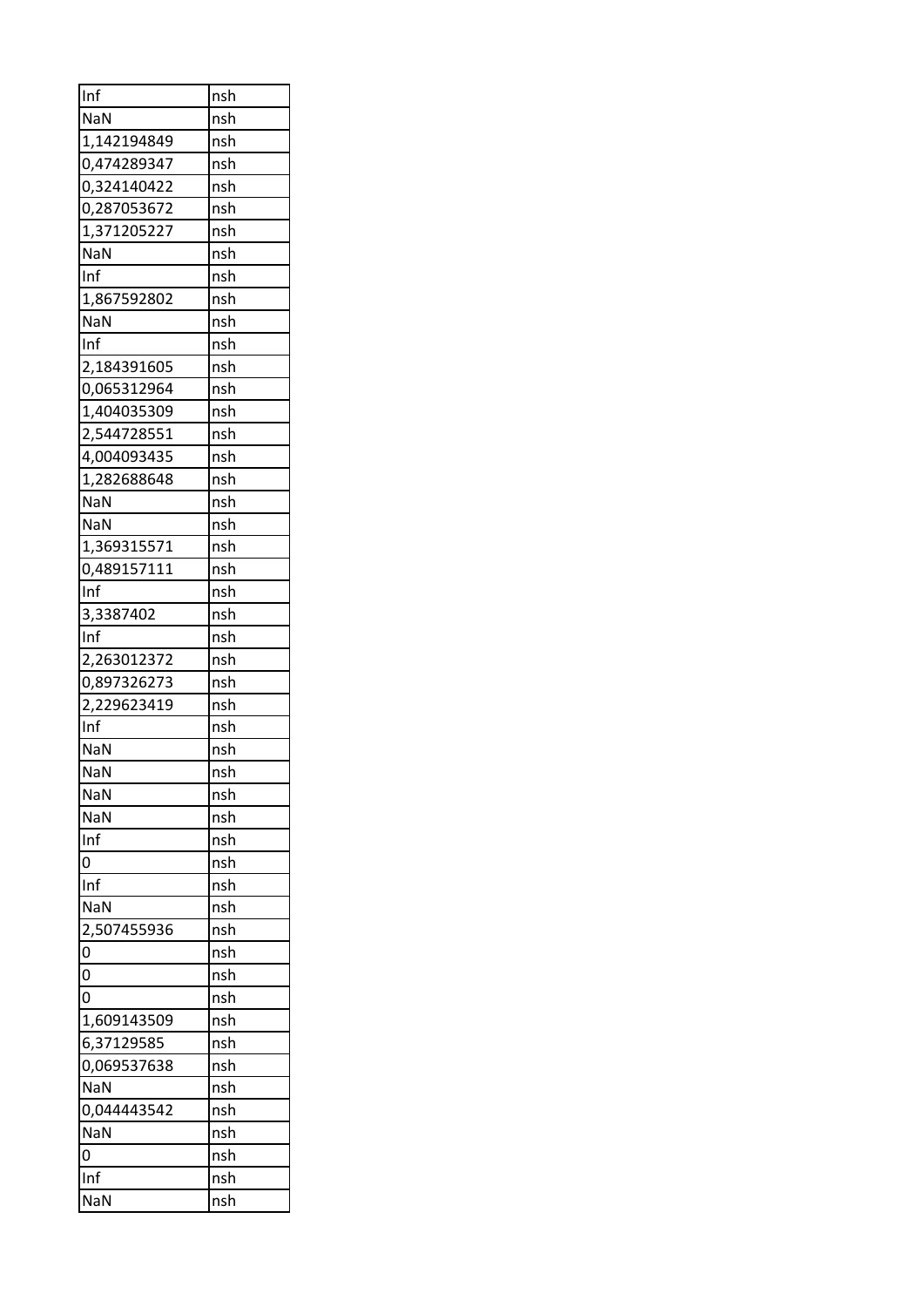| 0           | nsh |
|-------------|-----|
| NaN         | nsh |
| Inf         | nsh |
| 0           | nsh |
| 0           | nsh |
| 4,247205841 | nsh |
| 0,684872955 | nsh |
| 0,052689804 | nsh |
| NaN         | nsh |
| 0           | nsh |
| 0           | nsh |
| Inf         | nsh |
| NaN         | nsh |
| 19,00287292 | nsh |
| NaN         | nsh |
| 8,716495293 | nsh |
| Inf         | nsh |
| NaN         | nsh |
| NaN         | nsh |
| Inf         | nsh |
| NaN         | nsh |
| 0           | nsh |
| 0           | nsh |
| 1,079542252 | nsh |
| Inf         | nsh |
| 0,352784082 | nsh |
| Inf         | nsh |
| 1,97775585  | nsh |
| 0,481524431 | nsh |
| Inf         | nsh |
| 1,344611753 |     |
|             | nsh |
| 0,192658596 | nsh |
| 0           | nsh |
| 0,692126296 | nsh |
| 0,916004975 | nsh |
| 6,959760486 | nsh |
| 0,690811526 | nsh |
| 5,146131495 | nsh |
| <b>NaN</b>  | nsh |
| 0,109367643 | nsh |
| Inf         | nsh |
| 3,310624899 | nsh |
| Inf         | nsh |
| 0,693969952 | nsh |
| 0           | nsh |
| Inf         | nsh |
| 0,458567214 | nsh |
| 0,360288364 | nsh |
| Inf         | nsh |
| Inf         | nsh |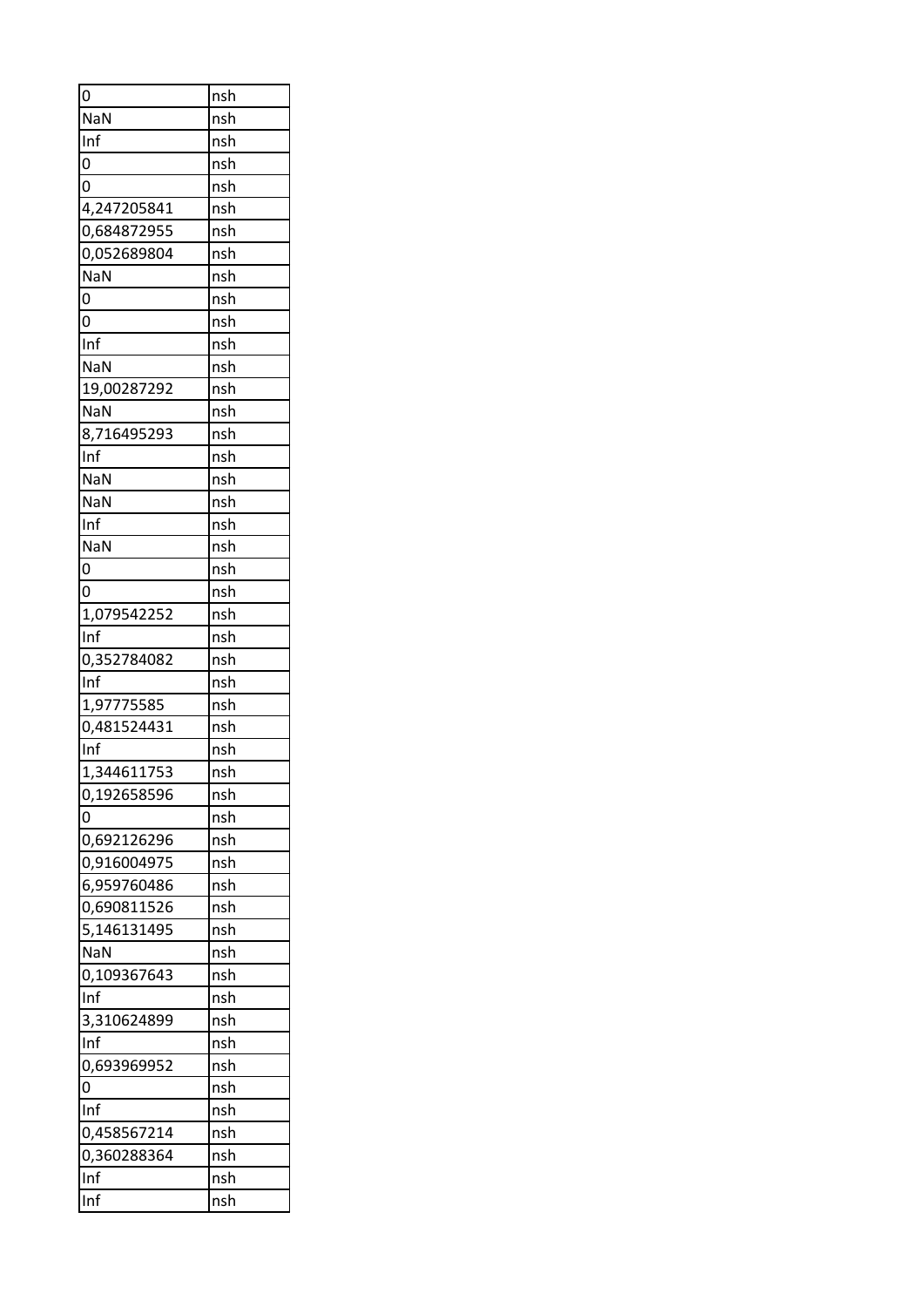| 8,029554823        | nsh |  |
|--------------------|-----|--|
| NaN                | nsh |  |
| 1,992236508        | nsh |  |
| NaN                | nsh |  |
| 7,643026499        | nsh |  |
| 0                  | nsh |  |
| 0,719570698        | nsh |  |
| 3,741336902        | nsh |  |
| 0                  | nsh |  |
| NaN                | nsh |  |
| 0,562236207        | nsh |  |
| 0                  | nsh |  |
| NaN                | nsh |  |
| 1,877737367        | sh  |  |
| NaN                | nsh |  |
| NaN                | nsh |  |
| Inf                | nsh |  |
| NaN                | nsh |  |
| 0                  | nsh |  |
| 0,329018498        | nsh |  |
| NaN                | nsh |  |
| 0                  | nsh |  |
|                    | nsh |  |
| 2,592136426<br>NaN | nsh |  |
| 0                  |     |  |
|                    | nsh |  |
|                    |     |  |
| 0                  | nsh |  |
| 0,821972476        | nsh |  |
| 4,233430935        | nsh |  |
| <b>NaN</b>         | nsh |  |
| 1,11453019         | nsh |  |
| NaN                | nsh |  |
| NaN                | nsh |  |
| 0,804849698        | nsh |  |
| NaN                | nsh |  |
| Inf                | nsh |  |
| Inf                | nsh |  |
| 0                  | nsh |  |
| 0                  | nsh |  |
| 2,423891978        | nsh |  |
| 216,9163576        | nsh |  |
| Inf                | nsh |  |
| NaN                | nsh |  |
| Inf                | nsh |  |
| Inf                | nsh |  |
| NaN                | nsh |  |
| 0                  | nsh |  |
| 0                  | nsh |  |
| NaN                | nsh |  |
| NaN                | nsh |  |